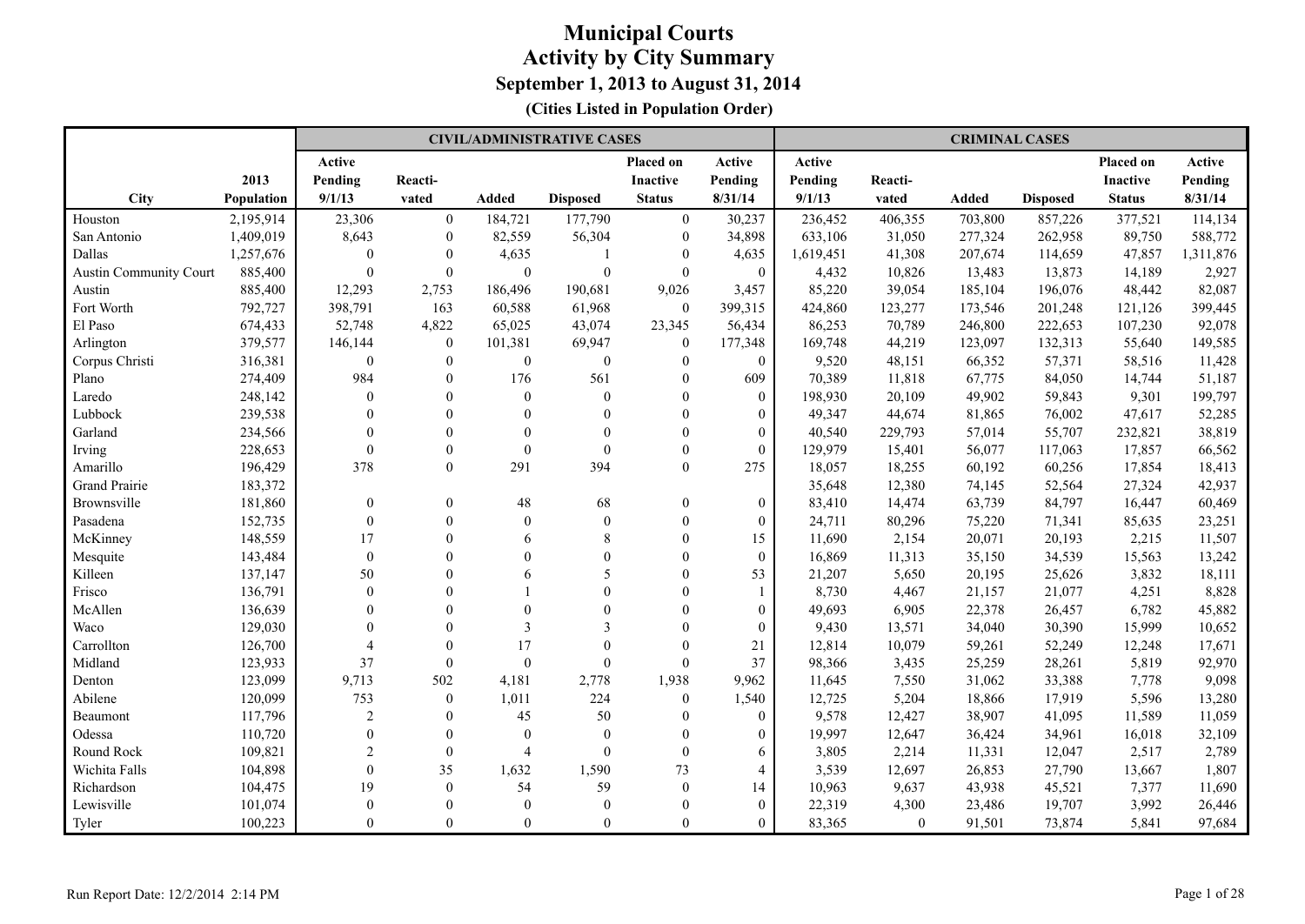|                               |            |           |              | <b>TOTAL CASES</b> |                 |                 |           |
|-------------------------------|------------|-----------|--------------|--------------------|-----------------|-----------------|-----------|
|                               |            | Active    |              |                    |                 | Placed on       | Active    |
|                               | 2013       | Pending   | Reacti-      |                    |                 | <b>Inactive</b> | Pending   |
| City                          | Population | 9/1/13    | vated        | Added              | <b>Disposed</b> | <b>Status</b>   | 8/31/14   |
| Houston                       | 2,195,914  | 259,758   | 406,355      | 888,521            | 1,035,016       | 377,521         | 144,371   |
| San Antonio                   | 1,409,019  | 641,749   | 31,050       | 359,883            | 319,262         | 89,750          | 623,670   |
| Dallas                        | 1,257,676  | 1,619,451 | 41,308       | 212,309            | 114,660         | 47,857          | 1,316,511 |
| <b>Austin Community Court</b> | 885,400    | 4,432     | 10,826       | 13,483             | 13,873          | 14,189          | 2,927     |
| Austin                        | 885,400    | 97,513    | 41,807       | 371,600            | 386,757         | 57,468          | 85,544    |
| Fort Worth                    | 792,727    | 823,651   | 123,440      | 234,134            | 263,216         | 121,126         | 798,760   |
| El Paso                       | 674,433    | 139,001   | 75,611       | 311,825            | 265,727         | 130,575         | 148,512   |
| Arlington                     | 379,577    | 315,892   | 44,219       | 224,478            | 202,260         | 55,640          | 326,933   |
| Corpus Christi                | 316,381    | 9,520     | 48,151       | 66,352             | 57,371          | 58,516          | 11,428    |
| Plano                         | 274,409    | 71,373    | 11,818       | 67,951             | 84,611          | 14,744          | 51,796    |
| Laredo                        | 248,142    | 198,930   | 20,109       | 49,902             | 59,843          | 9,301           | 199,797   |
| Lubbock                       | 239,538    | 49,347    | 44,674       | 81,865             | 76,002          | 47,617          | 52,285    |
| Garland                       | 234,566    | 40.540    | 229,793      | 57,014             | 55,707          | 232,821         | 38,819    |
| Irving                        | 228,653    | 129,979   | 15,401       | 56,077             | 117,063         | 17,857          | 66,562    |
| Amarillo                      | 196,429    | 18,435    | 18,255       | 60,483             | 60,650          | 17,854          | 18,688    |
| <b>Grand Prairie</b>          | 183,372    | 35,648    | 12,380       | 74,145             | 52,564          | 27,324          | 42,937    |
| Brownsville                   | 181,860    | 83,410    | 14,474       | 63,787             | 84,865          | 16,447          | 60,469    |
| Pasadena                      | 152,735    | 24,711    | 80,296       | 75,220             | 71,341          | 85,635          | 23,251    |
| McKinney                      | 148,559    | 11,707    | 2,154        | 20,077             | 20,201          | 2,215           | 11,522    |
| Mesquite                      | 143,484    | 16,869    | 11,313       | 35,150             | 34,539          | 15,563          | 13,242    |
| Killeen                       | 137,147    | 21,257    | 5,650        | 20,201             | 25,631          | 3,832           | 18,164    |
| Frisco                        | 136,791    | 8,730     | 4,467        | 21,158             | 21,077          | 4,251           | 8,829     |
| McAllen                       | 136,639    | 49,693    | 6,905        | 22,378             | 26,457          | 6,782           | 45,882    |
| Waco                          | 129,030    | 9,430     | 13,571       | 34,043             | 30,393          | 15,999          | 10,652    |
| Carrollton                    | 126,700    | 12,818    | 10,079       | 59,278             | 52,249          | 12,248          | 17,692    |
| Midland                       | 123,933    | 98,403    | 3,435        | 25,259             | 28,261          | 5,819           | 93,007    |
| Denton                        | 123,099    | 21,358    | 8,052        | 35,243             | 36,166          | 9,716           | 19,060    |
| Abilene                       | 120,099    | 13,478    | 5,204        | 19,877             | 18,143          | 5,596           | 14,820    |
| Beaumont                      | 117,796    | 9,580     | 12,427       | 38,952             | 41,145          | 11,589          | 11,059    |
| Odessa                        | 110,720    | 19,997    | 12,647       | 36,424             | 34,961          | 16,018          | 32,109    |
| Round Rock                    | 109,821    | 3,807     | 2,214        | 11,335             | 12,047          | 2,517           | 2,795     |
| Wichita Falls                 | 104,898    | 3,539     | 12,732       | 28,485             | 29,380          | 13,740          | 1,811     |
| Richardson                    | 104,475    | 10,982    | 9,637        | 43,992             | 45,580          | 7,377           | 11,704    |
| Lewisville                    | 101,074    | 22,319    | 4,300        | 23,486             | 19,707          | 3,992           | 26,446    |
| Tyler                         | 100,223    | 83,365    | $\mathbf{0}$ | 91,501             | 73,874          | 5,841           | 97,684    |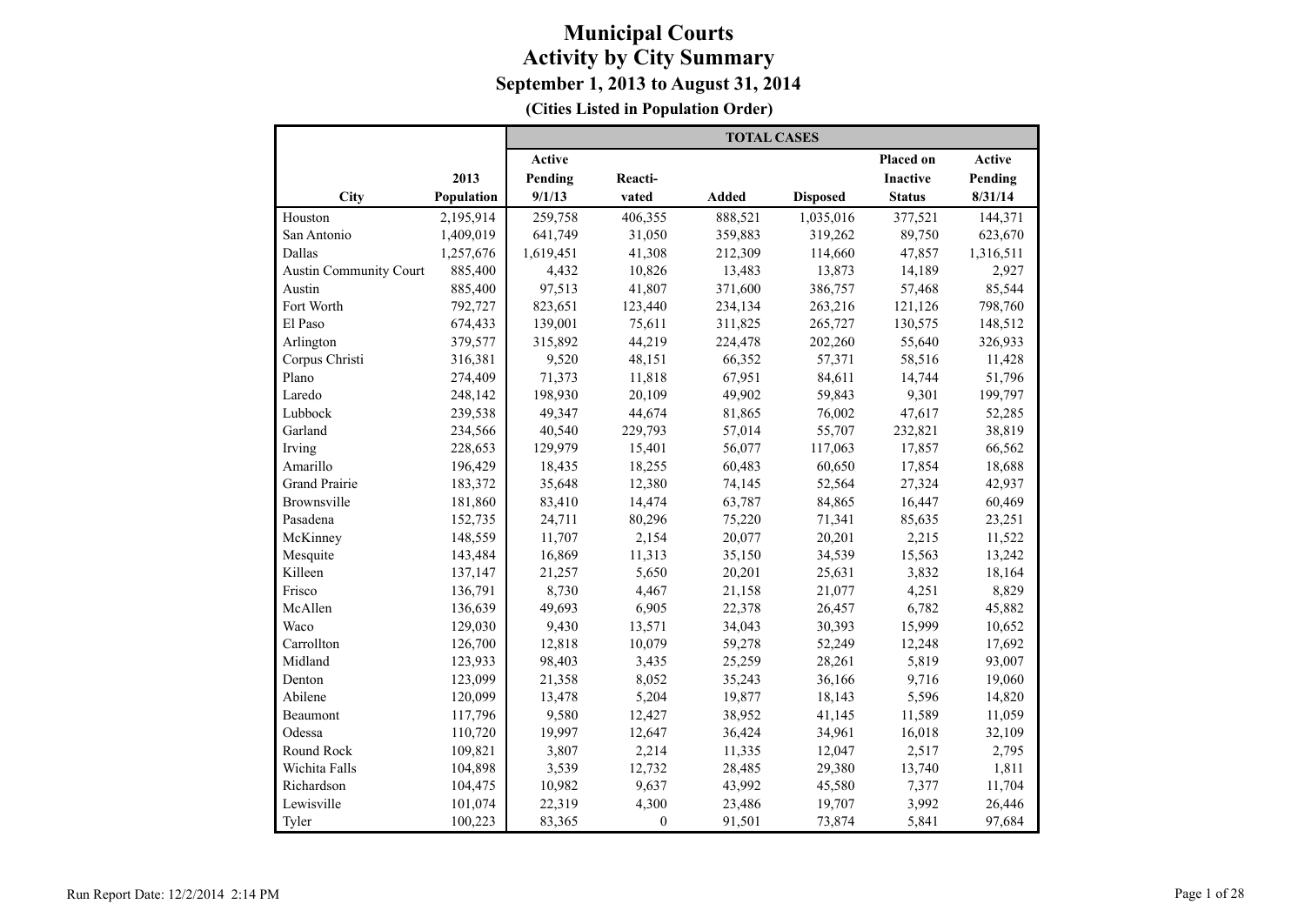|                      |                   |                  |                  |                  | <b>CIVIL/ADMINISTRATIVE CASES</b> |                  |                  |         |              | <b>CRIMINAL CASES</b> |                 |                 |         |
|----------------------|-------------------|------------------|------------------|------------------|-----------------------------------|------------------|------------------|---------|--------------|-----------------------|-----------------|-----------------|---------|
|                      |                   | Active           |                  |                  |                                   | Placed on        | Active           | Active  |              |                       |                 | Placed on       | Active  |
|                      | 2013              | Pending          | Reacti-          |                  |                                   | <b>Inactive</b>  | Pending          | Pending | Reacti-      |                       |                 | <b>Inactive</b> | Pending |
| City                 | <b>Population</b> | 9/1/13           | vated            | <b>Added</b>     | <b>Disposed</b>                   | <b>Status</b>    | 8/31/14          | 9/1/13  | vated        | <b>Added</b>          | <b>Disposed</b> | <b>Status</b>   | 8/31/14 |
| Pearland             | 100,065           | $\boldsymbol{0}$ | $\boldsymbol{0}$ | $\boldsymbol{0}$ | $\boldsymbol{0}$                  | $\boldsymbol{0}$ | $\boldsymbol{0}$ | 7,244   | 3,637        | 23,233                | 23,200          | 4,600           | 40,307  |
| College Station      | 100,050           | 22,610           | $\mathbf{0}$     | 7,669            | 7,735                             | $\mathbf{0}$     | 22,544           | 22,353  | 1,067        | 17,943                | 18,676          | 1,110           | 21,577  |
| San Angelo           | 97,492            | 17               | $\theta$         | 666              | 542                               | $\Omega$         | 141              | 12,896  | 7,769        | 48,084                | 29,745          | 7,979           | 15,137  |
| Allen                | 92,020            | $\mathbf{0}$     | $\theta$         | $\mathbf{0}$     | $\boldsymbol{0}$                  | $\theta$         | $\overline{0}$   | 9,526   | $\mathbf{0}$ | 20,180                | 19,917          | $\overline{0}$  | 9,790   |
| League City          | 90,983            | $\overline{2}$   | $\Omega$         | $\theta$         | $\mathbf{0}$                      | $\Omega$         | $\overline{c}$   | 4,754   | 4,291        | 16,003                | 15,347          | 4,427           | 5,279   |
| <b>Sugar Land</b>    | 83,860            | 1                | $\theta$         | 29               | 30                                | $\theta$         | $\overline{0}$   | 11,902  | 3,318        | 23,419                | 21,065          | 3,306           | 14,305  |
| Longview             | 81,443            | 3                | $\theta$         | 11               | 9                                 | $\Omega$         | 5                | 1,813   | 4,638        | 18,679                | 18,343          | 4,778           | 2,009   |
| Mission              | 81,050            | $\mathbf{0}$     | $\theta$         | $\mathbf{0}$     | $\mathbf{0}$                      | $\mathbf{0}$     | $\boldsymbol{0}$ | 6,924   | 21,962       | 19,180                | 26,559          | 11,490          | 10,023  |
| Edinburg             | 80,836            | $\theta$         | $\Omega$         | $\Omega$         | $\theta$                          | $\Omega$         | $\overline{0}$   | 11,573  | 9,076        | 24,673                | 21,894          | 13,282          | 10,146  |
| <b>Bryan</b>         | 78,709            | $\Omega$         | $\Omega$         | $\Omega$         | $\theta$                          | $\Omega$         | $\overline{0}$   | 3,309   | 16,849       | 13,293                | 14,103          | 16,459          | 2,889   |
| Baytown              | 75,418            | $\theta$         | $\theta$         | 17               | $\theta$                          | $\theta$         | 17               | 5,318   | 6,259        | 21,528                | 20,934          | 6,948           | 5,224   |
| Pharr                | 73,790            | $\theta$         | $\theta$         | $\theta$         | $\Omega$                          | $\Omega$         | $\Omega$         | 24,702  | 10,309       | 17,164                | 17,763          | 5,847           | 28,393  |
| Temple               | 70,190            | 6,434            | $\theta$         | 2,493            | 2,648                             | $\theta$         | 6,279            | 11,391  | 5,551        | 24,773                | 24,730          | 6,127           | 10,858  |
| Missouri City        | 70,185            | $\mathbf{0}$     | $\theta$         | $\mathbf{0}$     | $\mathbf{0}$                      | $\theta$         | $\overline{0}$   | 5,476   | 1,242        | 10,150                | 9,150           | 1,055           | 6,669   |
| Flower Mound         | 68,609            | 19               | $\theta$         | $\Omega$         | $\theta$                          | $\mathbf{0}$     | 19               | 3,306   | 1,549        | 11,403                | 10,471          | 1,668           | 3,904   |
| North Richland Hills | 67,317            | $\Omega$         | $\Omega$         | $\Omega$         | $\theta$                          | $\Omega$         | $\overline{0}$   | 5,021   | 3,900        | 18,020                | 18,114          | 4,009           | 4,820   |
| Harlingen            | 65,665            | $\Omega$         | $\Omega$         | $\Omega$         | $\theta$                          | $\Omega$         | $\overline{0}$   | 28,851  | 6,909        | 13,146                | 15,287          | 8,098           | 27,066  |
| Victoria             | 65,098            | $\theta$         | $\theta$         | $\Omega$         | $\theta$                          | $\Omega$         | $\theta$         | 33,189  | 2,472        | 13,518                | 17,442          | 6,633           | 26,263  |
| New Braunfels        | 63,279            | $\mathbf{0}$     | $\mathbf{0}$     | $\theta$         | $\overline{0}$                    | $\theta$         | $\overline{0}$   | 42,252  | 472          | 13,410                | 13,372          | 1,902           | 40,831  |
| Conroe               | 63,032            | 5,817            | $\theta$         | 3,153            | 805                               | $\Omega$         | 8,165            | 8,902   | 6,425        | 19,742                | 21,627          | 5,499           | 7,929   |
| Cedar Park           | 61,238            | 34               | $\theta$         | $\overline{4}$   | $\mathbf{0}$                      | $\Omega$         | 38               | 5,389   | 3,255        | 10,604                | 11,459          | 3,271           | 4,518   |
| Mansfield            | 60,872            | $\mathbf{0}$     | $\theta$         | $\Omega$         | $\overline{0}$                    | $\theta$         | $\boldsymbol{0}$ | 5,831   | 1,990        | 10,108                | 10,892          | 1,989           | 5,053   |
| Rowlett              | 58,043            |                  | $\Omega$         | $\Omega$         | $\theta$                          | $\Omega$         |                  | 3,602   | 3,905        | 10,688                | 11,424          | 3,677           | 3,559   |
| Georgetown           | 54,898            | $\Omega$         | $\Omega$         | $\Omega$         | $\theta$                          | $\Omega$         | $\overline{0}$   | 2,516   | 1,928        | 7,542                 | 7,544           | 1,652           | 2,790   |
| Port Arthur          | 54,135            | $\mathbf{0}$     | $\theta$         | $\Omega$         | $\mathbf{0}$                      | $\theta$         | $\overline{0}$   | 14,525  | 6,084        | 13,792                | 16,319          | 5,914           | 48,117  |
| San Marcos           | 54,076            | 181              | $\mathbf{0}$     | 5,953            | 2,612                             | 3,284            | 238              | 7,974   | 30,797       | 11,093                | 9,891           | 25,850          | 14,123  |
| Pflugerville         | 53,752            | $\Omega$         | $\Omega$         | $\theta$         | $\theta$                          | $\theta$         | $\theta$         | 5,645   | 1,531        | 11,595                | 10,555          | 2,592           | 5,631   |
| Euless               | 53,224            |                  |                  |                  |                                   |                  |                  | 16,909  | 13,091       | 31,642                | 34,930          | 12,248          | 14,464  |
| DeSoto               | 51,483            | $\boldsymbol{0}$ | $\boldsymbol{0}$ | $\boldsymbol{0}$ | $\boldsymbol{0}$                  | $\boldsymbol{0}$ | $\boldsymbol{0}$ | 8,971   | 5,562        | 11,744                | 11,192          | 5,923           | 7,914   |
| Grapevine            | 50,195            | 8                | $\mathbf{0}$     | 32               | $20\,$                            | $\mathbf{0}$     | 20               | 23,726  | 3,795        | 24,803                | 21,947          | 4,097           | 26,280  |
| Galveston            | 48,733            | 19,014           | $\overline{2}$   | 26,277           | 4,616                             | 2                | 40,680           | 49,156  | 11,838       | 22,730                | 19,281          | 12,041          | 52,413  |
| Bedford              | 48,592            | $\mathbf{0}$     | $\theta$         | $\Omega$         | $\overline{0}$                    | $\theta$         | $\overline{0}$   | 8,401   | 8,735        | 24,364                | 25,414          | 9,082           | 7,004   |
| Cedar Hill           | 46,663            | $\Omega$         | $\theta$         | $\Omega$         | $\theta$                          | $\theta$         | $\overline{0}$   | 711     | 2,394        | 7,499                 | 6,394           | 2,873           | 1,327   |
| Texas City           | 46,081            | $\Omega$         | $\Omega$         | $\Omega$         | $\theta$                          | $\Omega$         | $\overline{0}$   | 10,664  | 4,062        | 24,279                | 20,289          | 3,020           | 15,690  |
| Wylie                | 44,575            | $\Omega$         | $\Omega$         | $\theta$         | $\theta$                          | $\theta$         | $\theta$         | 1,123   | 901          | 2,303                 | 2,191           | 628             | 1,509   |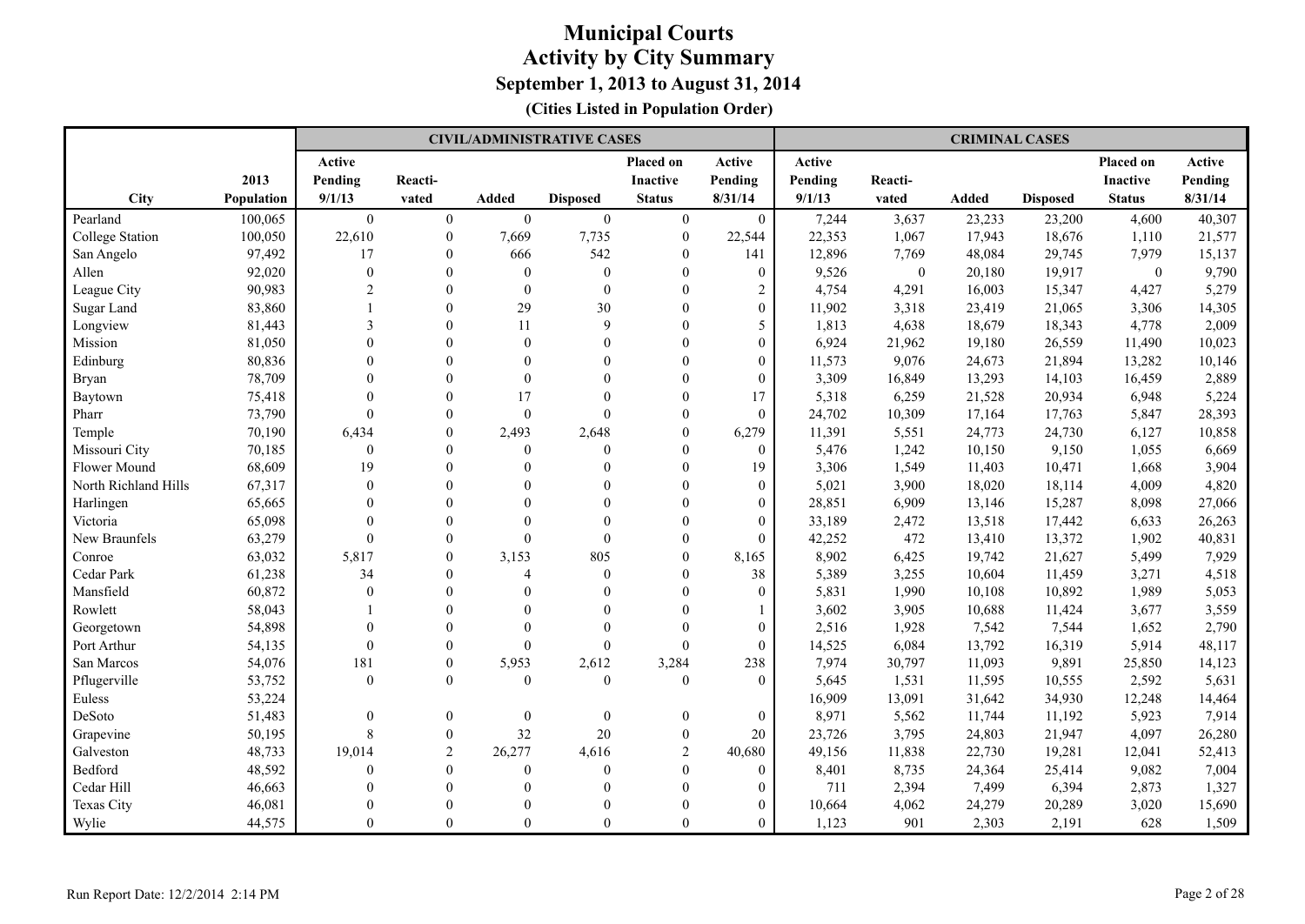|                        |            | <b>TOTAL CASES</b> |              |              |                 |                 |         |  |  |  |
|------------------------|------------|--------------------|--------------|--------------|-----------------|-----------------|---------|--|--|--|
|                        |            | Active             |              |              |                 | Placed on       | Active  |  |  |  |
|                        | 2013       | Pending            | Reacti-      |              |                 | <b>Inactive</b> | Pending |  |  |  |
| City                   | Population | 9/1/13             | vated        | <b>Added</b> | <b>Disposed</b> | <b>Status</b>   | 8/31/14 |  |  |  |
| Pearland               | 100,065    | 7,244              | 3,637        | 23,233       | 23,200          | 4,600           | 40,307  |  |  |  |
| <b>College Station</b> | 100,050    | 44,963             | 1,067        | 25,612       | 26,411          | 1,110           | 44,121  |  |  |  |
| San Angelo             | 97,492     | 12,913             | 7,769        | 48,750       | 30,287          | 7,979           | 15,278  |  |  |  |
| Allen                  | 92,020     | 9,526              | $\mathbf{0}$ | 20,180       | 19,917          | $\mathbf{0}$    | 9,790   |  |  |  |
| League City            | 90,983     | 4,756              | 4,291        | 16,003       | 15,347          | 4,427           | 5,281   |  |  |  |
| Sugar Land             | 83,860     | 11,903             | 3,318        | 23,448       | 21,095          | 3,306           | 14,305  |  |  |  |
| Longview               | 81,443     | 1,816              | 4,638        | 18,690       | 18,352          | 4,778           | 2,014   |  |  |  |
| Mission                | 81,050     | 6,924              | 21,962       | 19,180       | 26,559          | 11,490          | 10,023  |  |  |  |
| Edinburg               | 80,836     | 11,573             | 9,076        | 24,673       | 21,894          | 13,282          | 10,146  |  |  |  |
| <b>Bryan</b>           | 78,709     | 3,309              | 16,849       | 13,293       | 14,103          | 16,459          | 2,889   |  |  |  |
| Baytown                | 75,418     | 5,318              | 6,259        | 21,545       | 20,934          | 6,948           | 5,241   |  |  |  |
| Pharr                  | 73,790     | 24,702             | 10,309       | 17,164       | 17,763          | 5,847           | 28,393  |  |  |  |
| Temple                 | 70,190     | 17,825             | 5,551        | 27,266       | 27,378          | 6,127           | 17,137  |  |  |  |
| Missouri City          | 70,185     | 5,476              | 1,242        | 10,150       | 9,150           | 1,055           | 6,669   |  |  |  |
| <b>Flower Mound</b>    | 68,609     | 3,325              | 1,549        | 11,403       | 10,471          | 1,668           | 3,923   |  |  |  |
| North Richland Hills   | 67,317     | 5,021              | 3,900        | 18,020       | 18,114          | 4,009           | 4,820   |  |  |  |
| Harlingen              | 65,665     | 28,851             | 6,909        | 13,146       | 15,287          | 8,098           | 27,066  |  |  |  |
| Victoria               | 65,098     | 33,189             | 2,472        | 13,518       | 17,442          | 6,633           | 26,263  |  |  |  |
| New Braunfels          | 63,279     | 42,252             | 472          | 13,410       | 13,372          | 1,902           | 40,831  |  |  |  |
| Conroe                 | 63,032     | 14,719             | 6,425        | 22,895       | 22,432          | 5,499           | 16,094  |  |  |  |
| Cedar Park             | 61,238     | 5,423              | 3,255        | 10,608       | 11,459          | 3,271           | 4,556   |  |  |  |
| Mansfield              | 60,872     | 5,831              | 1,990        | 10,108       | 10,892          | 1,989           | 5,053   |  |  |  |
| Rowlett                | 58,043     | 3,603              | 3,905        | 10,688       | 11,424          | 3,677           | 3,560   |  |  |  |
| Georgetown             | 54,898     | 2,516              | 1,928        | 7,542        | 7,544           | 1,652           | 2,790   |  |  |  |
| Port Arthur            | 54,135     | 14,525             | 6,084        | 13,792       | 16,319          | 5,914           | 48,117  |  |  |  |
| San Marcos             | 54,076     | 8,155              | 30,797       | 17,046       | 12,503          | 29,134          | 14,361  |  |  |  |
| Pflugerville           | 53,752     | 5,645              | 1,531        | 11,595       | 10,555          | 2,592           | 5,631   |  |  |  |
| Euless                 | 53,224     | 16,909             | 13,091       | 31,642       | 34,930          | 12,248          | 14,464  |  |  |  |
| DeSoto                 | 51,483     | 8,971              | 5,562        | 11,744       | 11,192          | 5,923           | 7,914   |  |  |  |
| Grapevine              | 50,195     | 23,734             | 3,795        | 24,835       | 21,967          | 4,097           | 26,300  |  |  |  |
| Galveston              | 48,733     | 68,170             | 11,840       | 49,007       | 23,897          | 12,043          | 93,093  |  |  |  |
| Bedford                | 48,592     | 8,401              | 8,735        | 24,364       | 25,414          | 9,082           | 7,004   |  |  |  |
| Cedar Hill             | 46,663     | 711                | 2,394        | 7,499        | 6,394           | 2,873           | 1,327   |  |  |  |
| Texas City             | 46,081     | 10,664             | 4,062        | 24,279       | 20,289          | 3,020           | 15,690  |  |  |  |
| Wylie                  | 44,575     | 1,123              | 901          | 2,303        | 2,191           | 628             | 1,509   |  |  |  |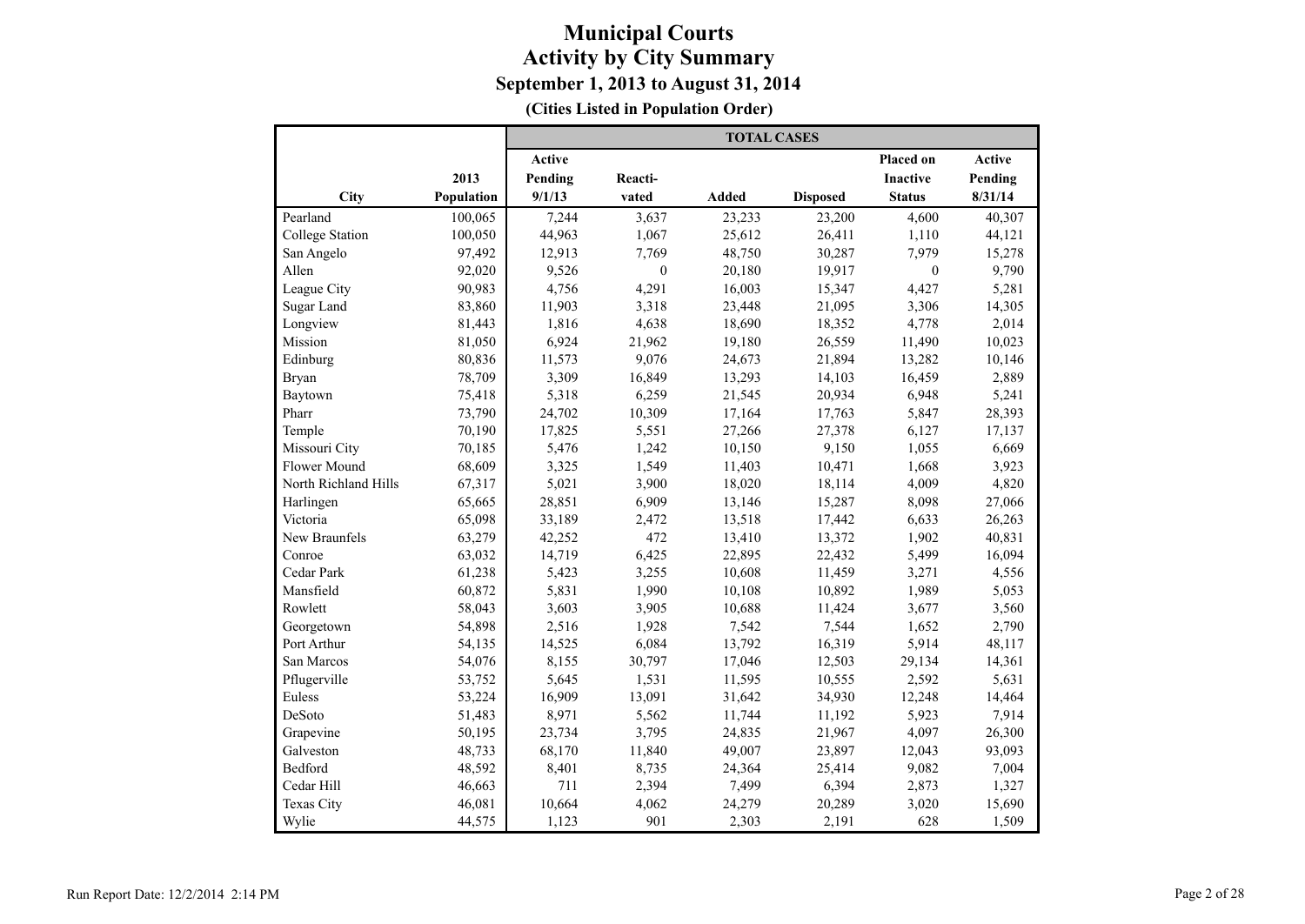|                   |            |                |                |                | <b>CIVIL/ADMINISTRATIVE CASES</b> |                  |                  |         |         | <b>CRIMINAL CASES</b> |                 |                 |         |
|-------------------|------------|----------------|----------------|----------------|-----------------------------------|------------------|------------------|---------|---------|-----------------------|-----------------|-----------------|---------|
|                   |            | Active         |                |                |                                   | Placed on        | Active           | Active  |         |                       |                 | Placed on       | Active  |
|                   | 2013       | Pending        | Reacti-        |                |                                   | <b>Inactive</b>  | Pending          | Pending | Reacti- |                       |                 | <b>Inactive</b> | Pending |
| <b>City</b>       | Population | 9/1/13         | vated          | <b>Added</b>   | <b>Disposed</b>                   | <b>Status</b>    | 8/31/14          | 9/1/13  | vated   | <b>Added</b>          | <b>Disposed</b> | <b>Status</b>   | 8/31/14 |
| Haltom City       | 43,580     | $\overline{0}$ | $\overline{0}$ | $\overline{0}$ | $\mathbf{0}$                      | $\boldsymbol{0}$ | $\mathbf{0}$     | 10,068  | 10,220  | 20,184                | 19,876          | 9,777           | 10,819  |
| Keller            | 42,907     | $\mathbf{0}$   | $\theta$       | $\Omega$       | $\theta$                          | $\mathbf{0}$     | $\mathbf{0}$     | 1,735   | 3,036   | 11,310                | 10,809          | 3,264           | 2,003   |
| Rockwall          | 40,922     | 26             | $\Omega$       |                |                                   | $\Omega$         | 25               | 42,647  | 4,636   | 15,966                | 25,871          | 4,235           | 32,825  |
| Burleson          | 40,714     | $\mathbf{0}$   | $\Omega$       | $\theta$       | $\theta$                          | $\theta$         | $\theta$         | 5,880   | 2,211   | 9,020                 | 3,617           | 2,212           | 11,282  |
| Coppell           | 40,342     | 85             | $\theta$       | 120            | 114                               | $\theta$         | 90               | 3,163   | 2,147   | 8,534                 | 9,036           | 2,264           | 2,685   |
| Huntsville        | 39,795     | $\theta$       | $\Omega$       | $\theta$       | $\mathbf{0}$                      | $\theta$         | $\theta$         | 2,228   | 2,257   | 11,444                | 9,698           | 3,229           | 3,002   |
| Duncanville       | 39,605     | $\Omega$       | $\theta$       | 798            | 17                                | $\mathbf{0}$     | 781              | 7,879   | 6,186   | 8,740                 | 6,674           | 7,091           | 9,074   |
| The Colony        | 39,458     | $\mathbf{0}$   | $\theta$       | $\theta$       | $\mathbf{0}$                      | $\mathbf{0}$     | $\overline{0}$   | 3,544   | 1,019   | 13,350                | 11,752          | 1,565           | 4,599   |
| Sherman           | 39,296     | $\Omega$       | $\Omega$       | $\Omega$       | $\theta$                          | $\Omega$         | $\overline{0}$   | 4,022   | 1,565   | 5,231                 | 3,455           | 1,269           | 6,109   |
| Hurst             | 38,448     | $\Omega$       | $\Omega$       | $\Omega$       | $\theta$                          | $\Omega$         | $\overline{0}$   | 5,442   | 8,207   | 20,563                | 16,478          | 8,131           | 9,646   |
| Lancaster         | 38,071     | $\theta$       | $\theta$       | $\Omega$       | $\theta$                          | $\Omega$         | $\boldsymbol{0}$ | 10,893  | 5,878   | 8,051                 | 7,987           | 14,063          | 2,979   |
| Friendswood       | 37,587     | $\Omega$       | $\Omega$       | $\Omega$       | $\theta$                          | $\Omega$         | $\overline{0}$   | 894     | 569     | 6,964                 | 6,393           | 1,880           | 1,804   |
| Texarkana         | 37,442     | $\Omega$       | $\Omega$       | $\Omega$       | $\theta$                          | $\theta$         | $\overline{0}$   | 11,125  | 4,890   | 13,793                | 11,673          | 3,923           | 14,211  |
| Weslaco           | 37,093     | $\theta$       | $\theta$       | $\Omega$       | $\theta$                          | $\mathbf{0}$     | $\boldsymbol{0}$ | 23,311  | 2,939   | 7,774                 | 6,642           | 3,951           | 23,431  |
| Lufkin            | 36,085     | 9              | $\Omega$       | 3              |                                   | $\theta$         | 12               | 7,774   | 3,435   | 11,110                | 4,978           | 5,345           | 11,964  |
| Schertz           | 35,929     | $\theta$       | $\Omega$       | $\Omega$       | $\Omega$                          | $\theta$         | $\boldsymbol{0}$ | 60,815  | 3,575   | 17,016                | 13,234          | 3,839           | 64,333  |
| San Juan          | 35,593     | $\Omega$       | $\Omega$       | $\Omega$       | $\Omega$                          | $\Omega$         | $\overline{0}$   | 24,138  | 1,385   | 5,072                 | 4,163           | 4,325           | 22,107  |
| La Porte          | 34,654     | $\Omega$       | $\Omega$       | $\Omega$       | $\Omega$                          | $\Omega$         | $\overline{0}$   | 7,877   | 421     | 13,700                | 14,322          | 1,768           | 5,908   |
| Nacogdoches       | 33,868     | $\mathcal{E}$  | $\Omega$       | $\mathbf{3}$   | $\Omega$                          |                  | 5                | 1,932   | 2,584   | 9,626                 | 9,780           | 2,299           | 2,066   |
| Deer Park         | 33,237     | $\Omega$       | $\Omega$       | $\Omega$       | $\Omega$                          | $\Omega$         | $\overline{0}$   | 4,849   | 3,404   | 16,541                | 15,846          | 3,843           | 5,105   |
| Rosenberg         | 33,188     | $\Omega$       | $\Omega$       | $\Omega$       | $\theta$                          | $\theta$         | $\theta$         | 10,577  | 3,008   | 5,138                 | 7,687           | 1,121           | 9,915   |
| Copper Canyon     | 33,122     | $\Omega$       | $\theta$       | $\theta$       | $\mathbf{0}$                      | $\theta$         | $\overline{0}$   | 156     | 172     | 1,016                 | 1,090           | 79              | 254     |
| Little Elm        | 32,701     | $\Omega$       | $\Omega$       | $\Omega$       | $\theta$                          | $\theta$         | $\overline{0}$   | 2,975   | 232     | 3,736                 | 3,521           | 98              | 3,761   |
| Socorro           | 32,517     | $\Omega$       | $\theta$       | $\Omega$       | $\theta$                          | $\theta$         | $\overline{0}$   | 3,908   | 64      | 8,972                 | 7,310           | 59              | 5,390   |
| Kyle              | 31,760     | $\theta$       | $\Omega$       | $\Omega$       | $\theta$                          | $\Omega$         | $\overline{0}$   | 5,746   | 2,168   | 11,253                | 7,743           | 4,746           | 6,678   |
| Leander           | 31,717     | $\Omega$       | $\theta$       | $\Omega$       | $\mathbf{0}$                      | $\Omega$         | $\theta$         | 1,571   | 503     | 5,558                 | 5,109           | 663             | 1,860   |
| Farmers Branch    | 31,664     | $\Omega$       | $\theta$       | 174            | 19                                | $\theta$         | 155              | 3,116   | 7,398   | 18,382                | 17,600          | 8,009           | 3,399   |
| Waxahachie        | 31,591     | $\theta$       | $\theta$       | $\Omega$       | $\mathbf{0}$                      | $\theta$         | $\boldsymbol{0}$ | 2,187   | 1,500   | 3,767                 | 4,051           | 1,311           | 1,406   |
| Cleburne          | 29,747     | $\Omega$       | $\Omega$       | $\Omega$       | $\theta$                          | $\theta$         | $\overline{0}$   | 1,066   | 1,788   | 7,418                 | 7,036           | 2,025           | 2,864   |
| Southlake         | 28,234     | 3              | $\Omega$       | $\theta$       | $\mathbf{0}$                      | $\theta$         | 3                | 7,955   | 1,713   | 18,533                | 18,744          | 2,470           | 6,987   |
| Harker Heights    | 28,169     | $\theta$       | $\Omega$       | $\Omega$       | $\theta$                          | $\theta$         | $\boldsymbol{0}$ | 4,321   | 3,012   | 9,637                 | 8,955           | 3,327           | 4,728   |
| <b>Big Spring</b> | 28,125     |                | $\Omega$       | $\overline{2}$ | $\Omega$                          | $\Omega$         | 3                | 2,279   | 1,233   | 4,607                 | 4,245           | 1,266           | 2,608   |
| Eagle Pass        | 27,708     | $\Omega$       | $\Omega$       | $\Omega$       | $\Omega$                          | $\Omega$         | $\overline{0}$   | 23,867  | 2,132   | 5,669                 | 6,037           | 2,015           | 28,094  |
| Lake Jackson      | 27,394     |                | $\Omega$       | $\Omega$       | $\Omega$                          | $\Omega$         |                  | 4,405   | 2,877   | 7,033                 | 9,005           | 3,699           | 2,155   |
| Weatherford       | 27,021     | $\Omega$       | $\Omega$       | $\Omega$       | $\Omega$                          | $\Omega$         | $\theta$         | 2,588   | 805     | 4,580                 | 5,259           | 769             | 1,955   |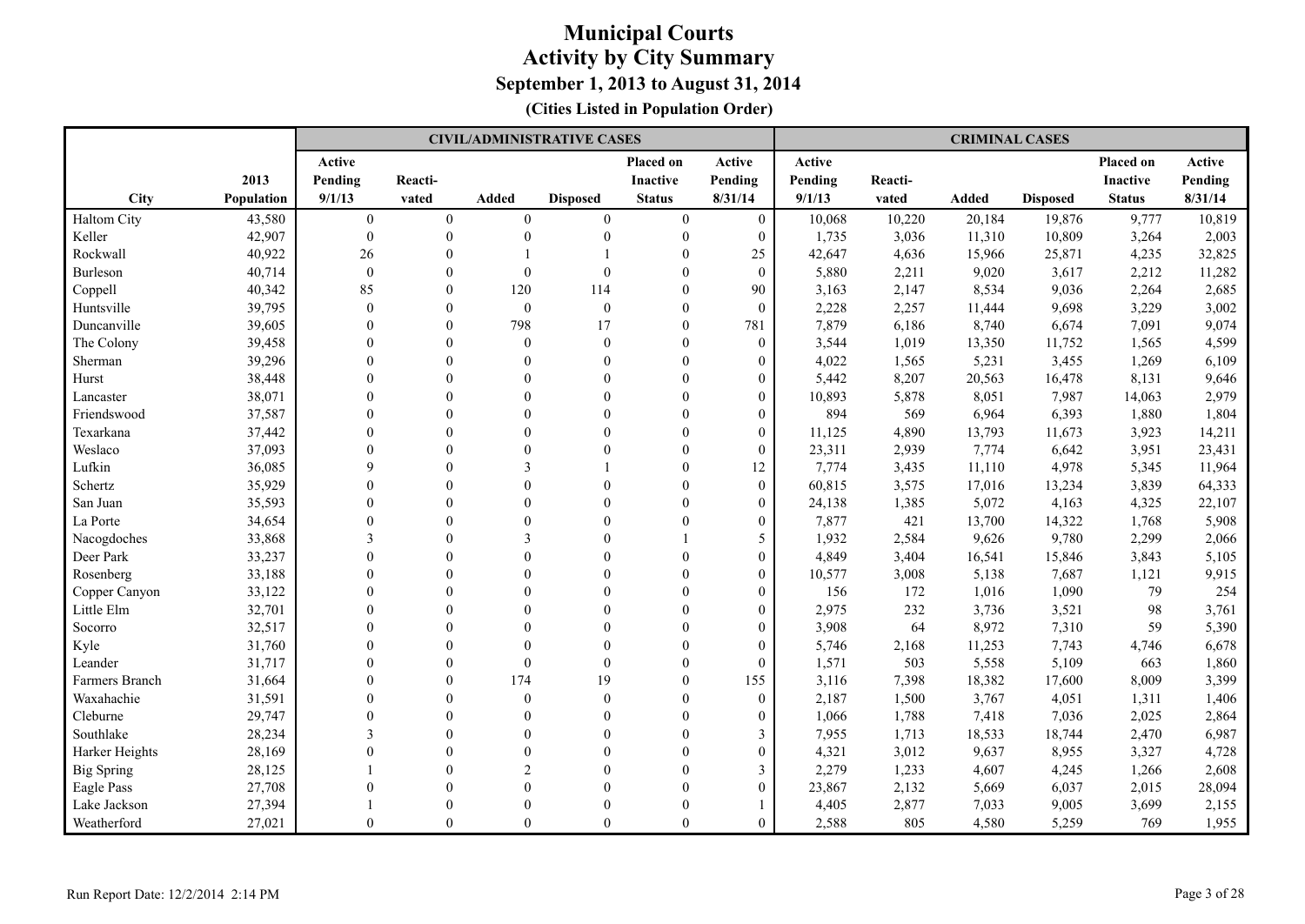|                    |            |         |         | <b>TOTAL CASES</b> |                 |                 |         |
|--------------------|------------|---------|---------|--------------------|-----------------|-----------------|---------|
|                    |            | Active  |         |                    |                 | Placed on       | Active  |
|                    | 2013       | Pending | Reacti- |                    |                 | <b>Inactive</b> | Pending |
| City               | Population | 9/1/13  | vated   | <b>Added</b>       | <b>Disposed</b> | <b>Status</b>   | 8/31/14 |
| <b>Haltom City</b> | 43,580     | 10,068  | 10,220  | 20,184             | 19,876          | 9,777           | 10,819  |
| Keller             | 42,907     | 1,735   | 3,036   | 11,310             | 10,809          | 3,264           | 2,003   |
| Rockwall           | 40,922     | 42,673  | 4,636   | 15,967             | 25,872          | 4,235           | 32,850  |
| <b>Burleson</b>    | 40,714     | 5,880   | 2,211   | 9,020              | 3,617           | 2,212           | 11,282  |
| Coppell            | 40,342     | 3,248   | 2,147   | 8,654              | 9,150           | 2,264           | 2,775   |
| Huntsville         | 39,795     | 2,228   | 2,257   | 11,444             | 9,698           | 3,229           | 3,002   |
| Duncanville        | 39,605     | 7,879   | 6,186   | 9,538              | 6,691           | 7,091           | 9,855   |
| The Colony         | 39,458     | 3,544   | 1,019   | 13,350             | 11,752          | 1,565           | 4,599   |
| Sherman            | 39,296     | 4,022   | 1,565   | 5,231              | 3,455           | 1,269           | 6,109   |
| Hurst              | 38,448     | 5,442   | 8,207   | 20,563             | 16,478          | 8,131           | 9,646   |
| Lancaster          | 38,071     | 10,893  | 5,878   | 8,051              | 7,987           | 14,063          | 2,979   |
| Friendswood        | 37,587     | 894     | 569     | 6,964              | 6,393           | 1,880           | 1,804   |
| Texarkana          | 37,442     | 11,125  | 4,890   | 13,793             | 11,673          | 3,923           | 14,211  |
| Weslaco            | 37,093     | 23,311  | 2,939   | 7,774              | 6,642           | 3,951           | 23,431  |
| Lufkin             | 36,085     | 7,783   | 3,435   | 11,113             | 4,979           | 5,345           | 11,976  |
| Schertz            | 35,929     | 60,815  | 3,575   | 17,016             | 13,234          | 3,839           | 64,333  |
| San Juan           | 35,593     | 24,138  | 1,385   | 5,072              | 4,163           | 4,325           | 22,107  |
| La Porte           | 34,654     | 7,877   | 421     | 13,700             | 14,322          | 1,768           | 5,908   |
| Nacogdoches        | 33,868     | 1,935   | 2,584   | 9,629              | 9,780           | 2,300           | 2,071   |
| Deer Park          | 33,237     | 4,849   | 3,404   | 16,541             | 15,846          | 3,843           | 5,105   |
| Rosenberg          | 33,188     | 10,577  | 3,008   | 5,138              | 7,687           | 1,121           | 9,915   |
| Copper Canyon      | 33,122     | 156     | 172     | 1,016              | 1,090           | 79              | 254     |
| Little Elm         | 32,701     | 2,975   | 232     | 3,736              | 3,521           | 98              | 3,761   |
| Socorro            | 32,517     | 3,908   | 64      | 8,972              | 7,310           | 59              | 5,390   |
| Kyle               | 31,760     | 5,746   | 2,168   | 11,253             | 7,743           | 4,746           | 6,678   |
| Leander            | 31,717     | 1,571   | 503     | 5,558              | 5,109           | 663             | 1,860   |
| Farmers Branch     | 31,664     | 3,116   | 7,398   | 18,556             | 17,619          | 8,009           | 3,554   |
| Waxahachie         | 31,591     | 2,187   | 1,500   | 3,767              | 4,051           | 1,311           | 1,406   |
| Cleburne           | 29,747     | 1,066   | 1,788   | 7,418              | 7,036           | 2,025           | 2,864   |
| Southlake          | 28,234     | 7,958   | 1,713   | 18,533             | 18,744          | 2,470           | 6,990   |
| Harker Heights     | 28,169     | 4,321   | 3,012   | 9,637              | 8,955           | 3,327           | 4,728   |
| <b>Big Spring</b>  | 28,125     | 2,280   | 1,233   | 4,609              | 4,245           | 1,266           | 2,611   |
| <b>Eagle Pass</b>  | 27,708     | 23,867  | 2,132   | 5,669              | 6,037           | 2,015           | 28,094  |
| Lake Jackson       | 27,394     | 4,406   | 2,877   | 7,033              | 9,005           | 3,699           | 2,156   |
| Weatherford        | 27,021     | 2,588   | 805     | 4,580              | 5,259           | 769             | 1,955   |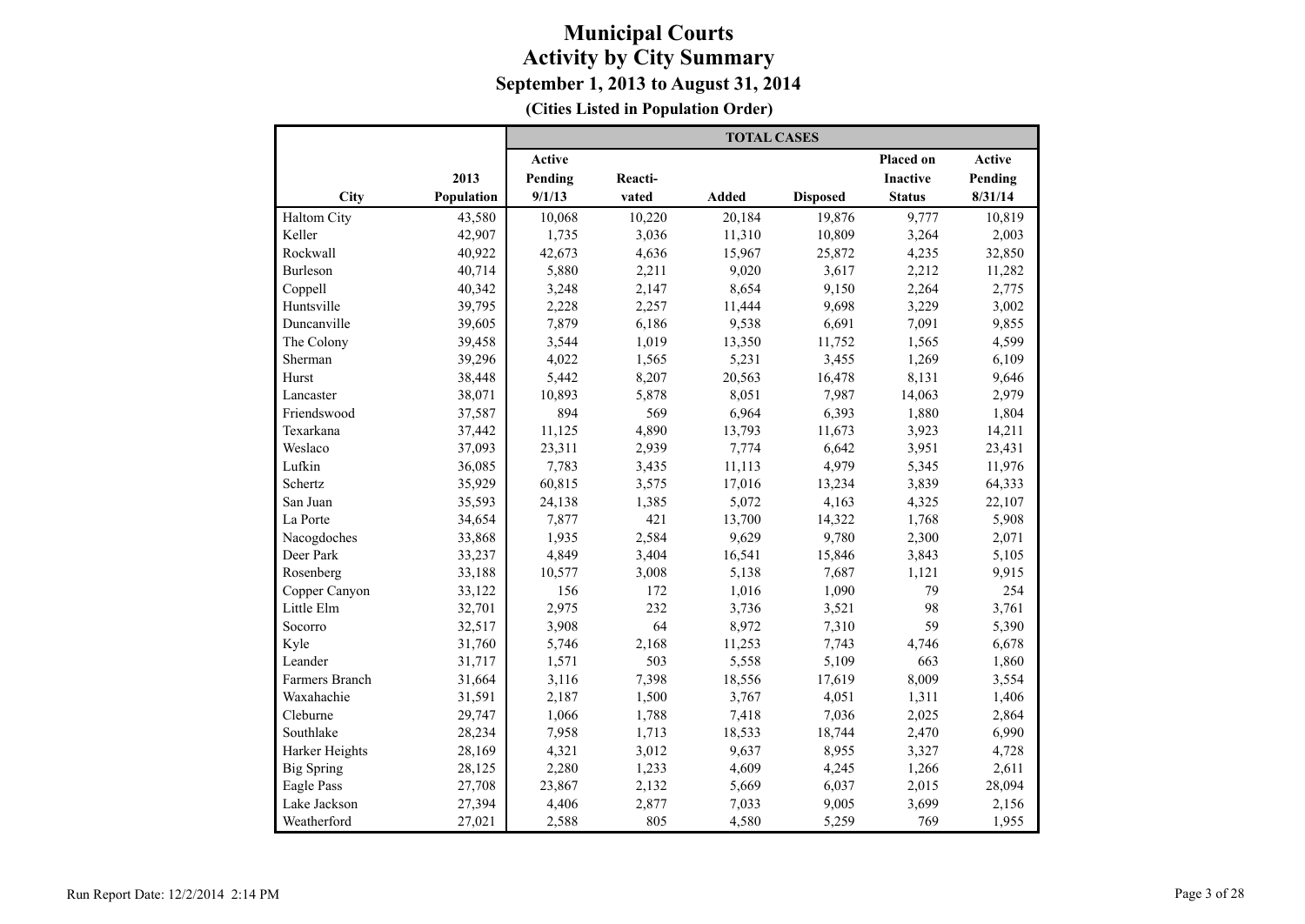|                      |                   |                |                |                  | <b>CIVIL/ADMINISTRATIVE CASES</b> |                  |                  |         |          | <b>CRIMINAL CASES</b> |                 |                 |         |
|----------------------|-------------------|----------------|----------------|------------------|-----------------------------------|------------------|------------------|---------|----------|-----------------------|-----------------|-----------------|---------|
|                      |                   | Active         |                |                  |                                   | Placed on        | Active           | Active  |          |                       |                 | Placed on       | Active  |
|                      | 2013              | Pending        | Reacti-        |                  |                                   | <b>Inactive</b>  | Pending          | Pending | Reacti-  |                       |                 | <b>Inactive</b> | Pending |
| City                 | <b>Population</b> | 9/1/13         | vated          | <b>Added</b>     | <b>Disposed</b>                   | <b>Status</b>    | 8/31/14          | 9/1/13  | vated    | <b>Added</b>          | <b>Disposed</b> | <b>Status</b>   | 8/31/14 |
| Seguin               | 26,660            | $\overline{0}$ | $\overline{0}$ | $\boldsymbol{0}$ | $\boldsymbol{0}$                  | $\boldsymbol{0}$ | $\mathbf{0}$     | 8,911   | 3,649    | 15,588                | 14,918          | 2,788           | 10,468  |
| Kingsville           | 26,312            | 966            | $\mathbf{0}$   | 252              | 136                               | $\mathbf{0}$     | 1,082            | 4,403   | 3,858    | 5,501                 | 6,986           | 2,684           | 4,101   |
| Greenville           | 25,917            | $\mathbf{0}$   | $\mathbf{0}$   | $\theta$         | $\boldsymbol{0}$                  | $\Omega$         | $\mathbf{0}$     | 4,673   | 887      | 4,874                 | 6,700           | 771             | 2,964   |
| Alvin                | 25,057            | $\mathbf{0}$   | $\theta$       | $\Omega$         | $\mathbf{0}$                      | $\theta$         | $\theta$         | 1,200   | 705      | 4,756                 | 5,001           | 799             | 860     |
| <b>Balch Springs</b> | 25,024            | 552            | $\theta$       | 42               | 22                                | $\Omega$         | 572              | 14,754  | $\theta$ | 16,954                | 14,140          | 5,768           | 11,800  |
| Paris                | 24,912            | $\mathbf{0}$   | $\theta$       | $\theta$         | $\mathbf{0}$                      | $\theta$         | $\overline{0}$   | 1,019   | 922      | 5,359                 | 4,998           | 997             | 1,250   |
| Marshall             | 24,501            | $\Omega$       | $\theta$       | $\Omega$         | $\mathbf{0}$                      | $\theta$         | $\overline{0}$   | 1,154   | 988      | 3,294                 | 3,524           | 1,179           | 739     |
| Colleyville          | 24,500            | $\mathbf{0}$   | $\theta$       | $\Omega$         | $\mathbf{0}$                      | $\theta$         | $\overline{0}$   | 4,827   | 2,737    | 11,358                | 11,810          | 2,722           | 4,461   |
| San Benito           | 24,374            | $\mathbf{0}$   | $\theta$       | $\Omega$         | $\mathbf{0}$                      | $\theta$         | $\boldsymbol{0}$ | 35,060  | 4,487    | 8,321                 | 6,450           | 5,798           | 35,839  |
| Watauga              | 24,187            | $\Omega$       | $\Omega$       | $\Omega$         | $\theta$                          | $\Omega$         | $\overline{0}$   | 3,602   | 2,795    | 8,578                 | 6,689           | 3,534           | 4,761   |
| University Park      | 23,992            | $\Omega$       | $\theta$       | $\Omega$         | $\theta$                          | $\Omega$         | $\overline{0}$   | 18,683  | 436      | 11,796                | 5,676           | 457             | 24,771  |
| Corsicana            | 23,937            | $\theta$       | $\theta$       | $\Omega$         | $\theta$                          | $\theta$         | $\overline{0}$   | 12,737  | 979      | 6,302                 | 6,139           | 1,598           | 12,282  |
| Cibolo               | 23,890            | $\Omega$       | $\Omega$       | $\Omega$         | $\theta$                          | $\Omega$         | $\overline{0}$   | 638     | 302      | 1,776                 | 1,925           | 317             | 475     |
| Denison              | 22,816            | $\mathbf{0}$   | $\theta$       | $\Omega$         | $\mathbf{0}$                      | $\mathbf{0}$     | $\overline{0}$   | 7,415   | 3,575    | 9,286                 | 5,746           | 4,200           | 10,359  |
| Kerrville            | 22,663            | $\mathbf{0}$   | $\theta$       | $\theta$         | $\mathbf{0}$                      | $\overline{0}$   | $\boldsymbol{0}$ | 1,198   | 1,122    | 3,179                 | 4,173           | 587             | 739     |
| Benbrook             | 22,206            | $\Omega$       | $\theta$       | $\Omega$         | $\theta$                          | $\Omega$         | $\overline{0}$   | 2,552   | 3,188    | 7,381                 | 5,057           | 3,583           | 4,486   |
| Sachse               | 22,026            | $\Omega$       | $\Omega$       | $\Omega$         | $\theta$                          | $\Omega$         | $\overline{0}$   | 423     | 361      | 1,950                 | 1,876           | 392             | 471     |
| Plainview            | 21,860            | $\theta$       | $\theta$       | $\Omega$         | $\theta$                          | $\Omega$         | $\overline{0}$   | 1,713   | 736      | 3,837                 | 3,609           | 834             | 2,085   |
| Saginaw              | 21,257            | $\Omega$       | $\Omega$       | $\Omega$         | $\theta$                          | $\Omega$         | $\theta$         | 6,968   | 3,018    | 9,156                 | 7,016           | 2,662           | 9,464   |
| Corinth              | 20,618            | $\Omega$       | $\theta$       | $\Omega$         | $\theta$                          | $\Omega$         | $\overline{0}$   | 2,043   | 1,211    | 7,386                 | 5,929           | 1,737           | 2,975   |
| Converse             | 20,323            | $\theta$       | $\theta$       | $\Omega$         | $\theta$                          | $\theta$         | $\overline{0}$   | 1,627   | 1,560    | 4,445                 | 2,274           | 1,426           | 3,942   |
| Midlothian           | 19,891            | $\Omega$       | $\theta$       | $\Omega$         | $\theta$                          | $\Omega$         | $\overline{0}$   | 820     | 816      | 5,091                 | 4,515           | 1,128           | 1,084   |
| Hutto                | 19,728            | $\Omega$       | $\theta$       | $\theta$         | $\theta$                          | $\mathbf{0}$     | $\overline{0}$   | 10,967  | 165      | 2,221                 | 11,328          | 529             | 1,526   |
| Alice                | 19,576            | $\theta$       | $\theta$       | $\Omega$         | $\theta$                          | $\Omega$         | $\boldsymbol{0}$ | 9,554   | 1,223    | 4,122                 | 2,517           | 999             | 11,389  |
| Belton               | 19,572            |                | $\Omega$       | $\Omega$         | $\Omega$                          | $\Omega$         |                  | 7,853   | 2,195    | 4,818                 | 3,184           | 2,207           | 9,534   |
| Murphy               | 19,515            | $\Omega$       | $\Omega$       | $\Omega$         | $\theta$                          | $\Omega$         | $\overline{0}$   | 2,436   | 738      | 3,672                 | 4,195           | 802             | 2,169   |
| Universal City       | 19,372            | $\theta$       | $\theta$       | $\Omega$         | $\theta$                          | $\theta$         | $\overline{0}$   | 2,966   | 4,556    | 16,221                | 14,713          | 6,418           | 2,645   |
| Dickinson            | 19,293            | $\Omega$       | $\Omega$       | $\Omega$         | $\Omega$                          | $\Omega$         | $\theta$         | 2,400   | 1,415    | 4,641                 | 4,570           | 1,371           | 2,531   |
| Horizon City         | 18,997            | $\mathbf{0}$   | $\theta$       | $\Omega$         | $\mathbf{0}$                      | $\mathbf{0}$     | $\overline{0}$   | 1,815   | 1,308    | 6,245                 | 5,109           | 1,830           | 2,431   |
| Angleton             | 18,988            | $\mathbf{0}$   | $\mathbf{0}$   | $\theta$         | $\mathbf{0}$                      | $\theta$         | $\boldsymbol{0}$ | 2,873   | 1,868    | 6,365                 | 5,683           | 1,700           | 3,479   |
| Alamo                | 18,965            | $\theta$       | $\theta$       | $\Omega$         | $\theta$                          | $\Omega$         | $\overline{0}$   | 3,831   | 2,962    | 7,856                 | 3,489           | 4,582           | 6,579   |
| Brownwood            | 18,965            | $\theta$       | $\theta$       | $\Omega$         | $\theta$                          | $\Omega$         | $\overline{0}$   | 437     | 288      | 1,510                 | 1,510           | 287             | 438     |
| Orange               | 18,922            | 10             | $\mathbf{0}$   | 23               | 28                                |                  | 3                | 586     | 538      | 2,540                 | 2,318           | 600             | 747     |
| Ennis                | 18,711            |                |                |                  |                                   |                  |                  |         |          |                       |                 |                 |         |
| Palestine            | 18,617            | $\overline{0}$ | $\mathbf{0}$   | $\overline{0}$   | $\overline{0}$                    | $\mathbf{0}$     | $\overline{0}$   | 2,866   | 681      | 2,417                 | 2,163           | 694             | 3,112   |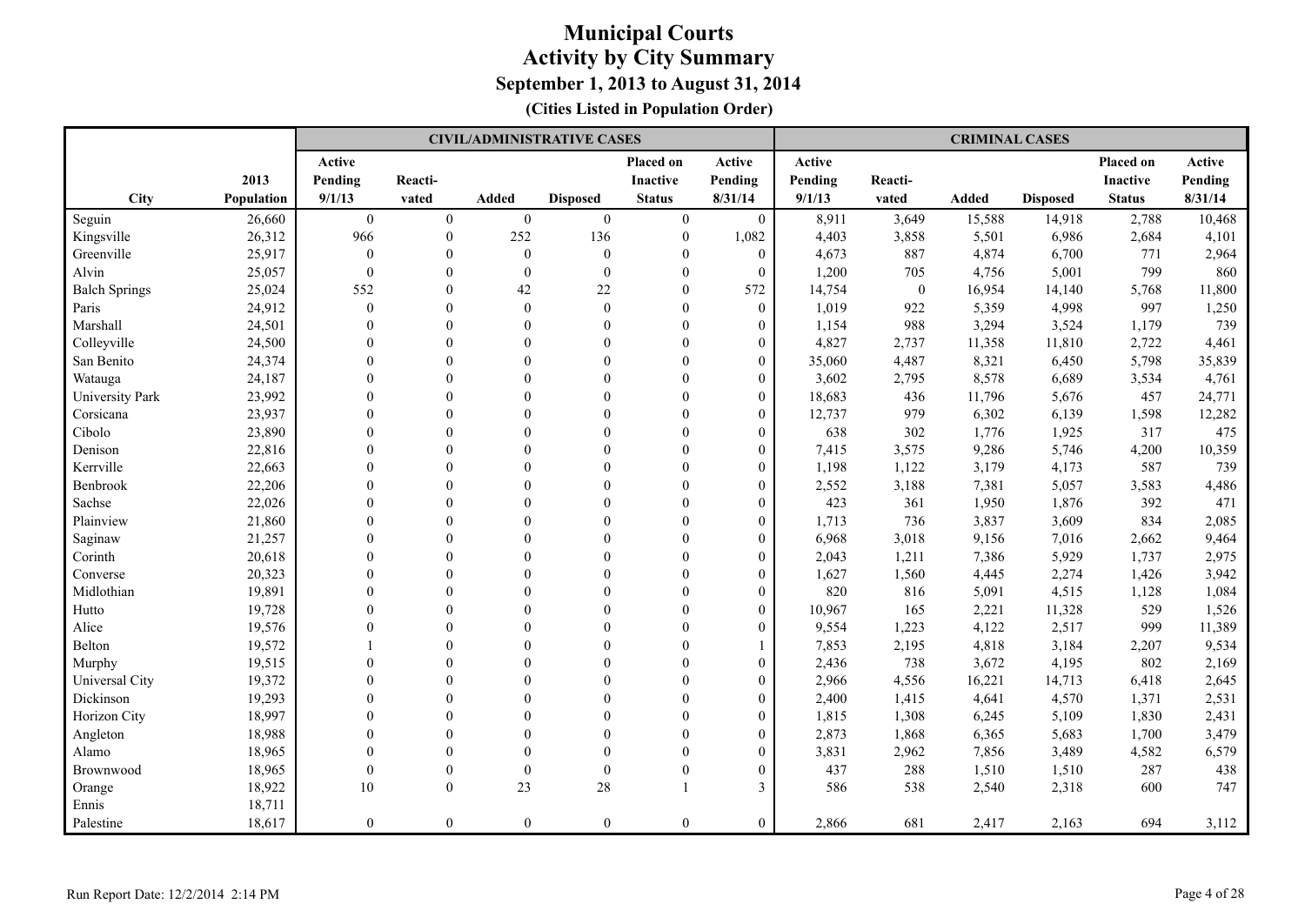|                      |            | <b>TOTAL CASES</b> |                  |                |                 |                 |               |  |  |  |
|----------------------|------------|--------------------|------------------|----------------|-----------------|-----------------|---------------|--|--|--|
|                      |            | <b>Active</b>      |                  |                |                 | Placed on       | <b>Active</b> |  |  |  |
|                      | 2013       | Pending            | Reacti-          |                |                 | <b>Inactive</b> | Pending       |  |  |  |
| City                 | Population | 9/1/13             | vated            | <b>Added</b>   | <b>Disposed</b> | <b>Status</b>   | 8/31/14       |  |  |  |
| Seguin               | 26,660     | 8,911              | 3,649            | 15,588         | 14,918          | 2,788           | 10,468        |  |  |  |
| Kingsville           | 26,312     | 5,369              | 3,858            | 5,753          | 7,122           | 2,684           | 5,183         |  |  |  |
| Greenville           | 25,917     | 4,673              | 887              | 4,874          | 6,700           | 771             | 2,964         |  |  |  |
| Alvin                | 25,057     | 1,200              | 705              | 4,756          | 5,001           | 799             | 860           |  |  |  |
| <b>Balch Springs</b> | 25,024     | 15,306             | $\boldsymbol{0}$ | 16,996         | 14,162          | 5,768           | 12,372        |  |  |  |
| Paris                | 24,912     | 1,019              | 922              | 5,359          | 4,998           | 997             | 1,250         |  |  |  |
| Marshall             | 24,501     | 1,154              | 988              | 3,294          | 3,524           | 1,179           | 739           |  |  |  |
| Colleyville          | 24,500     | 4,827              | 2,737            | 11,358         | 11,810          | 2,722           | 4,461         |  |  |  |
| San Benito           | 24,374     | 35,060             | 4,487            | 8,321          | 6,450           | 5,798           | 35,839        |  |  |  |
| Watauga              | 24,187     | 3,602              | 2,795            | 8,578          | 6,689           | 3,534           | 4,761         |  |  |  |
| University Park      | 23,992     | 18,683             | 436              | 11,796         | 5,676           | 457             | 24,771        |  |  |  |
| Corsicana            | 23,937     | 12,737             | 979              | 6,302          | 6,139           | 1,598           | 12,282        |  |  |  |
| Cibolo               | 23,890     | 638                | 302              | 1,776          | 1,925           | 317             | 475           |  |  |  |
| Denison              | 22,816     | 7,415              | 3,575            | 9,286          | 5,746           | 4,200           | 10,359        |  |  |  |
| Kerrville            | 22,663     | 1,198              | 1,122            | 3,179          | 4,173           | 587             | 739           |  |  |  |
| Benbrook             | 22,206     | 2,552              | 3,188            | 7,381          | 5,057           | 3,583           | 4,486         |  |  |  |
| Sachse               | 22,026     | 423                | 361              | 1,950          | 1,876           | 392             | 471           |  |  |  |
| Plainview            | 21,860     | 1,713              | 736              | 3,837          | 3,609           | 834             | 2,085         |  |  |  |
| Saginaw              | 21,257     | 6,968              | 3,018            | 9,156          | 7,016           | 2,662           | 9,464         |  |  |  |
| Corinth              | 20,618     | 2,043              | 1,211            | 7,386          | 5,929           | 1,737           | 2,975         |  |  |  |
| Converse             | 20,323     | 1,627              | 1,560            | 4,445          | 2,274           | 1,426           | 3,942         |  |  |  |
| Midlothian           | 19,891     | 820                | 816              | 5,091          | 4,515           | 1,128           | 1,084         |  |  |  |
| Hutto                | 19,728     | 10,967             | 165              | 2.221          | 11,328          | 529             | 1,526         |  |  |  |
| Alice                | 19,576     | 9,554              | 1,223            | 4,122          | 2,517           | 999             | 11,389        |  |  |  |
| Belton               | 19,572     | 7,854              | 2,195            | 4,818          | 3,184           | 2,207           | 9,535         |  |  |  |
| Murphy               | 19,515     | 2,436              | 738              | 3,672          | 4,195           | 802             | 2,169         |  |  |  |
| Universal City       | 19,372     | 2,966              | 4,556            | 16,221         | 14,713          | 6,418           | 2,645         |  |  |  |
| Dickinson            | 19,293     | 2,400              | 1,415            | 4,641          | 4,570           | 1,371           | 2,531         |  |  |  |
| Horizon City         | 18,997     | 1,815              | 1,308            | 6,245          | 5,109           | 1,830           | 2,431         |  |  |  |
| Angleton             | 18,988     | 2,873              | 1,868            | 6,365          | 5,683           | 1,700           | 3,479         |  |  |  |
| Alamo                | 18,965     | 3,831              | 2,962            | 7,856          | 3,489           | 4,582           | 6,579         |  |  |  |
| Brownwood            | 18,965     | 437                | 288              | 1,510          | 1,510           | 287             | 438           |  |  |  |
| Orange               | 18,922     | 596                | 538              | 2,563          | 2,346           | 601             | 750           |  |  |  |
| Ennis                | 18,711     | $\theta$           | $\mathbf{0}$     | $\overline{0}$ | $\mathbf{0}$    | $\mathbf{0}$    | $\mathbf{0}$  |  |  |  |
| Palestine            | 18,617     | 2,866              | 681              | 2,417          | 2,163           | 694             | 3,112         |  |  |  |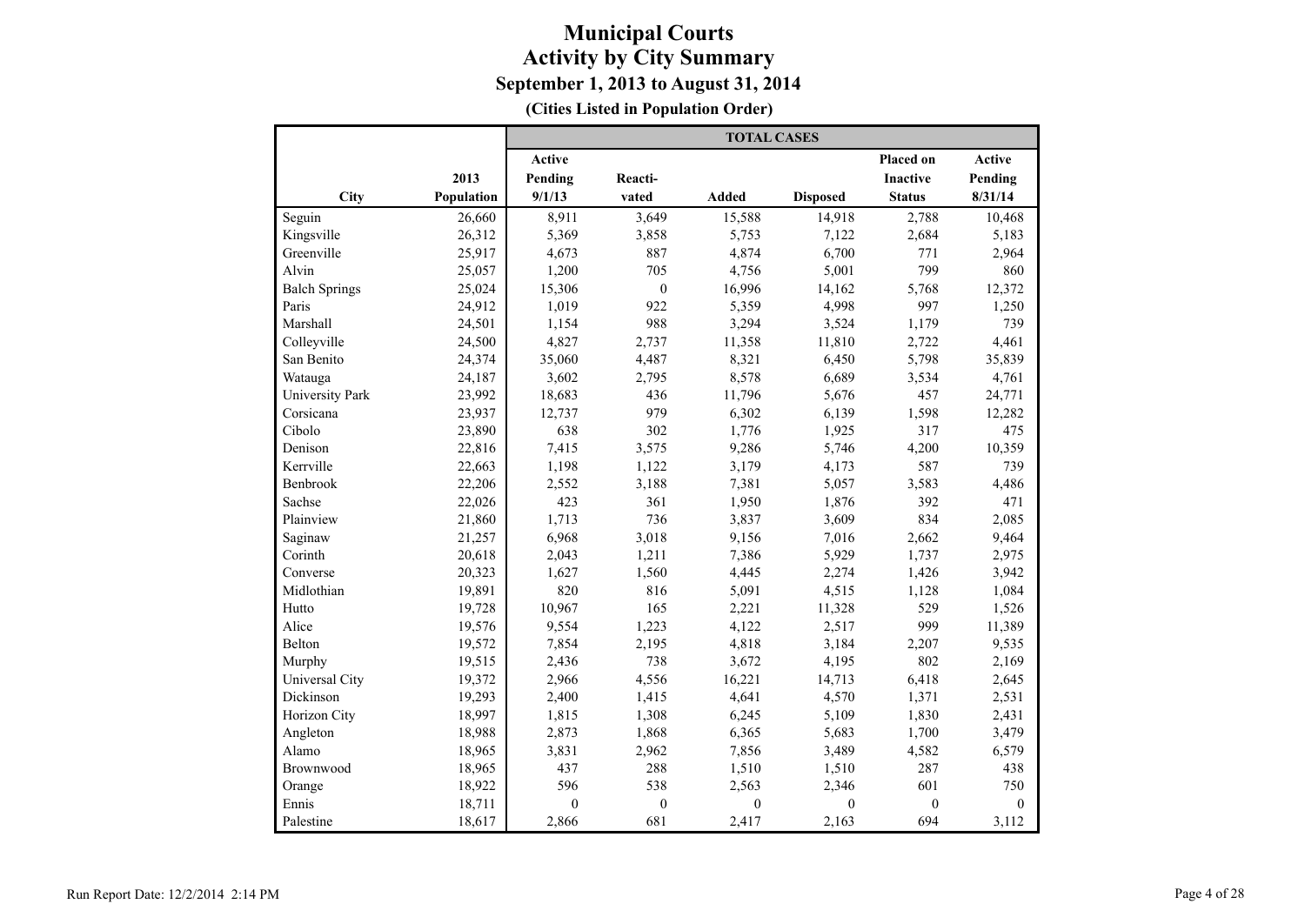|                        |            |                |                |                | <b>CIVIL/ADMINISTRATIVE CASES</b> |                 |                  |         |         | <b>CRIMINAL CASES</b> |                 |                 |         |
|------------------------|------------|----------------|----------------|----------------|-----------------------------------|-----------------|------------------|---------|---------|-----------------------|-----------------|-----------------|---------|
|                        |            | Active         |                |                |                                   | Placed on       | Active           | Active  |         |                       |                 | Placed on       | Active  |
|                        | 2013       | Pending        | Reacti-        |                |                                   | <b>Inactive</b> | Pending          | Pending | Reacti- |                       |                 | <b>Inactive</b> | Pending |
| <b>City</b>            | Population | 9/1/13         | vated          | <b>Added</b>   | <b>Disposed</b>                   | <b>Status</b>   | 8/31/14          | 9/1/13  | vated   | Added                 | <b>Disposed</b> | <b>Status</b>   | 8/31/14 |
| Stephenville           | 18,561     | $\overline{0}$ | $\overline{0}$ | $\overline{0}$ | $\mathbf{0}$                      | $\overline{0}$  | $\mathbf{0}$     | 4,870   | 88      | 4,194                 | 3,946           | 117             | 5,054   |
| Pampa                  | 18,401     | $\mathbf{0}$   | $\theta$       | $\theta$       | $\theta$                          | $\mathbf{0}$    | $\overline{0}$   | 638     | 1,326   | 2,839                 | 2,906           | 1,369           | 530     |
| Stafford               | 18,126     | $\Omega$       | $\Omega$       | $\Omega$       | $\theta$                          | $\Omega$        | $\overline{0}$   | 10,781  | 2,663   | 11,904                | 10,691          | 4,394           | 10,263  |
| <b>Bellaire</b>        | 17,849     | $\Omega$       | $\Omega$       | $\Omega$       | $\theta$                          | $\theta$        | $\Omega$         | 24,355  | 2,382   | 9,017                 | 8,552           | 2,951           | 24,251  |
| Nederland              | 17,563     | $\theta$       | $\theta$       | $\Omega$       | $\theta$                          | $\theta$        | $\overline{0}$   | 1,290   | 502     | 3,103                 | 2,821           | 588             | 1,486   |
| <b>Bay City</b>        | 17,509     | $\Omega$       | $\Omega$       | $\Omega$       | $\Omega$                          | $\Omega$        | $\theta$         | 385     | 871     | 3,270                 | 2,180           | 1,047           | 1,299   |
| South Houston          | 17,397     | $\Omega$       | $\theta$       | $\theta$       | $\mathbf{0}$                      | $\Omega$        | $\overline{0}$   | 28,729  | 3,927   | 12,036                | 5,733           | 7,028           | 31,932  |
| Mineral Wells          | 16,773     | $\mathbf{0}$   | $\theta$       | $\theta$       | $\mathbf{0}$                      | $\mathbf{0}$    | $\overline{0}$   | 6,074   | 1,045   | 9,754                 | 2,583           | 1,109           | 13,183  |
| White Settlement       | 16,714     | $\mathbf{0}$   | $\Omega$       | $\Omega$       | $\theta$                          | $\Omega$        | $\overline{0}$   | 5,517   | 4,979   | 4,456                 | 2,969           | 3,787           | 8,196   |
| Forney                 | 16,650     | $\overline{2}$ | $\Omega$       |                |                                   | $\Omega$        | $\overline{c}$   | 371     | 724     | 2,832                 | 2,468           | 884             | 579     |
| Mercedes               | 16,352     | $\theta$       | $\theta$       | $\Omega$       | $\Omega$                          | $\Omega$        | $\boldsymbol{0}$ | 2,657   | 413     | 1,583                 | 2,206           | 573             | 2,454   |
| Terrell                | 16,347     | $\Omega$       | $\Omega$       | 5              | $\Delta$                          | $\Omega$        | $\overline{0}$   | 1,832   | 979     | 2,871                 | 2,869           | 1,210           | 1,945   |
| Uvalde                 | 16,284     | $\Omega$       | $\Omega$       | $\Omega$       | $\theta$                          | $\Omega$        | $\overline{0}$   | 8,578   | 1,229   | 4,890                 | 668             | 1,565           | 12,467  |
| Donna                  | 16,270     | $\mathbf{0}$   | $\theta$       | $\theta$       | $\mathbf{0}$                      | $\mathbf{0}$    | $\overline{0}$   | 4,653   | 1,758   | 4,167                 | 3,503           | 1,931           | 5,146   |
| Taylor                 | 16,233     | 11             | 6              | 19             | 10                                | $\mathfrak{Z}$  | 23               | 2,443   | 1,215   | 2,556                 | 2,814           | 733             | 2,715   |
| Mount Pleasant         | 16,113     | $\mathbf{0}$   | $\Omega$       | $\mathbf{0}$   | $\mathbf{0}$                      | $\theta$        | $\overline{0}$   | 1,072   | 996     | 4,580                 | 4,877           | 783             | 989     |
| <b>Brenham</b>         | 16,101     | $\Omega$       | $\Omega$       | $\Omega$       | $\theta$                          | $\Omega$        | $\overline{0}$   | 3,759   | 1,303   | 4,296                 | 4,418           | 1,402           | 3,539   |
| Gainesville            | 16,030     | $\Omega$       | $\Omega$       | $\Omega$       | $\theta$                          | $\Omega$        | $\overline{0}$   | 31,003  | 1,561   | 4,180                 | 5,086           | 744             | 1,860   |
| Gatesville             | 15,945     | $\Omega$       | $\theta$       | $\Omega$       | $\theta$                          | $\Omega$        | $\theta$         | 453     | 617     | 1,726                 | 1,714           | 441             | 642     |
| <b>Sulphur Springs</b> | 15,868     | $\Omega$       | $\Omega$       | $\Omega$       | $\Omega$                          | $\Omega$        | $\theta$         | 1,096   | 786     | 8,499                 | 7,241           | 1,137           | 2,003   |
| Groves                 | 15,804     | $\Omega$       | $\Omega$       | $\Omega$       | $\theta$                          | $\Omega$        | $\Omega$         | 353     | 323     | 2,080                 | 1,822           | 311             | 627     |
| Highland Village       | 15,747     | $\Omega$       | $\theta$       | $\Omega$       | $\mathbf{0}$                      | $\mathbf{0}$    | $\overline{0}$   | 652     | 383     | 2,124                 | 2,224           | 387             | 546     |
| Portland               | 15,711     |                | $\theta$       | 8              | 5                                 | $\mathbf{0}$    | $\overline{4}$   | 7,273   | 214     | 3,688                 | 3,467           | 289             | 7,426   |
| Seagoville             | 15,519     | $\theta$       | $\theta$       | $\Omega$       | $\theta$                          | $\mathbf{0}$    | $\overline{0}$   | 3,219   | 3,208   | 2,470                 | 2,233           | 3,476           | 3,191   |
| Humble                 | 15,500     |                |                |                |                                   |                 |                  | 4,195   | 7,049   | 14,016                | 15,396          | 6,065           | 3,799   |
| Addison                | 15,407     | 12             | $\theta$       | 54             | 50                                | $\overline{0}$  | 16               | 2,544   | 4,741   | 9,311                 | 9,041           | 4,742           | 2,812   |
| West University Place  | 15,369     | $\theta$       | $\theta$       | $\Omega$       | $\mathbf{0}$                      | $\theta$        | $\overline{0}$   | 1,137   | 250     | 2,479                 | 2,334           | 387             | 1,241   |
| Hereford               | 15,210     | $\Omega$       | $\theta$       | $\theta$       | $\mathbf{0}$                      | $\theta$        | $\overline{0}$   | 1,200   | 681     | 2,522                 | 1,747           | 592             | 2,074   |
| La Marque              | 15,154     | $\Omega$       | $\Omega$       | $\Omega$       | $\theta$                          | $\theta$        | $\overline{0}$   | 1,119   | 2,831   | 7,004                 | 5,958           | 3,236           | 1,762   |
| Alton                  | 15,050     | $\mathbf{0}$   | $\theta$       | $\theta$       | $\mathbf{0}$                      | $\theta$        | $\overline{0}$   | 9,019   | 408     | 6,626                 | 3,643           | 2,064           | 10,351  |
| Katy                   | 15,013     | $\mathbf{0}$   | $\Omega$       | $\theta$       | $\theta$                          | $\theta$        | $\boldsymbol{0}$ | 3,557   | 3,087   | 10,858                | 10,708          | 2,595           | 4,199   |
| Dumas                  | 14,958     | $\Omega$       | $\Omega$       | $\Omega$       | $\Omega$                          | $\Omega$        | $\overline{2}$   | 558     | 742     | 3,085                 | 2,812           | 868             | 707     |
| Live Oak               | 14,751     | $\Omega$       | $\Omega$       | $\Omega$       | $\theta$                          | $\Omega$        | $\overline{0}$   | 1,371   | 1,626   | 5,741                 | 4,672           | 2,307           | 1,764   |
| Jacksonville           | 14,713     | $\Omega$       | $\Omega$       | $\Omega$       | $\theta$                          | $\Omega$        | $\theta$         | 3,443   | 1,105   | 4,173                 | 3,653           | 2,228           | 2,840   |
| Kilgore                | 14,518     | 39             | 6              | 163            | 80                                | 66              | 62               | 12,628  | 1,077   | 5,233                 | 3,068           | 1,720           | 14,150  |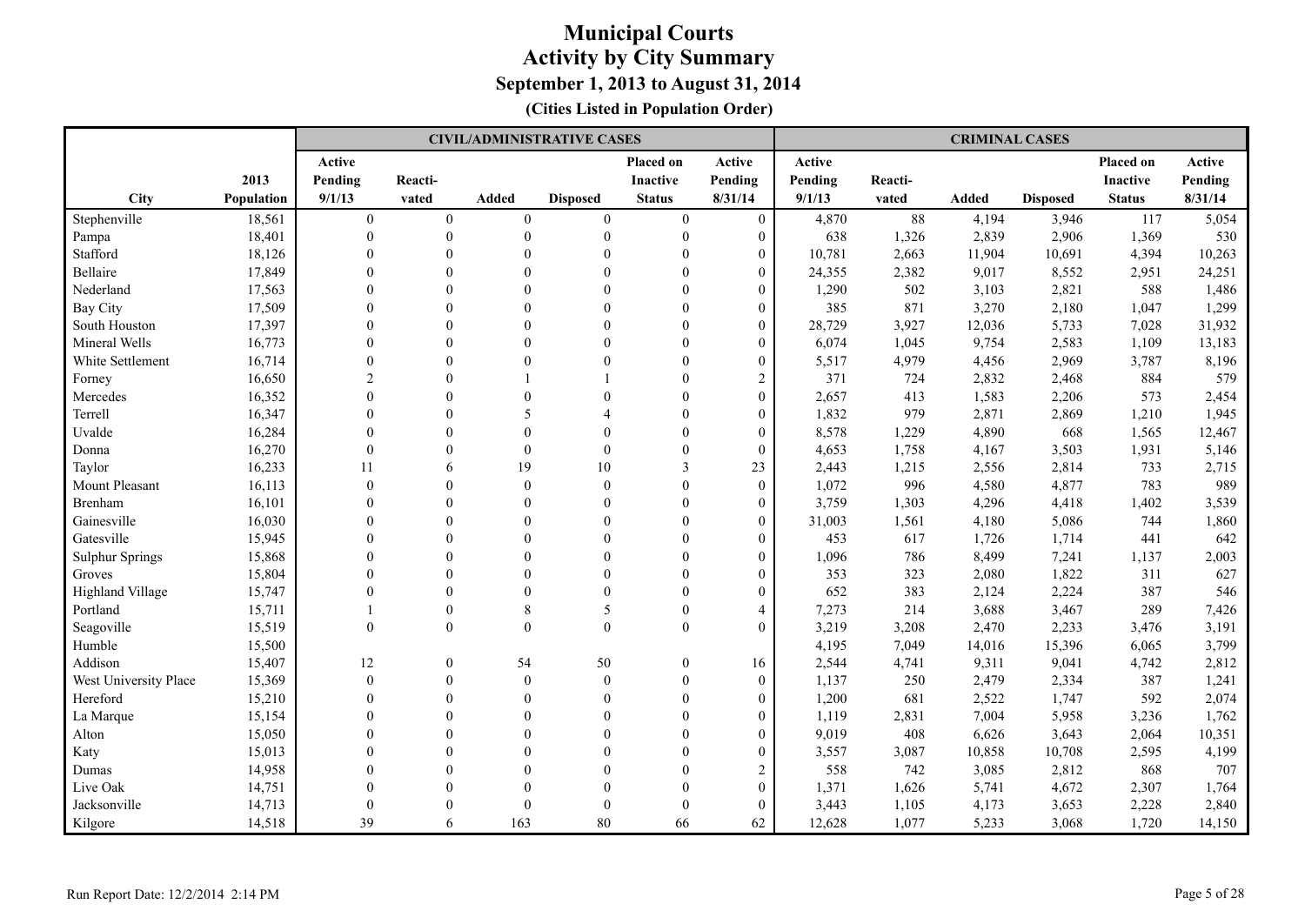|                         |            |         |         | <b>TOTAL CASES</b> |                 |                 |         |
|-------------------------|------------|---------|---------|--------------------|-----------------|-----------------|---------|
|                         |            | Active  |         |                    |                 | Placed on       | Active  |
|                         | 2013       | Pending | Reacti- |                    |                 | <b>Inactive</b> | Pending |
| City                    | Population | 9/1/13  | vated   | <b>Added</b>       | <b>Disposed</b> | <b>Status</b>   | 8/31/14 |
| Stephenville            | 18,561     | 4,870   | 88      | 4,194              | 3,946           | 117             | 5,054   |
| Pampa                   | 18,401     | 638     | 1,326   | 2,839              | 2,906           | 1,369           | 530     |
| Stafford                | 18,126     | 10,781  | 2,663   | 11,904             | 10,691          | 4,394           | 10,263  |
| Bellaire                | 17,849     | 24,355  | 2,382   | 9,017              | 8,552           | 2,951           | 24,251  |
| Nederland               | 17,563     | 1,290   | 502     | 3,103              | 2,821           | 588             | 1,486   |
| <b>Bay City</b>         | 17,509     | 385     | 871     | 3,270              | 2,180           | 1,047           | 1,299   |
| South Houston           | 17,397     | 28,729  | 3,927   | 12,036             | 5,733           | 7,028           | 31,932  |
| Mineral Wells           | 16,773     | 6,074   | 1,045   | 9,754              | 2,583           | 1,109           | 13,183  |
| White Settlement        | 16,714     | 5,517   | 4,979   | 4,456              | 2,969           | 3,787           | 8,196   |
| Forney                  | 16,650     | 373     | 724     | 2,833              | 2,469           | 884             | 581     |
| Mercedes                | 16,352     | 2,657   | 413     | 1,583              | 2,206           | 573             | 2,454   |
| Terrell                 | 16,347     | 1,832   | 979     | 2,876              | 2,873           | 1,210           | 1,945   |
| Uvalde                  | 16,284     | 8,578   | 1,229   | 4,890              | 668             | 1,565           | 12,467  |
| Donna                   | 16,270     | 4,653   | 1,758   | 4,167              | 3,503           | 1,931           | 5,146   |
| Taylor                  | 16,233     | 2,454   | 1,221   | 2,575              | 2,824           | 736             | 2,738   |
| <b>Mount Pleasant</b>   | 16,113     | 1,072   | 996     | 4,580              | 4,877           | 783             | 989     |
| <b>Brenham</b>          | 16,101     | 3,759   | 1,303   | 4,296              | 4,418           | 1,402           | 3,539   |
| Gainesville             | 16,030     | 31,003  | 1,561   | 4,180              | 5,086           | 744             | 1,860   |
| Gatesville              | 15,945     | 453     | 617     | 1,726              | 1,714           | 441             | 642     |
| <b>Sulphur Springs</b>  | 15,868     | 1,096   | 786     | 8,499              | 7,241           | 1,137           | 2,003   |
| Groves                  | 15,804     | 353     | 323     | 2,080              | 1,822           | 311             | 627     |
| <b>Highland Village</b> | 15,747     | 652     | 383     | 2,124              | 2,224           | 387             | 546     |
| Portland                | 15,711     | 7,274   | 214     | 3,696              | 3,472           | 289             | 7,430   |
| Seagoville              | 15,519     | 3,219   | 3,208   | 2,470              | 2,233           | 3,476           | 3,191   |
| Humble                  | 15,500     | 4,195   | 7,049   | 14,016             | 15,396          | 6,065           | 3,799   |
| Addison                 | 15,407     | 2,556   | 4,741   | 9,365              | 9,091           | 4,742           | 2,828   |
| West University Place   | 15,369     | 1,137   | 250     | 2,479              | 2,334           | 387             | 1,241   |
| Hereford                | 15,210     | 1,200   | 681     | 2,522              | 1,747           | 592             | 2,074   |
| La Marque               | 15,154     | 1,119   | 2,831   | 7,004              | 5,958           | 3,236           | 1,762   |
| Alton                   | 15,050     | 9,019   | 408     | 6,626              | 3,643           | 2,064           | 10,351  |
| Katy                    | 15,013     | 3,557   | 3,087   | 10,858             | 10,708          | 2,595           | 4,199   |
| Dumas                   | 14,958     | 558     | 742     | 3,085              | 2,812           | 868             | 709     |
| Live Oak                | 14,751     | 1,371   | 1,626   | 5,741              | 4,672           | 2,307           | 1,764   |
| Jacksonville            | 14,713     | 3,443   | 1,105   | 4,173              | 3,653           | 2,228           | 2,840   |
| Kilgore                 | 14,518     | 12,667  | 1,083   | 5,396              | 3,148           | 1,786           | 14,212  |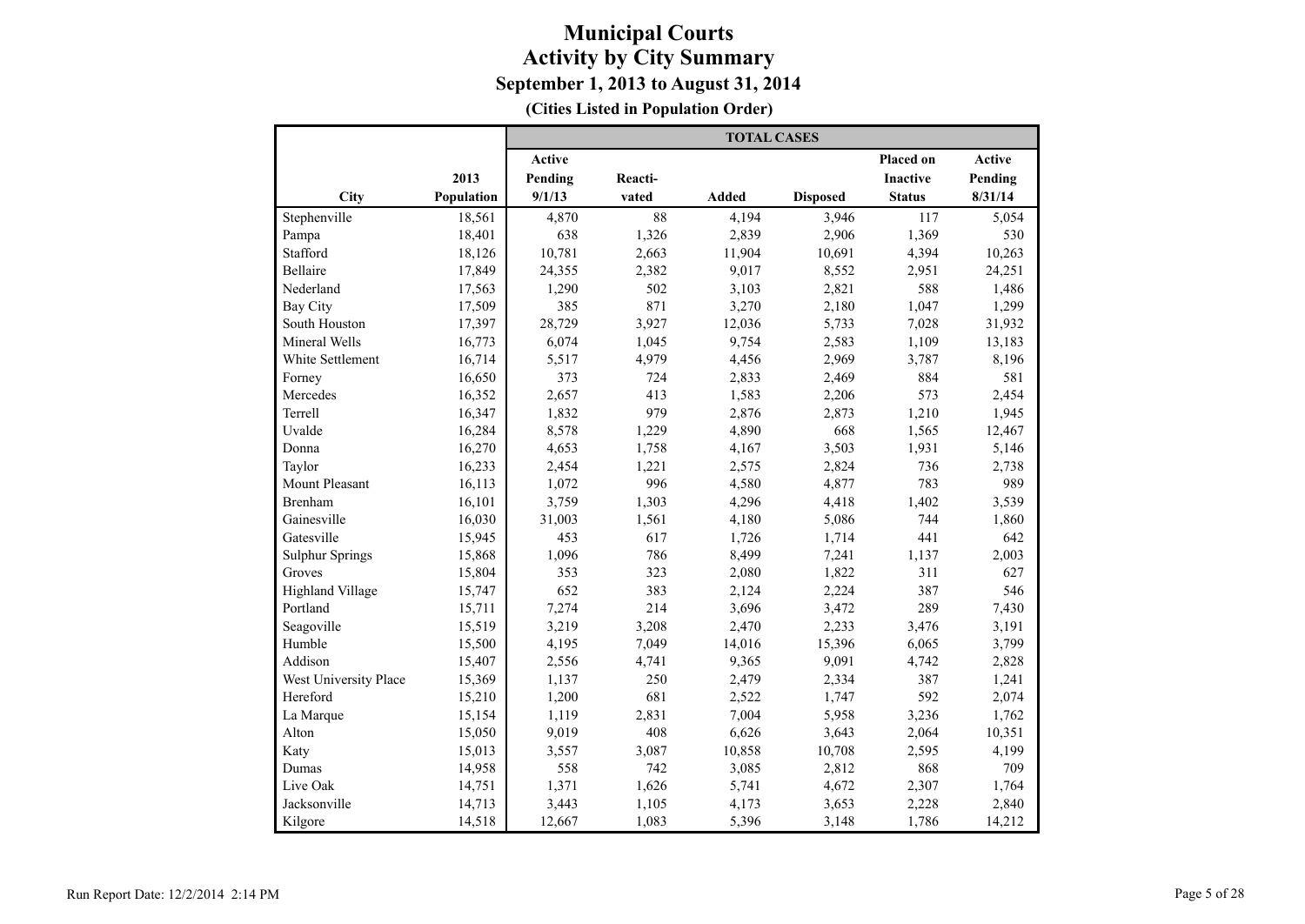|                 |                   |                |                |                | <b>CIVIL/ADMINISTRATIVE CASES</b> |                 |                  |         |                  | <b>CRIMINAL CASES</b> |                 |                 |          |
|-----------------|-------------------|----------------|----------------|----------------|-----------------------------------|-----------------|------------------|---------|------------------|-----------------------|-----------------|-----------------|----------|
|                 |                   | Active         |                |                |                                   | Placed on       | Active           | Active  |                  |                       |                 | Placed on       | Active   |
|                 | 2013              | Pending        | Reacti-        |                |                                   | <b>Inactive</b> | Pending          | Pending | Reacti-          |                       |                 | <b>Inactive</b> | Pending  |
| City            | <b>Population</b> | 9/1/13         | vated          | <b>Added</b>   | <b>Disposed</b>                   | <b>Status</b>   | 8/31/14          | 9/1/13  | vated            | <b>Added</b>          | <b>Disposed</b> | <b>Status</b>   | 8/31/14  |
| Crowley         | 14,102            | $\overline{0}$ | $\overline{0}$ | $\overline{0}$ | $\mathbf{0}$                      | $\overline{0}$  | $\boldsymbol{0}$ | 1,304   | 1,922            | 5,727                 | 5,481           | 1,975           | 1,513    |
| Hewitt          | 14,054            | $\mathbf{0}$   | $\mathbf{0}$   | $\theta$       | $\mathbf{0}$                      | $\mathbf{0}$    | $\overline{0}$   | 560     | 1,717            | 2,397                 | 3,122           | 913             | 643      |
| Rio Grande City | 14,021            | $\mathbf{0}$   | $\mathbf{0}$   | $\mathbf{0}$   | $\mathbf{0}$                      | $\mathbf{0}$    | $\overline{0}$   | 7,409   | 315              | 3,407                 | 1,280           | 715             | 9,136    |
| Levelland       | 13,929            |                |                |                |                                   |                 |                  | 985     | 47               | 235                   | 186             | 33              | $\theta$ |
| Canyon          | 13,913            | $\mathbf{0}$   | $\theta$       | $\Omega$       | $\theta$                          | $\theta$        | $\boldsymbol{0}$ | 1,561   | 333              | 3,585                 | 3,635           | 644             | 1,076    |
| Henderson       | 13,700            | $\overline{c}$ | $\theta$       | $\theta$       | $\mathbf{0}$                      | $\mathbf{0}$    | $\overline{c}$   | 891     | 848              | 2,838                 | 3,539           | 416             | 635      |
| Beeville        | 13,290            | $\theta$       | $\theta$       | $\Omega$       | $\mathbf{0}$                      | $\theta$        | $\overline{0}$   | 2,246   | 638              | 2,104                 | 1,843           | 609             | 2,537    |
| Hidalgo         | 13,273            | $\mathbf{0}$   | $\theta$       | $\Omega$       | $\theta$                          | $\theta$        | $\overline{0}$   | 37,893  | 210              | 1,007                 | 1,526           | 384             | 38,903   |
| Lakeway         | 13,168            | $\mathbf{0}$   | $\theta$       | $\Omega$       | $\theta$                          | $\Omega$        | $\boldsymbol{0}$ | 973     | 1,374            | 4,808                 | 4,941           | 1,185           | 1,029    |
| Lockhart        | 13,098            | $\Omega$       | $\Omega$       | $\Omega$       | $\theta$                          | $\Omega$        | $\overline{0}$   | 455     | 809              | 2,585                 | 2,341           | 952             | 557      |
| Borger          | 13,024            | $\Omega$       | $\theta$       | $\Omega$       | $\theta$                          | $\Omega$        | $\overline{0}$   | 640     | 492              | 2,316                 | 2,271           | 510             | 667      |
| Prosper         | 12,943            | $\theta$       | $\theta$       | $\Omega$       | $\theta$                          | $\theta$        | $\overline{0}$   | 1,282   | 427              | 2,702                 | 2,625           | 1,181           | 605      |
| Athens          | 12,803            | $\Omega$       | $\Omega$       | $\Omega$       | $\Omega$                          | $\Omega$        | $\overline{0}$   | 780     | 509              | 2,291                 | 1,937           | 655             | 988      |
| Port Neches     | 12,784            | $\Omega$       | $\theta$       | $\Omega$       | $\mathbf{0}$                      | $\mathbf{0}$    | $\overline{0}$   | 1,677   | $\mathbf{0}$     | 1,716                 | 1,666           | 412             | 1,714    |
| Andrews         | 12,718            | $\mathbf{0}$   | $\theta$       | $\theta$       | $\theta$                          | $\theta$        | $\boldsymbol{0}$ | 180     | 271              | 2,460                 | 2,175           | 359             | 378      |
| Forest Hill     | 12,700            | $\Omega$       | $\theta$       | $\Omega$       | $\theta$                          | $\Omega$        | $\overline{0}$   | 7,403   | 4,064            | 12,579                | 9,894           | 6,032           | 8,120    |
| Seabrook        | 12,649            | $\theta$       | $\Omega$       |                |                                   | $\Omega$        | $\overline{0}$   | 1,192   | 1,192            | 2,891                 | 2,654           | 1,314           | 1,313    |
| Santa Fe        | 12,637            | $\theta$       | $\theta$       | $\Omega$       | $\theta$                          | $\Omega$        | $\overline{0}$   | 32,333  | $\boldsymbol{0}$ | 2,675                 | 2,705           | 334             | 31,970   |
| Boerne          | 12,384            | $\Omega$       | $\Omega$       | $\theta$       | $\theta$                          | $\Omega$        | $\theta$         | 730     | 202              | 3,219                 | 3,223           | 245             | 683      |
| Port Lavaca     | 12,374            | 61             | Δ              | 27             | 12                                | $\overline{A}$  | 76               | 924     | 726              | 1,320                 | 1,426           | 662             | 884      |
| Lumberton       | 12,184            | $\theta$       | $\theta$       | $\theta$       | $\mathbf{0}$                      | $\Omega$        | $\overline{0}$   | 1,801   | 2,290            | 8,577                 | 8,923           | $\overline{0}$  | 3,745    |
| Freeport        | 12,093            | $\Omega$       | $\theta$       | $\Omega$       | $\mathbf{0}$                      | $\theta$        | $\overline{0}$   | 2,122   | 1,301            | 3,409                 | 2,399           | 1,293           | 3,141    |
| Richmond        | 11,863            | $\Omega$       | $\theta$       | $\Omega$       | $\theta$                          | $\Omega$        | $\overline{0}$   | 34,911  | 77               | 4,206                 | 3,614           | 940             | 34,640   |
| Glenn Heights   | 11,763            | $\theta$       | $\Omega$       | $\Omega$       | $\theta$                          | $\Omega$        | $\boldsymbol{0}$ | 2,221   | 578              | 1,722                 | 1,548           | 679             | 2,296    |
| Robstown        | 11,688            | $\Omega$       | $\Omega$       | $\Omega$       | $\Omega$                          | $\Omega$        | $\overline{0}$   | 17,505  | 1,251            | 8,173                 | 5,034           | 2,197           | 19,700   |
| Snyder          | 11,532            | $\Omega$       | $\Omega$       | $\Omega$       | $\theta$                          | $\Omega$        | $\overline{0}$   | 1,243   | 238              | 2,262                 | 2,279           | 434             | 1,030    |
| El Campo        | 11,486            | $\theta$       | $\theta$       | $\Omega$       | $\theta$                          | $\theta$        | $\overline{0}$   | 8,183   | 2,349            | 3,026                 | 1,796           | 1,546           | 10,219   |
| Azle            | 11,334            | $\Omega$       | $\Omega$       | $\Omega$       | $\Omega$                          | $\Omega$        | $\theta$         | 6,701   | 4,039            | 7,632                 | 6,992           | 4,547           | 7,685    |
| Robinson        | 11,300            | $\Omega$       | $\theta$       | $\Omega$       | $\mathbf{0}$                      | $\mathbf{0}$    | $\overline{0}$   | 771     | 1,043            | 2,343                 | 1,837           | 948             | 1,372    |
| Clute           | 11,287            | $\mathbf{0}$   | $\theta$       | $\theta$       | $\mathbf{0}$                      | $\theta$        | $\boldsymbol{0}$ | 3,217   | 1,087            | 5,657                 | 5,160           | 1,197           | 3,604    |
| Red Oak         | 11,245            | $\theta$       | $\theta$       | $\Omega$       | $\theta$                          | $\Omega$        | $\overline{0}$   | 1,805   | 1,997            | 4,576                 | 4,923           | 2,959           | 778      |
| Raymondville    | 11,153            | $\Omega$       | $\Omega$       | $\Omega$       | $\theta$                          | $\Omega$        | $\overline{0}$   | 3,204   | 167              | 1,238                 | 723             | 378             | 3,516    |
| Tom Bean        | 11,124            | $\Omega$       | $\theta$       | $\Omega$       | $\theta$                          | $\Omega$        | $\overline{0}$   | 297     | 131              | 1,062                 | 1,243           | 89              | 163      |
| Galena Park     | 11,113            | $\Omega$       | $\Omega$       | $\Omega$       | $\theta$                          | $\Omega$        | $\overline{0}$   | 7,713   | 1,083            | 3,095                 | 2,049           | 1,425           | 8,477    |
| Webster         | 11,006            | $\Omega$       | $\theta$       | 35             | 35                                | $\theta$        | $\overline{0}$   | 4,142   | 1,355            | 8,637                 | 8,687           | 1,507           | 4,030    |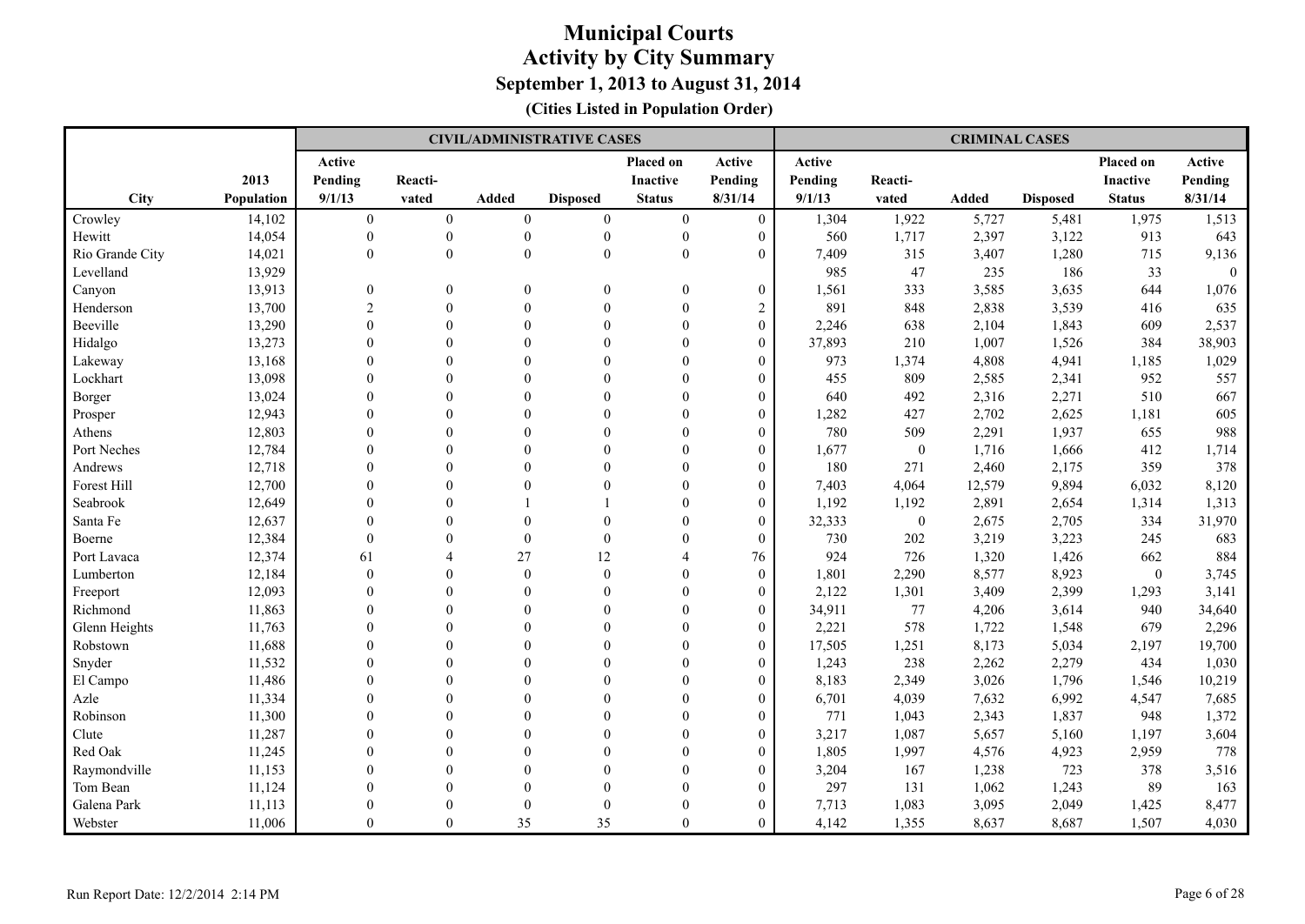|                    |            |               |              | <b>TOTAL CASES</b> |                 |                 |          |
|--------------------|------------|---------------|--------------|--------------------|-----------------|-----------------|----------|
|                    |            | <b>Active</b> |              |                    |                 | Placed on       | Active   |
|                    | 2013       | Pending       | Reacti-      |                    |                 | <b>Inactive</b> | Pending  |
| City               | Population | 9/1/13        | vated        | <b>Added</b>       | <b>Disposed</b> | <b>Status</b>   | 8/31/14  |
| Crowley            | 14,102     | 1,304         | 1,922        | 5,727              | 5,481           | 1,975           | 1,513    |
| Hewitt             | 14,054     | 560           | 1,717        | 2,397              | 3,122           | 913             | 643      |
| Rio Grande City    | 14,021     | 7,409         | 315          | 3,407              | 1,280           | 715             | 9,136    |
| Levelland          | 13,929     | 985           | 47           | 235                | 186             | 33              | $\Omega$ |
| Canyon             | 13,913     | 1,561         | 333          | 3,585              | 3,635           | 644             | 1,076    |
| Henderson          | 13,700     | 893           | 848          | 2,838              | 3,539           | 416             | 637      |
| Beeville           | 13,290     | 2,246         | 638          | 2,104              | 1,843           | 609             | 2,537    |
| Hidalgo            | 13,273     | 37,893        | 210          | 1,007              | 1,526           | 384             | 38,903   |
| Lakeway            | 13,168     | 973           | 1,374        | 4,808              | 4,941           | 1,185           | 1,029    |
| Lockhart           | 13,098     | 455           | 809          | 2,585              | 2,341           | 952             | 557      |
| Borger             | 13,024     | 640           | 492          | 2,316              | 2,271           | 510             | 667      |
| Prosper            | 12,943     | 1,282         | 427          | 2,702              | 2,625           | 1,181           | 605      |
| Athens             | 12,803     | 780           | 509          | 2,291              | 1,937           | 655             | 988      |
| Port Neches        | 12,784     | 1,677         | $\mathbf{0}$ | 1,716              | 1,666           | 412             | 1,714    |
| Andrews            | 12,718     | 180           | 271          | 2,460              | 2,175           | 359             | 378      |
| <b>Forest Hill</b> | 12,700     | 7,403         | 4,064        | 12,579             | 9,894           | 6,032           | 8,120    |
| Seabrook           | 12,649     | 1,192         | 1,192        | 2,892              | 2,655           | 1,314           | 1,313    |
| Santa Fe           | 12,637     | 32,333        | $\mathbf{0}$ | 2,675              | 2,705           | 334             | 31,970   |
| Boerne             | 12,384     | 730           | 202          | 3,219              | 3,223           | 245             | 683      |
| Port Lavaca        | 12,374     | 985           | 730          | 1,347              | 1,438           | 666             | 960      |
| Lumberton          | 12,184     | 1,801         | 2,290        | 8,577              | 8,923           | $\mathbf{0}$    | 3,745    |
| Freeport           | 12,093     | 2,122         | 1,301        | 3,409              | 2,399           | 1,293           | 3,141    |
| Richmond           | 11,863     | 34,911        | 77           | 4,206              | 3,614           | 940             | 34,640   |
| Glenn Heights      | 11,763     | 2,221         | 578          | 1,722              | 1,548           | 679             | 2,296    |
| Robstown           | 11,688     | 17,505        | 1,251        | 8,173              | 5,034           | 2,197           | 19,700   |
| Snyder             | 11,532     | 1,243         | 238          | 2,262              | 2,279           | 434             | 1,030    |
| El Campo           | 11,486     | 8,183         | 2,349        | 3,026              | 1,796           | 1,546           | 10,219   |
| Azle               | 11,334     | 6,701         | 4,039        | 7,632              | 6,992           | 4,547           | 7,685    |
| Robinson           | 11,300     | 771           | 1,043        | 2,343              | 1,837           | 948             | 1,372    |
| Clute              | 11,287     | 3,217         | 1,087        | 5,657              | 5,160           | 1,197           | 3,604    |
| Red Oak            | 11,245     | 1,805         | 1,997        | 4,576              | 4,923           | 2,959           | 778      |
| Raymondville       | 11,153     | 3,204         | 167          | 1,238              | 723             | 378             | 3,516    |
| Tom Bean           | 11,124     | 297           | 131          | 1,062              | 1,243           | 89              | 163      |
| Galena Park        | 11,113     | 7,713         | 1,083        | 3,095              | 2,049           | 1,425           | 8,477    |
| Webster            | 11,006     | 4,142         | 1,355        | 8,672              | 8,722           | 1,507           | 4,030    |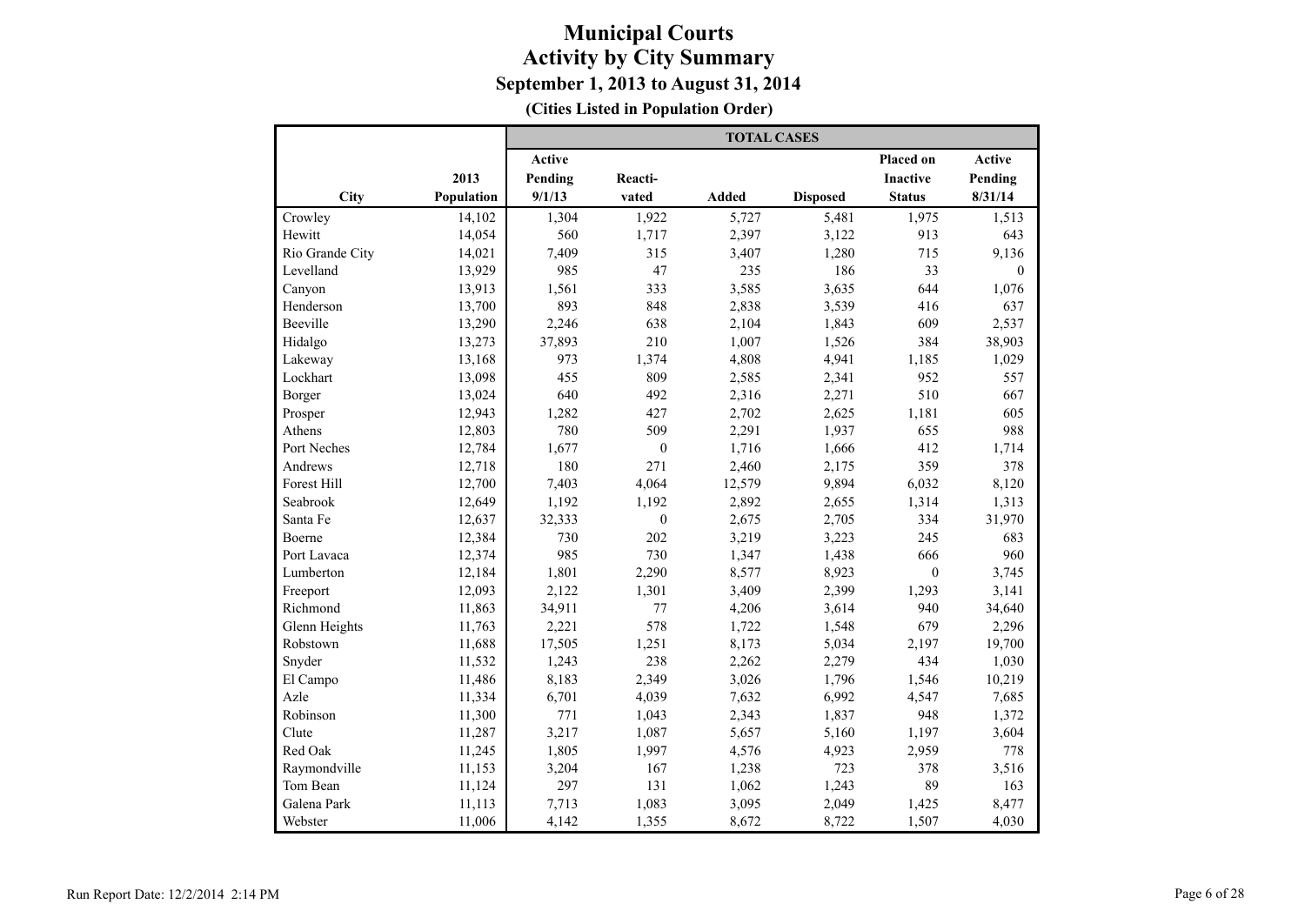|                      |            |                |                |                | <b>CIVIL/ADMINISTRATIVE CASES</b> |                  |                  |         |                | <b>CRIMINAL CASES</b> |                 |                  |         |
|----------------------|------------|----------------|----------------|----------------|-----------------------------------|------------------|------------------|---------|----------------|-----------------------|-----------------|------------------|---------|
|                      |            | Active         |                |                |                                   | Placed on        | Active           | Active  |                |                       |                 | Placed on        | Active  |
|                      | 2013       | Pending        | Reacti-        |                |                                   | <b>Inactive</b>  | Pending          | Pending | Reacti-        |                       |                 | <b>Inactive</b>  | Pending |
| <b>City</b>          | Population | 9/1/13         | vated          | <b>Added</b>   | <b>Disposed</b>                   | <b>Status</b>    | 8/31/14          | 9/1/13  | vated          | <b>Added</b>          | <b>Disposed</b> | <b>Status</b>    | 8/31/14 |
| Burkburnett          | 10,992     | $\overline{0}$ | $\overline{0}$ | $\overline{0}$ | $\mathbf{0}$                      | $\boldsymbol{0}$ | $\mathbf{0}$     | 449     | 245            | 957                   | 800             | 286              | 565     |
| Vidor                | 10,906     | $\theta$       | $\theta$       | $\Omega$       | $\theta$                          | $\boldsymbol{0}$ | $\overline{0}$   | 2,492   | 2,234          | 6,476                 | 6,800           | 2,581            | 1,825   |
| Fredericksburg       | 10,829     | $\Omega$       | $\theta$       | $\Omega$       | $\theta$                          | $\theta$         | $\overline{0}$   | 275     | 213            | 1,523                 | 1,444           | 277              | 297     |
| Leon Valley          | 10,808     | $\overline{1}$ | $\theta$       | $\theta$       | $\theta$                          | $\theta$         |                  | 2,860   | 3,063          | 5,584                 | 5,060           | 3,544            | 2,915   |
| Sweetwater           | 10,762     | 177            | $\theta$       | 13             | $\theta$                          | $\theta$         | 190              | 3,085   | 145            | 1,241                 | 1,233           | 411              | 2,829   |
| Jacinto City         | 10,749     | $\mathbf{0}$   | $\Omega$       | $\Omega$       | $\theta$                          | $\theta$         | $\theta$         | 5,818   | 4,917          | 16,997                | 10,435          | 9,312            | 7,985   |
| Vernon               | 10,665     | $\mathbf{0}$   | $\theta$       | $\Omega$       | $\mathbf{0}$                      | $\mathbf{0}$     | $\overline{0}$   | 526     | 269            | 1,473                 | 2,058           | 482              | 1,082   |
| <b>Trophy Club</b>   | 10,459     | $\mathbf{0}$   | $\theta$       | $\theta$       | $\mathbf{0}$                      | $\mathbf{0}$     | $\boldsymbol{0}$ | 1,660   | 140            | 1,352                 | 1,275           | 219              | 1,654   |
| Royse City           | 10,275     | $\theta$       | $\theta$       | $\Omega$       | $\theta$                          | $\Omega$         | $\overline{0}$   | 5,238   | 411            | 2,678                 | 3,006           | 1,000            | 4,325   |
| Buda                 | 10,209     | $\Omega$       | $\Omega$       | $\Omega$       | $\theta$                          | $\Omega$         | $\overline{0}$   | 1,372   | 278            | 2,432                 | 1,530           | 1,192            | 1,373   |
| Bellmead             | 10,047     | $\theta$       | $\theta$       | $\Omega$       | $\theta$                          | $\Omega$         | $\boldsymbol{0}$ | 3,066   | 1,807          | 3,841                 | 2,615           | 3,224            | 2,875   |
| Rockport             | 10,036     | $\Omega$       | $\Omega$       | $\Omega$       | $\theta$                          | $\theta$         | $\overline{0}$   | 5,346   | 567            | 3,177                 | 3,756           | 1,626            | 3,928   |
| Bonham               | 10,005     | $\Omega$       | $\theta$       | $\Omega$       | $\theta$                          | $\theta$         | $\overline{0}$   | 1,476   | 243            | 1,997                 | 1,435           | 278              | 2,003   |
| Roma                 | 9,929      | $\mathbf{0}$   | $\theta$       | $\Omega$       | $\mathbf{0}$                      | $\mathbf{0}$     | $\overline{0}$   | 3,483   | 510            | 1,549                 | 792             | 653              | 4,341   |
| Brownfield           | 9,734      | $\mathbf{0}$   | $\theta$       | $\theta$       | $\mathbf{0}$                      | $\theta$         | $\overline{0}$   | 448     | 180            | 1,414                 | 1,273           | 279              | 494     |
| Pearsall             | 9,618      | $\mathbf{0}$   | $\Omega$       | $\theta$       | $\theta$                          | $\theta$         | $\overline{0}$   | 4,075   | $\overline{1}$ | 1,634                 | 1,877           | $\boldsymbol{0}$ | 4,033   |
| Ingleside            | 9,557      | $\Omega$       | $\Omega$       | $\Omega$       | $\Omega$                          | $\Omega$         | $\boldsymbol{0}$ | 1,570   | 826            | 2,121                 | 2,076           | 521              | 1,920   |
| Anna                 | 9,515      | $\Omega$       | $\Omega$       | $\Omega$       | $\Omega$                          | $\Omega$         | $\overline{0}$   | 907     | 61             | 813                   | 630             | 119              | 1,032   |
| Pleasanton           | 9,512      | $\Omega$       | $\theta$       | $\Omega$       | $\Omega$                          | $\Omega$         | $\overline{0}$   | 4,955   | 87             | 4,773                 | 3,192           | 213              | 6,410   |
| Lamesa               | 9,352      | $\Omega$       | $\Omega$       | $\Omega$       | $\Omega$                          | $\Omega$         | $\overline{0}$   | 551     | 344            | 1,043                 | 875             | 557              | 506     |
| Perryton             | 9,300      | $\Omega$       | $\Omega$       | $\theta$       | $\theta$                          | $\theta$         | $\Omega$         | 353     | 123            | 2,293                 | 1,800           | 128              | 858     |
| Hondo                | 9,002      | 37             | $\theta$       | 52             |                                   | $\mathbf{0}$     | 88               | 1,025   | 580            | 1,804                 | 1,280           | 1,115            | 1,123   |
| Pecos                | 8,903      | $\mathbf{0}$   | $\theta$       | $\theta$       | $\theta$                          | $\mathbf{0}$     | $\overline{0}$   | 1,859   | 30             | 883                   | 166             | 20               | 2,587   |
| <b>Highland Park</b> | 8,862      | $\mathbf{0}$   | $\theta$       | $\Omega$       | $\theta$                          | $\mathbf{0}$     | $\overline{0}$   | 1,530   | 1,930          | 10,563                | 8,562           | 2,417            | 3,045   |
| Graham               | 8,846      | $\mathbf{0}$   | $\theta$       | $\Omega$       | $\theta$                          | $\theta$         | $\overline{0}$   | 4,748   | 723            | 2,587                 | 1,671           | 715              | 5,686   |
| Liberty              | 8,836      | 82             | $\Omega$       | 5              | $\theta$                          | $\Omega$         | 87               | 3,517   | 60             | 1,774                 | 558             | 613              | 4,180   |
| Granbury             | 8,779      | $\theta$       | $\theta$       | $\Omega$       | $\theta$                          | $\theta$         | $\overline{0}$   | 868     | 372            | 1,533                 | 1,506           | 480              | 952     |
| Wharton              | 8,756      | $\theta$       | $\theta$       | $\Omega$       | $\theta$                          | $\theta$         | $\boldsymbol{0}$ | 1,575   | 536            | 2,722                 | 2,442           | 418              | 1,978   |
| Woodway              | 8,671      | $\Omega$       | $\Omega$       | $\Omega$       | $\theta$                          | $\theta$         | $\overline{0}$   | 777     | 1,563          | 3,393                 | 3,985           | 1,207            | 541     |
| Elgin                | 8,416      | $\mathbf{0}$   | $\theta$       | $\theta$       | $\mathbf{0}$                      | $\theta$         | $\boldsymbol{0}$ | 20,072  | 479            | 2,070                 | 11,561          | 676              | 10,414  |
| Fort Stockton        | 8,384      | $\mathbf{0}$   | $\theta$       | $\theta$       | $\theta$                          | $\overline{0}$   | $\boldsymbol{0}$ | 893     | 179            | 150                   | 186             | 80               | 956     |
| Hillsboro            | 8,356      | $\theta$       | $\Omega$       | $\Omega$       | $\theta$                          | $\Omega$         | $\overline{0}$   | 9,493   | 724            | 6,914                 | 6,444           | 757              | 9,914   |
| Aransas Pass         | 8,329      | $\Omega$       | $\Omega$       | $\Omega$       | $\theta$                          | $\Omega$         | $\overline{0}$   | 1,131   | 1,589          | 3,382                 | 3,647           | 1,161            | 1,300   |
| Kirby                | 8,289      | $\mathbf{0}$   | $\Omega$       | $\Omega$       | $\theta$                          | $\Omega$         | $\theta$         | 18,806  | 730            | 3,777                 | 2,896           | 1,644            | 18,772  |
| Commerce             | 8,276      | 128            | $\theta$       | 29             | 20                                | $\Omega$         | 137              | 1,999   | 419            | 1,407                 | 1,377           | 515              | 1,939   |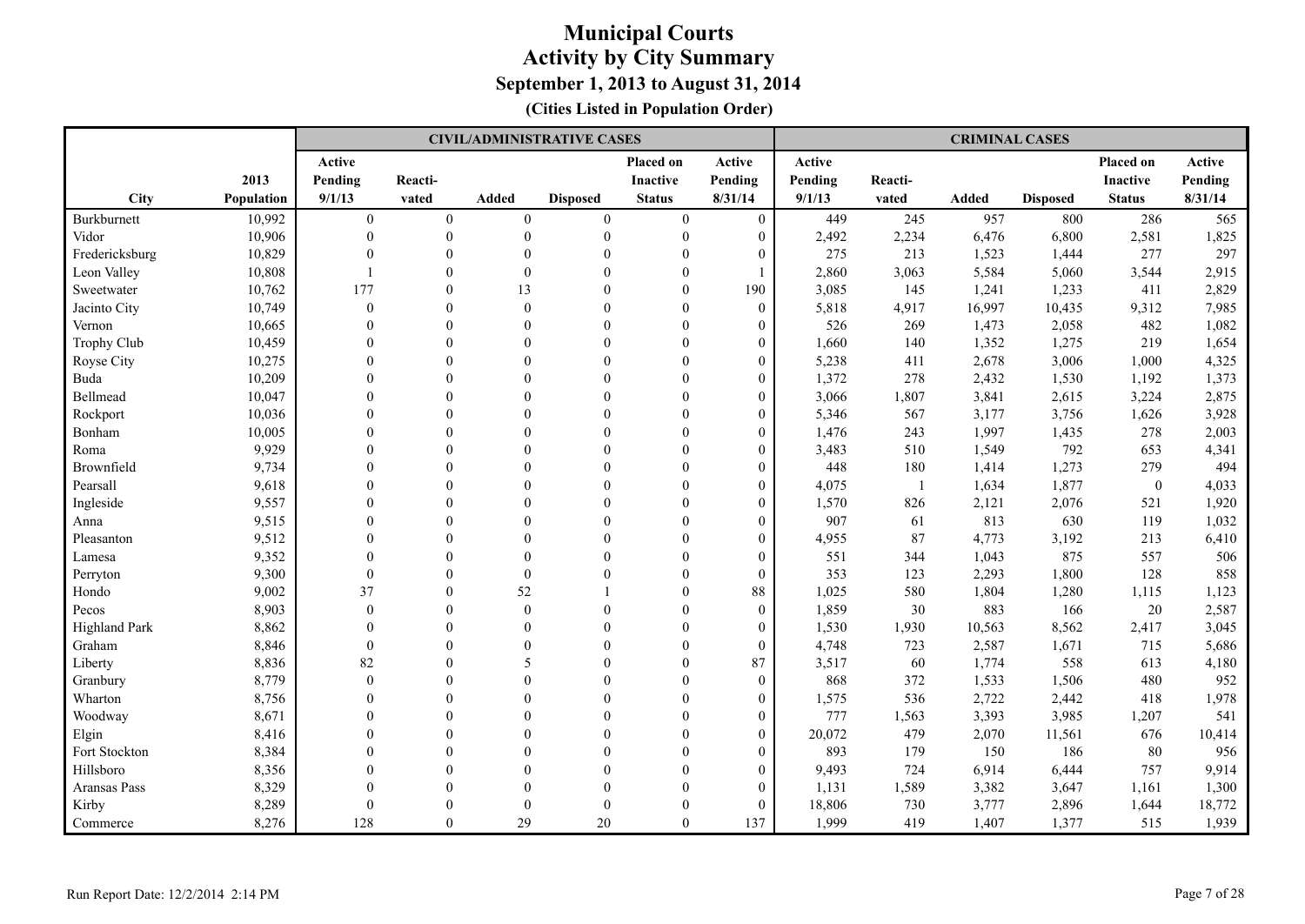|                      |            | <b>TOTAL CASES</b> |              |        |                 |                  |         |  |  |  |
|----------------------|------------|--------------------|--------------|--------|-----------------|------------------|---------|--|--|--|
|                      |            | <b>Active</b>      |              |        |                 | Placed on        | Active  |  |  |  |
|                      | 2013       | Pending            | Reacti-      |        |                 | <b>Inactive</b>  | Pending |  |  |  |
| City                 | Population | 9/1/13             | vated        | Added  | <b>Disposed</b> | <b>Status</b>    | 8/31/14 |  |  |  |
| Burkburnett          | 10,992     | 449                | 245          | 957    | 800             | 286              | 565     |  |  |  |
| Vidor                | 10,906     | 2,492              | 2,234        | 6,476  | 6,800           | 2,581            | 1,825   |  |  |  |
| Fredericksburg       | 10,829     | 275                | 213          | 1,523  | 1,444           | 277              | 297     |  |  |  |
| Leon Valley          | 10,808     | 2,861              | 3,063        | 5,584  | 5,060           | 3,544            | 2,916   |  |  |  |
| Sweetwater           | 10,762     | 3,262              | 145          | 1,254  | 1,233           | 411              | 3,019   |  |  |  |
| Jacinto City         | 10,749     | 5,818              | 4,917        | 16,997 | 10,435          | 9,312            | 7,985   |  |  |  |
| Vernon               | 10,665     | 526                | 269          | 1,473  | 2,058           | 482              | 1,082   |  |  |  |
| <b>Trophy Club</b>   | 10,459     | 1,660              | 140          | 1,352  | 1,275           | 219              | 1,654   |  |  |  |
| Royse City           | 10,275     | 5,238              | 411          | 2,678  | 3,006           | 1,000            | 4,325   |  |  |  |
| <b>Buda</b>          | 10,209     | 1,372              | 278          | 2,432  | 1,530           | 1,192            | 1,373   |  |  |  |
| Bellmead             | 10,047     | 3,066              | 1,807        | 3,841  | 2,615           | 3,224            | 2,875   |  |  |  |
| Rockport             | 10,036     | 5,346              | 567          | 3,177  | 3,756           | 1,626            | 3,928   |  |  |  |
| Bonham               | 10,005     | 1,476              | 243          | 1,997  | 1,435           | 278              | 2,003   |  |  |  |
| Roma                 | 9,929      | 3,483              | 510          | 1,549  | 792             | 653              | 4,341   |  |  |  |
| Brownfield           | 9,734      | 448                | 180          | 1,414  | 1,273           | 279              | 494     |  |  |  |
| Pearsall             | 9,618      | 4,075              | $\mathbf{1}$ | 1,634  | 1,877           | $\boldsymbol{0}$ | 4,033   |  |  |  |
| Ingleside            | 9,557      | 1,570              | 826          | 2,121  | 2,076           | 521              | 1,920   |  |  |  |
| Anna                 | 9,515      | 907                | 61           | 813    | 630             | 119              | 1,032   |  |  |  |
| Pleasanton           | 9,512      | 4,955              | 87           | 4,773  | 3,192           | 213              | 6,410   |  |  |  |
| Lamesa               | 9,352      | 551                | 344          | 1,043  | 875             | 557              | 506     |  |  |  |
| Perryton             | 9,300      | 353                | 123          | 2,293  | 1,800           | 128              | 858     |  |  |  |
| Hondo                | 9,002      | 1,062              | 580          | 1,856  | 1,281           | 1,115            | 1,211   |  |  |  |
| Pecos                | 8,903      | 1,859              | 30           | 883    | 166             | 20               | 2,587   |  |  |  |
| <b>Highland Park</b> | 8,862      | 1,530              | 1,930        | 10,563 | 8,562           | 2,417            | 3,045   |  |  |  |
| Graham               | 8,846      | 4,748              | 723          | 2,587  | 1,671           | 715              | 5,686   |  |  |  |
| Liberty              | 8,836      | 3,599              | 60           | 1,779  | 558             | 613              | 4,267   |  |  |  |
| Granbury             | 8,779      | 868                | 372          | 1,533  | 1,506           | 480              | 952     |  |  |  |
| Wharton              | 8,756      | 1,575              | 536          | 2,722  | 2,442           | 418              | 1,978   |  |  |  |
| Woodway              | 8,671      | 777                | 1,563        | 3,393  | 3,985           | 1,207            | 541     |  |  |  |
| Elgin                | 8,416      | 20,072             | 479          | 2,070  | 11,561          | 676              | 10,414  |  |  |  |
| Fort Stockton        | 8,384      | 893                | 179          | 150    | 186             | 80               | 956     |  |  |  |
| Hillsboro            | 8,356      | 9,493              | 724          | 6,914  | 6,444           | 757              | 9,914   |  |  |  |
| Aransas Pass         | 8,329      | 1,131              | 1,589        | 3,382  | 3,647           | 1,161            | 1,300   |  |  |  |
| Kirby                | 8,289      | 18,806             | 730          | 3,777  | 2,896           | 1,644            | 18,772  |  |  |  |
| Commerce             | 8,276      | 2,127              | 419          | 1,436  | 1,397           | 515              | 2,076   |  |  |  |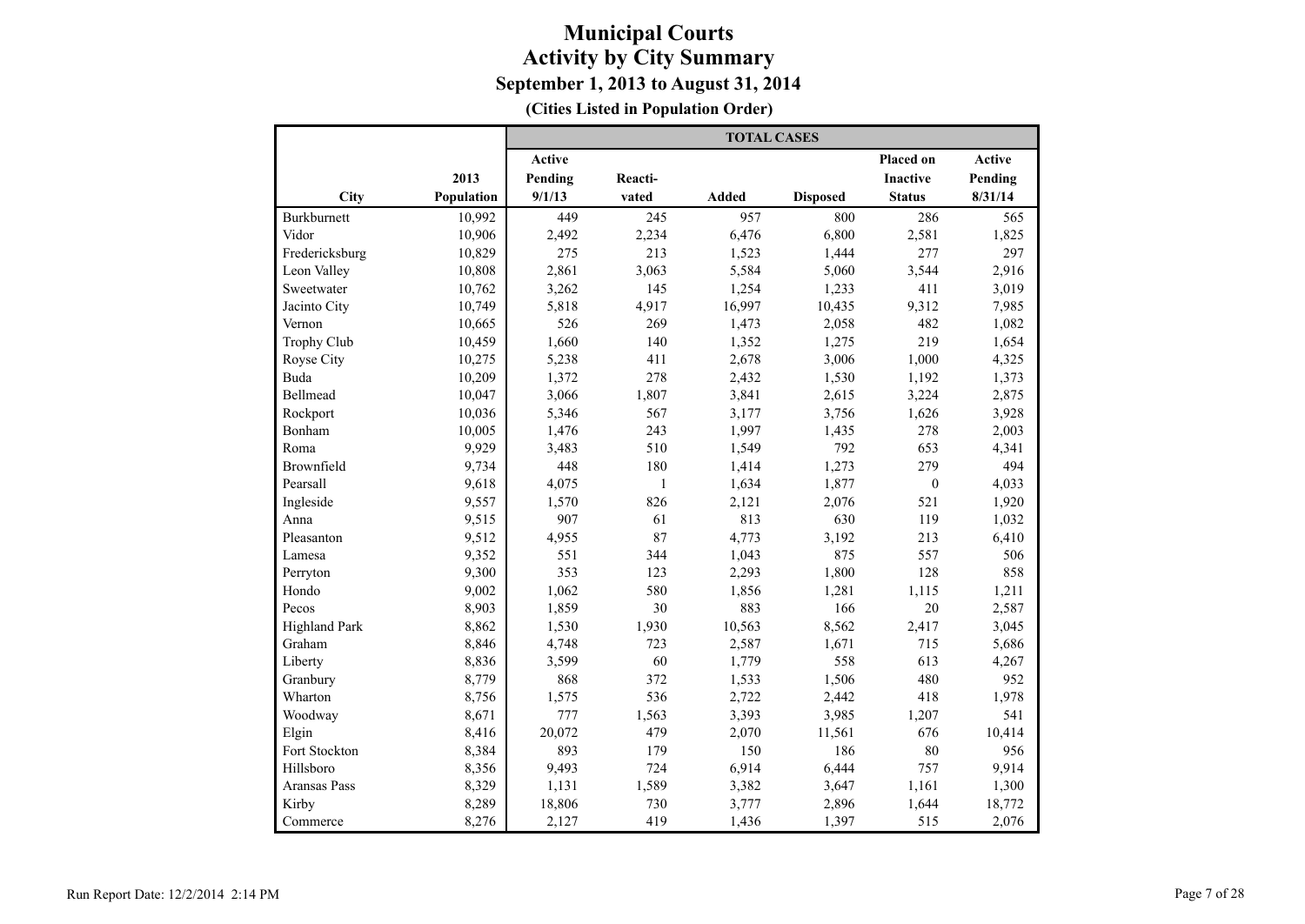|                    |                   |                  |                  |                | <b>CIVIL/ADMINISTRATIVE CASES</b> |                  |                  |         |              | <b>CRIMINAL CASES</b> |                 |                 |         |
|--------------------|-------------------|------------------|------------------|----------------|-----------------------------------|------------------|------------------|---------|--------------|-----------------------|-----------------|-----------------|---------|
|                    |                   | Active           |                  |                |                                   | Placed on        | Active           | Active  |              |                       |                 | Placed on       | Active  |
|                    | 2013              | Pending          | Reacti-          |                |                                   | <b>Inactive</b>  | Pending          | Pending | Reacti-      |                       |                 | <b>Inactive</b> | Pending |
| City               | <b>Population</b> | 9/1/13           | vated            | Added          | <b>Disposed</b>                   | <b>Status</b>    | 8/31/14          | 9/1/13  | vated        | <b>Added</b>          | <b>Disposed</b> | <b>Status</b>   | 8/31/14 |
| Dalhart            | 8,256             | $\boldsymbol{0}$ | $\boldsymbol{0}$ | $\mathbf{0}$   | $\boldsymbol{0}$                  | $\boldsymbol{0}$ | $\boldsymbol{0}$ | 541     | 202          | 1,764                 | 1,654           | 316             | 537     |
| Fate               | 8,197             | $\mathbf{0}$     | $\mathbf{0}$     | $\theta$       | $\mathbf{0}$                      | $\mathbf{0}$     | $\boldsymbol{0}$ | 1,313   | 889          | 1,575                 | 2,568           | 315             | 893     |
| Fairview           | 8,148             | $\Omega$         | $\theta$         | $\Omega$       | $\theta$                          | $\Omega$         | $\overline{0}$   | 2,383   | 726          | 3,786                 | 2,489           | 1,139           | 3,267   |
| Helotes            | 8,104             | $\Omega$         | $\theta$         | $\Omega$       | $\theta$                          | $\theta$         | $\overline{0}$   | 965     | 612          | 3,351                 | 3,041           | 1,102           | 784     |
| Richland Hills     | 7,995             | $\theta$         | $\theta$         | $\Omega$       | $\theta$                          | $\theta$         | $\overline{0}$   | 4,228   | 1,484        | 3,595                 | 2,971           | 1,739           | 4,598   |
| Whitehouse         | 7,947             | $\mathbf{0}$     | $\theta$         | $\Omega$       | $\mathbf{0}$                      | $\mathbf{0}$     | $\boldsymbol{0}$ | 1,078   | 269          | 1,817                 | 1,340           | 452             | 1,372   |
| <b>Bridge City</b> | 7,899             | $\Omega$         | $\theta$         | $\Omega$       | $\theta$                          | $\theta$         | $\overline{0}$   | 9,525   | 486          | 4,632                 | 13,046          | 963             | 634     |
| Jersey Village     | 7,862             | $\mathbf{0}$     | $\theta$         | $\theta$       | $\mathbf{0}$                      | $\mathbf{0}$     | $\overline{0}$   | 5,326   | 3,159        | 9,649                 | 8,469           | 4,264           | 5,410   |
| Heath              | 7,764             | 6                | $\theta$         | 16             | 11                                | $\Omega$         | 11               | 225     | 42           | 414                   | 372             | $\mathbf{0}$    | 309     |
| Princeton          | 7,732             | $\theta$         | $\theta$         | $\theta$       | $\boldsymbol{0}$                  | $\theta$         | $\mathbf{0}$     | 1,488   | 479          | 3,362                 | 1,677           | 764             | 2,889   |
| Cleveland          | 7,707             | $\theta$         | $\theta$         | $\Omega$       | $\mathbf{0}$                      | $\mathbf{0}$     | $\boldsymbol{0}$ | 992     | 1,461        | 2,943                 | 2,218           | 1,633           | 1,550   |
| Jasper             | 7,656             | $\Omega$         | $\Omega$         | $\Omega$       | $\theta$                          | $\Omega$         | $\overline{0}$   | 412     | 339          | 3,036                 | 2,640           | 426             | 721     |
| River Oaks         | 7,619             | $\overline{2}$   |                  | $\mathbf{1}$   | $\overline{2}$                    | $\theta$         | $\overline{c}$   | 3,954   | 3,305        | 8,683                 | 5,537           | 4,689           | 5,720   |
| Selma              | 7,602             | $\mathbf{0}$     | $\theta$         | $\theta$       | $\theta$                          | $\theta$         | $\boldsymbol{0}$ | 3,657   | 2,878        | 9,336                 | 5,065           | 3,040           | 7,775   |
| Bastrop            | 7,554             | $\mathbf{0}$     | $\theta$         | $\overline{2}$ | $\overline{\mathcal{A}}$          | $\theta$         | 5                | 710     | 443          | 1,882                 | 2,064           | 434             | 578     |
| Alamo Heights      | 7,547             | $\Omega$         | $\Omega$         | $\Omega$       | $\theta$                          | $\Omega$         | $\overline{0}$   | 7,093   | 1,936        | 6,917                 | 5,170           | 3,367           | 7,407   |
| Crystal City       | 7,446             | $\Omega$         | $\theta$         | $\Omega$       | $\theta$                          | $\Omega$         | $\overline{0}$   | 4,559   | $\mathbf{1}$ | 1,611                 | 834             | $\mathbf{0}$    | 5,315   |
| Mexia              | 7,444             | $\theta$         | $\theta$         | $\Omega$       | $\theta$                          | $\Omega$         | $\overline{0}$   | 12,963  | 41           | 1,345                 | 1,234           | 93              | 13,240  |
| Sanger             | 7,415             | $\theta$         | $\theta$         | $\Omega$       | $\theta$                          | $\theta$         | $\overline{0}$   | 1,259   | 423          | 1,147                 | 1,009           | 259             | 1,558   |
| Gonzales           | 7,410             | $\Omega$         | $\Omega$         | $\Omega$       | $\theta$                          | $\theta$         | $\theta$         | 3,447   | 154          | 2,118                 | 1,063           | $\overline{1}$  | 4,656   |
| Dayton             | 7,390             | $\Omega$         | $\theta$         | $\Omega$       | $\theta$                          | $\Omega$         | $\overline{0}$   | 19,525  | 944          | 2,988                 | 3,230           | 1,268           | 19,442  |
| Monahans           | 7,356             | $\mathbf{0}$     | $\theta$         | $\theta$       | $\theta$                          | $\theta$         | $\overline{0}$   | 108     | 93           | 2,232                 | 1,840           | 208             | 385     |
| Lake Dallas        | 7,337             | $\theta$         | $\theta$         | $\Omega$       | $\theta$                          | $\theta$         | $\overline{0}$   | 3,415   | 1,639        | 7,024                 | 6,275           | 2,308           | 3,497   |
| Hitchcock          | 7,302             | $\theta$         | $\theta$         | $\Omega$       | $\theta$                          | $\Omega$         | $\boldsymbol{0}$ | 13,585  | 1,342        | 3,580                 | 2,167           | 1,716           | 14,638  |
| La Feria           | 7,268             | $\Omega$         | $\Omega$         | $\Omega$       | $\theta$                          | $\theta$         | $\overline{0}$   | 725     | 507          | 2,331                 | 1,424           | 834             | 1,304   |
| Navasota           | 7,262             | $\Omega$         | $\theta$         | $\Omega$       | $\theta$                          | $\theta$         | $\overline{0}$   | 167     | 347          | 1,304                 | 1,312           | 327             | 180     |
| Kennedale          | 7,236             | $\theta$         | $\theta$         | $\Omega$       | $\theta$                          | $\mathbf{0}$     | $\overline{0}$   | 803     | 2,217        | 2,875                 | 3,894           | 1,447           | 803     |
| Seminole           | 7,027             | $\mathbf{0}$     | $\mathbf{0}$     | $\theta$       | $\boldsymbol{0}$                  | $\boldsymbol{0}$ | $\boldsymbol{0}$ | 650     | 405          | 2,150                 | 1,695           | 404             | 1,106   |
| Floresville        | 7,021             | $\mathbf{0}$     | $\mathbf{0}$     | $\theta$       | $\mathbf{0}$                      | $\mathbf{0}$     | $\overline{0}$   | 2,025   | 142          | 1,528                 | 1,000           | 179             | 2,516   |
| Cuero              | 7,005             | $\mathbf{0}$     | $\theta$         | $\Omega$       | $\mathbf{0}$                      | $\mathbf{0}$     | $\overline{0}$   | 4,348   | 886          | 1,903                 | 2,099           | 1,353           | 3,686   |
| Kaufman            | 6,922             |                  |                  |                |                                   |                  |                  |         |              |                       |                 |                 |         |
| Lampasas           | 6,911             | $\mathbf{0}$     | $\mathbf{0}$     | 72             | $\boldsymbol{0}$                  | $\mathbf{0}$     | 72               | 2,968   | 449          | 3,032                 | 2,552           | 1,087           | 2,811   |
| Carthage           | 6,854             | $\Omega$         | $\theta$         | $\theta$       | $\theta$                          | $\theta$         | $\overline{0}$   | 2,888   | 223          | 2,701                 | 2,454           | $\mathbf{0}$    | 3,358   |
| Celina             | 6,744             | 1                | $\theta$         | $\Omega$       | $\theta$                          | $\theta$         |                  | 816     | 224          | 1,377                 | 1,555           | 219             | 643     |
| Silsbee            | 6,700             | $\Omega$         | $\theta$         | $\theta$       | $\Omega$                          | $\Omega$         | $\overline{0}$   | 2,294   | 1,076        | 2,995                 | 2,908           | 1,052           | 2,408   |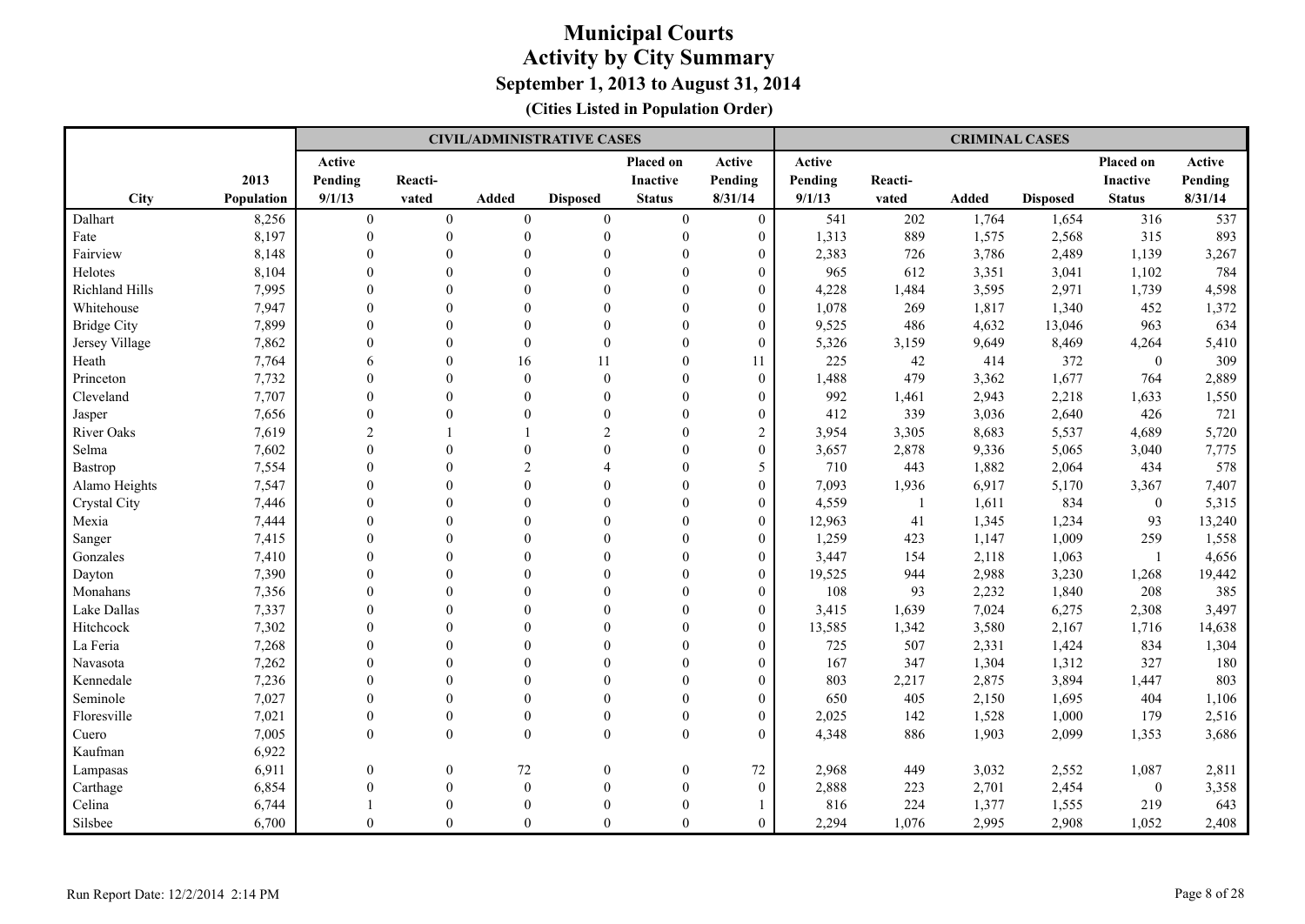|                       |            | <b>TOTAL CASES</b> |                  |              |                  |                  |                  |  |  |  |
|-----------------------|------------|--------------------|------------------|--------------|------------------|------------------|------------------|--|--|--|
|                       |            | Active             |                  |              |                  | Placed on        | Active           |  |  |  |
|                       | 2013       | Pending            | Reacti-          |              |                  | <b>Inactive</b>  | Pending          |  |  |  |
| City                  | Population | 9/1/13             | vated            | <b>Added</b> | <b>Disposed</b>  | <b>Status</b>    | 8/31/14          |  |  |  |
| Dalhart               | 8,256      | 541                | 202              | 1,764        | 1,654            | 316              | 537              |  |  |  |
| Fate                  | 8,197      | 1,313              | 889              | 1,575        | 2,568            | 315              | 893              |  |  |  |
| Fairview              | 8,148      | 2,383              | 726              | 3,786        | 2,489            | 1,139            | 3,267            |  |  |  |
| Helotes               | 8,104      | 965                | 612              | 3,351        | 3,041            | 1,102            | 784              |  |  |  |
| <b>Richland Hills</b> | 7,995      | 4,228              | 1,484            | 3,595        | 2,971            | 1,739            | 4,598            |  |  |  |
| Whitehouse            | 7,947      | 1,078              | 269              | 1,817        | 1,340            | 452              | 1,372            |  |  |  |
| <b>Bridge City</b>    | 7,899      | 9,525              | 486              | 4,632        | 13,046           | 963              | 634              |  |  |  |
| Jersey Village        | 7,862      | 5,326              | 3,159            | 9,649        | 8,469            | 4,264            | 5,410            |  |  |  |
| Heath                 | 7,764      | 231                | 42               | 430          | 383              | $\boldsymbol{0}$ | 320              |  |  |  |
| Princeton             | 7,732      | 1,488              | 479              | 3,362        | 1,677            | 764              | 2,889            |  |  |  |
| Cleveland             | 7,707      | 992                | 1,461            | 2,943        | 2,218            | 1,633            | 1,550            |  |  |  |
| Jasper                | 7,656      | 412                | 339              | 3,036        | 2,640            | 426              | 721              |  |  |  |
| <b>River Oaks</b>     | 7,619      | 3,956              | 3,306            | 8,684        | 5,539            | 4,689            | 5,722            |  |  |  |
| Selma                 | 7,602      | 3,657              | 2,878            | 9,336        | 5,065            | 3,040            | 7,775            |  |  |  |
| Bastrop               | 7,554      | 710                | 443              | 1,884        | 2,068            | 434              | 583              |  |  |  |
| Alamo Heights         | 7,547      | 7,093              | 1,936            | 6,917        | 5,170            | 3,367            | 7,407            |  |  |  |
| Crystal City          | 7,446      | 4,559              | $\mathbf{1}$     | 1,611        | 834              | $\boldsymbol{0}$ | 5,315            |  |  |  |
| Mexia                 | 7,444      | 12,963             | 41               | 1,345        | 1,234            | 93               | 13,240           |  |  |  |
| Sanger                | 7,415      | 1,259              | 423              | 1,147        | 1,009            | 259              | 1,558            |  |  |  |
| Gonzales              | 7,410      | 3,447              | 154              | 2,118        | 1,063            | 1                | 4,656            |  |  |  |
| Dayton                | 7,390      | 19,525             | 944              | 2,988        | 3,230            | 1,268            | 19,442           |  |  |  |
| Monahans              | 7,356      | 108                | 93               | 2,232        | 1,840            | 208              | 385              |  |  |  |
| Lake Dallas           | 7,337      | 3,415              | 1,639            | 7,024        | 6,275            | 2,308            | 3,497            |  |  |  |
| Hitchcock             | 7,302      | 13,585             | 1,342            | 3,580        | 2,167            | 1,716            | 14,638           |  |  |  |
| La Feria              | 7,268      | 725                | 507              | 2,331        | 1,424            | 834              | 1,304            |  |  |  |
| Navasota              | 7,262      | 167                | 347              | 1,304        | 1,312            | 327              | 180              |  |  |  |
| Kennedale             | 7,236      | 803                | 2,217            | 2,875        | 3,894            | 1,447            | 803              |  |  |  |
| Seminole              | 7,027      | 650                | 405              | 2,150        | 1,695            | 404              | 1,106            |  |  |  |
| Floresville           | 7,021      | 2,025              | 142              | 1,528        | 1,000            | 179              | 2,516            |  |  |  |
| Cuero                 | 7,005      | 4,348              | 886              | 1,903        | 2,099            | 1,353            | 3,686            |  |  |  |
| Kaufman               | 6,922      | $\boldsymbol{0}$   | $\boldsymbol{0}$ | $\theta$     | $\boldsymbol{0}$ | $\boldsymbol{0}$ | $\boldsymbol{0}$ |  |  |  |
| Lampasas              | 6,911      | 2,968              | 449              | 3,104        | 2,552            | 1,087            | 2,883            |  |  |  |
| Carthage              | 6,854      | 2,888              | 223              | 2,701        | 2,454            | $\boldsymbol{0}$ | 3,358            |  |  |  |
| Celina                | 6,744      | 817                | 224              | 1,377        | 1,555            | 219              | 644              |  |  |  |
| Silsbee               | 6,700      | 2,294              | 1,076            | 2,995        | 2,908            | 1,052            | 2,408            |  |  |  |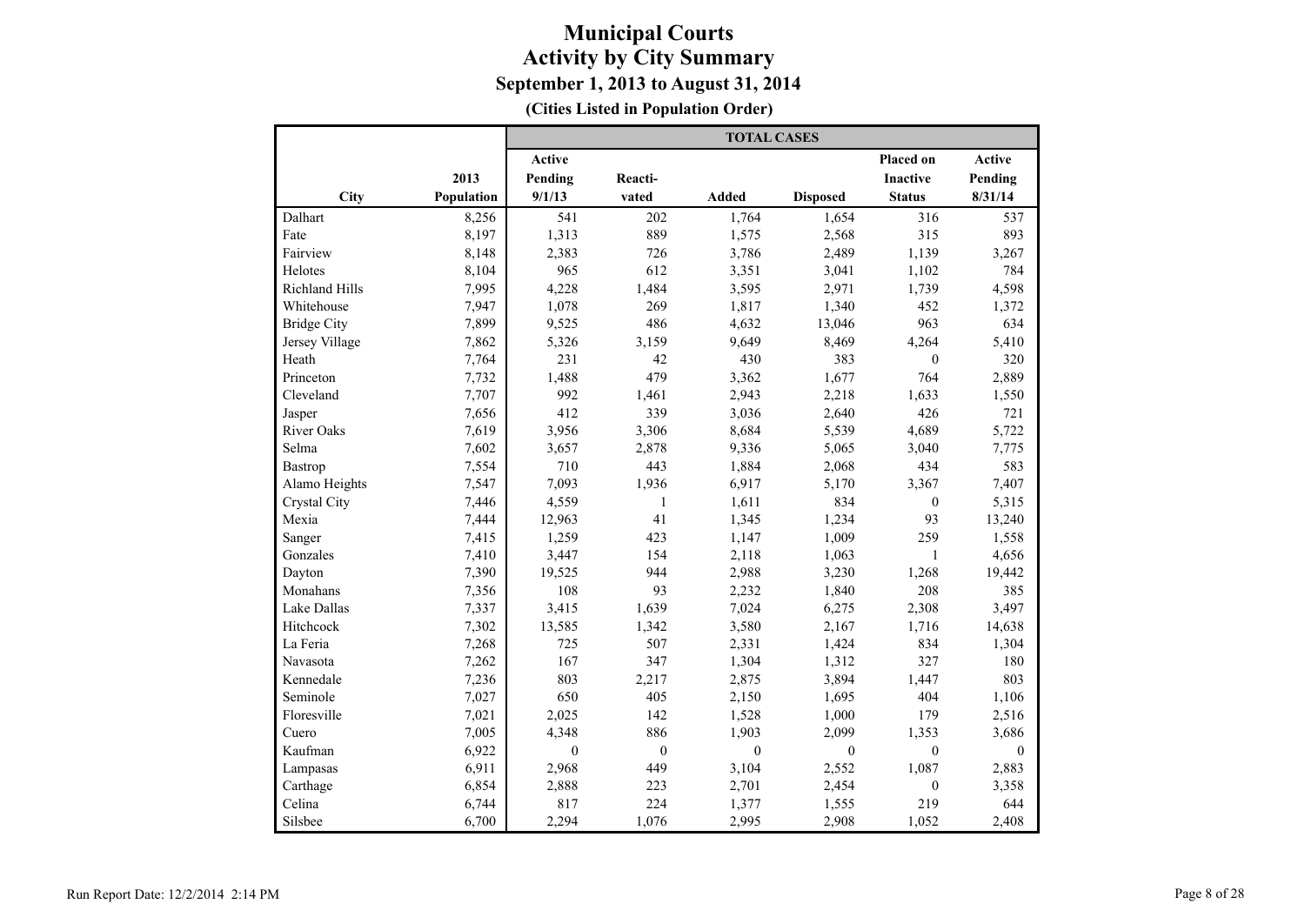|                 |                   |                |                |                | <b>CIVIL/ADMINISTRATIVE CASES</b> |                  |                  |         |              | <b>CRIMINAL CASES</b> |                 |                 |         |
|-----------------|-------------------|----------------|----------------|----------------|-----------------------------------|------------------|------------------|---------|--------------|-----------------------|-----------------|-----------------|---------|
|                 |                   | Active         |                |                |                                   | Placed on        | Active           | Active  |              |                       |                 | Placed on       | Active  |
|                 | 2013              | Pending        | Reacti-        |                |                                   | Inactive         | Pending          | Pending | Reacti-      |                       |                 | <b>Inactive</b> | Pending |
| City            | <b>Population</b> | 9/1/13         | vated          | <b>Added</b>   | <b>Disposed</b>                   | <b>Status</b>    | 8/31/14          | 9/1/13  | vated        | <b>Added</b>          | <b>Disposed</b> | <b>Status</b>   | 8/31/14 |
| Roanoke         | 6,646             | $\overline{0}$ | $\overline{0}$ | $\overline{0}$ | $\mathbf{0}$                      | $\mathbf{0}$     | $\mathbf{0}$     | 4,327   | 1,926        | 8,024                 | 5,901           | 2,565           | 5,813   |
| Lacy Lakeview   | 6,627             | $\mathbf{0}$   | $\theta$       | $\theta$       | $\theta$                          | $\mathbf{0}$     | $\overline{0}$   | 268     | 623          | 1,567                 | 1,397           | 743             | 318     |
| Crockett        | 6,621             | $\theta$       | $\theta$       | $\Omega$       | $\theta$                          | $\theta$         | $\boldsymbol{0}$ | 2,126   | $\theta$     | 1,101                 | 1,188           | $\overline{0}$  | 2,041   |
| Manvel          | 6,599             | $\Omega$       | $\Omega$       | $\Omega$       | $\mathbf{0}$                      | $\mathbf{0}$     | $\overline{0}$   | 2,711   | 245          | 2,446                 | 2,008           | 652             | 3,071   |
| Elsa            | 6,575             | $\Omega$       | $\theta$       | $\Omega$       | $\theta$                          | $\Omega$         | $\overline{0}$   | 4,429   | $\theta$     | 2,430                 | 909             | $\mathbf{0}$    | 5,951   |
| Fair Oaks Ranch | 6,569             | $\Omega$       | $\theta$       | $\Omega$       | $\theta$                          | $\theta$         | $\overline{0}$   | 734     | 233          | 2,052                 | 1,549           | 324             | 1,146   |
| Gladewater      | 6,454             | $\mathbf{0}$   | $\mathbf{0}$   | $\theta$       | $\mathbf{0}$                      | $\theta$         | $\boldsymbol{0}$ | 441     | 984          | 3,239                 | 2,391           | 823             | 1,450   |
| Lago Vista      | 6,450             | $\theta$       | $\theta$       | $\Omega$       | $\theta$                          | $\Omega$         | $\overline{0}$   | 1,338   | 175          | 1,175                 | 1,187           | 161             | 1,340   |
| Iowa Park       | 6,398             | $\Omega$       | $\Omega$       | $\Omega$       | $\theta$                          | $\Omega$         | $\overline{0}$   | 189     | 153          | 517                   | 427             | 131             | 301     |
| White Oak       | 6,395             | $\theta$       | $\theta$       | $\Omega$       | $\theta$                          | $\Omega$         | $\boldsymbol{0}$ | 240     | 236          | 1,161                 | 1,084           | 318             | 235     |
| Manor           | 6,353             | $\Omega$       | $\Omega$       | $\Omega$       | $\theta$                          | $\Omega$         | $\overline{0}$   | 1,903   | 2,228        | 4,392                 | 2,112           | 2,572           | 4,120   |
| Hempstead       | 6,343             | $\Omega$       | $\theta$       | $\Omega$       | $\theta$                          | $\theta$         | $\overline{0}$   | 559     | 296          | 2,288                 | 1,556           | 541             | 1,046   |
| Littlefield     | 6,274             | $\theta$       | $\theta$       | $\Omega$       | $\theta$                          | $\theta$         | $\overline{0}$   | 1,251   | 149          | 811                   | 873             | 5               | 1,333   |
| Everman         | 6,269             | $\theta$       | $\theta$       | $\theta$       | $\mathbf{0}$                      | $\mathbf{0}$     | $\overline{0}$   | 1,974   | 259          | 800                   | 494             | 1,239           | 1,401   |
| Decatur         | 6,261             | $\mathbf{0}$   | $\theta$       | $\mathbf{0}$   | $\mathbf{0}$                      | $\mathbf{0}$     | $\overline{0}$   | 1,070   | 1,228        | 6,102                 | 5,998           | 1,416           | 986     |
| Sealy           | 6,222             | $\mathbf{0}$   | $\theta$       | 138            | 130                               | $\theta$         | 8                | 2,944   | 1,170        | 6,192                 | 6,035           | 1,698           | 2,573   |
| Los Fresnos     | 6,219             | $\theta$       | $\theta$       | $\theta$       | $\mathbf{0}$                      | $\mathbf{0}$     | $\overline{0}$   | 1,173   | 1,437        | 9,596                 | 9,277           | 2,174           | 755     |
| Lucas           | 6,180             | $\Omega$       | $\theta$       | $\Omega$       | $\mathbf{0}$                      | $\Omega$         | $\overline{0}$   | 185     | $\mathbf{0}$ | 67                    | 163             | 49              | $48\,$  |
| Bridgeport      | 6,154             | $\mathbf{0}$   | $\theta$       | 2              | $\mathbf{0}$                      | $\mathbf{0}$     | $\overline{c}$   | 2,582   | 463          | 2,769                 | 1,593           | 538             | 3,683   |
| Marble Falls    | 6,128             | 35             | 6              | 49             | 52                                | $\overline{2}$   | 43               | 484     | 481          | 1,686                 | 1,695           | 417             | 536     |
| Melissa         | 6,112             | $\theta$       | $\Omega$       | $\theta$       | $\theta$                          | $\theta$         | $\overline{0}$   | 1,165   | 490          | 3,264                 | 3,070           | 685             | 1,513   |
| Kermit          | 6,110             | $\mathbf{0}$   | $\theta$       | $\theta$       | $\mathbf{0}$                      | $\mathbf{0}$     | $\boldsymbol{0}$ | 2,276   | 413          | 2,093                 | 1,408           | 540             | 2,834   |
| Childress       | 6,091             | $\mathbf{0}$   | $\Omega$       | $\theta$       | $\mathbf{0}$                      | $\theta$         | $\boldsymbol{0}$ | 362     | 330          | 1,621                 | 528             | 646             | 1,139   |
| Slaton          | 6,078             | $\Omega$       | $\Omega$       | $\Omega$       | $\theta$                          | $\Omega$         | $\overline{0}$   | 2,124   | 406          | 847                   | 744             | 445             | 2,234   |
| <b>Burnet</b>   | 6,077             | $\Omega$       | $\Omega$       | $\Omega$       | $\theta$                          | $\Omega$         | $\overline{0}$   | 167     | 226          | 846                   | 798             | 210             | 228     |
| Willis          | 6,076             | $\theta$       | $\theta$       | $\theta$       | $\theta$                          | $\Omega$         | $\overline{0}$   | 2,184   | 587          | 2,087                 | 1,514           | 683             | 2,661   |
| Keene           | 6,076             | $\theta$       | $\theta$       | $\Omega$       | $\theta$                          | $\theta$         | $\boldsymbol{0}$ | 8,212   | 907          | 6,710                 | 6,331           | 3,449           | 7,434   |
| Alpine          | 6,054             | $\Omega$       | $\Omega$       | $\Omega$       | $\theta$                          | $\theta$         | $\Omega$         | 3,672   | 5            | 752                   | 1,108           | 146             | 3,220   |
| Yoakum          | 5,954             | $\mathbf{0}$   | $\mathbf{0}$   | $\theta$       | $\mathbf{0}$                      | $\mathbf{0}$     | $\boldsymbol{0}$ | 221     | 211          | 812                   | 597             | 361             | 291     |
| Joshua          | 5,935             | $\mathbf{0}$   | $\mathbf{0}$   | $\theta$       | $\boldsymbol{0}$                  | $\boldsymbol{0}$ | $\boldsymbol{0}$ | 2,884   | 1,353        | 3,272                 | 3,381           | 1,685           | 2,443   |
| Gun Barrel City | 5,892             | $\theta$       | $\theta$       | $\theta$       | $\mathbf{0}$                      | $\mathbf{0}$     | $\overline{0}$   | 1,481   | 709          | 1,297                 | 1,427           | 493             | 1,568   |
| Carrizo Springs | 5,870             |                |                |                |                                   |                  |                  |         |              |                       |                 |                 |         |
| Prairie View    | 5,852             | $48\,$         | $\mathbf{0}$   | 14             | $\overline{7}$                    | $\mathbf{0}$     | 55               | 6,263   | 117          | 728                   | 504             | 197             | 6,405   |
| Marlin          | 5,827             | $\theta$       | $\theta$       | $\theta$       | $\mathbf{0}$                      | $\theta$         | $\mathbf{0}$     | 2,351   | 1,366        | 3,135                 | 2,554           | 1,393           | 2,905   |
| Progreso        | 5,792             | $\Omega$       | $\Omega$       | $\theta$       | $\Omega$                          | $\theta$         | $\Omega$         | 10,830  | $\Omega$     | 5,850                 | 4,460           | 6,795           | 5,425   |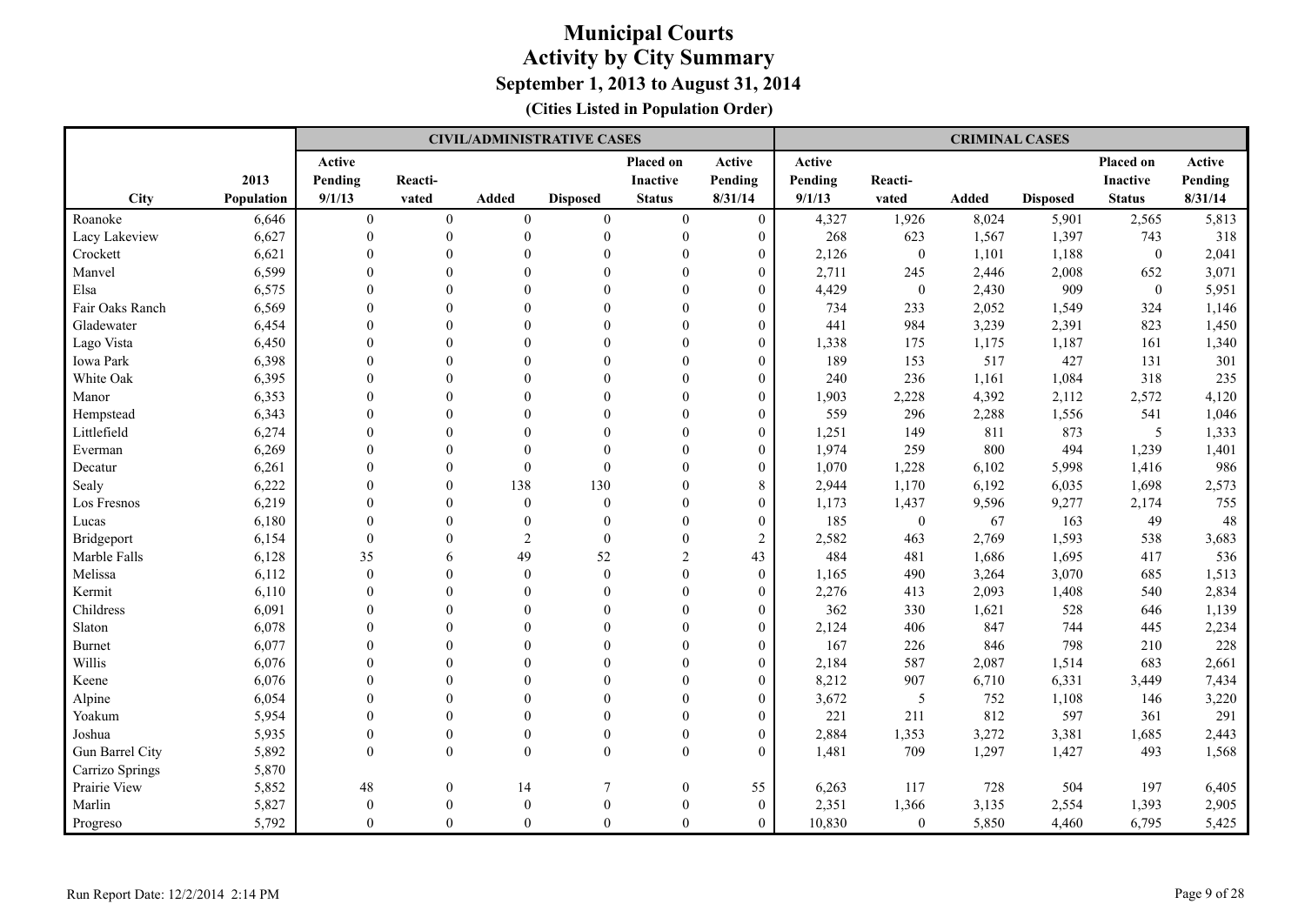|                 |            | <b>TOTAL CASES</b> |                  |              |                  |                  |              |  |  |  |
|-----------------|------------|--------------------|------------------|--------------|------------------|------------------|--------------|--|--|--|
|                 |            | <b>Active</b>      |                  |              |                  | Placed on        | Active       |  |  |  |
|                 | 2013       | Pending            | Reacti-          |              |                  | <b>Inactive</b>  | Pending      |  |  |  |
| City            | Population | 9/1/13             | vated            | Added        | <b>Disposed</b>  | <b>Status</b>    | 8/31/14      |  |  |  |
| Roanoke         | 6,646      | 4,327              | 1,926            | 8,024        | 5,901            | 2,565            | 5,813        |  |  |  |
| Lacy Lakeview   | 6,627      | 268                | 623              | 1,567        | 1,397            | 743              | 318          |  |  |  |
| Crockett        | 6,621      | 2,126              | $\boldsymbol{0}$ | 1,101        | 1,188            | $\boldsymbol{0}$ | 2,041        |  |  |  |
| Manvel          | 6,599      | 2,711              | 245              | 2,446        | 2,008            | 652              | 3,071        |  |  |  |
| Elsa            | 6,575      | 4,429              | $\mathbf{0}$     | 2,430        | 909              | $\mathbf{0}$     | 5,951        |  |  |  |
| Fair Oaks Ranch | 6,569      | 734                | 233              | 2,052        | 1,549            | 324              | 1,146        |  |  |  |
| Gladewater      | 6,454      | 441                | 984              | 3,239        | 2,391            | 823              | 1,450        |  |  |  |
| Lago Vista      | 6,450      | 1,338              | 175              | 1,175        | 1,187            | 161              | 1,340        |  |  |  |
| Iowa Park       | 6,398      | 189                | 153              | 517          | 427              | 131              | 301          |  |  |  |
| White Oak       | 6,395      | 240                | 236              | 1,161        | 1,084            | 318              | 235          |  |  |  |
| Manor           | 6,353      | 1,903              | 2,228            | 4,392        | 2,112            | 2,572            | 4,120        |  |  |  |
| Hempstead       | 6,343      | 559                | 296              | 2,288        | 1,556            | 541              | 1,046        |  |  |  |
| Littlefield     | 6,274      | 1,251              | 149              | 811          | 873              | 5                | 1,333        |  |  |  |
| Everman         | 6,269      | 1,974              | 259              | 800          | 494              | 1,239            | 1,401        |  |  |  |
| Decatur         | 6,261      | 1,070              | 1,228            | 6,102        | 5,998            | 1,416            | 986          |  |  |  |
| Sealy           | 6,222      | 2,944              | 1,170            | 6,330        | 6,165            | 1,698            | 2,581        |  |  |  |
| Los Fresnos     | 6,219      | 1,173              | 1,437            | 9,596        | 9,277            | 2,174            | 755          |  |  |  |
| Lucas           | 6,180      | 185                | $\mathbf{0}$     | 67           | 163              | 49               | 48           |  |  |  |
| Bridgeport      | 6,154      | 2,582              | 463              | 2,771        | 1,593            | 538              | 3,685        |  |  |  |
| Marble Falls    | 6,128      | 519                | 487              | 1,735        | 1,747            | 419              | 579          |  |  |  |
| Melissa         | 6,112      | 1,165              | 490              | 3,264        | 3,070            | 685              | 1,513        |  |  |  |
| Kermit          | 6,110      | 2,276              | 413              | 2,093        | 1,408            | 540              | 2,834        |  |  |  |
| Childress       | 6,091      | 362                | 330              | 1,621        | 528              | 646              | 1,139        |  |  |  |
| Slaton          | 6,078      | 2,124              | 406              | 847          | 744              | 445              | 2,234        |  |  |  |
| <b>Burnet</b>   | 6,077      | 167                | 226              | 846          | 798              | 210              | 228          |  |  |  |
| Willis          | 6,076      | 2,184              | 587              | 2,087        | 1,514            | 683              | 2,661        |  |  |  |
| Keene           | 6,076      | 8,212              | 907              | 6,710        | 6,331            | 3,449            | 7,434        |  |  |  |
| Alpine          | 6,054      | 3,672              | 5                | 752          | 1,108            | 146              | 3,220        |  |  |  |
| Yoakum          | 5,954      | 221                | 211              | 812          | 597              | 361              | 291          |  |  |  |
| Joshua          | 5,935      | 2,884              | 1,353            | 3,272        | 3,381            | 1,685            | 2,443        |  |  |  |
| Gun Barrel City | 5,892      | 1,481              | 709              | 1,297        | 1,427            | 493              | 1,568        |  |  |  |
| Carrizo Springs | 5,870      | $\mathbf{0}$       | $\boldsymbol{0}$ | $\mathbf{0}$ | $\boldsymbol{0}$ | $\boldsymbol{0}$ | $\mathbf{0}$ |  |  |  |
| Prairie View    | 5,852      | 6,311              | 117              | 742          | 511              | 197              | 6,460        |  |  |  |
| Marlin          | 5,827      | 2,351              | 1,366            | 3,135        | 2,554            | 1,393            | 2,905        |  |  |  |
| Progreso        | 5,792      | 10,830             | $\mathbf{0}$     | 5,850        | 4,460            | 6,795            | 5,425        |  |  |  |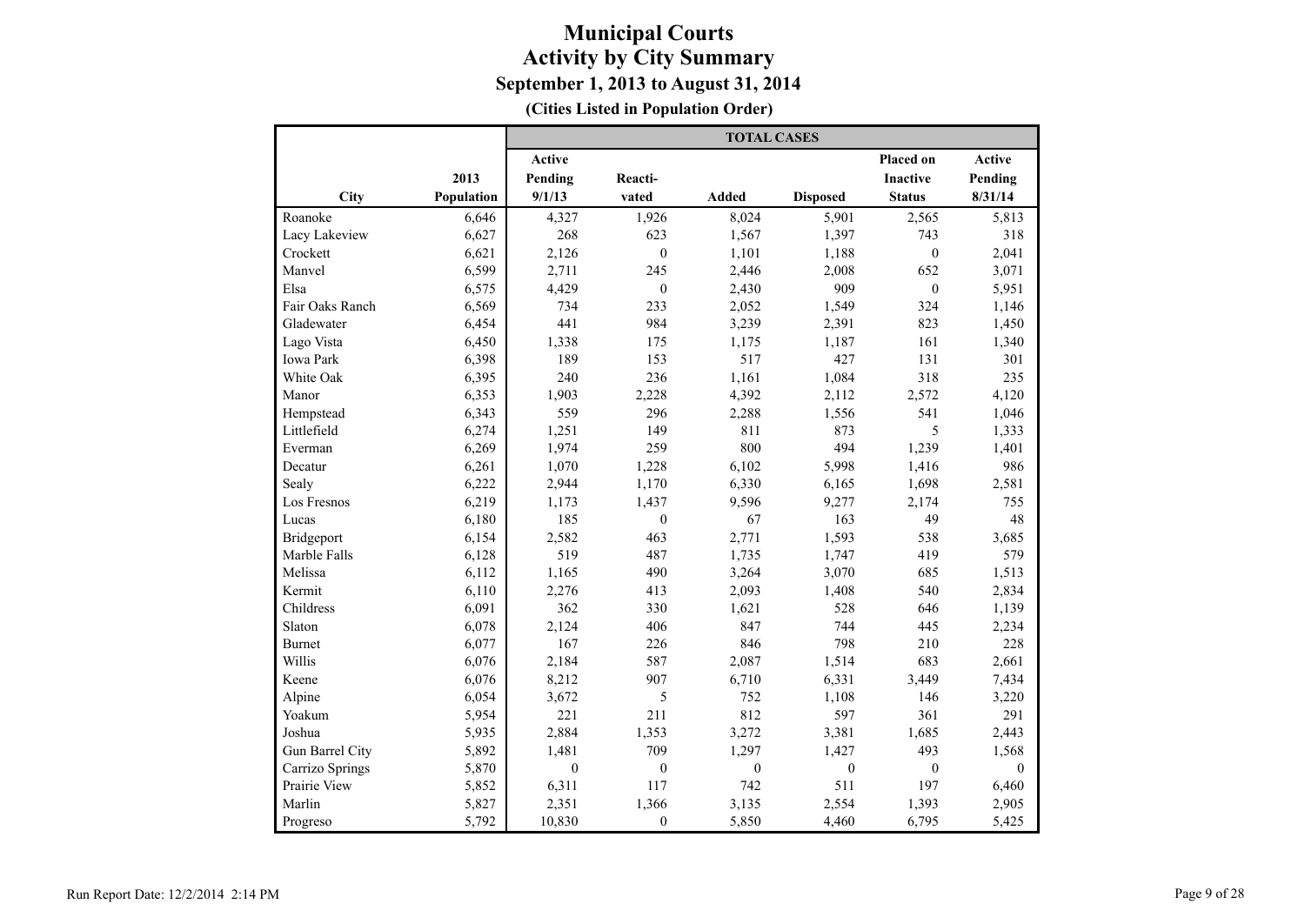|                       |                   |                  |                  |                  | <b>CIVIL/ADMINISTRATIVE CASES</b> |                  |                  |         |                | <b>CRIMINAL CASES</b> |                 |                  |         |
|-----------------------|-------------------|------------------|------------------|------------------|-----------------------------------|------------------|------------------|---------|----------------|-----------------------|-----------------|------------------|---------|
|                       |                   | Active           |                  |                  |                                   | Placed on        | Active           | Active  |                |                       |                 | Placed on        | Active  |
|                       | 2013              | Pending          | Reacti-          |                  |                                   | Inactive         | Pending          | Pending | Reacti-        |                       |                 | <b>Inactive</b>  | Pending |
| City                  | <b>Population</b> | 9/1/13           | vated            | Added            | <b>Disposed</b>                   | <b>Status</b>    | 8/31/14          | 9/1/13  | vated          | <b>Added</b>          | <b>Disposed</b> | <b>Status</b>    | 8/31/14 |
| Sinton                | 5,723             | $\boldsymbol{0}$ | $\boldsymbol{0}$ | $\boldsymbol{0}$ | $\boldsymbol{0}$                  | $\boldsymbol{0}$ | $\boldsymbol{0}$ | 752     | 96             | 712                   | 550             | 221              | 791     |
| Edna                  | 5,718             | $\mathbf{0}$     | $\theta$         | $\mathbf{0}$     | $\mathbf{0}$                      | $\mathbf{0}$     | $\overline{0}$   | 485     | 203            | 1,081                 | 848             | 297              | 610     |
| Luling                | 5,659             | $\Omega$         | $\theta$         | $\Omega$         | $\mathbf{0}$                      | $\theta$         | $\overline{0}$   | 2,898   | 107            | 2,845                 | 2,459           | 447              | 2,944   |
| Sunnyvale             | 5,651             | $\theta$         | $\theta$         | $\Omega$         | $\theta$                          | $\mathbf{0}$     | $\overline{0}$   | 1,673   | 1,748          | 6,793                 | 4,988           | 2,411            | 2,815   |
| Atlanta               | 5,632             | $\theta$         | $\Omega$         | $\Omega$         | $\theta$                          | $\Omega$         | $\overline{0}$   | 3,210   | $\mathbf{0}$   | 852                   | 685             | $\mathbf{0}$     | 3,350   |
| Windcrest             | 5,613             | $\Omega$         | $\theta$         | $\Omega$         | $\theta$                          | $\theta$         | $\overline{0}$   | 1,867   | 2,405          | 7,668                 | 5,793           | 3,587            | 2,567   |
| Palmview              | 5,606             | $\mathbf{0}$     | $\theta$         | $\theta$         | $\mathbf{0}$                      | $\mathbf{0}$     | $\boldsymbol{0}$ | 7,191   | 2,466          | 5,914                 | 4,776           | 4,442            | 6,353   |
| Rusk                  | 5,564             | $\boldsymbol{0}$ | $\mathbf{0}$     | $\mathbf{0}$     | $\mathbf{0}$                      | $\boldsymbol{0}$ | $\boldsymbol{0}$ | 1,074   | 526            | 3,638                 | 3,496           | 993              | 692     |
| <b>Brady</b>          | 5,553             | 122              | 7                | 63               | 5                                 | 15               | 172              | 1,904   | $\mathbf{0}$   | 521                   | 299             | 52               | 2,074   |
| Breckenridge          | 5,525             | $\mathbf{0}$     | $\theta$         | $\Omega$         | $\mathbf{0}$                      | $\overline{0}$   | $\overline{0}$   | 215     | 260            | 856                   | 392             | 263              | 676     |
| Wake Village          | 5,488             | $\theta$         | $\theta$         | $\Omega$         | $\mathbf{0}$                      | $\mathbf{0}$     | $\overline{0}$   | 267     | 76             | 582                   | 477             | 147              | 301     |
| Cameron               | 5,428             | $\theta$         | $\theta$         | $\theta$         | $\theta$                          | $\theta$         | $\boldsymbol{0}$ | 1,219   | 426            | 1,771                 | 1,713           | 464              | 1,231   |
| Rockdale              | 5,411             | $\Omega$         | $\theta$         | $\Omega$         | $\theta$                          | $\mathbf{0}$     | $\overline{0}$   | 1,551   | 916            | 4,013                 | 3,134           | 1,122            | 2,229   |
| Hutchins              | 5,396             | $\mathbf{0}$     | $\theta$         | $\theta$         | $\mathbf{0}$                      | $\boldsymbol{0}$ | $\boldsymbol{0}$ | 5,454   | 2,552          | 3,242                 | 2,877           | 2,969            | 5,539   |
| Lindale               | 5,323             | $\boldsymbol{0}$ | $\theta$         | $\theta$         | $\mathbf{0}$                      | $\boldsymbol{0}$ | $\boldsymbol{0}$ | 3,922   | 953            | 3,310                 | 3,642           | 2,094            | 3,123   |
| Diboll                | 5,323             | $\overline{2}$   | $\Omega$         | $\Omega$         | $\theta$                          | $\Omega$         | $\overline{2}$   | 3,818   | $\mathbf{0}$   | 5,007                 | 4,315           | $\boldsymbol{0}$ | 4,510   |
| Anthony               | 5,298             | $\theta$         | $\theta$         | $\Omega$         | $\theta$                          | $\Omega$         | $\overline{0}$   | 3,717   | 489            | 1,778                 | 1,305           | 747              | 3,285   |
| Bee Cave, City of     | 5,287             | $\theta$         | $\mathbf{0}$     | $\Omega$         | $\mathbf{0}$                      | $\theta$         | $\boldsymbol{0}$ | 449     | 584            | 1,393                 | 1,688           | 340              | 441     |
| Center                | 5,277             | $\mathbf{0}$     | $\mathbf{0}$     | $\theta$         | $\mathbf{0}$                      | $\mathbf{0}$     | $\boldsymbol{0}$ | 811     | 576            | 2,689                 | 2,483           | 679              | 1,349   |
| Post                  | 5,274             | $\Omega$         | $\theta$         | $\theta$         | $\theta$                          | $\theta$         | $\Omega$         | 591     | 264            | 1,580                 | 749             | 537              | 1,149   |
| Livingston            | 5,200             |                  |                  |                  |                                   |                  |                  |         |                |                       |                 |                  |         |
| Bowie                 | 5,197             | $\boldsymbol{0}$ | $\mathbf{0}$     | $\overline{0}$   | $\boldsymbol{0}$                  | $\overline{0}$   | $\boldsymbol{0}$ | 886     | 250            | 1,461                 | 794             | 377              | 1,430   |
| Muleshoe              | 5,123             | $\mathbf{0}$     | $\theta$         | $\theta$         | $\mathbf{0}$                      | $\mathbf{0}$     | $\overline{0}$   | 124     | 40             | 496                   | 528             | 17               | 115     |
| Gilmer                | 5,114             | $\theta$         | $\theta$         | $\Omega$         | $\theta$                          | $\mathbf{0}$     | $\overline{0}$   | 1,159   | 534            | 2,032                 | 1,683           | 602              | 1,440   |
| <b>Terrell Hills</b>  | 5,088             | $\theta$         | $\theta$         | $\Omega$         | $\mathbf{0}$                      | $\theta$         | $\boldsymbol{0}$ | 670     | $\overline{4}$ | 474                   | 389             | $\boldsymbol{0}$ | 759     |
| McGregor              | 5,051             | $\theta$         | $\mathbf{0}$     | $\theta$         | $\mathbf{0}$                      | $\mathbf{0}$     | $\boldsymbol{0}$ | 744     | 359            | 1,574                 | 661             | 788              | 1,230   |
| Giddings              | 5,009             | $\Omega$         | $\theta$         | $\theta$         | $\mathbf{0}$                      | $\theta$         | $\overline{0}$   | 643     | 919            | 3,272                 | 2,650           | 1,400            | 784     |
| Port Isabel           | 5,004             | $\Omega$         | $\theta$         | $\mathbf{0}$     | $\theta$                          | $\mathbf{0}$     | $\Omega$         | 1,946   | 726            | 1,645                 | 1,813           | 427              | 2,077   |
| Mathis                | 5,001             |                  |                  |                  |                                   |                  |                  |         |                |                       |                 |                  |         |
| Falfurrias            | 4,981             |                  |                  |                  |                                   |                  |                  |         |                |                       |                 |                  |         |
| <b>Granite Shoals</b> | 4,932             | $\boldsymbol{0}$ | $\mathbf{0}$     | $\overline{0}$   | $\boldsymbol{0}$                  | $\boldsymbol{0}$ | $\boldsymbol{0}$ | 724     | 362            | 1,262                 | 1,287           | 707              | 355     |
| Tulia                 | 4,903             | $\boldsymbol{0}$ | $\mathbf{0}$     | $\theta$         | 1                                 | $\boldsymbol{0}$ |                  | 173     | 68             | 599                   | 350             | 138              | 354     |
| <b>Brookshire</b>     | 4,869             | 19               | $\theta$         | $\Omega$         | $\theta$                          | $\theta$         | 19               | 5,904   | 867            | 4,380                 | 2,114           | 1,337            | 7,690   |
| <b>Bulverde</b>       | 4,841             | $\Omega$         | $\theta$         | $\Omega$         | $\theta$                          | $\theta$         | $\overline{0}$   | 1,647   | 1,195          | 6,877                 | 5,968           | 2,017            | 1,738   |
| Sansom Park           | 4,795             | $\Omega$         | $\theta$         | $\theta$         | $\Omega$                          | $\theta$         | $\Omega$         | 3,413   | 1,886          | 2,926                 | 1,863           | 3,319            | 3,043   |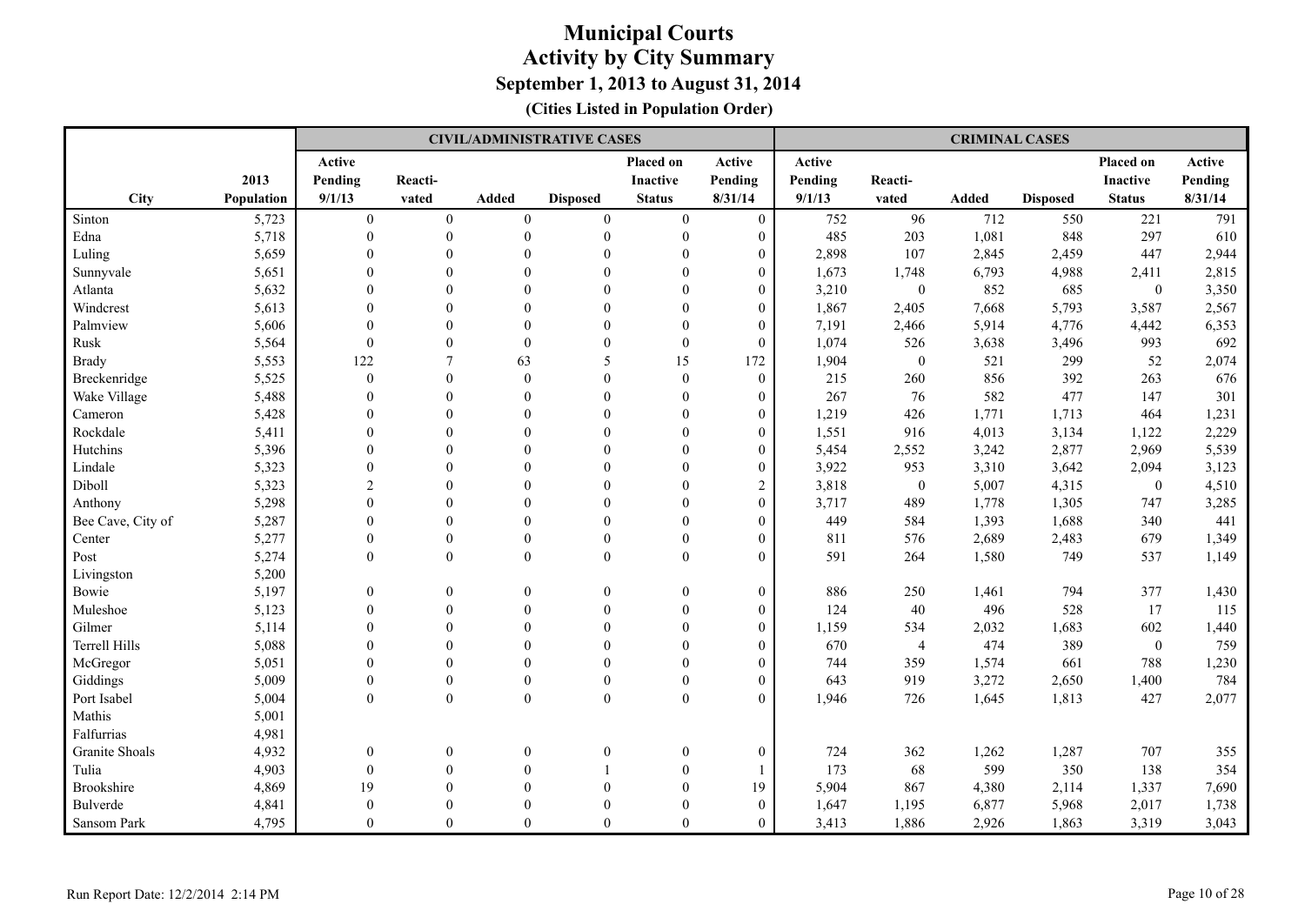|                       |            |                  |                  | <b>TOTAL CASES</b> |                  |                  |              |
|-----------------------|------------|------------------|------------------|--------------------|------------------|------------------|--------------|
|                       |            | <b>Active</b>    |                  |                    |                  | Placed on        | Active       |
|                       | 2013       | Pending          | Reacti-          |                    |                  | <b>Inactive</b>  | Pending      |
| City                  | Population | 9/1/13           | vated            | Added              | <b>Disposed</b>  | <b>Status</b>    | 8/31/14      |
| Sinton                | 5,723      | 752              | 96               | 712                | 550              | 221              | 791          |
| Edna                  | 5,718      | 485              | 203              | 1,081              | 848              | 297              | 610          |
| Luling                | 5,659      | 2,898            | 107              | 2,845              | 2,459            | 447              | 2,944        |
| Sunnyvale             | 5,651      | 1,673            | 1,748            | 6,793              | 4,988            | 2,411            | 2,815        |
| Atlanta               | 5,632      | 3,210            | $\mathbf{0}$     | 852                | 685              | $\mathbf{0}$     | 3,350        |
| Windcrest             | 5,613      | 1,867            | 2,405            | 7,668              | 5,793            | 3,587            | 2,567        |
| Palmview              | 5,606      | 7,191            | 2,466            | 5,914              | 4,776            | 4,442            | 6,353        |
| Rusk                  | 5,564      | 1,074            | 526              | 3,638              | 3,496            | 993              | 692          |
| <b>Brady</b>          | 5,553      | 2,026            | 7                | 584                | 304              | 67               | 2,246        |
| Breckenridge          | 5,525      | 215              | 260              | 856                | 392              | 263              | 676          |
| Wake Village          | 5,488      | 267              | 76               | 582                | 477              | 147              | 301          |
| Cameron               | 5,428      | 1,219            | 426              | 1,771              | 1,713            | 464              | 1,231        |
| Rockdale              | 5,411      | 1,551            | 916              | 4,013              | 3,134            | 1,122            | 2,229        |
| Hutchins              | 5,396      | 5,454            | 2,552            | 3,242              | 2,877            | 2,969            | 5,539        |
| Lindale               | 5,323      | 3,922            | 953              | 3,310              | 3,642            | 2,094            | 3,123        |
| Diboll                | 5,323      | 3,820            | $\boldsymbol{0}$ | 5,007              | 4,315            | $\boldsymbol{0}$ | 4,512        |
| Anthony               | 5,298      | 3,717            | 489              | 1,778              | 1,305            | 747              | 3,285        |
| Bee Cave, City of     | 5,287      | 449              | 584              | 1,393              | 1,688            | 340              | 441          |
| Center                | 5,277      | 811              | 576              | 2,689              | 2,483            | 679              | 1,349        |
| Post                  | 5,274      | 591              | 264              | 1,580              | 749              | 537              | 1,149        |
| Livingston            | 5,200      | $\mathbf{0}$     | $\mathbf{0}$     | $\theta$           | $\mathbf{0}$     | $\mathbf{0}$     | $\theta$     |
| Bowie                 | 5,197      | 886              | 250              | 1,461              | 794              | 377              | 1,430        |
| Muleshoe              | 5,123      | 124              | 40               | 496                | 528              | 17               | 115          |
| Gilmer                | 5,114      | 1,159            | 534              | 2,032              | 1,683            | 602              | 1,440        |
| <b>Terrell Hills</b>  | 5,088      | 670              | $\overline{4}$   | 474                | 389              | $\boldsymbol{0}$ | 759          |
| McGregor              | 5,051      | 744              | 359              | 1,574              | 661              | 788              | 1,230        |
| Giddings              | 5,009      | 643              | 919              | 3,272              | 2,650            | 1,400            | 784          |
| Port Isabel           | 5,004      | 1,946            | 726              | 1.645              | 1,813            | 427              | 2,077        |
| Mathis                | 5,001      | $\mathbf{0}$     | $\mathbf{0}$     | $\mathbf{0}$       | $\mathbf{0}$     | $\mathbf{0}$     | $\mathbf{0}$ |
| Falfurrias            | 4,981      | $\boldsymbol{0}$ | $\boldsymbol{0}$ | $\mathbf{0}$       | $\boldsymbol{0}$ | $\boldsymbol{0}$ | $\mathbf{0}$ |
| <b>Granite Shoals</b> | 4,932      | 724              | 362              | 1,262              | 1,287            | 707              | 355          |
| Tulia                 | 4,903      | 173              | 68               | 599                | 351              | 138              | 355          |
| <b>Brookshire</b>     | 4,869      | 5,923            | 867              | 4,380              | 2,114            | 1,337            | 7,709        |
| <b>Bulverde</b>       | 4,841      | 1,647            | 1,195            | 6,877              | 5,968            | 2,017            | 1,738        |
| Sansom Park           | 4,795      | 3,413            | 1,886            | 2,926              | 1,863            | 3,319            | 3,043        |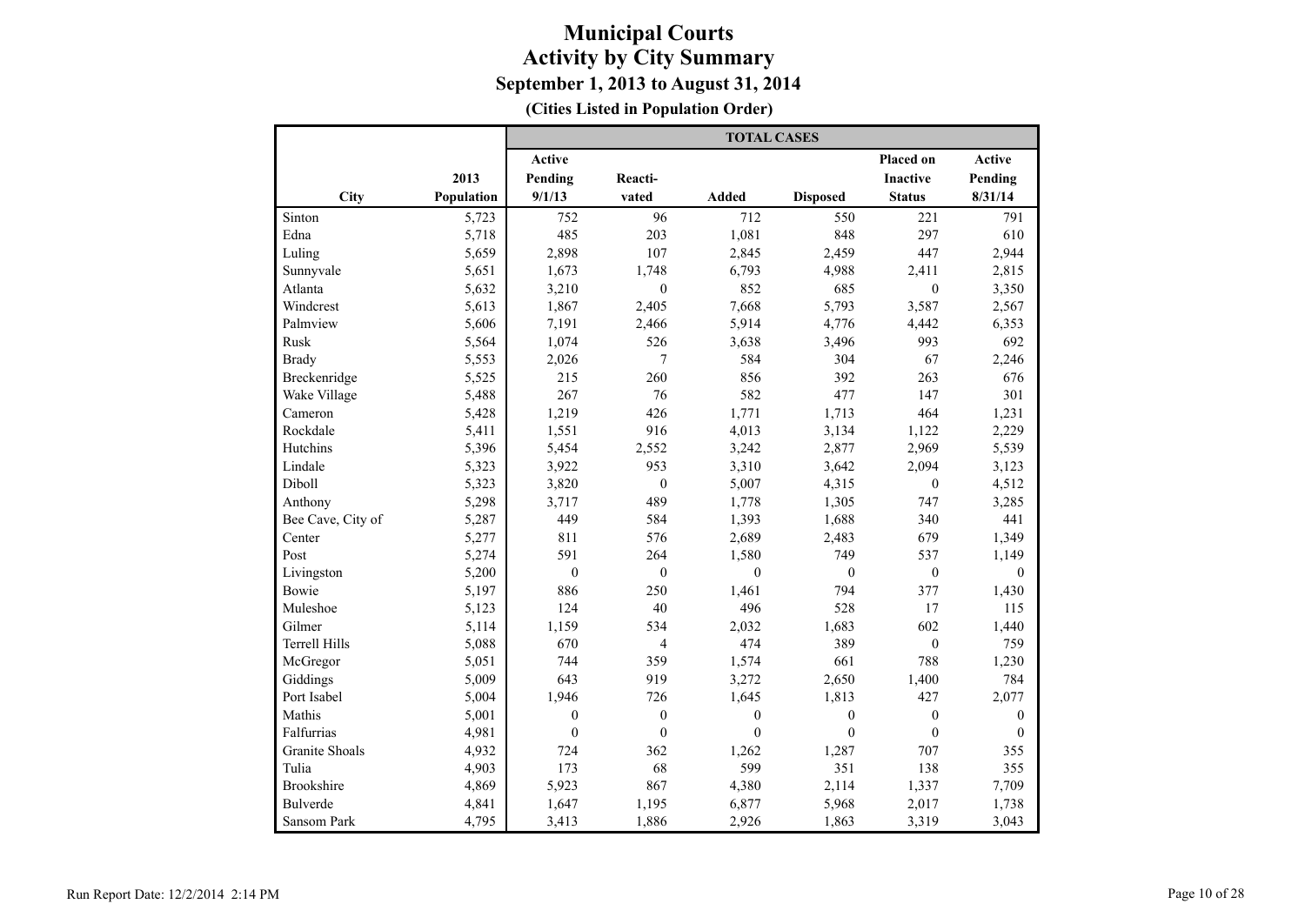|                       |            |                |                |                | <b>CIVIL/ADMINISTRATIVE CASES</b> |                  |                  |         |                  | <b>CRIMINAL CASES</b> |                 |                 |                |
|-----------------------|------------|----------------|----------------|----------------|-----------------------------------|------------------|------------------|---------|------------------|-----------------------|-----------------|-----------------|----------------|
|                       |            | Active         |                |                |                                   | Placed on        | Active           | Active  |                  |                       |                 | Placed on       | Active         |
|                       | 2013       | Pending        | Reacti-        |                |                                   | <b>Inactive</b>  | Pending          | Pending | Reacti-          |                       |                 | <b>Inactive</b> | Pending        |
| City                  | Population | 9/1/13         | vated          | <b>Added</b>   | <b>Disposed</b>                   | <b>Status</b>    | 8/31/14          | 9/1/13  | vated            | <b>Added</b>          | <b>Disposed</b> | <b>Status</b>   | 8/31/14        |
| Meadows Place         | 4,745      | $\overline{0}$ | $\overline{0}$ | $\overline{0}$ | $\mathbf{0}$                      | $\boldsymbol{0}$ | $\mathbf{0}$     | 12,888  | 86               | 4,148                 | 4,276           | $\overline{4}$  | 12,842         |
| Hudson                | 4,722      | $\mathbf{0}$   | $\mathbf{0}$   | $\mathbf{0}$   | $\boldsymbol{0}$                  | $\boldsymbol{0}$ | $\overline{0}$   | 4,404   | 305              | 1,835                 | 1,357           | 506             | 4,759          |
| Lake Worth            | 4,700      | $\theta$       | $\theta$       | $\Omega$       | $\mathbf{0}$                      | $\mathbf{0}$     | $\overline{0}$   | 8,287   | 1,320            | 8,494                 | 7,874           | 1,454           | 9,781          |
| La Grange             | 4,675      | $\theta$       | $\theta$       | $\theta$       | $\mathbf{0}$                      | $\mathbf{0}$     | $\Omega$         | 4,772   | 18               | 1,128                 | 824             | 4,285           | 5,076          |
| Palacios              | 4,661      |                |                |                |                                   |                  |                  |         |                  |                       |                 |                 |                |
| Denver City           | 4,646      | $\Omega$       | $\theta$       | $\Omega$       | $\theta$                          | $\theta$         | $\overline{0}$   | 486     | $\mathbf{0}$     | 62                    | 40              | $\theta$        | $\overline{0}$ |
| Krum                  | 4,632      | $\mathbf{0}$   | $\theta$       | $\theta$       | $\mathbf{0}$                      | $\mathbf{0}$     | $\overline{0}$   | 342     | 54               | 952                   | 595             | 164             | 579            |
| Hunters Creek Village | 4,604      | $\mathbf{0}$   | $\mathbf{0}$   | $\theta$       | $\mathbf{0}$                      | $\boldsymbol{0}$ | $\boldsymbol{0}$ | 3,102   | 9                | 1,279                 | 1,528           | $\,8\,$         | 3,312          |
| Penitas               | 4,552      | $\theta$       | $\Omega$       | $\Omega$       | $\theta$                          | $\Omega$         | $\overline{0}$   | 2,926   | $\mathbf{0}$     | 1,193                 | 454             | $\mathbf{0}$    | $\overline{0}$ |
| Mineola               | 4,548      | $\Omega$       | $\Omega$       | $\Omega$       | $\theta$                          | $\Omega$         | $\overline{0}$   | 2,270   | 77               | 1,702                 | 1,249           | $7\phantom{.0}$ | 2,793          |
| New Boston            | 4,546      | $\theta$       | $\theta$       | $\Omega$       | $\theta$                          | $\Omega$         | $\boldsymbol{0}$ | 1,480   | 135              | 1,103                 | 896             | 355             | 1,475          |
| Devine                | 4,543      | $\Omega$       | $\Omega$       | $\Omega$       | $\Omega$                          | $\theta$         | $\overline{0}$   | 2,076   | $\mathbf{0}$     | 464                   | 393             | $\mathbf{0}$    | 2,149          |
| Madisonville          | 4,536      | $\Omega$       | $\Omega$       | $\Omega$       | $\theta$                          | $\Omega$         | $\overline{0}$   | 1,147   | 759              | 2,284                 | 1,029           | 1,168           | 2,004          |
| Coleman               | 4,518      | $\mathbf{0}$   | $\theta$       | $\Omega$       | $\theta$                          | $\mathbf{0}$     | $\boldsymbol{0}$ | 525     | 218              | 534                   | 386             | 242             | 651            |
| Pittsburg             | 4,518      |                | $\theta$       | 3              | $\theta$                          | $\theta$         | 4                | 181     | 898              | 1,181                 | 1,738           | 342             | 170            |
| Mont Belvieu          | 4,509      | $\theta$       | $\Omega$       | $\Omega$       | $\theta$                          | $\theta$         | $\boldsymbol{0}$ | 1,363   | 131              | 1,299                 | 1,399           | 272             | 1,234          |
| Jacksboro             | 4,500      | $\Omega$       | $\Omega$       | $\Omega$       | $\Omega$                          | $\Omega$         | $\boldsymbol{0}$ | 844     | 49               | 501                   | 340             | 237             | 819            |
| <b>Willow Park</b>    | 4,470      | $\Omega$       | $\Omega$       | $\Omega$       | $\Omega$                          | $\Omega$         | $\overline{0}$   | 3,730   | 116              | 2,886                 | 1,995           | $\mathbf{0}$    | 4,704          |
| Nolanville            | 4,463      | $\Omega$       | $\theta$       | $\Omega$       | $\theta$                          | $\theta$         | $\overline{0}$   | 10,404  | 84               | 2,422                 | 1,310           | 116             | 11,161         |
| San Diego             | 4,454      | $\Omega$       | $\theta$       | $\Omega$       | $\theta$                          | $\theta$         | $\overline{0}$   | 3,411   | $\theta$         | 1,065                 | 605             | $\theta$        | 3,871          |
| Hearne                | 4,443      | $\Omega$       | $\theta$       | $\theta$       | $\theta$                          | $\theta$         | $\Omega$         | 10,938  | 1,006            | 5,150                 | 4,270           | 90              | 12,735         |
| Dimmitt               | 4,407      |                |                |                |                                   |                  |                  |         |                  |                       |                 |                 |                |
| Groesbeck             | 4,309      | $\mathbf{0}$   | $\theta$       | $\overline{0}$ | $\mathbf{0}$                      | $\boldsymbol{0}$ | $\boldsymbol{0}$ | 1,718   | 206              | 1,536                 | 1,665           | 212             | 1,556          |
| Castle Hills          | 4,289      | $\mathbf{0}$   | $\theta$       | $\theta$       | $\mathbf{0}$                      | $\mathbf{0}$     | $\boldsymbol{0}$ | 8,181   | 3,752            | 12,119                | 7,333           | 9,218           | 7,501          |
| Cockrell Hill         | 4,288      | $\theta$       | $\theta$       | $\Omega$       | $\mathbf{0}$                      | $\mathbf{0}$     | $\overline{0}$   | 6,376   | 4,410            | 9,651                 | 7,759           | 5,756           | 6,922          |
| Morgan's Point Resort | 4,223      | $\Omega$       | $\Omega$       | $\Omega$       | $\theta$                          | $\theta$         | $\overline{0}$   | 1,449   | $\boldsymbol{0}$ | 799                   | 701             | $\overline{0}$  | 1,457          |
| Caldwell              | 4,218      | $\Omega$       | $\Omega$       | $\Omega$       | $\theta$                          | $\theta$         | $\overline{0}$   | 502     | 224              | 1,333                 | 474             | 380             | 1,201          |
| Comanche              | 4,214      | $\theta$       | $\theta$       |                | $\theta$                          | $\theta$         |                  | 657     | 131              | 944                   | 1,068           | 164             | 576            |
| Bellville             | 4,170      | $\Omega$       | $\Omega$       | $\Omega$       | $\Omega$                          | $\theta$         | $\overline{0}$   | 1,034   | 47               | 1,183                 | 826             | 22              | 1,416          |
| La Joya               | 4,168      | $\overline{2}$ | $\theta$       | $\theta$       | $\mathbf{0}$                      | $\theta$         | $\overline{c}$   | 12,951  | 43               | 4,351                 | 3,062           | 123             | 14,148         |
| Colorado City         | 4,125      | $\mathbf{0}$   | $\theta$       | $\theta$       | $\theta$                          | $\overline{0}$   | $\boldsymbol{0}$ | 1,268   | 147              | 1,063                 | 2,091           | 135             | 252            |
| Primera               | 4,122      | $\Omega$       | $\Omega$       | $\Omega$       | $\Omega$                          | $\Omega$         | $\overline{0}$   | 1,824   | 146              | 1,877                 | 997             | 619             | 2,218          |
| Sullivan City         | 4,118      | $\Omega$       | $\Omega$       | $\Omega$       | $\Omega$                          | $\Omega$         | $\overline{0}$   | 1,578   | 1,515            | 3,555                 | 2,685           | 2,381           | 1,583          |
| Jourdanton            | 4,113      | $\Omega$       | $\Omega$       | $\Omega$       | $\Omega$                          | $\Omega$         | $\boldsymbol{0}$ | 412     | 431              | 1,889                 | 1,320           | 712             | 700            |
| Nassau Bay            | 4,089      | $\Omega$       | $\Omega$       | $\Omega$       | $\Omega$                          | $\Omega$         | $\Omega$         | 481     | 203              | 947                   | 902             | 255             | 474            |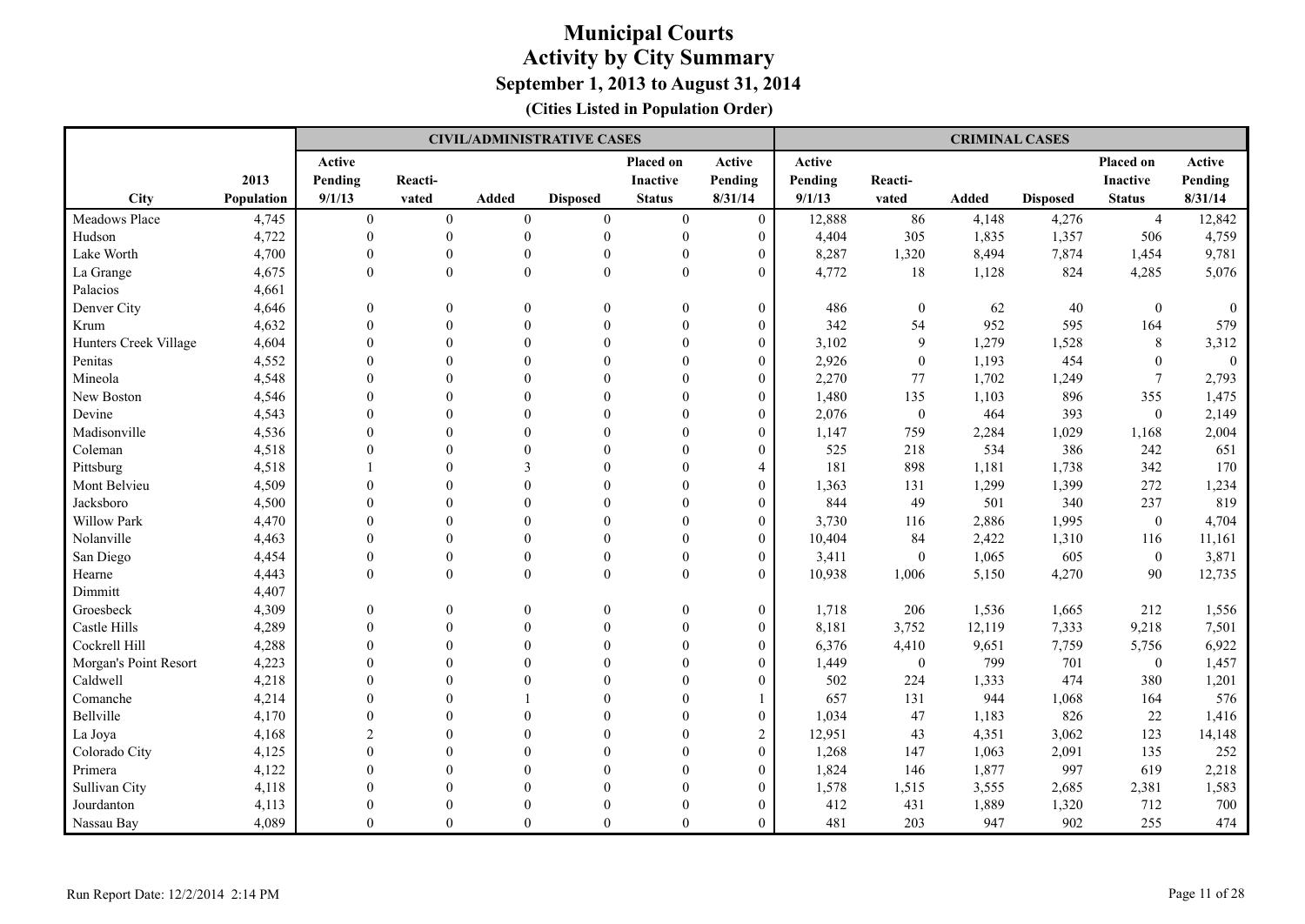|                       |            |               |                  | <b>TOTAL CASES</b> |                 |                  |               |
|-----------------------|------------|---------------|------------------|--------------------|-----------------|------------------|---------------|
|                       |            | <b>Active</b> |                  |                    |                 | <b>Placed on</b> | <b>Active</b> |
|                       | 2013       | Pending       | Reacti-          |                    |                 | Inactive         | Pending       |
| City                  | Population | 9/1/13        | vated            | Added              | <b>Disposed</b> | <b>Status</b>    | 8/31/14       |
| <b>Meadows Place</b>  | 4,745      | 12,888        | 86               | 4,148              | 4,276           | $\overline{4}$   | 12,842        |
| Hudson                | 4,722      | 4,404         | 305              | 1,835              | 1,357           | 506              | 4,759         |
| Lake Worth            | 4,700      | 8,287         | 1,320            | 8,494              | 7,874           | 1,454            | 9,781         |
| La Grange             | 4,675      | 4,772         | 18               | 1,128              | 824             | 4,285            | 5,076         |
| Palacios              | 4,661      | $\mathbf{0}$  | $\overline{0}$   | $\mathbf{0}$       | $\mathbf{0}$    | $\mathbf{0}$     | $\theta$      |
| Denver City           | 4,646      | 486           | $\overline{0}$   | 62                 | 40              | $\mathbf{0}$     | $\theta$      |
| Krum                  | 4,632      | 342           | 54               | 952                | 595             | 164              | 579           |
| Hunters Creek Village | 4,604      | 3,102         | 9                | 1,279              | 1,528           | 8                | 3,312         |
| Penitas               | 4,552      | 2,926         | $\overline{0}$   | 1,193              | 454             | $\boldsymbol{0}$ | $\mathbf{0}$  |
| Mineola               | 4,548      | 2,270         | 77               | 1,702              | 1,249           | 7                | 2,793         |
| New Boston            | 4,546      | 1,480         | 135              | 1,103              | 896             | 355              | 1,475         |
| Devine                | 4,543      | 2,076         | $\boldsymbol{0}$ | 464                | 393             | $\mathbf{0}$     | 2,149         |
| Madisonville          | 4,536      | 1,147         | 759              | 2,284              | 1,029           | 1,168            | 2,004         |
| Coleman               | 4,518      | 525           | 218              | 534                | 386             | 242              | 651           |
| Pittsburg             | 4,518      | 182           | 898              | 1,184              | 1,738           | 342              | 174           |
| Mont Belvieu          | 4,509      | 1,363         | 131              | 1,299              | 1,399           | 272              | 1,234         |
| Jacksboro             | 4,500      | 844           | 49               | 501                | 340             | 237              | 819           |
| <b>Willow Park</b>    | 4,470      | 3,730         | 116              | 2,886              | 1,995           | $\mathbf{0}$     | 4,704         |
| Nolanville            | 4,463      | 10,404        | 84               | 2,422              | 1,310           | 116              | 11,161        |
| San Diego             | 4,454      | 3,411         | $\theta$         | 1,065              | 605             | $\mathbf{0}$     | 3,871         |
| Hearne                | 4,443      | 10,938        | 1,006            | 5,150              | 4,270           | 90               | 12,735        |
| Dimmitt               | 4,407      | $\theta$      | $\theta$         | $\theta$           | $\theta$        | $\overline{0}$   | $\theta$      |
| Groesbeck             | 4,309      | 1,718         | 206              | 1,536              | 1,665           | 212              | 1,556         |
| Castle Hills          | 4,289      | 8,181         | 3,752            | 12,119             | 7,333           | 9,218            | 7,501         |
| Cockrell Hill         | 4,288      | 6,376         | 4,410            | 9,651              | 7,759           | 5,756            | 6,922         |
| Morgan's Point Resort | 4,223      | 1,449         | $\mathbf{0}$     | 799                | 701             | $\mathbf{0}$     | 1,457         |
| Caldwell              | 4,218      | 502           | 224              | 1,333              | 474             | 380              | 1,201         |
| Comanche              | 4,214      | 657           | 131              | 945                | 1,068           | 164              | 577           |
| Bellville             | 4,170      | 1,034         | 47               | 1,183              | 826             | 22               | 1,416         |
| La Joya               | 4,168      | 12,953        | 43               | 4,351              | 3,062           | 123              | 14,150        |
| Colorado City         | 4,125      | 1,268         | 147              | 1,063              | 2,091           | 135              | 252           |
| Primera               | 4,122      | 1,824         | 146              | 1,877              | 997             | 619              | 2,218         |
| Sullivan City         | 4,118      | 1,578         | 1,515            | 3,555              | 2,685           | 2,381            | 1,583         |
| Jourdanton            | 4,113      | 412           | 431              | 1,889              | 1,320           | 712              | 700           |
| Nassau Bay            | 4,089      | 481           | 203              | 947                | 902             | 255              | 474           |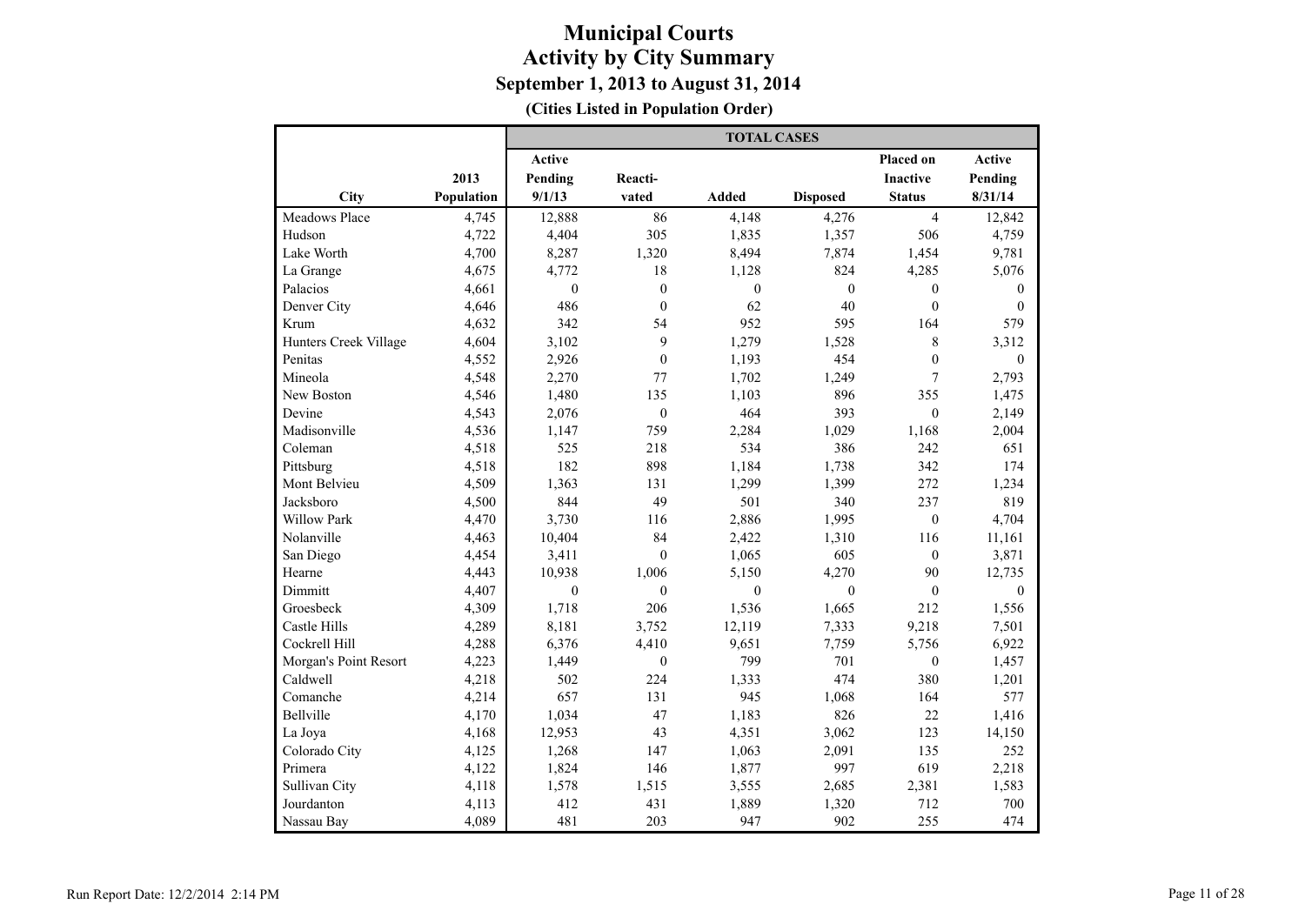|                       |                   |                  |                |                | <b>CIVIL/ADMINISTRATIVE CASES</b> |                 |                  |         |                  | <b>CRIMINAL CASES</b> |                 |                  |         |
|-----------------------|-------------------|------------------|----------------|----------------|-----------------------------------|-----------------|------------------|---------|------------------|-----------------------|-----------------|------------------|---------|
|                       |                   | Active           |                |                |                                   | Placed on       | Active           | Active  |                  |                       |                 | Placed on        | Active  |
|                       | 2013              | Pending          | Reacti-        |                |                                   | <b>Inactive</b> | Pending          | Pending | Reacti-          |                       |                 | <b>Inactive</b>  | Pending |
| City                  | <b>Population</b> | 9/1/13           | vated          | <b>Added</b>   | <b>Disposed</b>                   | <b>Status</b>   | 8/31/14          | 9/1/13  | vated            | <b>Added</b>          | <b>Disposed</b> | <b>Status</b>    | 8/31/14 |
| Presidio              | 4,079             | $\overline{0}$   | $\overline{0}$ | $\overline{0}$ | $\mathbf{0}$                      | $\overline{0}$  | $\mathbf{0}$     | 597     | $\boldsymbol{0}$ | 361                   | 340             | $\overline{0}$   | 637     |
| Dilley                | 4,070             | $\mathbf{0}$     | $\theta$       | $\Omega$       | $\overline{0}$                    | $\mathbf{0}$    | $\overline{0}$   | 1,461   | 105              | 515                   | 206             | 66               | 1,815   |
| Parker                | 4,063             | $\Omega$         | $\theta$       | $\Omega$       | $\mathbf{0}$                      | $\theta$        | $\boldsymbol{0}$ | 1,287   | 87               | 482                   | 628             | 72               | 1,156   |
| Cotulla               | 4,022             | $\Omega$         | $\Omega$       |                | $\theta$                          | $\theta$        |                  | 90      | 56               | 672                   | 366             | 133              | 320     |
| Spring Valley Village | 4,013             |                  | $\theta$       | $\Omega$       | $\theta$                          | $\Omega$        |                  | 3,114   | 2,185            | 15,717                | 9,382           | 3,096            | 8,544   |
| Pilot Point           | 4,006             | $\theta$         | $\theta$       | $\Omega$       | $\mathbf{0}$                      | $\mathbf{0}$    | $\overline{0}$   | 277     | 163              | 1,123                 | 1,114           | 205              | 244     |
| Friona                | 3,994             | $\theta$         | $\theta$       | $\theta$       | $\mathbf{0}$                      | $\mathbf{0}$    | $\overline{0}$   | 511     | 536              | 623                   | 1,039           | 153              | 478     |
| Wolfforth             | 3,991             |                  |                |                |                                   |                 |                  |         |                  |                       |                 |                  |         |
| Hickory Creek         | 3,970             | $\boldsymbol{0}$ | $\mathbf{0}$   | $\theta$       | $\mathbf{0}$                      | $\overline{0}$  | $\boldsymbol{0}$ | 2,375   | 1,310            | 6,608                 | 5,381           | 2,040            | 2,880   |
| Smithville            | 3,927             | $\theta$         | $\theta$       | $\Omega$       | $\theta$                          | $\theta$        | $\overline{0}$   | 1,481   | 117              | 855                   | 975             | 94               | 1,366   |
| West Columbia         | 3,910             | 5                | $\theta$       | 5              | $\overline{c}$                    | $\theta$        | 8                | 993     | 738              | 2,771                 | 2,746           | 812              | 945     |
| Eastland              | 3,890             | $\theta$         | $\theta$       | $\Omega$       | $\mathbf{0}$                      | $\theta$        | $\overline{0}$   | 1,167   | 143              | 590                   | 531             | 360              | 1,009   |
| Whitesboro            | 3,852             | $\Omega$         | $\Omega$       | $\Omega$       | $\theta$                          | $\theta$        | $\theta$         | 156     | 92               | 935                   | 828             | 176              | 179     |
| Hallsville            | 3,847             | 38               | $\theta$       | $\overline{2}$ | 5                                 | $\theta$        | 35               | 3,508   | 172              | 1,750                 | 3,113           | 733              | 1,588   |
| <b>Bunker Hill</b>    | 3,845             | $\mathbf{0}$     | $\theta$       | $\theta$       | $\mathbf{0}$                      | $\theta$        | $\boldsymbol{0}$ | 440     | 413              | 1,232                 | 1,051           | 476              | 559     |
| Cisco                 | 3,820             | $\mathbf{0}$     | $\theta$       | $\Omega$       | $\theta$                          | $\Omega$        | $\overline{0}$   | 2,462   | 212              | 2,084                 | 1,594           | 543              | 2,618   |
| Alvarado              | 3,819             | $\Omega$         | $\Omega$       | $\Omega$       | $\theta$                          | $\Omega$        | $\overline{0}$   | 13,144  | 5,241            | 9,810                 | 8,864           | 3,848            | 15,484  |
| Wilmer                | 3,800             | $\theta$         | $\theta$       | $\Omega$       | $\theta$                          | $\Omega$        | $\overline{0}$   | 6,327   | 4,617            | 12,554                | 9,610           | 5,548            | 8,340   |
| Port Aransas          | 3,778             | $\Omega$         | $\Omega$       | $\Omega$       | $\theta$                          | $\Omega$        | $\theta$         | 2,158   | 2,060            | 1,849                 | 2,499           | 1,012            | 2,555   |
| Clyde                 | 3,734             | $\Omega$         | $\theta$       | $\Omega$       | $\theta$                          | $\Omega$        | $\overline{0}$   | 1,373   | 456              | 1,975                 | 1,470           | 377              | 1,956   |
| Sweeny                | 3,731             |                  | $\theta$       | $\Omega$       | $\theta$                          | $\Omega$        | $\overline{0}$   | 249     | 34               | 623                   | 511             | 63               | 380     |
| Dublin                | 3,698             | $\Omega$         | $\theta$       | $\Omega$       | $\theta$                          | $\Omega$        | $\overline{0}$   | 363     | 142              | 269                   | 403             | 64               | 336     |
| Ballinger             | 3,689             | $\Omega$         | $\theta$       | $\Omega$       | $\theta$                          | $\theta$        | $\overline{0}$   | 263     | $\boldsymbol{0}$ | 636                   | 539             | $\mathbf{0}$     | 362     |
| Crane                 | 3,685             | $\theta$         | $\theta$       | $\Omega$       | $\theta$                          | $\Omega$        | $\boldsymbol{0}$ | 1,109   | 11               | 1,099                 | 822             | $\overline{4}$   | 1,401   |
| Richwood              | 3,663             | $\Omega$         | $\Omega$       | $\Omega$       | $\Omega$                          | $\Omega$        | $\overline{0}$   | 819     | 398              | 1,733                 | 1,638           | 496              | 837     |
| Columbus              | 3,647             | $\Omega$         | $\Omega$       | $\Omega$       | $\theta$                          | $\Omega$        | $\overline{0}$   | 111     | 99               | 1,011                 | 853             | 181              | 187     |
| Garden Ridge          | 3,646             | $\theta$         | $\theta$       | $\Omega$       | $\theta$                          | $\theta$        | $\overline{0}$   | 424     | 370              | 1,367                 | 1,491           | 418              | 255     |
| Taylor Lake Village   | 3,638             | $\Omega$         | $\Omega$       | $\Omega$       | $\Omega$                          | $\Omega$        | $\theta$         | 1,846   | 219              | 2,944                 | 2,641           | 314              | 2,059   |
| Eagle Lake            | 3,623             | $\mathbf{0}$     | $\theta$       | $\Omega$       | $\mathbf{0}$                      | $\mathbf{0}$    | $\overline{0}$   | 191     | 210              | 1,752                 | 1,327           | 412              | 418     |
| Teague                | 3,572             | $\mathbf{0}$     | $\theta$       | $\theta$       | $\mathbf{0}$                      | $\overline{0}$  | $\boldsymbol{0}$ | 1,984   | $\boldsymbol{0}$ | 625                   | 649             | $\boldsymbol{0}$ | 2,031   |
| Canton                | 3,568             | $\theta$         | $\theta$       | $\Omega$       | $\theta$                          | $\Omega$        | $\overline{0}$   | 664     | 291              | 1,848                 | 1,706           | 517              | 580     |
| Argyle                | 3,561             | $\Omega$         | $\Omega$       | $\Omega$       | $\theta$                          | $\Omega$        | $\overline{0}$   | 712     | 281              | 1,300                 | 1,149           | 299              | 932     |
| Ovilla                | 3,543             | $\Omega$         | $\theta$       | $\Omega$       | $\theta$                          | $\Omega$        | $\overline{0}$   | 235     | 147              | 572                   | 524             | 152              | 278     |
| Wills Point           | 3,514             | $\Omega$         | $\Omega$       | $\Omega$       | $\Omega$                          | $\Omega$        | $\overline{0}$   | 3,289   | 393              | 1,266                 | 1,803           | 279              | 1,029   |
| West Orange           | 3,447             | $\Omega$         | $\theta$       | $\theta$       | $\Omega$                          | $\theta$        | $\overline{0}$   | 909     | 745              | 1,238                 | 1,191           | 647              | 1,054   |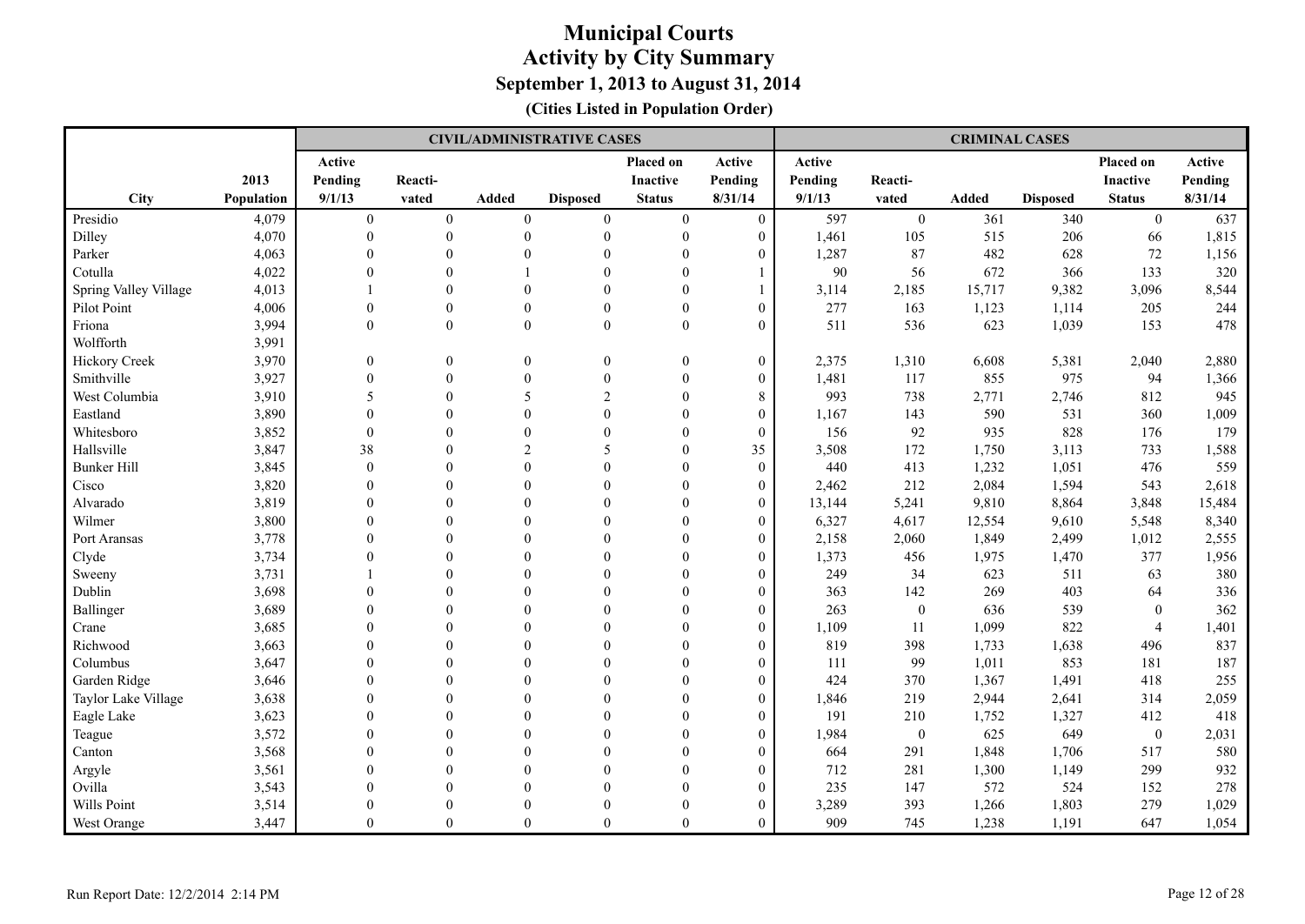|                       |            | <b>TOTAL CASES</b> |                  |                  |                  |                  |              |  |  |  |
|-----------------------|------------|--------------------|------------------|------------------|------------------|------------------|--------------|--|--|--|
|                       |            | Active             |                  |                  |                  | Placed on        | Active       |  |  |  |
|                       | 2013       | Pending            | Reacti-          |                  |                  | <b>Inactive</b>  | Pending      |  |  |  |
| City                  | Population | 9/1/13             | vated            | <b>Added</b>     | <b>Disposed</b>  | <b>Status</b>    | 8/31/14      |  |  |  |
| Presidio              | 4,079      | 597                | $\mathbf{0}$     | 361              | 340              | $\mathbf{0}$     | 637          |  |  |  |
| Dilley                | 4,070      | 1,461              | 105              | 515              | 206              | 66               | 1,815        |  |  |  |
| Parker                | 4,063      | 1,287              | 87               | 482              | 628              | 72               | 1,156        |  |  |  |
| Cotulla               | 4,022      | 90                 | 56               | 673              | 366              | 133              | 321          |  |  |  |
| Spring Valley Village | 4,013      | 3,115              | 2,185            | 15,717           | 9,382            | 3,096            | 8,545        |  |  |  |
| Pilot Point           | 4,006      | 277                | 163              | 1,123            | 1,114            | 205              | 244          |  |  |  |
| Friona                | 3,994      | 511                | 536              | 623              | 1,039            | 153              | 478          |  |  |  |
| Wolfforth             | 3,991      | $\boldsymbol{0}$   | $\boldsymbol{0}$ | $\boldsymbol{0}$ | $\boldsymbol{0}$ | $\overline{0}$   | $\mathbf{0}$ |  |  |  |
| <b>Hickory Creek</b>  | 3,970      | 2,375              | 1,310            | 6,608            | 5,381            | 2,040            | 2,880        |  |  |  |
| Smithville            | 3,927      | 1,481              | 117              | 855              | 975              | 94               | 1,366        |  |  |  |
| West Columbia         | 3,910      | 998                | 738              | 2,776            | 2,748            | 812              | 953          |  |  |  |
| Eastland              | 3,890      | 1,167              | 143              | 590              | 531              | 360              | 1,009        |  |  |  |
| Whitesboro            | 3,852      | 156                | 92               | 935              | 828              | 176              | 179          |  |  |  |
| Hallsville            | 3,847      | 3,546              | 172              | 1,752            | 3,118            | 733              | 1,623        |  |  |  |
| <b>Bunker Hill</b>    | 3,845      | 440                | 413              | 1,232            | 1,051            | 476              | 559          |  |  |  |
| Cisco                 | 3,820      | 2,462              | 212              | 2,084            | 1,594            | 543              | 2,618        |  |  |  |
| Alvarado              | 3,819      | 13,144             | 5,241            | 9,810            | 8,864            | 3,848            | 15,484       |  |  |  |
| Wilmer                | 3,800      | 6,327              | 4,617            | 12,554           | 9,610            | 5,548            | 8,340        |  |  |  |
| Port Aransas          | 3,778      | 2,158              | 2,060            | 1,849            | 2,499            | 1,012            | 2,555        |  |  |  |
| Clyde                 | 3,734      | 1,373              | 456              | 1,975            | 1,470            | 377              | 1,956        |  |  |  |
| Sweeny                | 3,731      | 250                | 34               | 623              | 511              | 63               | 380          |  |  |  |
| Dublin                | 3,698      | 363                | 142              | 269              | 403              | 64               | 336          |  |  |  |
| Ballinger             | 3,689      | 263                | $\mathbf{0}$     | 636              | 539              | $\boldsymbol{0}$ | 362          |  |  |  |
| Crane                 | 3,685      | 1,109              | 11               | 1,099            | 822              | $\overline{4}$   | 1,401        |  |  |  |
| Richwood              | 3,663      | 819                | 398              | 1,733            | 1,638            | 496              | 837          |  |  |  |
| Columbus              | 3,647      | 111                | 99               | 1,011            | 853              | 181              | 187          |  |  |  |
| Garden Ridge          | 3,646      | 424                | 370              | 1,367            | 1,491            | 418              | 255          |  |  |  |
| Taylor Lake Village   | 3,638      | 1,846              | 219              | 2,944            | 2,641            | 314              | 2,059        |  |  |  |
| Eagle Lake            | 3,623      | 191                | 210              | 1,752            | 1,327            | 412              | 418          |  |  |  |
| Teague                | 3,572      | 1,984              | $\boldsymbol{0}$ | 625              | 649              | $\boldsymbol{0}$ | 2,031        |  |  |  |
| Canton                | 3,568      | 664                | 291              | 1,848            | 1,706            | 517              | 580          |  |  |  |
| Argyle                | 3,561      | 712                | 281              | 1,300            | 1,149            | 299              | 932          |  |  |  |
| Ovilla                | 3,543      | 235                | 147              | 572              | 524              | 152              | 278          |  |  |  |
| Wills Point           | 3,514      | 3,289              | 393              | 1,266            | 1,803            | 279              | 1,029        |  |  |  |
| West Orange           | 3,447      | 909                | 745              | 1,238            | 1,191            | 647              | 1,054        |  |  |  |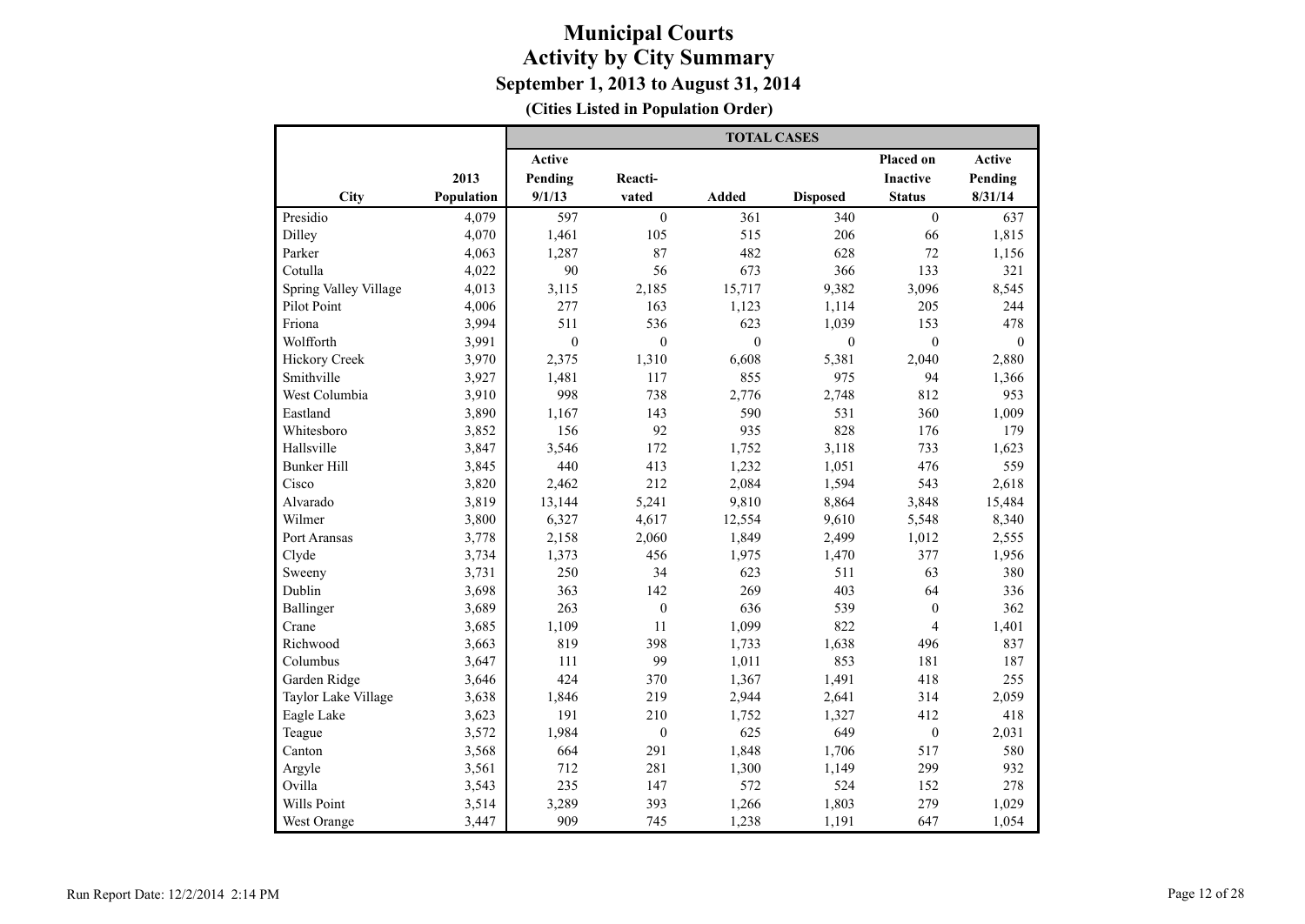|                     |                   |                |                |                | <b>CIVIL/ADMINISTRATIVE CASES</b> |                |                  |                  |                  | <b>CRIMINAL CASES</b> |                 |                  |         |
|---------------------|-------------------|----------------|----------------|----------------|-----------------------------------|----------------|------------------|------------------|------------------|-----------------------|-----------------|------------------|---------|
|                     |                   | Active         |                |                |                                   | Placed on      | Active           | Active           |                  |                       |                 | Placed on        | Active  |
|                     | 2013              | Pending        | Reacti-        |                |                                   | Inactive       | Pending          | Pending          | Reacti-          |                       |                 | Inactive         | Pending |
| City                | <b>Population</b> | 9/1/13         | vated          | <b>Added</b>   | <b>Disposed</b>                   | <b>Status</b>  | 8/31/14          | 9/1/13           | vated            | <b>Added</b>          | <b>Disposed</b> | <b>Status</b>    | 8/31/14 |
| Horseshoe Bay       | 3,440             | $\overline{0}$ | $\overline{0}$ | $\overline{0}$ | $\mathbf{0}$                      | $\overline{0}$ | $\mathbf{0}$     | 156              | 53               | 371                   | 300             | 75               | 214     |
| Kenedy              | 3,437             | $\mathbf{0}$   | $\theta$       | $\theta$       | $\mathbf{0}$                      | $\mathbf{0}$   | $\overline{0}$   | 1,073            | 134              | 1,506                 | 1,170           | 427              | 1,116   |
| Farmersville        | 3,395             | $\theta$       | $\theta$       | $\Omega$       | $\theta$                          | $\theta$       | $\boldsymbol{0}$ | 459              | 436              | 1,406                 | 1,273           | 525              | 507     |
| Clifton             | 3,376             | $\Omega$       | $\Omega$       | $\Omega$       | $\Omega$                          | $\Omega$       | $\overline{0}$   | 2,935            | 205              | 720                   | 860             | 330              | 666     |
| Poteet              | 3,369             | $\Omega$       | $\Omega$       | $\Omega$       | $\theta$                          | $\Omega$       | $\overline{0}$   | 2,462            | 132              | 1,033                 | 838             | 401              | 2,534   |
| Winnsboro           | 3,338             | $\Omega$       | $\theta$       | $\Omega$       | $\theta$                          | $\Omega$       | $\overline{0}$   | 174              | 124              | 895                   | 841             | 133              | 220     |
| Spearman            | 3,335             | $\mathbf{0}$   | $\mathbf{0}$   | $\theta$       | $\mathbf{0}$                      | $\theta$       | $\boldsymbol{0}$ | 143              | $\boldsymbol{0}$ | 191                   | 94              | $\boldsymbol{0}$ | 240     |
| Justin              | 3,333             | $\mathbf{0}$   | $\theta$       | $\Omega$       | $\mathbf{0}$                      | $\mathbf{0}$   | $\overline{0}$   | 1,467            | 59               | 848                   | 582             | 221              | 1,608   |
| Shavano Park        | 3,313             | $\theta$       | $\theta$       | $\theta$       | $\mathbf{0}$                      | $\theta$       | $\overline{0}$   | 1,740            | 826              | 2,581                 | 3,057           | 833              | 1,257   |
| El Cenizo           | 3,307             |                |                |                |                                   |                |                  |                  |                  |                       |                 |                  |         |
| Llano               | 3,305             | $\mathbf{0}$   | $\theta$       | $\theta$       | $\theta$                          | $\overline{0}$ | $\overline{0}$   | 132              | 199              | 692                   | 653             | 227              | 143     |
| Haskell             | 3,305             | $\Omega$       | $\theta$       | $\theta$       | $\theta$                          | $\mathbf{0}$   | $\overline{0}$   | 215              | 119              | 181                   | 220             | 64               | 233     |
| West Lake Hills     | 3,261             | $\theta$       | $\theta$       | $\theta$       | $\theta$                          | $\mathbf{0}$   | $\overline{0}$   | 902              | 1,400            | 2,660                 | 3,860           | 510              | 592     |
| Piney Point Village | 3,260             | $\Omega$       | $\theta$       | $\Omega$       | $\theta$                          | $\theta$       | $\overline{0}$   | 591              | 516              | 1,210                 | 1,378           | 420              | 537     |
| Reno (Lamar County) | 3,234             | $\Omega$       | $\theta$       | $\Omega$       | $\mathbf{0}$                      | $\theta$       | $\overline{0}$   | 75               | $\mathfrak{Z}$   | 242                   | 238             | 29               | 52      |
| Karnes City         | 3,233             | $\theta$       | $\theta$       | $\Omega$       | $\mathbf{0}$                      | $\theta$       | $\overline{0}$   | 579              | 210              | 1,178                 | 822             | 309              | 836     |
| Olney               | 3,223             | $\theta$       | $\theta$       | $\Omega$       | $\theta$                          | $\mathbf{0}$   | $\overline{0}$   | 1,110            | 98               | 432                   | 519             | 142              | 977     |
| Laguna Vista        | 3,216             | $\theta$       | $\theta$       | $\Omega$       | $\mathbf{0}$                      | $\theta$       | $\Omega$         | 16,942           | 28               | 1,727                 | 1,172           | 426              | 17,099  |
| Edcouch             | 3,210             | 3,294          | $\theta$       | 1,024          | 33                                | $\Omega$       | 4,285            | 5,800            | $\theta$         | 1,369                 | 263             | $\mathbf{0}$     | 6,906   |
| Hollywood Park      | 3,203             | $\mathbf{0}$   | $\theta$       | $\Omega$       | $\mathbf{0}$                      | $\Omega$       | $\overline{0}$   | 348              | 256              | 1,166                 | 1,134           | 355              | 355     |
| Bishop              | 3,180             | $\Omega$       | $\Omega$       | $\Omega$       | $\theta$                          | $\theta$       | $\overline{0}$   | 5,196            | 255              | 927                   | 571             | 589              | 5,165   |
| Clarksville         | 3,179             | $\mathbf{0}$   | $\theta$       | $\theta$       | $\mathbf{0}$                      | $\theta$       | $\boldsymbol{0}$ | 679              | 95               | 822                   | 631             | 164              | 801     |
| Cactus              | 3,157             | $\mathbf{0}$   | $\theta$       | $\theta$       | $\mathbf{0}$                      | $\theta$       | $\boldsymbol{0}$ | 1,568            | $\boldsymbol{0}$ | 586                   | 536             | $\overline{0}$   | 1,676   |
| Oak Ridge North     | 3,145             | $\Omega$       | $\Omega$       | $\Omega$       | $\Omega$                          | $\Omega$       | $\overline{0}$   | 3,710            | 1,791            | 4,396                 | 2,424           | 2,089            | 5,395   |
| <b>Big Lake</b>     | 3,139             | $\Omega$       | $\Omega$       | $\Omega$       | $\theta$                          | $\Omega$       | $\overline{0}$   | $\boldsymbol{0}$ | $\mathbf{0}$     | 270                   | 261             | $\mathbf{0}$     | 9       |
| Mabank              | 3,134             | $\Omega$       | $\Omega$       | $\Omega$       | $\theta$                          | $\Omega$       | $\overline{0}$   | 387              | 134              | 601                   | 539             | 113              | 487     |
| Venus               | 3,129             | $\theta$       | $\Omega$       | $\Omega$       | $\theta$                          | $\theta$       | $\boldsymbol{0}$ | 1,035            | 466              | 2,709                 | 1,876           | 492              | 1,846   |
| San Saba            | 3,115             | $\Omega$       | $\Omega$       | $\Omega$       | $\Omega$                          | $\theta$       | $\Omega$         | 105              | 32               | 193                   | 168             | 54               | 137     |
| <b>Grand Saline</b> | 3,106             | $\mathbf{0}$   | $\theta$       | $\theta$       | $\mathbf{0}$                      | $\mathbf{0}$   | $\boldsymbol{0}$ | 488              | $\boldsymbol{0}$ | 454                   | 512             | 34               | 1,087   |
| Van Alstyne         | 3,096             | $\mathbf{0}$   | $\theta$       |                |                                   | $\theta$       | $\boldsymbol{0}$ | 1,163            | 659              | 2,469                 | 2,560           | 549              | 1,320   |
| Nash                | 3,081             | $\theta$       | $\Omega$       | $\Omega$       | $\Omega$                          | $\Omega$       | $\overline{0}$   | 154              | 88               | 970                   | 576             | 184              | 531     |
| Taft                | 3,064             | $\Omega$       | $\Omega$       | $\Omega$       | $\theta$                          | $\Omega$       | $\overline{0}$   | 3,153            | 900              | 2,080                 | 1,378           | 2,385            | 2,317   |
| Oak Point           | 3,055             | $\Omega$       | $\theta$       | $\Omega$       | $\theta$                          | $\Omega$       | $\boldsymbol{0}$ | 240              | 31               | 767                   | 686             | 237              | 115     |
| Henrietta           | 3,052             | $\Omega$       | $\Omega$       | $\Omega$       | $\Omega$                          | $\Omega$       | $\overline{0}$   | 1,168            | 14               | 595                   | 618             | $\mathbf{0}$     | 1,160   |
| Crandall            | 3,043             | $\Omega$       | $\Omega$       | $\theta$       | $\theta$                          | $\theta$       | $\Omega$         | 2,410            | 829              | 1,012                 | 989             | 663              | 2,601   |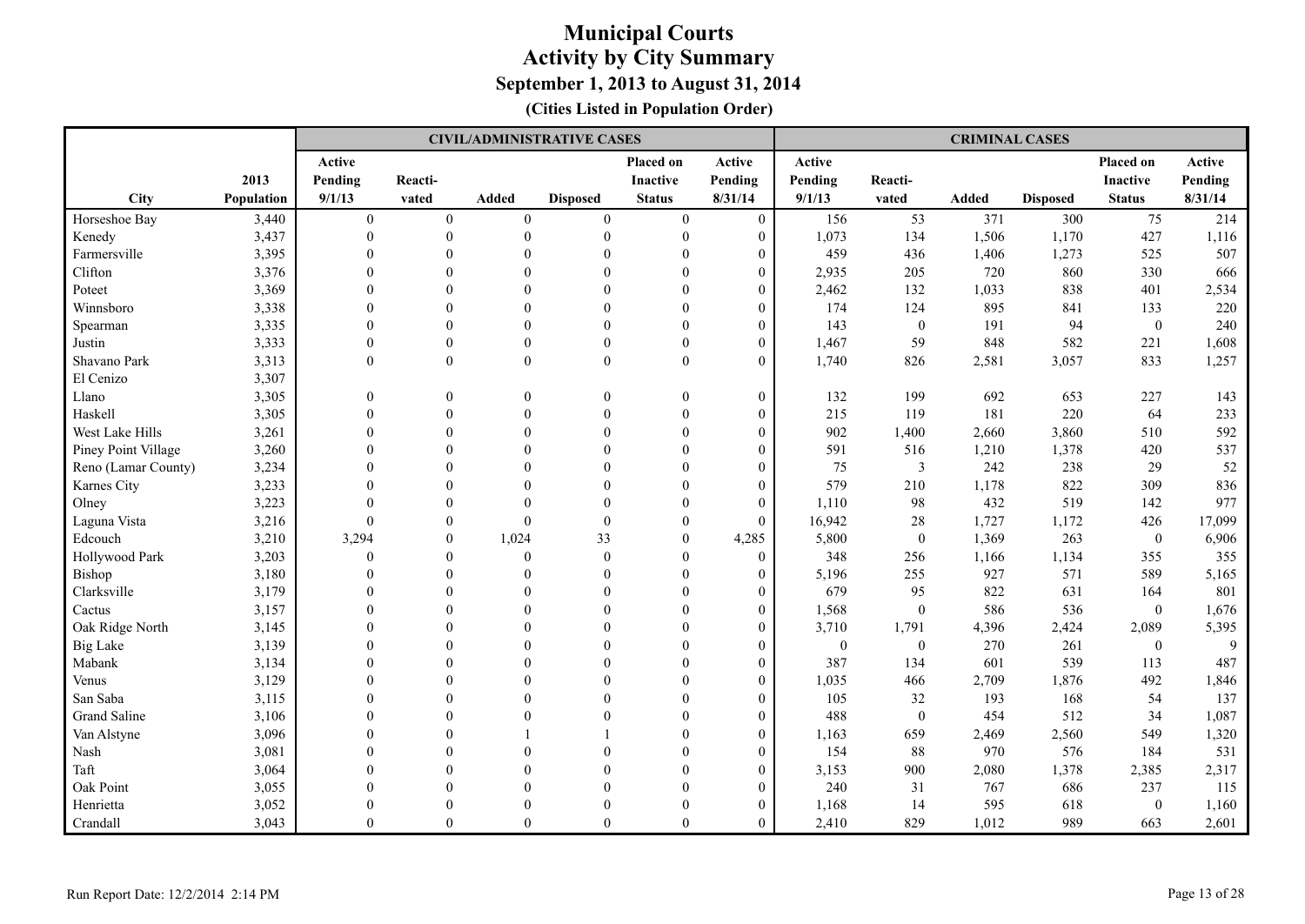|                     |            |                  |                  | <b>TOTAL CASES</b> |                  |                  |                  |
|---------------------|------------|------------------|------------------|--------------------|------------------|------------------|------------------|
|                     |            | <b>Active</b>    |                  |                    |                  | Placed on        | Active           |
|                     | 2013       | Pending          | Reacti-          |                    |                  | <b>Inactive</b>  | Pending          |
| City                | Population | 9/1/13           | vated            | <b>Added</b>       | <b>Disposed</b>  | <b>Status</b>    | 8/31/14          |
| Horseshoe Bay       | 3,440      | 156              | 53               | 371                | 300              | 75               | 214              |
| Kenedy              | 3,437      | 1,073            | 134              | 1,506              | 1,170            | 427              | 1,116            |
| Farmersville        | 3,395      | 459              | 436              | 1,406              | 1,273            | 525              | 507              |
| Clifton             | 3,376      | 2,935            | 205              | 720                | 860              | 330              | 666              |
| Poteet              | 3,369      | 2,462            | 132              | 1,033              | 838              | 401              | 2,534            |
| Winnsboro           | 3,338      | 174              | 124              | 895                | 841              | 133              | 220              |
| Spearman            | 3,335      | 143              | $\boldsymbol{0}$ | 191                | 94               | $\boldsymbol{0}$ | 240              |
| Justin              | 3,333      | 1,467            | 59               | 848                | 582              | 221              | 1,608            |
| Shavano Park        | 3,313      | 1,740            | 826              | 2,581              | 3,057            | 833              | 1,257            |
| El Cenizo           | 3,307      | $\boldsymbol{0}$ | $\boldsymbol{0}$ | $\mathbf{0}$       | $\boldsymbol{0}$ | $\boldsymbol{0}$ | $\boldsymbol{0}$ |
| Llano               | 3,305      | 132              | 199              | 692                | 653              | 227              | 143              |
| Haskell             | 3,305      | 215              | 119              | 181                | 220              | 64               | 233              |
| West Lake Hills     | 3,261      | 902              | 1,400            | 2,660              | 3,860            | 510              | 592              |
| Piney Point Village | 3,260      | 591              | 516              | 1,210              | 1,378            | 420              | 537              |
| Reno (Lamar County) | 3,234      | 75               | 3                | 242                | 238              | 29               | 52               |
| Karnes City         | 3,233      | 579              | 210              | 1,178              | 822              | 309              | 836              |
| Olney               | 3,223      | 1,110            | 98               | 432                | 519              | 142              | 977              |
| Laguna Vista        | 3,216      | 16,942           | 28               | 1,727              | 1,172            | 426              | 17,099           |
| Edcouch             | 3,210      | 9,094            | $\mathbf{0}$     | 2,393              | 296              | $\boldsymbol{0}$ | 11,191           |
| Hollywood Park      | 3,203      | 348              | 256              | 1,166              | 1,134            | 355              | 355              |
| Bishop              | 3,180      | 5,196            | 255              | 927                | 571              | 589              | 5,165            |
| Clarksville         | 3,179      | 679              | 95               | 822                | 631              | 164              | 801              |
| Cactus              | 3,157      | 1,568            | $\boldsymbol{0}$ | 586                | 536              | $\boldsymbol{0}$ | 1,676            |
| Oak Ridge North     | 3,145      | 3,710            | 1,791            | 4,396              | 2,424            | 2,089            | 5,395            |
| <b>Big Lake</b>     | 3,139      | $\mathbf{0}$     | $\mathbf{0}$     | 270                | 261              | $\mathbf{0}$     | 9                |
| Mabank              | 3,134      | 387              | 134              | 601                | 539              | 113              | 487              |
| Venus               | 3,129      | 1,035            | 466              | 2,709              | 1,876            | 492              | 1,846            |
| San Saba            | 3,115      | 105              | 32               | 193                | 168              | 54               | 137              |
| <b>Grand Saline</b> | 3,106      | 488              | $\mathbf{0}$     | 454                | 512              | 34               | 1,087            |
| Van Alstyne         | 3,096      | 1,163            | 659              | 2,470              | 2,561            | 549              | 1,320            |
| Nash                | 3,081      | 154              | 88               | 970                | 576              | 184              | 531              |
| Taft                | 3,064      | 3,153            | 900              | 2,080              | 1,378            | 2,385            | 2,317            |
| Oak Point           | 3,055      | 240              | 31               | 767                | 686              | 237              | 115              |
| Henrietta           | 3,052      | 1,168            | 14               | 595                | 618              | $\overline{0}$   | 1,160            |
| Crandall            | 3,043      | 2,410            | 829              | 1,012              | 989              | 663              | 2,601            |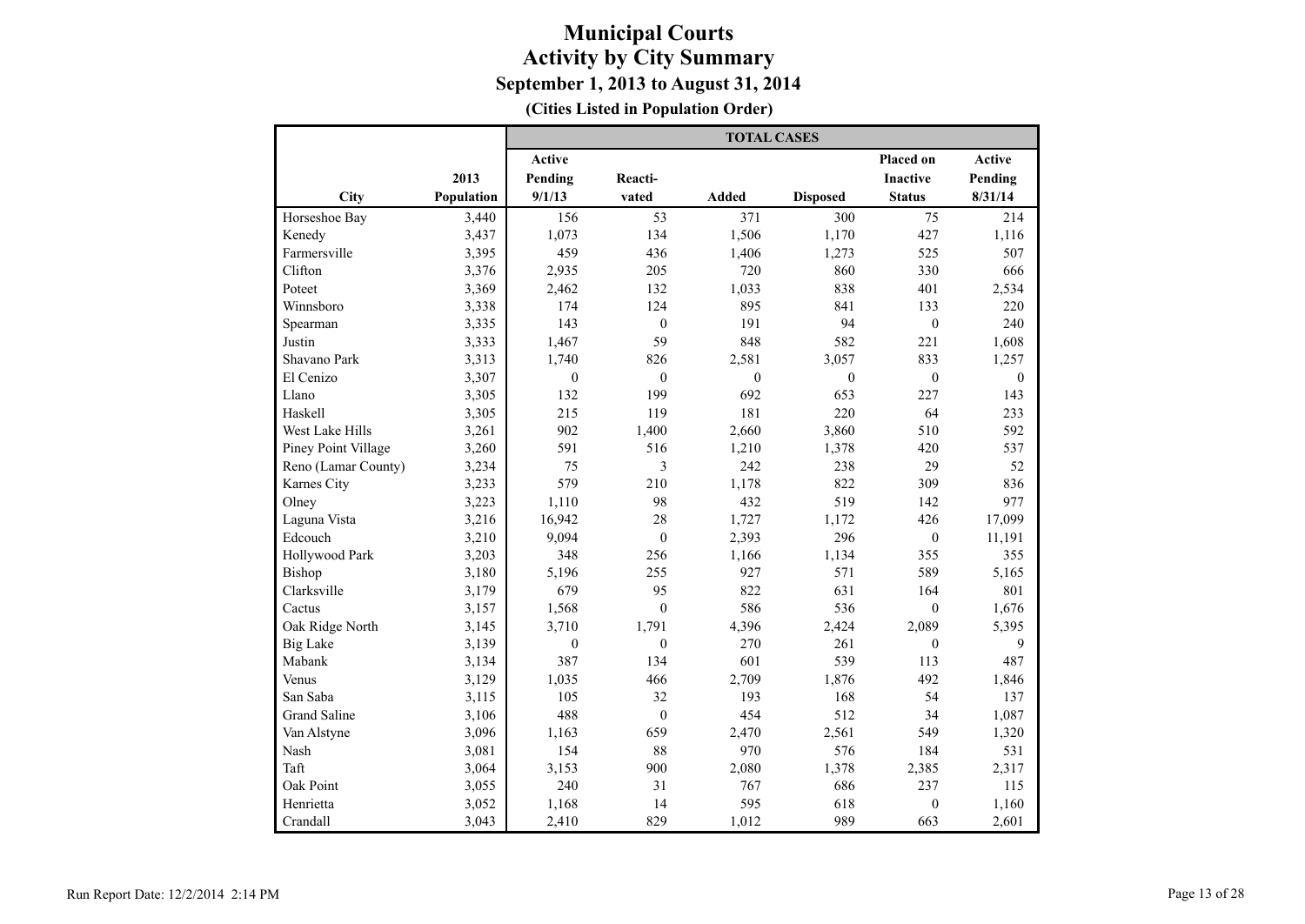|                         |            |                  |                  |                  | <b>CIVIL/ADMINISTRATIVE CASES</b> |                  |                  |                  |                  | <b>CRIMINAL CASES</b> |                  |                  |                |
|-------------------------|------------|------------------|------------------|------------------|-----------------------------------|------------------|------------------|------------------|------------------|-----------------------|------------------|------------------|----------------|
|                         |            | Active           |                  |                  |                                   | <b>Placed on</b> | Active           | Active           |                  |                       |                  | Placed on        | Active         |
|                         | 2013       | Pending          | Reacti-          |                  |                                   | <b>Inactive</b>  | Pending          | Pending          | Reacti-          |                       |                  | <b>Inactive</b>  | Pending        |
| City                    | Population | 9/1/13           | vated            | Added            | <b>Disposed</b>                   | <b>Status</b>    | 8/31/14          | 9/1/13           | vated            | Added                 | <b>Disposed</b>  | <b>Status</b>    | 8/31/14        |
| Brazoria                | 3,041      | $\overline{4}$   | $\boldsymbol{0}$ | $\boldsymbol{0}$ | $\boldsymbol{0}$                  | $\boldsymbol{0}$ | $\overline{4}$   | 228              | 319              | 1,735                 | 1,628            | 357              | 301            |
| Stamford                | 3,040      | $\mathbf{0}$     | $\boldsymbol{0}$ | $\boldsymbol{0}$ | $\boldsymbol{0}$                  | $\boldsymbol{0}$ | $\overline{0}$   | 255              | 51               | 474                   | 476              | 143              | 256            |
| Combes                  | 3,022      | $\theta$         | $\overline{0}$   | $\overline{0}$   | $\overline{0}$                    | $\mathbf{0}$     | $\theta$         | 3,107            | 510              | 3,929                 | 788              | 1,185            | 3,323          |
| Hamilton                | 3,008      | $\theta$         | $\mathbf{1}$     |                  | $\overline{2}$                    | $\boldsymbol{0}$ | $\theta$         | 104              | 100              | 390                   | 448              | 81               | $82\,$         |
| Needville               | 3,000      | $\Omega$         | $\theta$         | $\theta$         | $\theta$                          | $\theta$         | $\theta$         | 103              | 123              | 416                   | 454              | 102              | 87             |
| Double Oak              | 2,995      | $\theta$         | $\Omega$         | $\theta$         | $\theta$                          | $\theta$         | $\Omega$         | 812              | $\mathbf{1}$     | 1,396                 | 1,191            | 63               | 1,062          |
| Nocona                  | 2,988      | $\mathbf{0}$     | $\mathbf{0}$     | $\boldsymbol{0}$ | $\theta$                          | $\boldsymbol{0}$ | $\overline{0}$   | 829              | 369              | 1,977                 | 1,460            | 561              | 1,165          |
| Fulshear                | 2,947      | $\overline{0}$   | $\overline{0}$   | $\overline{0}$   | $\overline{0}$                    | $\boldsymbol{0}$ | $\overline{0}$   | 290              | 170              | 1,932                 | 1,537            | 320              | 536            |
| Floydada                | 2,942      | $\overline{0}$   | $\mathbf{0}$     | $\theta$         | $\theta$                          | $\boldsymbol{0}$ | $\overline{0}$   | 677              | 70               | 178                   | 139              | 221              | 591            |
| Edgecliff Village       | 2,939      | $\theta$         | $\Omega$         | $\Omega$         | $\theta$                          | $\theta$         | $\overline{0}$   | 1,701            | $\boldsymbol{0}$ | 978                   | 114              | $\mathbf{0}$     | 2,565          |
| Canadian                | 2,937      | $\theta$         | $\mathbf{0}$     | $\Omega$         | $\theta$                          | $\theta$         | $\mathbf{0}$     | $\boldsymbol{0}$ | $\boldsymbol{0}$ | $\overline{1}$        |                  | $\mathbf{0}$     | $\mathbf{0}$   |
| Sonora                  | 2,934      | $\Omega$         | $\mathbf{0}$     | $\boldsymbol{0}$ | $\overline{0}$                    | $\boldsymbol{0}$ | $\theta$         | 1,353            | $\overline{4}$   | 394                   | 311              | $\mathbf{0}$     | 1,440          |
| South Padre Island      | 2,899      | $\Omega$         | $\Omega$         | $\theta$         | $\theta$                          | $\theta$         | $\theta$         | 10,999           | 576              | 5,099                 | 3,251            | 1,234            | 12,204         |
| Fairfield               | 2,898      | $\mathbf{0}$     | $\overline{0}$   | $\overline{0}$   | $\theta$                          | $\mathbf{0}$     | $\overline{0}$   | 885              | 219              | 880                   | 674              | 172              | 1,146          |
| Aledo                   | 2,896      | $\mathbf{0}$     | $\boldsymbol{0}$ | $\boldsymbol{0}$ | $\boldsymbol{0}$                  | $\boldsymbol{0}$ | $\boldsymbol{0}$ | 83               | $\mathfrak{Z}$   | 286                   | 204              | 29               | 139            |
| Schulenburg             | 2,893      | $\mathbf{0}$     | $\mathbf{0}$     | $\boldsymbol{0}$ | $\boldsymbol{0}$                  | $\boldsymbol{0}$ | $\overline{0}$   | 3,877            | $\mathbf{1}$     | 1,678                 | 1,290            | $\overline{1}$   | 4,265          |
| Santa Rosa              | 2,889      |                  |                  |                  |                                   |                  |                  |                  |                  |                       |                  |                  |                |
| Castroville             | 2,883      | $\mathbf{0}$     | $\mathbf{0}$     | $\boldsymbol{0}$ | $\overline{0}$                    | $\boldsymbol{0}$ | $\boldsymbol{0}$ | 4,265            | 538              | 3,310                 | 1,893            | 968              | 5,252          |
| Refugio                 | 2,860      | $\mathbf{0}$     | $\mathbf{0}$     | $\boldsymbol{0}$ | $\boldsymbol{0}$                  | $\boldsymbol{0}$ | $\theta$         | 8,278            | $\sqrt{2}$       | 2,283                 | 1,610            | 159              | 8,934          |
| <b>Balcones Heights</b> | 2,849      | $\theta$         | $\overline{0}$   | $\theta$         | $\theta$                          | $\theta$         | $\theta$         | 1,683            | 1,119            | 4,740                 | 3,662            | 2,281            | 1,607          |
| West                    | 2,834      | $\theta$         | $\Omega$         | $\theta$         | $\theta$                          | $\theta$         | $\Omega$         | 1,372            | $\boldsymbol{0}$ | 276                   | 130              | 67               | $\overline{0}$ |
| Early                   | 2,807      | $\mathbf{0}$     | $\boldsymbol{0}$ | $\overline{0}$   | $\overline{0}$                    | $\boldsymbol{0}$ | $\boldsymbol{0}$ | 1,041            | 178              | 794                   | 657              | 178              | 1,178          |
| Chandler                | 2,805      | $\mathbf{0}$     | $\mathbf{0}$     | $\theta$         | $\boldsymbol{0}$                  | $\boldsymbol{0}$ | $\overline{0}$   | 1,281            | 596              | 2,688                 | 2,307            | 972              | 1,286          |
| Abernathy               | 2,805      | $\theta$         | $\mathbf{0}$     | $\theta$         | $\boldsymbol{0}$                  | $\theta$         | $\Omega$         | 170              | 24               | 364                   | 261              | 10               | 287            |
| Freer                   | 2,783      |                  |                  |                  |                                   |                  |                  |                  |                  |                       |                  |                  |                |
| Stanton                 | 2,765      |                  |                  |                  |                                   |                  |                  |                  |                  |                       |                  |                  |                |
| Electra                 | 2,765      | $\mathbf{0}$     | $\boldsymbol{0}$ |                  | $\mathbf{1}$                      | $\boldsymbol{0}$ | $\overline{0}$   | 2,159            | 50               | 322                   | 285              | 3                | 2,234          |
| El Lago                 | 2,762      | $\mathbf{0}$     | $\boldsymbol{0}$ | $\boldsymbol{0}$ | $\boldsymbol{0}$                  | $\boldsymbol{0}$ | $\overline{0}$   | 1,294            | $\boldsymbol{0}$ | $\mathbf{0}$          | $\boldsymbol{0}$ | $\mathbf{0}$     | 1,294          |
| <b>Shady Shores</b>     | 2,758      | $\mathbf{0}$     | $\boldsymbol{0}$ | $\mathbf{0}$     | $\boldsymbol{0}$                  | $\boldsymbol{0}$ | $\overline{0}$   | 40               | 20               | 154                   | 116              | 49               | 62             |
| Hooks                   | 2,757      |                  |                  |                  |                                   |                  |                  |                  |                  |                       |                  |                  |                |
| Eden                    | 2,751      | $\boldsymbol{0}$ | $\overline{0}$   | $\boldsymbol{0}$ | $\overline{0}$                    | $\boldsymbol{0}$ | $\boldsymbol{0}$ | 59               | 25               | 12                    | 12               | $\boldsymbol{0}$ | 84             |
| <b>Bartlett</b>         | 2,740      | $\theta$         | $\overline{0}$   | $\boldsymbol{0}$ | $\theta$                          | $\boldsymbol{0}$ | $\overline{0}$   | 137              | $\mathbf{0}$     | 304                   | 208              | $\boldsymbol{0}$ | 233            |
| Springtown              | 2,722      | $\theta$         | $\mathbf{0}$     | $\Omega$         | $\theta$                          | $\theta$         | $\mathbf{0}$     | 3,144            | 838              | 4,746                 | 3,970            | 1,091            | 3,711          |
| Aubrey                  | 2,718      | $\theta$         | $\Omega$         | $\theta$         | $\theta$                          | $\theta$         | $\theta$         | 792              | 105              | 2,002                 | 2,012            | 279              | 608            |
| Lytle                   | 2,694      | $\theta$         | $\Omega$         | $\Omega$         | $\theta$                          | $\Omega$         | $\theta$         | 9,143            | $\theta$         | 3,276                 | 2,685            | $\theta$         | 9,668          |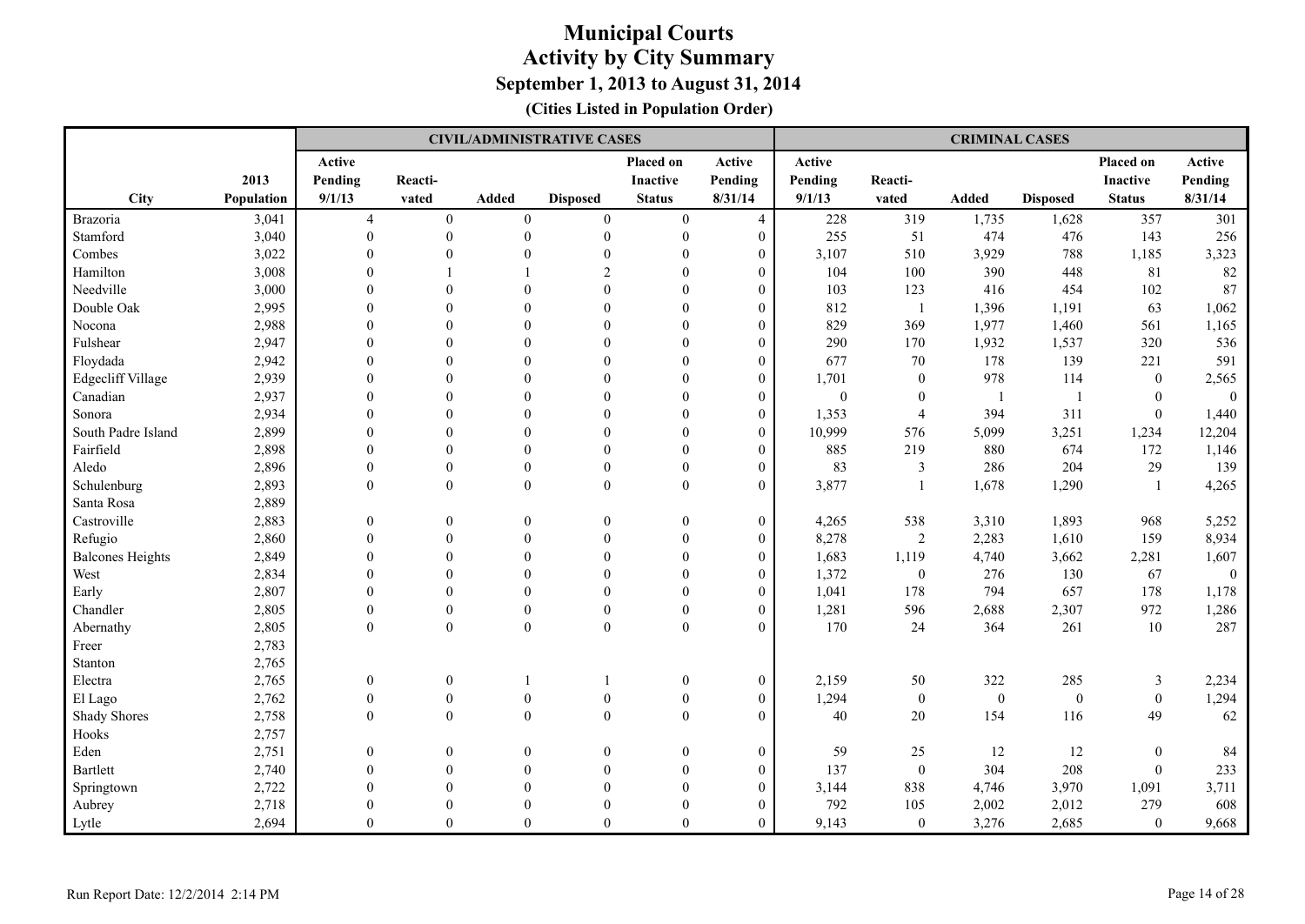|                          |            |                  |                         | <b>TOTAL CASES</b> |                  |                  |                |
|--------------------------|------------|------------------|-------------------------|--------------------|------------------|------------------|----------------|
|                          |            | Active           |                         |                    |                  | Placed on        | <b>Active</b>  |
|                          | 2013       | Pending          | Reacti-                 |                    |                  | <b>Inactive</b>  | Pending        |
| City                     | Population | 9/1/13           | vated                   | <b>Added</b>       | <b>Disposed</b>  | <b>Status</b>    | 8/31/14        |
| Brazoria                 | 3,041      | 232              | 319                     | 1,735              | 1,628            | 357              | 305            |
| Stamford                 | 3,040      | 255              | 51                      | 474                | 476              | 143              | 256            |
| Combes                   | 3,022      | 3,107            | 510                     | 3,929              | 788              | 1,185            | 3,323          |
| Hamilton                 | 3,008      | 104              | 101                     | 391                | 450              | 81               | 82             |
| Needville                | 3,000      | 103              | 123                     | 416                | 454              | 102              | 87             |
| Double Oak               | 2,995      | 812              | $\mathbf{1}$            | 1,396              | 1,191            | 63               | 1,062          |
| Nocona                   | 2,988      | 829              | 369                     | 1,977              | 1,460            | 561              | 1,165          |
| Fulshear                 | 2,947      | 290              | 170                     | 1,932              | 1,537            | 320              | 536            |
| Floydada                 | 2,942      | 677              | 70                      | 178                | 139              | 221              | 591            |
| <b>Edgecliff Village</b> | 2,939      | 1,701            | $\mathbf{0}$            | 978                | 114              | $\mathbf{0}$     | 2,565          |
| Canadian                 | 2,937      | $\mathbf{0}$     | $\boldsymbol{0}$        | 1                  | $\mathbf{1}$     | $\boldsymbol{0}$ | $\Omega$       |
| Sonora                   | 2,934      | 1,353            | $\overline{4}$          | 394                | 311              | $\mathbf{0}$     | 1,440          |
| South Padre Island       | 2,899      | 10,999           | 576                     | 5,099              | 3,251            | 1,234            | 12,204         |
| Fairfield                | 2,898      | 885              | 219                     | 880                | 674              | 172              | 1,146          |
| Aledo                    | 2,896      | 83               | $\overline{\mathbf{3}}$ | 286                | 204              | 29               | 139            |
| Schulenburg              | 2,893      | 3,877            | $\mathbf{1}$            | 1,678              | 1,290            | $\mathbf{1}$     | 4,265          |
| Santa Rosa               | 2,889      | $\mathbf{0}$     | $\mathbf{0}$            | $\mathbf{0}$       | $\mathbf{0}$     | $\mathbf{0}$     | $\mathbf{0}$   |
| Castroville              | 2,883      | 4,265            | 538                     | 3,310              | 1,893            | 968              | 5,252          |
| Refugio                  | 2,860      | 8,278            | $\overline{2}$          | 2,283              | 1,610            | 159              | 8,934          |
| <b>Balcones Heights</b>  | 2,849      | 1,683            | 1,119                   | 4,740              | 3,662            | 2,281            | 1,607          |
| West                     | 2,834      | 1,372            | $\boldsymbol{0}$        | 276                | 130              | 67               | $\overline{0}$ |
| Early                    | 2,807      | 1,041            | 178                     | 794                | 657              | 178              | 1,178          |
| Chandler                 | 2,805      | 1,281            | 596                     | 2,688              | 2,307            | 972              | 1,286          |
| Abernathy                | 2,805      | 170              | 24                      | 364                | 261              | 10               | 287            |
| Freer                    | 2,783      | $\mathbf{0}$     | $\mathbf{0}$            | $\mathbf{0}$       | $\mathbf{0}$     | $\boldsymbol{0}$ | $\mathbf{0}$   |
| Stanton                  | 2,765      | $\theta$         | $\mathbf{0}$            | $\mathbf{0}$       | $\overline{0}$   | $\boldsymbol{0}$ | $\Omega$       |
| Electra                  | 2,765      | 2,159            | 50                      | 323                | 286              | 3                | 2,234          |
| El Lago                  | 2,762      | 1,294            | $\boldsymbol{0}$        | $\boldsymbol{0}$   | $\boldsymbol{0}$ | $\boldsymbol{0}$ | 1,294          |
| <b>Shady Shores</b>      | 2,758      | 40               | 20                      | 154                | 116              | 49               | 62             |
| Hooks                    | 2,757      | $\boldsymbol{0}$ | $\boldsymbol{0}$        | $\boldsymbol{0}$   | $\boldsymbol{0}$ | $\boldsymbol{0}$ | $\mathbf{0}$   |
| Eden                     | 2,751      | 59               | 25                      | 12                 | 12               | $\boldsymbol{0}$ | 84             |
| <b>Bartlett</b>          | 2,740      | 137              | $\mathbf{0}$            | 304                | 208              | $\mathbf{0}$     | 233            |
| Springtown               | 2,722      | 3,144            | 838                     | 4,746              | 3,970            | 1,091            | 3,711          |
| Aubrey                   | 2,718      | 792              | 105                     | 2,002              | 2,012            | 279              | 608            |
| Lytle                    | 2,694      | 9,143            | $\mathbf{0}$            | 3,276              | 2,685            | $\mathbf{0}$     | 9,668          |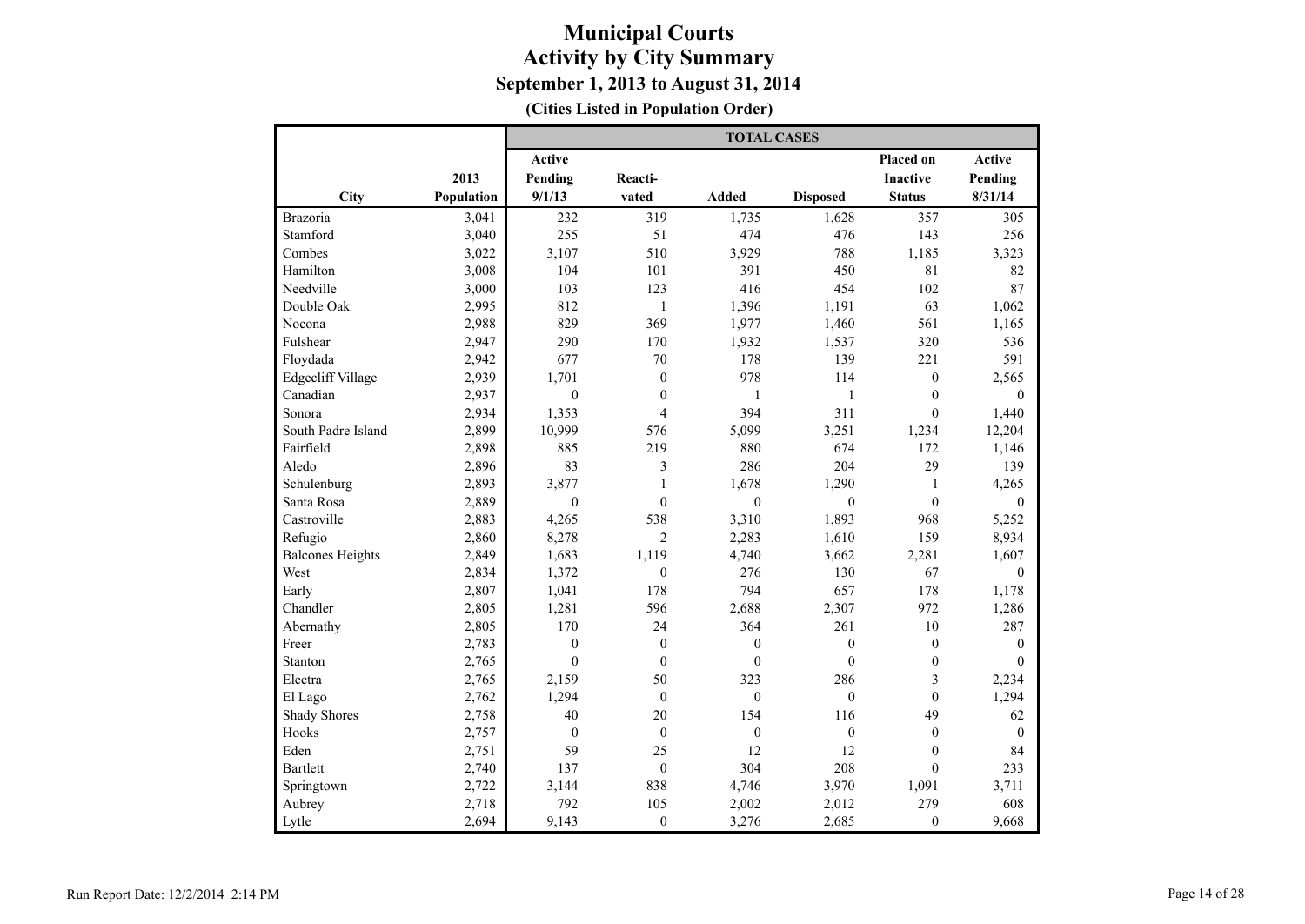|                      |            |                |                |                  | <b>CIVIL/ADMINISTRATIVE CASES</b> |                  |                  |         |                  | <b>CRIMINAL CASES</b> |                 |                 |         |
|----------------------|------------|----------------|----------------|------------------|-----------------------------------|------------------|------------------|---------|------------------|-----------------------|-----------------|-----------------|---------|
|                      |            | Active         |                |                  |                                   | Placed on        | Active           | Active  |                  |                       |                 | Placed on       | Active  |
|                      | 2013       | Pending        | Reacti-        |                  |                                   | Inactive         | Pending          | Pending | Reacti-          |                       |                 | <b>Inactive</b> | Pending |
| <b>City</b>          | Population | 9/1/13         | vated          | Added            | <b>Disposed</b>                   | <b>Status</b>    | 8/31/14          | 9/1/13  | vated            | <b>Added</b>          | <b>Disposed</b> | <b>Status</b>   | 8/31/14 |
| Premont              | 2,694      |                |                |                  |                                   |                  |                  |         |                  |                       |                 |                 |         |
| Mount Vernon         | 2,678      | $\mathbf{0}$   | $\overline{0}$ | $\theta$         | $\boldsymbol{0}$                  | $\boldsymbol{0}$ | $\overline{0}$   | 239     | 111              | 463                   | 470             | 101             | 243     |
| Trinity              | 2,670      | $\mathbf{0}$   | $\overline{0}$ | $\mathbf{0}$     | $\boldsymbol{0}$                  | $\overline{0}$   | $\boldsymbol{0}$ | 943     | 408              | 801                   | 913             | 239             | 1,000   |
| <b>Bullard</b>       | 2,658      | $\theta$       | $\overline{0}$ | $\theta$         | $\boldsymbol{0}$                  | $\theta$         | $\overline{0}$   | 2,503   | 503              | 2,857                 | 1,670           | 2,738           | 1,455   |
| Seymour              | 2,652      | $\Omega$       | $\theta$       | $\Omega$         | $\theta$                          | $\theta$         | $\theta$         | 142     | 33               | 401                   | 187             | 68              | 321     |
| Van                  | 2,650      | $\Omega$       | $\Omega$       | $\Omega$         | $\Omega$                          | $\theta$         | $\overline{0}$   | 143     | 167              | 582                   | 543             | 254             | 95      |
| Palmhurst            | 2,640      | $\Omega$       | $\overline{0}$ | $\theta$         | $\theta$                          | $\overline{0}$   | $\boldsymbol{0}$ | 1,422   | 510              | 2,252                 | 1,245           | 837             | 2,053   |
| Hedwig Village       | 2,638      | $\overline{0}$ | $\overline{0}$ | $\theta$         | $\overline{0}$                    | $\overline{0}$   | $\boldsymbol{0}$ | 12,421  | 887              | 3,243                 | 3,763           | 584             | 12,116  |
| Seagraves            | 2,620      | $\theta$       | $\Omega$       | $\theta$         | $\Omega$                          | $\overline{0}$   | $\overline{0}$   | 883     | 7                | 511                   | 448             | 5               | 967     |
| Howe                 | 2,609      | $\Omega$       | $\Omega$       | $\Omega$         | $\Omega$                          | $\theta$         | $\theta$         | 206     | $\mathbf{0}$     | 934                   | 878             | 5               | 277     |
| Hallettsville        | 2,593      | $\theta$       | $\Omega$       | $\Omega$         | $\theta$                          | $\theta$         | $\overline{0}$   | 265     | 238              | 1,563                 | 1,434           | 371             | 263     |
| Merkel               | 2,592      | $\Omega$       | $\mathbf{0}$   | $\boldsymbol{0}$ | $\mathbf{0}$                      | $\Omega$         | $\overline{0}$   | 186     | 66               | 305                   | 279             | 86              | 195     |
| Lyford               | 2,588      | $\theta$       | $\Omega$       | $\theta$         | $\boldsymbol{0}$                  | $\Omega$         | $\theta$         | 272     | 48               | 399                   | 320             | 63              | 336     |
| Westworth Village    | 2,587      |                | $\overline{0}$ | 32               | 32                                | $\theta$         | $\mathbf{1}$     | 6,920   | 1,558            | 3,363                 | 1,483           | 1,876           | 8,483   |
| Wimberley            | 2,582      | $\overline{0}$ | $\overline{0}$ | $\theta$         | $\overline{0}$                    | $\overline{0}$   | $\boldsymbol{0}$ | 48      | $\mathfrak{Z}$   | 285                   | 283             | 6               | 45      |
| Tahoka               | 2,580      | $\overline{0}$ | $\overline{0}$ | $\theta$         | $\theta$                          | $\overline{0}$   | $\theta$         | 377     | 19               | 640                   | 481             | 11              | 566     |
| Reno (Parker County) | 2,573      | $\theta$       | $\Omega$       | $\theta$         | $\Omega$                          | $\theta$         | $\theta$         | 1,436   | 544              | 2,054                 | 1,581           | 969             | 1,525   |
| Ouanah               | 2,559      | $\Omega$       | $\theta$       | $\Omega$         | $\theta$                          | $\theta$         | $\overline{0}$   | 945     | $\boldsymbol{0}$ | 19                    | 37              | $\overline{3}$  | 924     |
| Shenandoah           | 2,555      | $\theta$       | $\Omega$       | $\theta$         | $\mathbf{0}$                      | $\theta$         | $\overline{0}$   | 386     | 439              | 13                    | 246             | 294             | 303     |
| Overton              | 2,539      | $\Omega$       | $\Omega$       | $\Omega$         | $\theta$                          | $\Omega$         | $\theta$         | 1,046   | 175              | 1,282                 | 859             | 5               | 1,628   |
| Glen Rose            | 2,536      | $\theta$       | $\Omega$       | $\Omega$         | $\theta$                          | $\theta$         | $\theta$         | 1,075   | $\boldsymbol{0}$ | 572                   | 391             | $\overline{0}$  | 1,256   |
| Daingerfield         | 2,526      | $\overline{0}$ | $\overline{0}$ | $\theta$         | $\theta$                          | $\overline{0}$   | $\overline{0}$   | 109     | 607              | 1,264                 | 1,298           | 394             | 288     |
| George West          | 2,520      | $\theta$       | $\Omega$       | $\theta$         | $\theta$                          | $\overline{0}$   | $\theta$         | 3,632   | 2,200            | 11,380                | 8,766           | 3,736           | 4,713   |
| Shallowater          | 2,518      | $\theta$       | $\Omega$       | $\Omega$         | $\Omega$                          | $\theta$         | $\theta$         | 180     | $\boldsymbol{0}$ | 136                   | $90\,$          | $\mathbf{0}$    | 226     |
| Winters              | 2,517      | $\Omega$       | $\theta$       | $\Omega$         | $\Omega$                          | $\theta$         | $\boldsymbol{0}$ | 220     | $\boldsymbol{0}$ | $\mathbf{0}$          | $\overline{0}$  | $\mathbf{0}$    | 220     |
| Woodville            | 2,513      | $\theta$       | $\Omega$       | $\Omega$         | $\theta$                          | $\theta$         | $\boldsymbol{0}$ | 2,734   | 398              | 2,265                 | 2,001           | 912             | 2,484   |
| Junction             | 2,498      | $\theta$       | $\Omega$       | $\theta$         | $\theta$                          | $\Omega$         | $\overline{0}$   | 417     | 222              | 639                   | 340             | 318             | 621     |
| Rancho Viejo         | 2,489      | 13             | $\theta$       | 13               | $\Omega$                          | $\theta$         | 26               | 571     | 156              | 586                   | 413             | 133             | 759     |
| Ferris               | 2,488      | $\mathbf{0}$   | $\overline{0}$ | $\theta$         | $\mathbf{0}$                      | $\overline{0}$   | $\boldsymbol{0}$ | 34,703  | 2,018            | 7,450                 | 5,850           | 2,969           | 23,901  |
| Pantego              | 2,480      | $\theta$       | $\Omega$       | $\theta$         | $\theta$                          | $\theta$         | $\boldsymbol{0}$ | 4,590   | 6,037            | 8,556                 | 8,424           | 6,736           | 4,037   |
| <b>Blue Mound</b>    | 2,464      | $\overline{0}$ | $\Omega$       | $\theta$         | $\Omega$                          | $\overline{0}$   | $\theta$         | 1,988   | 1,161            | 3,552                 | 3,728           | 1,577           | 1,396   |
| Ranger               | 2,451      | $\theta$       | $\Omega$       | $\Omega$         | $\Omega$                          | $\theta$         | $\theta$         | 1,630   | 318              | 2,347                 | 681             | 312             | 3,302   |
| Odem                 | 2,448      | $\Omega$       | $\Omega$       | $\Omega$         | $\theta$                          | $\theta$         | $\overline{0}$   | 368     | 32               | 126                   | 160             | 223             | 143     |
| Nixon                | 2,439      | $\theta$       | $\Omega$       | $\theta$         | $\Omega$                          | $\theta$         | $\mathbf{0}$     | 558     | $\mathbf{0}$     | 1,581                 | 903             | $\theta$        | 1,252   |
| Newton               | 2,423      | $\theta$       | $\Omega$       | $\theta$         | $\theta$                          | $\Omega$         | $\theta$         | 537     | 32               | 522                   | 345             | $\theta$        | 746     |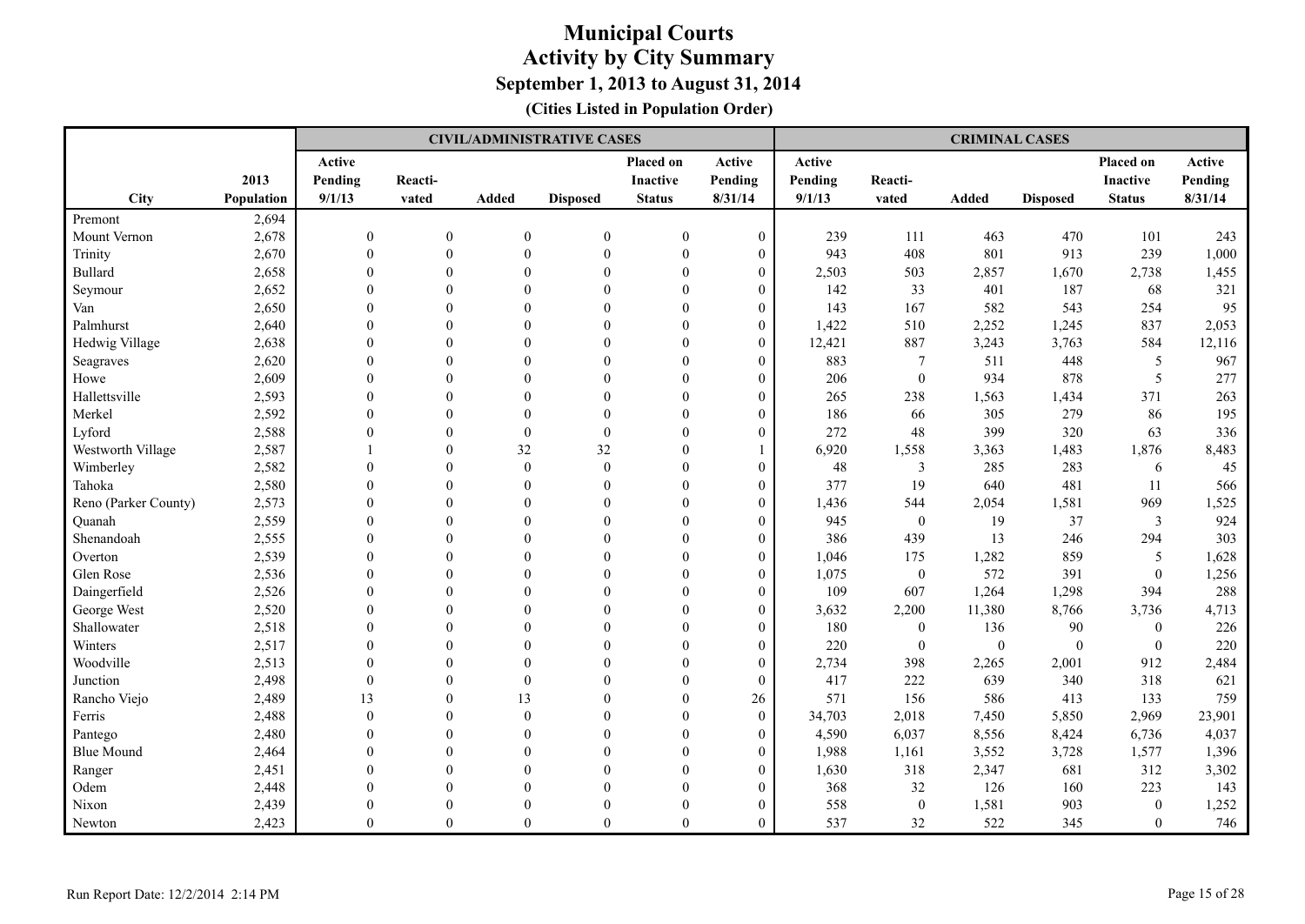|                      |            |               |                  | <b>TOTAL CASES</b> |                 |                  |                  |
|----------------------|------------|---------------|------------------|--------------------|-----------------|------------------|------------------|
|                      |            | <b>Active</b> |                  |                    |                 | Placed on        | Active           |
|                      | 2013       | Pending       | Reacti-          |                    |                 | <b>Inactive</b>  | Pending          |
| City                 | Population | 9/1/13        | vated            | <b>Added</b>       | <b>Disposed</b> | <b>Status</b>    | 8/31/14          |
| Premont              | 2,694      | $\mathbf{0}$  | $\boldsymbol{0}$ | $\mathbf{0}$       | $\overline{0}$  | $\mathbf{0}$     | $\boldsymbol{0}$ |
| Mount Vernon         | 2,678      | 239           | 111              | 463                | 470             | 101              | 243              |
| Trinity              | 2,670      | 943           | 408              | 801                | 913             | 239              | 1,000            |
| <b>Bullard</b>       | 2,658      | 2,503         | 503              | 2,857              | 1,670           | 2,738            | 1,455            |
| Seymour              | 2,652      | 142           | 33               | 401                | 187             | 68               | 321              |
| Van                  | 2,650      | 143           | 167              | 582                | 543             | 254              | 95               |
| Palmhurst            | 2,640      | 1,422         | 510              | 2,252              | 1,245           | 837              | 2,053            |
| Hedwig Village       | 2,638      | 12,421        | 887              | 3,243              | 3,763           | 584              | 12,116           |
| Seagraves            | 2,620      | 883           | $\tau$           | 511                | 448             | 5                | 967              |
| Howe                 | 2,609      | 206           | $\theta$         | 934                | 878             | 5                | 277              |
| Hallettsville        | 2,593      | 265           | 238              | 1,563              | 1,434           | 371              | 263              |
| Merkel               | 2,592      | 186           | 66               | 305                | 279             | 86               | 195              |
| Lyford               | 2,588      | 272           | 48               | 399                | 320             | 63               | 336              |
| Westworth Village    | 2,587      | 6,921         | 1,558            | 3,395              | 1,515           | 1,876            | 8,484            |
| Wimberley            | 2,582      | 48            | 3                | 285                | 283             | 6                | 45               |
| Tahoka               | 2,580      | 377           | 19               | 640                | 481             | 11               | 566              |
| Reno (Parker County) | 2,573      | 1,436         | 544              | 2,054              | 1,581           | 969              | 1,525            |
| Quanah               | 2,559      | 945           | $\mathbf{0}$     | 19                 | 37              | 3                | 924              |
| Shenandoah           | 2,555      | 386           | 439              | 13                 | 246             | 294              | 303              |
| Overton              | 2,539      | 1.046         | 175              | 1,282              | 859             | 5                | 1,628            |
| Glen Rose            | 2,536      | 1,075         | $\boldsymbol{0}$ | 572                | 391             | $\mathbf{0}$     | 1,256            |
| Daingerfield         | 2,526      | 109           | 607              | 1,264              | 1,298           | 394              | 288              |
| George West          | 2,520      | 3,632         | 2,200            | 11,380             | 8,766           | 3,736            | 4,713            |
| Shallowater          | 2,518      | 180           | $\boldsymbol{0}$ | 136                | 90              | $\boldsymbol{0}$ | 226              |
| Winters              | 2,517      | 220           | $\mathbf{0}$     | $\theta$           | $\theta$        | $\boldsymbol{0}$ | 220              |
| Woodville            | 2,513      | 2,734         | 398              | 2,265              | 2,001           | 912              | 2,484            |
| Junction             | 2,498      | 417           | 222              | 639                | 340             | 318              | 621              |
| Rancho Viejo         | 2,489      | 584           | 156              | 599                | 413             | 133              | 785              |
| Ferris               | 2,488      | 34,703        | 2,018            | 7,450              | 5,850           | 2,969            | 23,901           |
| Pantego              | 2,480      | 4,590         | 6,037            | 8,556              | 8,424           | 6,736            | 4,037            |
| <b>Blue Mound</b>    | 2,464      | 1,988         | 1,161            | 3,552              | 3,728           | 1,577            | 1,396            |
| Ranger               | 2,451      | 1,630         | 318              | 2,347              | 681             | 312              | 3,302            |
| Odem                 | 2,448      | 368           | 32               | 126                | 160             | 223              | 143              |
| Nixon                | 2,439      | 558           | $\boldsymbol{0}$ | 1,581              | 903             | $\boldsymbol{0}$ | 1,252            |
| Newton               | 2,423      | 537           | 32               | 522                | 345             | $\mathbf{0}$     | 746              |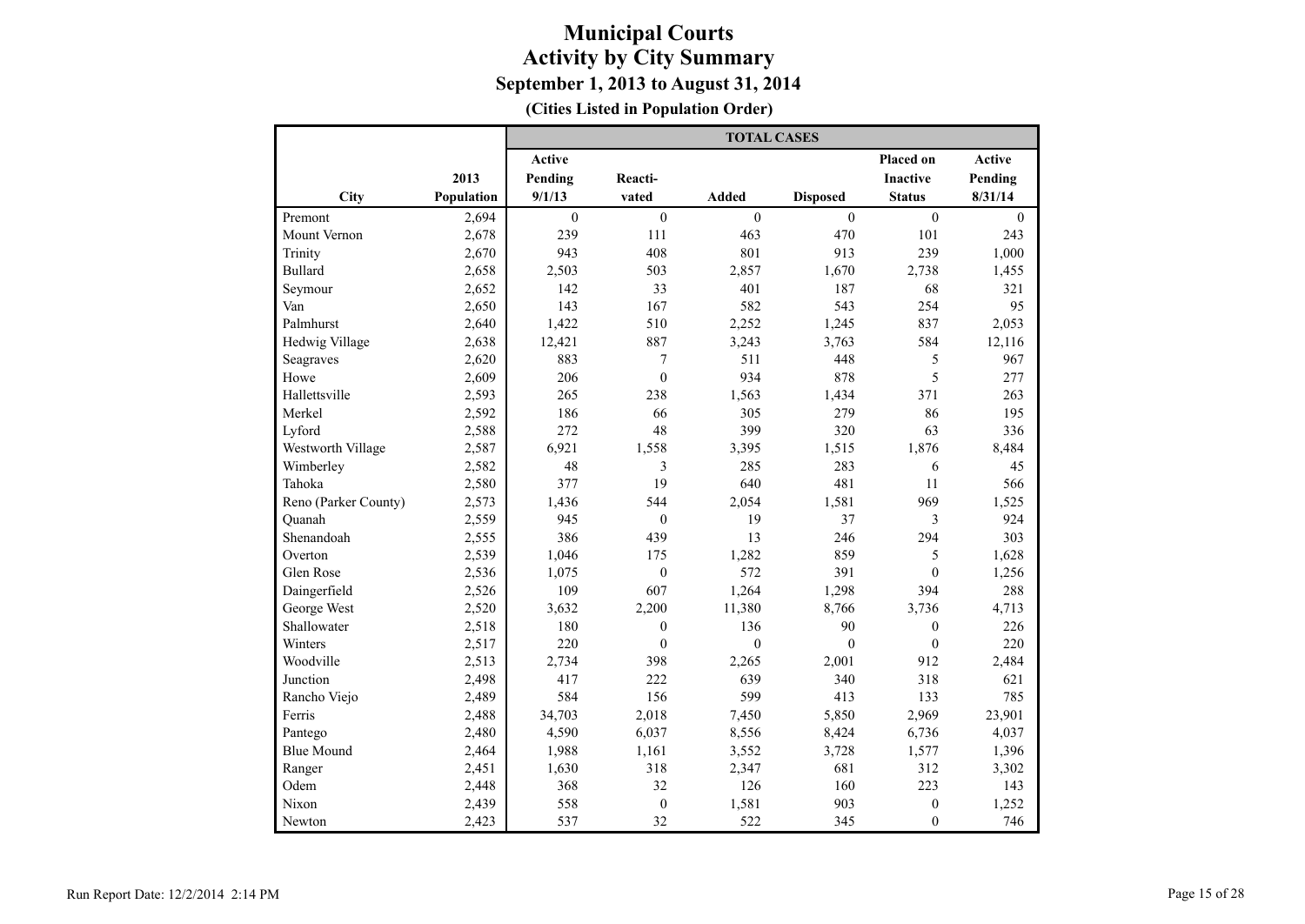|                        |            |                |                |                | <b>CIVIL/ADMINISTRATIVE CASES</b> |                  |                |                |                  | <b>CRIMINAL CASES</b> |                 |                  |                |
|------------------------|------------|----------------|----------------|----------------|-----------------------------------|------------------|----------------|----------------|------------------|-----------------------|-----------------|------------------|----------------|
|                        |            | Active         |                |                |                                   | Placed on        | Active         | Active         |                  |                       |                 | Placed on        | Active         |
|                        | 2013       | Pending        | Reacti-        |                |                                   | <b>Inactive</b>  | Pending        | Pending        | Reacti-          |                       |                 | <b>Inactive</b>  | Pending        |
| City                   | Population | 9/1/13         | vated          | Added          | <b>Disposed</b>                   | <b>Status</b>    | 8/31/14        | 9/1/13         | vated            | Added                 | <b>Disposed</b> | <b>Status</b>    | 8/31/14        |
| Lavon                  | 2,422      | $\mathbf{0}$   | $\overline{0}$ | $\mathbf{0}$   | $\mathbf{0}$                      | $\boldsymbol{0}$ | $\mathbf{0}$   | 1,229          | 239              | 1,112                 | 1,090           | 261              | 1,229          |
| Rio Hondo              | 2,410      | $\mathbf{0}$   | $\mathbf{0}$   | $\theta$       | $\boldsymbol{0}$                  | $\overline{0}$   | $\mathbf{0}$   | 2,361          | 46               | 530                   | 174             | 96               | 2,667          |
| Waller                 | 2,401      | $\theta$       | $\overline{0}$ | $\theta$       | $\theta$                          | $\theta$         | $\overline{0}$ | 1,175          | 346              | 1,315                 | 1,166           | 610              | 1,062          |
| Escobares              | 2,384      | $\Omega$       | $\Omega$       | $\Omega$       | $\theta$                          | $\theta$         | $\theta$       | 1,441          | $\mathbf{0}$     | 1,051                 | 880             | $\theta$         | 1,622          |
| Shepherd               | 2,372      | $\theta$       | $\Omega$       | $\Omega$       | $\theta$                          | $\theta$         | $\theta$       | 268            | 15               | 6                     | $21\,$          | $\mathbf{0}$     | 268            |
| Panhandle              | 2,354      | $\theta$       | $\Omega$       | $\theta$       | $\theta$                          | $\theta$         | $\theta$       | 53             | 54               | 108                   | 131             | 33               | 51             |
| Anson                  | 2,347      | $\theta$       | $\Omega$       | $\theta$       | $\theta$                          | $\theta$         | $\theta$       | 709            | $\mathbf{0}$     | 1,503                 | 1,507           | $\mathbf{0}$     | 730            |
| Dalworthington Gardens | 2,336      | $\Omega$       | $\overline{0}$ | $\theta$       | $\theta$                          | $\overline{0}$   | $\theta$       | 3,941          | 5,357            | 8,259                 | 7,293           | 4,211            | 6,046          |
| Idalou                 | 2,317      | $\Omega$       | $\theta$       | $\theta$       | $\theta$                          | $\overline{0}$   | $\theta$       | 148            | 128              | 447                   | 256             | 168              | 300            |
| Olmos Park             | 2,315      | 6              | $\Omega$       | $\Omega$       | $\theta$                          | $\theta$         | 6              | 5,428          | 996              | 1,050                 | 2,033           | 1,094            | 4,347          |
| Malakoff               | 2,313      | $\Omega$       | $\Omega$       | $\Omega$       | $\theta$                          | $\theta$         | $\overline{0}$ | 2,457          | 449              | 2,121                 | 1,941           | 1,366            | 2,108          |
| East Bernard           | 2,289      | $\theta$       | $\mathbf{0}$   | $\theta$       | $\mathbf{0}$                      | $\theta$         | $\theta$       | 378            | 10               | 782                   | 617             | 6                | 551            |
| Anahuac                | 2,276      | $\Omega$       | $\Omega$       | $\Omega$       | $\theta$                          | $\theta$         | $\theta$       | $\overline{4}$ | $\mathbf{0}$     | $\theta$              | $\mathbf{0}$    | $\theta$         | $\overline{4}$ |
| Panorama Village       | 2,249      | $\mathbf{0}$   | $\overline{0}$ | $\theta$       | $\theta$                          | $\overline{0}$   | $\overline{0}$ | 290            | 178              | 593                   | 500             | 209              | 355            |
| Tool                   | 2,242      | $\theta$       | $\overline{0}$ | $\theta$       | $\overline{0}$                    | $\overline{0}$   | $\overline{0}$ | 1,244          | 167              | 1,200                 | 1,074           | 283              | 172            |
| Wellington             | 2,215      | $\theta$       | $\theta$       | $\theta$       | $\theta$                          | $\overline{0}$   | $\theta$       | $\theta$       | $\mathbf{0}$     | $\mathbf{0}$          | $\mathbf{0}$    | $\mathbf{0}$     | $\theta$       |
| Memphis                | 2,207      | $\Omega$       | $\theta$       | $\Omega$       | $\theta$                          | $\theta$         | $\theta$       | 7,286          | $\mathbf{0}$     | 1,834                 | 1,248           | $\mathbf{0}$     | 7,872          |
| Hale Center            | 2,205      | $\mathfrak{D}$ | $\Omega$       | $\theta$       | $\theta$                          | $\theta$         | $\overline{0}$ | 879            | 5                | 350                   | 350             | $\overline{2}$   | 640            |
| Pottsboro              | 2,200      | $\Omega$       | $\Omega$       | $\Omega$       | $\theta$                          | $\theta$         | $\theta$       | 997            | $\overline{7}$   | 1,595                 | 1,480           | 735              | 383            |
| De Leon                | 2,197      | $\Omega$       | $\Omega$       | $\Omega$       | $\theta$                          | $\theta$         | $\theta$       | 206            | 122              | 561                   | 610             | 196              | 158            |
| Mason                  | 2,186      | $\theta$       | $\Omega$       | $\theta$       | $\theta$                          | $\theta$         | $\theta$       | 54             | 14               | 95                    | 105             | 19               | 37             |
| Olton                  | 2,186      | $\theta$       | $\Omega$       | $\theta$       | $\theta$                          | $\theta$         | $\theta$       | 912            | $\overline{2}$   | 501                   | 428             | 12               | 972            |
| Waskom                 | 2,160      | $\theta$       | $\overline{0}$ | $\theta$       | $\theta$                          | $\overline{0}$   | $\theta$       | 1,247          | 654              | 2,029                 | 2,227           | 675              | 1,028          |
| Salado                 | 2,152      | 5              | $\theta$       | $\overline{2}$ |                                   | $\overline{0}$   | 6              | 185            | 25               | 679                   | 481             | $\boldsymbol{0}$ | 410            |
| Kirbyville             | 2,141      | $\Omega$       | $\Omega$       | $\theta$       | $\theta$                          | $\theta$         | $\theta$       | 895            | 258              | 624                   | 570             | 123              | $\Omega$       |
| Weimar                 | 2,141      |                |                | 6              | 5                                 | $\theta$         | 3              | 68             | 20               | 508                   | 383             | 92               | 121            |
| Yorktown               | 2,114      | $\theta$       | $\theta$       | $\theta$       | $\boldsymbol{0}$                  | $\theta$         | $\theta$       | 1,112          | $\,8\,$          | 1,377                 | 835             |                  | $\mathbf{0}$   |
| Kountze                | 2,109      | $\Omega$       | $\Omega$       | $\Omega$       | $\theta$                          | $\theta$         | $\theta$       | 1,013          | 344              | 2,072                 | 1,916           | 656              | 858            |
| Huntington             | 2,108      | $\mathbf{0}$   | $\overline{0}$ | $\theta$       | $\theta$                          | $\overline{0}$   | $\theta$       | 7,039          | 227              | 2,617                 | 2,594           | 389              | 6,902          |
| Shiner                 | 2,107      | $\mathbf{0}$   | $\theta$       | $\theta$       | $\overline{0}$                    | $\overline{0}$   | $\overline{0}$ | 205            | $\boldsymbol{0}$ | 126                   | 140             | $\boldsymbol{0}$ | 207            |
| San Augustine          | 2,097      | $\theta$       | $\theta$       | $\theta$       | $\theta$                          | $\overline{0}$   | $\theta$       | 2,000          | $\mathbf{0}$     | 735                   | 352             | $\mathbf{0}$     | 2,383          |
| Fritch                 | 2,083      | $\theta$       | $\theta$       | $\Omega$       | $\theta$                          | $\theta$         | $\theta$       | 756            | 123              | 1,403                 | 798             | 230              | 409            |
| Whitney                | 2,083      | $\Omega$       | $\Omega$       | $\theta$       | $\theta$                          | $\theta$         | $\overline{0}$ | 1,051          | 168              | 936                   | 738             | 346              | 1,086          |
| Pinehurst              | 2,081      | $\Omega$       | $\Omega$       | $\Omega$       | $\theta$                          | $\theta$         | $\theta$       | 428            | 458              | 1,437                 | 1,177           | 656              | 450            |
| Stratford              | 2,073      | $\theta$       | $\Omega$       | $\theta$       | $\theta$                          | $\theta$         | $\theta$       | 56             | 7                | 651                   | 426             | 31               | 258            |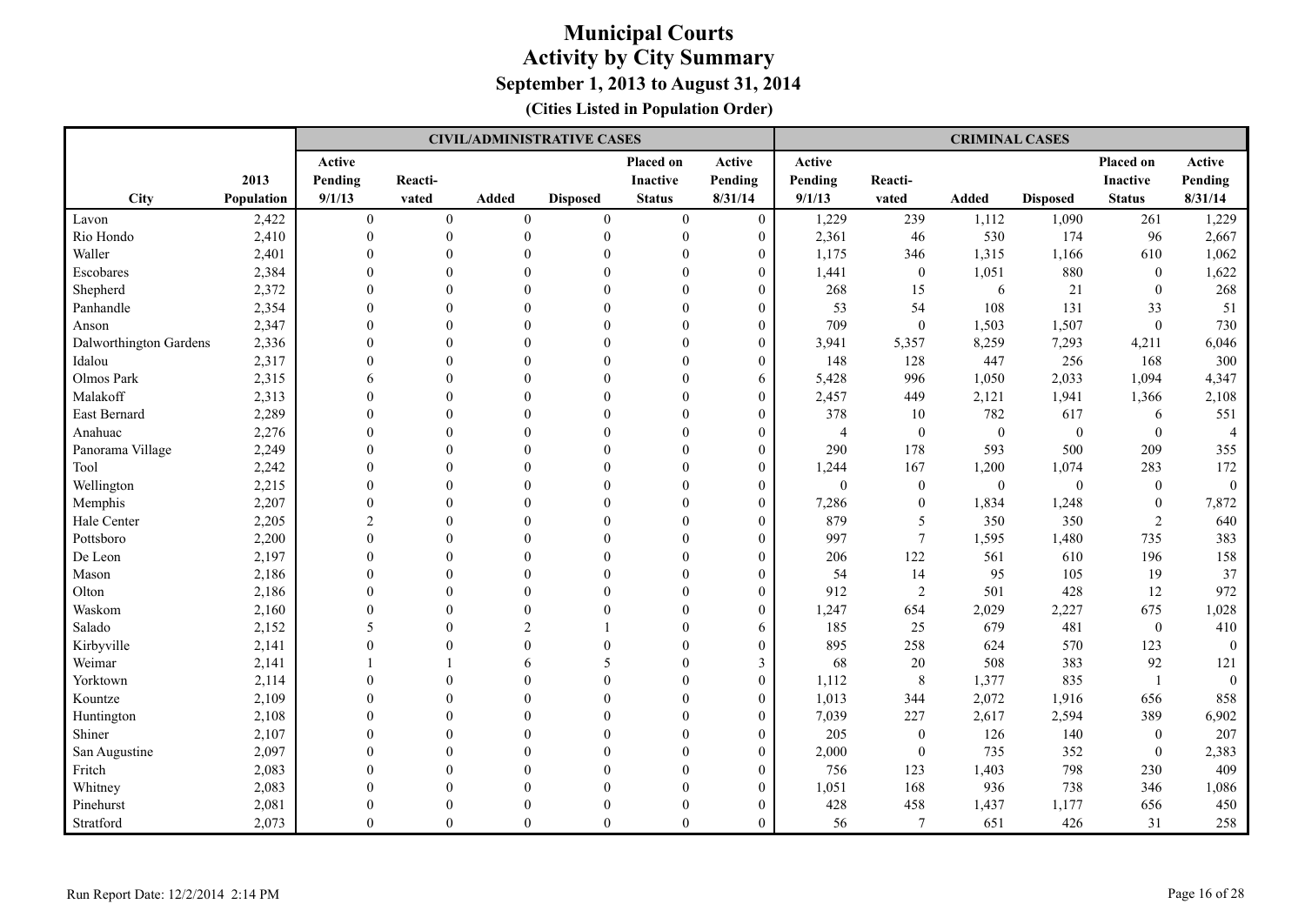|                        |            |               |                  | <b>TOTAL CASES</b> |                 |                  |                |
|------------------------|------------|---------------|------------------|--------------------|-----------------|------------------|----------------|
|                        |            | <b>Active</b> |                  |                    |                 | Placed on        | <b>Active</b>  |
|                        | 2013       | Pending       | Reacti-          |                    |                 | <b>Inactive</b>  | Pending        |
| City                   | Population | 9/1/13        | vated            | <b>Added</b>       | <b>Disposed</b> | <b>Status</b>    | 8/31/14        |
| Lavon                  | 2,422      | 1,229         | 239              | 1,112              | 1,090           | 261              | 1,229          |
| Rio Hondo              | 2,410      | 2,361         | 46               | 530                | 174             | 96               | 2,667          |
| Waller                 | 2,401      | 1,175         | 346              | 1,315              | 1,166           | 610              | 1,062          |
| Escobares              | 2,384      | 1,441         | $\boldsymbol{0}$ | 1,051              | 880             | $\boldsymbol{0}$ | 1,622          |
| Shepherd               | 2,372      | 268           | 15               | 6                  | 21              | $\theta$         | 268            |
| Panhandle              | 2,354      | 53            | 54               | 108                | 131             | 33               | 51             |
| Anson                  | 2,347      | 709           | $\boldsymbol{0}$ | 1,503              | 1,507           | $\overline{0}$   | 730            |
| Dalworthington Gardens | 2,336      | 3,941         | 5,357            | 8,259              | 7,293           | 4,211            | 6,046          |
| Idalou                 | 2,317      | 148           | 128              | 447                | 256             | 168              | 300            |
| Olmos Park             | 2,315      | 5,434         | 996              | 1,050              | 2,033           | 1,094            | 4,353          |
| Malakoff               | 2,313      | 2,457         | 449              | 2,121              | 1,941           | 1,366            | 2,108          |
| <b>East Bernard</b>    | 2,289      | 378           | 10               | 782                | 617             | 6                | 551            |
| Anahuac                | 2,276      | 4             | $\mathbf{0}$     | $\mathbf{0}$       | $\mathbf{0}$    | $\theta$         | $\overline{4}$ |
| Panorama Village       | 2,249      | 290           | 178              | 593                | 500             | 209              | 355            |
| Tool                   | 2,242      | 1,244         | 167              | 1,200              | 1,074           | 283              | 172            |
| Wellington             | 2,215      | $\theta$      | $\mathbf{0}$     | $\mathbf{0}$       | $\mathbf{0}$    | $\mathbf{0}$     | $\mathbf{0}$   |
| Memphis                | 2,207      | 7,286         | $\boldsymbol{0}$ | 1,834              | 1,248           | $\boldsymbol{0}$ | 7,872          |
| Hale Center            | 2,205      | 881           | 5                | 350                | 350             | $\overline{2}$   | 640            |
| Pottsboro              | 2,200      | 997           | $\overline{7}$   | 1,595              | 1,480           | 735              | 383            |
| De Leon                | 2,197      | 206           | 122              | 561                | 610             | 196              | 158            |
| Mason                  | 2,186      | 54            | 14               | 95                 | 105             | 19               | 37             |
| Olton                  | 2,186      | 912           | $\overline{2}$   | 501                | 428             | 12               | 972            |
| Waskom                 | 2,160      | 1,247         | 654              | 2,029              | 2,227           | 675              | 1,028          |
| Salado                 | 2,152      | 190           | 25               | 681                | 482             | $\mathbf{0}$     | 416            |
| Kirbyville             | 2,141      | 895           | 258              | 624                | 570             | 123              | $\mathbf{0}$   |
| Weimar                 | 2,141      | 69            | 21               | 514                | 388             | 92               | 124            |
| Yorktown               | 2,114      | 1.112         | 8                | 1,377              | 835             | $\mathbf{1}$     | $\theta$       |
| Kountze                | 2,109      | 1,013         | 344              | 2,072              | 1,916           | 656              | 858            |
| Huntington             | 2,108      | 7,039         | 227              | 2,617              | 2,594           | 389              | 6,902          |
| Shiner                 | 2,107      | 205           | $\boldsymbol{0}$ | 126                | 140             | $\boldsymbol{0}$ | 207            |
| San Augustine          | 2,097      | 2,000         | $\mathbf{0}$     | 735                | 352             | $\mathbf{0}$     | 2,383          |
| Fritch                 | 2,083      | 756           | 123              | 1,403              | 798             | 230              | 409            |
| Whitney                | 2,083      | 1,051         | 168              | 936                | 738             | 346              | 1,086          |
| Pinehurst              | 2,081      | 428           | 458              | 1,437              | 1,177           | 656              | 450            |
| Stratford              | 2,073      | 56            | 7                | 651                | 426             | 31               | 258            |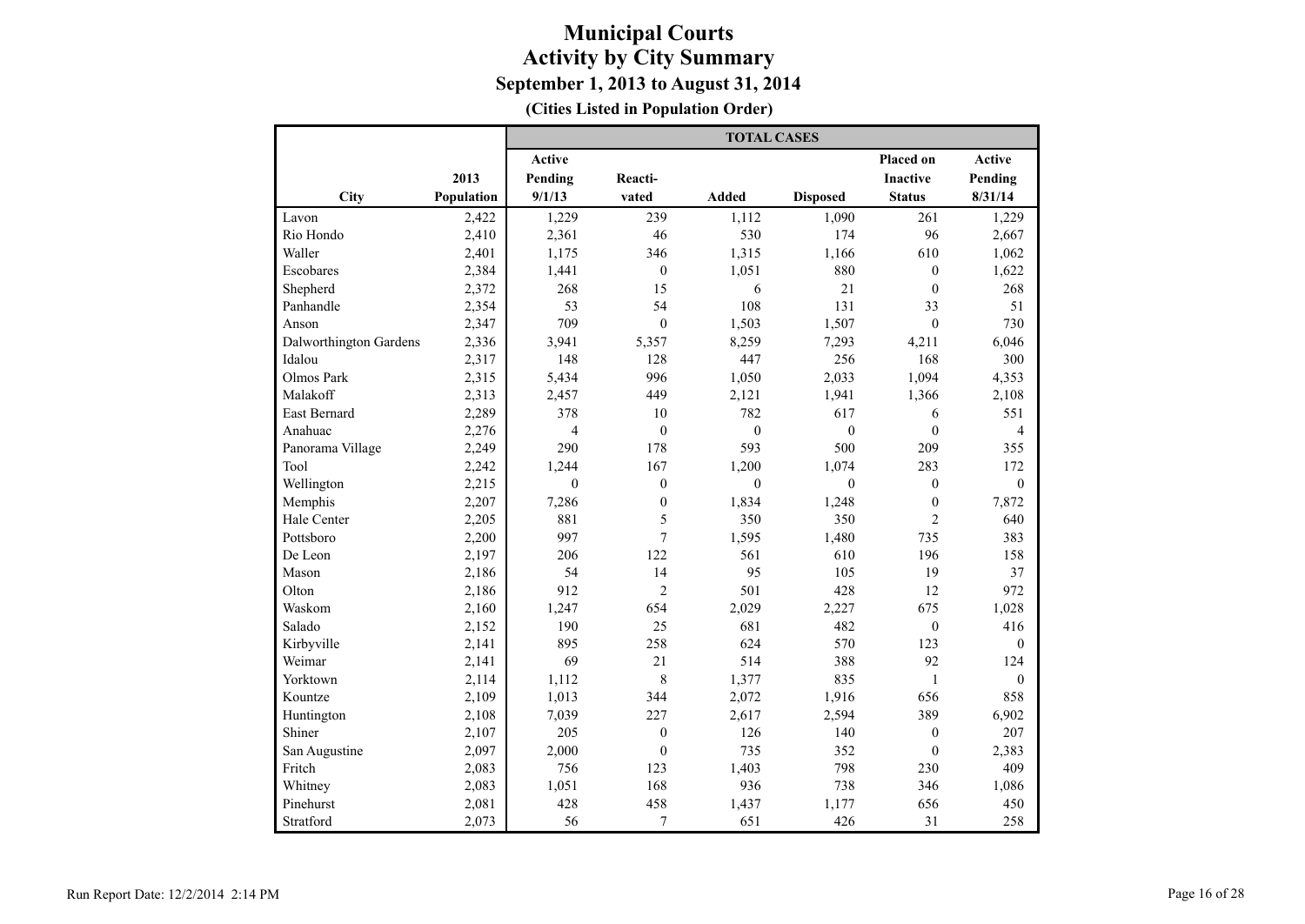|                        |            |                  |                  |                  | <b>CIVIL/ADMINISTRATIVE CASES</b> |                  |                  |                  |                  | <b>CRIMINAL CASES</b> |                  |                  |                |
|------------------------|------------|------------------|------------------|------------------|-----------------------------------|------------------|------------------|------------------|------------------|-----------------------|------------------|------------------|----------------|
|                        |            | Active           |                  |                  |                                   | Placed on        | Active           | Active           |                  |                       |                  | Placed on        | Active         |
|                        | 2013       | Pending          | Reacti-          |                  |                                   | Inactive         | Pending          | Pending          | Reacti-          |                       |                  | Inactive         | Pending        |
| City                   | Population | 9/1/13           | vated            | Added            | <b>Disposed</b>                   | <b>Status</b>    | 8/31/14          | 9/1/13           | vated            | <b>Added</b>          | <b>Disposed</b>  | <b>Status</b>    | 8/31/14        |
| Jones Creek            | 2,060      | $\boldsymbol{0}$ | $\boldsymbol{0}$ | $\boldsymbol{0}$ | $\boldsymbol{0}$                  | $\boldsymbol{0}$ | $\boldsymbol{0}$ | 287              | 348              | 1,920                 | 1,116            | 399              | 1,040          |
| Hamlin                 | 2,059      | $\theta$         | $\theta$         | $\theta$         | $\mathbf{0}$                      | $\mathbf{0}$     | $\overline{0}$   | 216              | 33               | 599                   | 462              | 6                | 405            |
| Jefferson              | 2,055      | $\Omega$         | $\Omega$         | $\Omega$         | $\theta$                          | $\Omega$         | $\overline{0}$   | 950              | $\theta$         | 268                   | 239              | 12               | 978            |
| Ganado                 | 2,048      | $\theta$         | $\theta$         | $\Omega$         | $\theta$                          | $\theta$         | $\overline{0}$   | 2,640            | $\theta$         | 26                    | 41               | $\boldsymbol{0}$ | 2,633          |
| Poth                   | 2,035      | $\Omega$         | $\Omega$         | $\Omega$         | $\Omega$                          | $\Omega$         | $\overline{0}$   | 619              | 6                | 692                   | 564              | $\theta$         | 753            |
| Albany                 | 2,032      | $\Omega$         | $\Omega$         | $\Omega$         | $\theta$                          | $\theta$         | $\overline{0}$   | 290              | 40               | 237                   | 235              | 16               | 296            |
| Shamrock               | 2,028      | $\theta$         | $\theta$         | $\Omega$         | $\mathbf{0}$                      | $\theta$         | $\boldsymbol{0}$ | 970              | 29               | 357                   | 470              | 36               | 857            |
| Palmer                 | 2,023      | $\mathbf{0}$     | $\mathbf{0}$     | $\theta$         | $\mathbf{0}$                      | $\theta$         | $\boldsymbol{0}$ | 30,921           | 158              | 13,312                | 14,630           | $\boldsymbol{0}$ | 29,761         |
| Combine                | 2,011      | $\theta$         | $\theta$         | $\Omega$         | $\theta$                          | $\theta$         | $\overline{0}$   | 33               | 19               | 104                   | 100              | 27               | 31             |
| <b>Beverly Hills</b>   | 2,010      | $\theta$         | $\theta$         | $\theta$         | $\mathbf{0}$                      | $\mathbf{0}$     | $\overline{0}$   | 302              | 47               | 2,011                 | 1,635            | 552              | 261            |
| La Villa               | 1,995      |                  |                  |                  |                                   |                  |                  |                  |                  |                       |                  |                  |                |
| Jonestown              | 1,991      | $\boldsymbol{0}$ | $\theta$         | $\boldsymbol{0}$ | $\theta$                          | $\boldsymbol{0}$ | $\boldsymbol{0}$ | 312              | 57               | 299                   | 425              | 71               | 163            |
| Linden                 | 1,979      | $\Omega$         | $\theta$         | $\mathbf{0}$     | $\theta$                          | $\mathbf{0}$     | $\overline{0}$   | 812              | $\mathbf{0}$     | 867                   | 716              | 175              | 1,111          |
| Cooper                 | 1,977      |                  | $\theta$         | 6                | $\overline{4}$                    | $\boldsymbol{0}$ | $\boldsymbol{0}$ | $\boldsymbol{0}$ | $\boldsymbol{0}$ | $\mathbf{0}$          | $\mathbf{0}$     | $\boldsymbol{0}$ | $\mathbf{0}$   |
| Goliad                 | 1,976      | $\mathbf{0}$     | $\theta$         | $\theta$         | $\theta$                          | $\boldsymbol{0}$ | $\boldsymbol{0}$ | $\boldsymbol{0}$ | $\boldsymbol{0}$ | $\boldsymbol{0}$      | $\boldsymbol{0}$ | $\mathbf{0}$     | $\mathbf{0}$   |
| Leonard                | 1,968      | 18               | $\Omega$         | $\Omega$         | $\Omega$                          | $\Omega$         | 18               | 437              | $\boldsymbol{0}$ | 413                   | 333              | $\theta$         | 517            |
| Little River - Academy | 1,966      | $\theta$         | $\Omega$         | $\Omega$         | $\Omega$                          | $\Omega$         | $\overline{0}$   | 65               | 5                | 56                    | 42               | $\mathbf{0}$     | $88\,$         |
| Van Horn               | 1,960      | $\theta$         | $\Omega$         |                  |                                   | $\Omega$         | $\boldsymbol{0}$ | 846              | 104              | 604                   | 296              | 23               | 1,317          |
| Clarendon              | 1,943      | $\theta$         | $\theta$         | $\Omega$         | $\Omega$                          | $\theta$         | $\boldsymbol{0}$ | 337              | $\boldsymbol{0}$ | 161                   | 139              | $\mathbf{0}$     | 378            |
| Gregory                | 1,938      | $\Omega$         | $\Omega$         | $\Omega$         | $\Omega$                          | $\Omega$         | $\overline{0}$   | 1,855            | 15               | 4,885                 | 1,682            | $\overline{4}$   | 5,085          |
| Morton                 | 1,931      | $\Omega$         | $\theta$         | $\Omega$         | $\theta$                          | $\Omega$         | $\overline{0}$   | $\boldsymbol{0}$ | $\mathbf{0}$     | $\mathbf{0}$          | $\boldsymbol{0}$ | $\overline{0}$   | $\theta$       |
| Kemah                  | 1,927      | $\theta$         | $\theta$         | $\overline{0}$   | $\theta$                          | $\theta$         | $\boldsymbol{0}$ | 6,123            | 1,119            | 4,239                 | 2,982            | 1,718            | 13,432         |
| <b>Three Rivers</b>    | 1,927      | $\Omega$         | $\Omega$         | $\Omega$         | $\theta$                          | $\Omega$         | $\overline{0}$   | 8,511            | $\mathbf{0}$     | 5,209                 | 4,535            | $\overline{0}$   | 9,226          |
| Sunray                 | 1,922      | $\Omega$         | $\Omega$         | $\Omega$         | $\Omega$                          | $\Omega$         | $\overline{0}$   | 901              | 3                | 86                    | 36               | 14               | 936            |
| Ralls                  | 1,915      | $\theta$         | $\Omega$         | $\Omega$         | $\theta$                          | $\Omega$         | $\boldsymbol{0}$ | 1,057            | $\overline{4}$   | 461                   | 296              | $\mathbf{0}$     | 1,226          |
| Mart                   | 1,911      | $\theta$         | $\theta$         | $\Omega$         | $\theta$                          | $\mathbf{0}$     | $\overline{0}$   | 558              | 248              | 335                   | 463              | 519              | 168            |
| Troup                  | 1,904      | $\Omega$         | $\Omega$         | $\Omega$         |                                   |                  |                  | 162              | 195              | 372                   | 316              | 211              | 200            |
| McCamey                | 1,898      | $\Omega$         | $\theta$         | $\Omega$         | $\theta$                          | $\Omega$         | $\overline{0}$   | $\mathbf{0}$     | $\mathbf{0}$     | 11                    | 11               | $\mathbf{0}$     | $\mathbf{0}$   |
| Northlake              | 1,880      | $\mathbf{0}$     | $\mathbf{0}$     | $\theta$         | $\theta$                          | $\boldsymbol{0}$ | $\boldsymbol{0}$ | 2,022            | 1,354            | 7,921                 | 4,944            | 2,475            | 3,880          |
| Italy                  | 1,873      | $\mathbf{0}$     | $\theta$         | $\Omega$         | $\theta$                          | $\mathbf{0}$     | $\overline{0}$   | 6,887            | 3,994            | 7,307                 | 1,521            | 7,290            | 9,641          |
| Dripping Springs       | 1,870      | $\theta$         | $\theta$         | $\theta$         | $\theta$                          | $\theta$         | $\overline{0}$   | $\mathbf{0}$     | $\mathbf{0}$     | 5                     | 5                | $\overline{0}$   | $\overline{0}$ |
| Goldthwaite            | 1,868      |                  |                  |                  |                                   |                  |                  |                  |                  |                       |                  |                  |                |
| Hudson Oaks            | 1,865      | 12               | $\mathbf{0}$     |                  | $\mathbf{0}$                      | $\boldsymbol{0}$ | 13               | 454              | 449              | 1,338                 | 1,347            | 467              | 435            |
| Stinnett               | 1,864      | $\mathbf{0}$     | $\theta$         | $\Omega$         | $\theta$                          | $\mathbf{0}$     | $\mathbf{0}$     | 67               | 21               | 117                   | 101              | 17               | $88\,$         |
| Buffalo                | 1,846      | $\Omega$         | $\theta$         | $\theta$         | $\theta$                          | $\theta$         | $\theta$         | 1,327            | 284              | 2,064                 | 1,088            | 544              | 2,171          |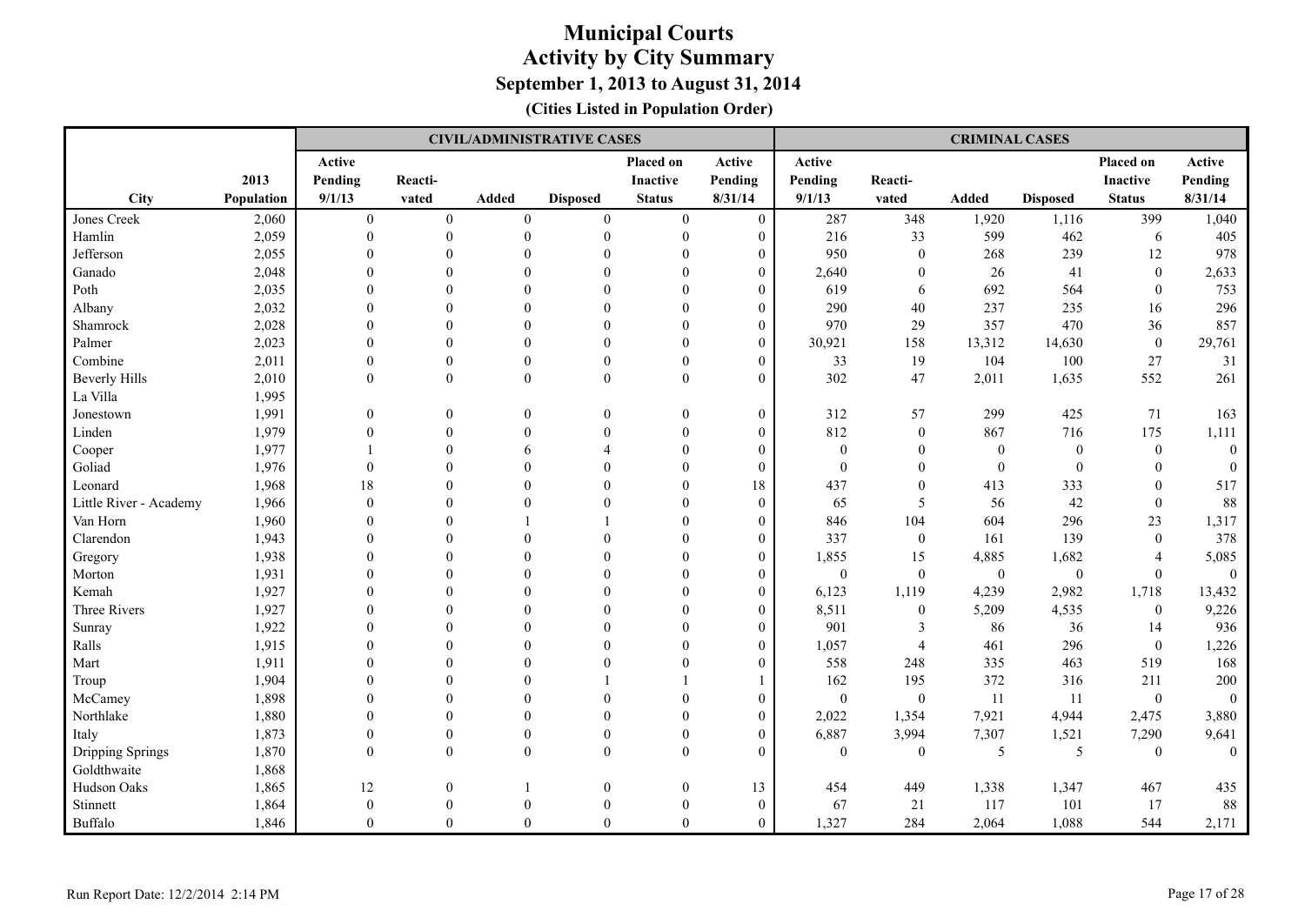|                        |            |                  |                  | <b>TOTAL CASES</b> |                  |                  |              |
|------------------------|------------|------------------|------------------|--------------------|------------------|------------------|--------------|
|                        |            | <b>Active</b>    |                  |                    |                  | <b>Placed on</b> | Active       |
|                        | 2013       | Pending          | Reacti-          |                    |                  | <b>Inactive</b>  | Pending      |
| City                   | Population | 9/1/13           | vated            | Added              | <b>Disposed</b>  | <b>Status</b>    | 8/31/14      |
| Jones Creek            | 2,060      | 287              | 348              | 1,920              | 1,116            | 399              | 1,040        |
| Hamlin                 | 2,059      | 216              | 33               | 599                | 462              | 6                | 405          |
| Jefferson              | 2,055      | 950              | $\mathbf{0}$     | 268                | 239              | 12               | 978          |
| Ganado                 | 2,048      | 2,640            | $\boldsymbol{0}$ | 26                 | 41               | $\boldsymbol{0}$ | 2,633        |
| Poth                   | 2,035      | 619              | 6                | 692                | 564              | $\theta$         | 753          |
| Albany                 | 2,032      | 290              | 40               | 237                | 235              | 16               | 296          |
| Shamrock               | 2,028      | 970              | 29               | 357                | 470              | 36               | 857          |
| Palmer                 | 2,023      | 30,921           | 158              | 13,312             | 14,630           | $\boldsymbol{0}$ | 29,761       |
| Combine                | 2,011      | 33               | 19               | 104                | 100              | 27               | 31           |
| <b>Beverly Hills</b>   | 2,010      | 302              | 47               | 2,011              | 1,635            | 552              | 261          |
| La Villa               | 1,995      | $\boldsymbol{0}$ | $\boldsymbol{0}$ | $\mathbf{0}$       | $\boldsymbol{0}$ | $\boldsymbol{0}$ | $\mathbf{0}$ |
| Jonestown              | 1,991      | 312              | 57               | 299                | 425              | 71               | 163          |
| Linden                 | 1,979      | 812              | $\mathbf{0}$     | 867                | 716              | 175              | 1,111        |
| Cooper                 | 1,977      | $\mathbf{1}$     | $\mathbf{0}$     | 6                  | $\overline{4}$   | $\boldsymbol{0}$ | $\mathbf{0}$ |
| Goliad                 | 1,976      | $\boldsymbol{0}$ | $\boldsymbol{0}$ | $\boldsymbol{0}$   | $\boldsymbol{0}$ | $\boldsymbol{0}$ | $\mathbf{0}$ |
| Leonard                | 1,968      | 455              | $\mathbf{0}$     | 413                | 333              | $\mathbf{0}$     | 535          |
| Little River - Academy | 1,966      | 65               | 5                | 56                 | 42               | $\mathbf{0}$     | 88           |
| Van Horn               | 1,960      | 846              | 104              | 605                | 297              | 23               | 1,317        |
| Clarendon              | 1,943      | 337              | $\boldsymbol{0}$ | 161                | 139              | $\boldsymbol{0}$ | 378          |
| Gregory                | 1,938      | 1,855            | 15               | 4,885              | 1,682            | $\overline{4}$   | 5,085        |
| Morton                 | 1,931      | $\theta$         | $\theta$         | $\theta$           | $\mathbf{0}$     | $\theta$         | $\theta$     |
| Kemah                  | 1,927      | 6,123            | 1,119            | 4,239              | 2,982            | 1,718            | 13,432       |
| <b>Three Rivers</b>    | 1,927      | 8,511            | $\mathbf{0}$     | 5,209              | 4,535            | $\mathbf{0}$     | 9,226        |
| Sunray                 | 1,922      | 901              | 3                | 86                 | 36               | 14               | 936          |
| Ralls                  | 1,915      | 1,057            | $\overline{4}$   | 461                | 296              | $\mathbf{0}$     | 1,226        |
| Mart                   | 1,911      | 558              | 248              | 335                | 463              | 519              | 168          |
| Troup                  | 1,904      | 162              | 195              | 372                | 317              | 212              | 201          |
| McCamey                | 1,898      | $\mathbf{0}$     | $\mathbf{0}$     | 11                 | 11               | $\mathbf{0}$     | $\theta$     |
| Northlake              | 1,880      | 2,022            | 1,354            | 7,921              | 4,944            | 2,475            | 3,880        |
| Italy                  | 1,873      | 6,887            | 3,994            | 7,307              | 1,521            | 7,290            | 9,641        |
| Dripping Springs       | 1,870      | $\boldsymbol{0}$ | $\boldsymbol{0}$ | 5                  | 5                | $\boldsymbol{0}$ | $\mathbf{0}$ |
| Goldthwaite            | 1,868      | $\mathbf{0}$     | $\mathbf{0}$     | $\theta$           | $\mathbf{0}$     | $\boldsymbol{0}$ | $\theta$     |
| Hudson Oaks            | 1,865      | 466              | 449              | 1,339              | 1,347            | 467              | 448          |
| Stinnett               | 1,864      | 67               | 21               | 117                | 101              | 17               | 88           |
| Buffalo                | 1,846      | 1,327            | 284              | 2,064              | 1,088            | 544              | 2,171        |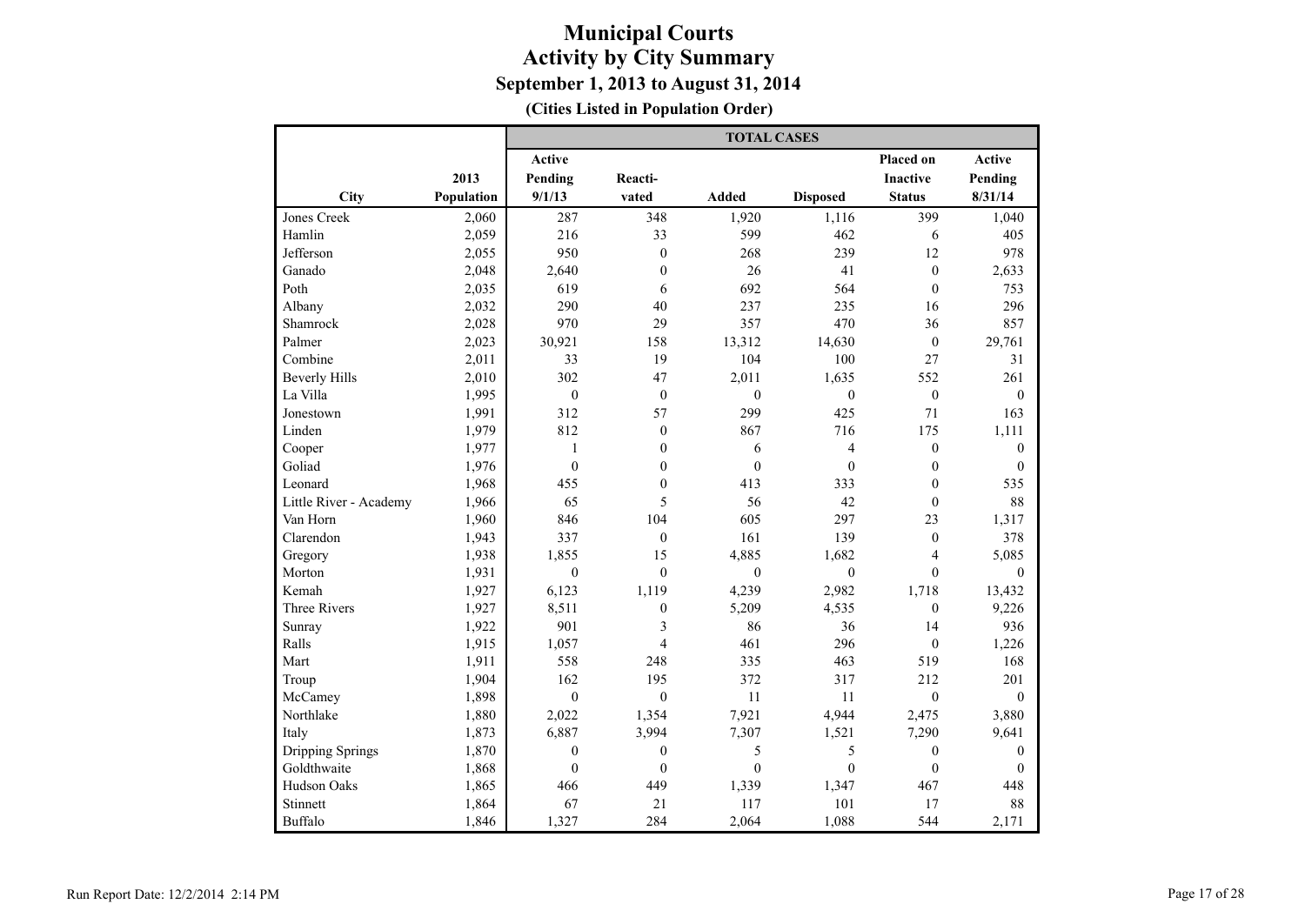|                      |            |                |                |                  | <b>CIVIL/ADMINISTRATIVE CASES</b> |                  |                  |              |                  | <b>CRIMINAL CASES</b> |                  |                  |              |
|----------------------|------------|----------------|----------------|------------------|-----------------------------------|------------------|------------------|--------------|------------------|-----------------------|------------------|------------------|--------------|
|                      |            | Active         |                |                  |                                   | Placed on        | Active           | Active       |                  |                       |                  | Placed on        | Active       |
|                      | 2013       | Pending        | Reacti-        |                  |                                   | <b>Inactive</b>  | Pending          | Pending      | Reacti-          |                       |                  | Inactive         | Pending      |
| <b>City</b>          | Population | 9/1/13         | vated          | Added            | <b>Disposed</b>                   | <b>Status</b>    | 8/31/14          | 9/1/13       | vated            | Added                 | <b>Disposed</b>  | <b>Status</b>    | 8/31/14      |
| Marfa                | 1,819      |                |                |                  |                                   |                  |                  |              |                  |                       |                  |                  |              |
| Meadowlakes          | 1,818      | $\overline{0}$ | $\overline{0}$ | $\mathbf{0}$     | $\boldsymbol{0}$                  | $\overline{0}$   | $\boldsymbol{0}$ | 10           | $\mathbf{0}$     | 36                    | 17               | $\mathbf{0}$     | 22           |
| Quitman              | 1,811      | $\theta$       | $\overline{0}$ | $\theta$         | $\mathbf{0}$                      | $\theta$         | $\boldsymbol{0}$ | 33           | 73               | 709                   | 716              | 100              | 29           |
| Ingram               | 1,809      | $\theta$       | $\theta$       | $\theta$         | $\mathbf{0}$                      | $\theta$         | $\overline{0}$   | 121          | 60               | 264                   | 293              | 64               | 89           |
| Eldorado             | 1,809      | $\Omega$       | $\Omega$       | $\Omega$         | $\theta$                          | $\theta$         | $\theta$         | $\theta$     | $\mathbf{0}$     | $\theta$              | $\overline{0}$   | $\theta$         | $\Omega$     |
| Bovina               | 1,805      | $\theta$       | $\Omega$       | $\theta$         | $\Omega$                          | $\theta$         | $\overline{0}$   | 1,714        | 74               | 1,427                 | 1,088            | 14               | 2,114        |
| Blanco               | 1,795      | $\overline{0}$ | $\overline{0}$ | $\Omega$         | $\theta$                          | $\theta$         | $\overline{0}$   | 1,530        | $\boldsymbol{0}$ | 802                   | 815              | $\boldsymbol{0}$ | 1,517        |
| Sour Lake            | 1,792      | $\overline{0}$ | $\mathbf{0}$   | $\theta$         | $\theta$                          | $\overline{0}$   | $\boldsymbol{0}$ | 317          | 187              | 1,088                 | 1,064            | 194              | 563          |
| Johnson City         | 1,785      | $\theta$       | $\Omega$       | 8                | $\Omega$                          | $\theta$         | 8                | 211          | 405              | 688                   | 878              | 234              | 194          |
| Southside Place      | 1,784      | $\Omega$       | $\Omega$       | $\Omega$         | $\theta$                          | $\theta$         | $\boldsymbol{0}$ | 6,464        | 1,177            | 4,638                 | 4,030            | 1,397            | $\mathbf{0}$ |
| Charlotte            | 1,782      | $\Omega$       | $\Omega$       | $\Omega$         | $\boldsymbol{0}$                  | $\theta$         | $\overline{0}$   | 176          | 3                | 342                   | 271              | 36               | 216          |
| Roman Forest         | 1,782      | $\Omega$       | $\Omega$       | $\Omega$         | $\Omega$                          | $\Omega$         | $\boldsymbol{0}$ | 392          | 223              | 1,280                 | 860              | 292              | 776          |
| Talty                | 1,773      | $\Omega$       | $\Omega$       | $\theta$         | $\theta$                          | $\theta$         | $\overline{0}$   | 2,040        | 104              | 1,270                 | 1,103            | $\overline{2}$   | 2,309        |
| Lockney              | 1,772      | $\mathbf{0}$   | $\overline{0}$ | $\Omega$         | $\theta$                          | $\theta$         | $\overline{0}$   | 64           | $\boldsymbol{0}$ | 204                   | 176              | $\overline{0}$   | 21           |
| Hughes Springs       | 1,766      | $\overline{0}$ | $\overline{0}$ | $\theta$         | $\overline{0}$                    | $\overline{0}$   | $\overline{0}$   | 146          | 11               | 243                   | 335              | 109              | 93           |
| Archer City          | 1,750      | $\theta$       | $\Omega$       | $\Omega$         | $\Omega$                          | $\theta$         | $\theta$         | 119          | 22               | 95                    | 97               | 19               | 129          |
| Danbury              | 1,736      | $\Omega$       | $\Omega$       | $\Omega$         | $\Omega$                          | $\Omega$         | $\overline{0}$   | 125          | 16               | 115                   | 90               | 17               | 149          |
| Troy                 | 1,724      | $\Omega$       | $\Omega$       | $\Omega$         | $\theta$                          | $\Omega$         | $\overline{0}$   | 2,712        | $\boldsymbol{0}$ | 2,425                 | 1,539            | 36               | 3,557        |
| Lorena               | 1,723      | $\Omega$       | $\mathbf{0}$   | $\theta$         | $\mathbf{0}$                      | $\theta$         | $\overline{0}$   | 1,276        | 323              | 1,954                 | 1,594            | 537              | 1,422        |
| Onalaska             | 1,709      | $\Omega$       | $\Omega$       | $\Omega$         | $\Omega$                          | $\Omega$         | $\theta$         | 3,904        | $\mathbf{0}$     | 2,154                 | 2,170            | $\mathbf{0}$     | 3,896        |
| Crosbyton            | 1,707      | $\Omega$       | $\Omega$       | $\Omega$         | $\theta$                          | $\theta$         | $\boldsymbol{0}$ | 243          | -1               | 373                   | 246              | $\overline{0}$   | 371          |
| Somerset             | 1,705      | $\theta$       | $\overline{0}$ | $\theta$         | $\theta$                          | $\overline{0}$   | $\overline{0}$   | 703          | 73               | 256                   | 69               | 28               | $\mathbf{0}$ |
| Holliday             | 1,704      | $\theta$       | $\Omega$       | $\Omega$         | $\Omega$                          | $\theta$         | $\theta$         | 94           | 140              | 434                   | 449              | 119              | 101          |
| Sabinal              | 1,695      | $\Omega$       | $\Omega$       | $\Omega$         | $\Omega$                          | $\theta$         | $\theta$         | 620          | 170              | 1,265                 | 1,011            | 299              | 744          |
| Wheeler              | 1,681      | $\theta$       | $\theta$       | $\Omega$         | $\Omega$                          | $\theta$         | $\overline{0}$   | $\mathbf{0}$ | $\boldsymbol{0}$ | $\mathbf{0}$          | $\boldsymbol{0}$ | $\mathbf{0}$     | $\Omega$     |
| <b>Brackettville</b> | 1,675      | $\theta$       | $\theta$       | $\theta$         | $\mathbf{0}$                      | $\theta$         | $\overline{0}$   | 55           | $\mathbf{0}$     | 14                    | 20               | $\theta$         | $\theta$     |
| Honey Grove          | 1,674      | $\theta$       | $\Omega$       | $\Omega$         | $\theta$                          | $\theta$         | $\theta$         | 659          | $\theta$         | 280                   | 348              | $\Omega$         | 590          |
| McLendon-Chisholm    | 1,669      | $\mathbf{0}$   | $\overline{0}$ | $\mathbf{0}$     | $\mathbf{0}$                      | $\mathbf{0}$     | $\overline{0}$   | $\mathbf{0}$ | $\mathbf{0}$     | 10                    | 10               | $\theta$         | $\theta$     |
| De Kalb              | 1,658      | $\mathbf{0}$   | $\mathbf{0}$   | $\boldsymbol{0}$ | $\boldsymbol{0}$                  | $\boldsymbol{0}$ | $\overline{0}$   | 372          | 177              | 489                   | 510              | 220              | 310          |
| Splendora            | 1,655      |                |                |                  |                                   |                  |                  | 2,067        | 170              | 1,262                 | 1,082            | 448              | 1,969        |
| La Grulla            | 1,647      | $\overline{0}$ | $\overline{0}$ | $\theta$         | $\boldsymbol{0}$                  | $\boldsymbol{0}$ | $\theta$         | 864          | $\boldsymbol{0}$ | 509                   | 141              | $\overline{1}$   | 1,173        |
| Haslet               | 1,641      | $\theta$       | $\mathbf{0}$   | $\boldsymbol{0}$ | $\boldsymbol{0}$                  | $\boldsymbol{0}$ | $\boldsymbol{0}$ | 1,322        | 694              | 4,100                 | 3,570            | 1,012            | 1,534        |
| Krugerville          | 1,637      | $\mathbf{0}$   | $\overline{0}$ | $\theta$         | $\mathbf{0}$                      | $\theta$         | $\overline{0}$   | 300          | 163              | 4,546                 | 3,476            | 596              | 919          |
| Bartonville          | 1,633      | 12             | $\overline{0}$ | 21               |                                   | $\Omega$         | 32               | 213          | 58               | 478                   | 446              | $\mathbf{0}$     | 287          |
| Collinsville         | 1,631      | $\theta$       | $\Omega$       | $\theta$         | $\theta$                          | $\theta$         | $\overline{0}$   | 375          | 131              | 761                   | 864              | 279              | 124          |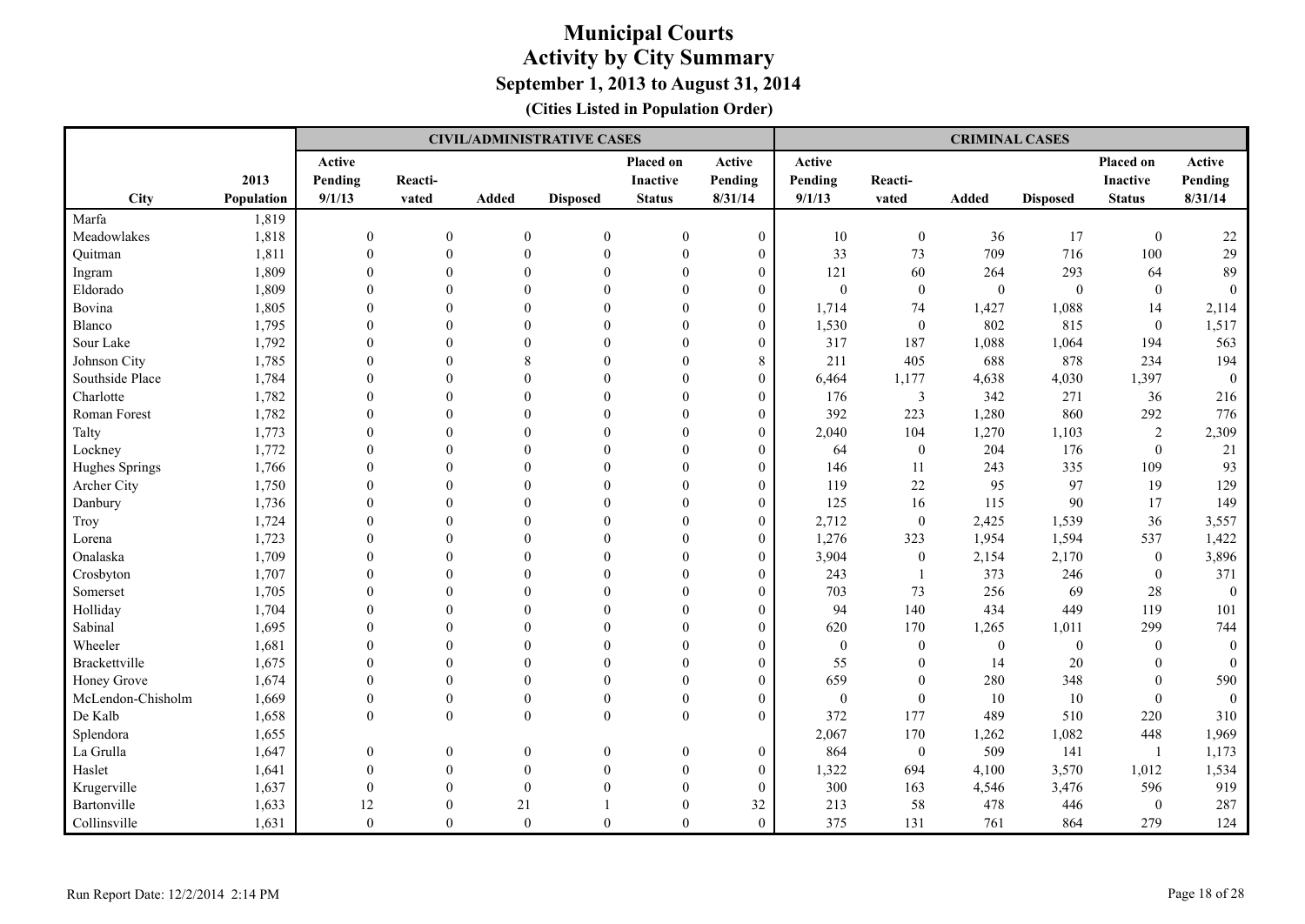|                     |            |                  |                  | <b>TOTAL CASES</b> |                 |                  |               |
|---------------------|------------|------------------|------------------|--------------------|-----------------|------------------|---------------|
|                     |            | <b>Active</b>    |                  |                    |                 | Placed on        | <b>Active</b> |
|                     | 2013       | Pending          | Reacti-          |                    |                 | Inactive         | Pending       |
| City                | Population | 9/1/13           | vated            | Added              | <b>Disposed</b> | <b>Status</b>    | 8/31/14       |
| Marfa               | 1,819      | $\mathbf{0}$     | $\overline{0}$   | $\overline{0}$     | $\mathbf{0}$    | $\mathbf{0}$     | $\mathbf{0}$  |
| Meadowlakes         | 1,818      | 10               | $\boldsymbol{0}$ | 36                 | 17              | $\boldsymbol{0}$ | 22            |
| Quitman             | 1,811      | 33               | 73               | 709                | 716             | 100              | 29            |
| Ingram              | 1,809      | 121              | 60               | 264                | 293             | 64               | 89            |
| Eldorado            | 1,809      | $\mathbf{0}$     | $\theta$         | $\mathbf{0}$       | $\mathbf{0}$    | $\mathbf{0}$     | $\mathbf{0}$  |
| Bovina              | 1,805      | 1,714            | 74               | 1,427              | 1,088           | 14               | 2,114         |
| Blanco              | 1,795      | 1,530            | $\mathbf{0}$     | 802                | 815             | $\mathbf{0}$     | 1,517         |
| Sour Lake           | 1,792      | 317              | 187              | 1,088              | 1,064           | 194              | 563           |
| Johnson City        | 1,785      | 211              | 405              | 696                | 878             | 234              | 202           |
| Southside Place     | 1,784      | 6,464            | 1,177            | 4,638              | 4,030           | 1,397            | $\mathbf{0}$  |
| Charlotte           | 1,782      | 176              | 3                | 342                | 271             | 36               | 216           |
| <b>Roman Forest</b> | 1,782      | 392              | 223              | 1,280              | 860             | 292              | 776           |
| Talty               | 1,773      | 2,040            | 104              | 1,270              | 1,103           | $\overline{c}$   | 2,309         |
| Lockney             | 1,772      | 64               | $\mathbf{0}$     | 204                | 176             | $\theta$         | 21            |
| Hughes Springs      | 1,766      | 146              | 11               | 243                | 335             | 109              | 93            |
| Archer City         | 1,750      | 119              | 22               | 95                 | 97              | 19               | 129           |
| Danbury             | 1,736      | 125              | 16               | 115                | 90              | 17               | 149           |
| Troy                | 1,724      | 2,712            | $\mathbf{0}$     | 2,425              | 1,539           | 36               | 3,557         |
| Lorena              | 1,723      | 1,276            | 323              | 1,954              | 1,594           | 537              | 1,422         |
| Onalaska            | 1,709      | 3,904            | $\boldsymbol{0}$ | 2,154              | 2,170           | $\mathbf{0}$     | 3,896         |
| Crosbyton           | 1,707      | 243              | $\mathbf{1}$     | 373                | 246             | $\boldsymbol{0}$ | 371           |
| Somerset            | 1,705      | 703              | 73               | 256                | 69              | 28               | $\theta$      |
| Holliday            | 1,704      | 94               | 140              | 434                | 449             | 119              | 101           |
| Sabinal             | 1,695      | 620              | 170              | 1,265              | 1,011           | 299              | 744           |
| Wheeler             | 1,681      | $\mathbf{0}$     | $\mathbf{0}$     | $\theta$           | $\theta$        | $\mathbf{0}$     | $\mathbf{0}$  |
| Brackettville       | 1,675      | 55               | $\mathbf{0}$     | 14                 | 20              | $\mathbf{0}$     | $\Omega$      |
| Honey Grove         | 1,674      | 659              | $\boldsymbol{0}$ | 280                | 348             | $\boldsymbol{0}$ | 590           |
| McLendon-Chisholm   | 1,669      | $\boldsymbol{0}$ | $\theta$         | 10                 | 10              | $\boldsymbol{0}$ | $\theta$      |
| De Kalb             | 1,658      | 372              | 177              | 489                | 510             | 220              | 310           |
| Splendora           | 1,655      | 2,067            | 170              | 1,262              | 1,082           | 448              | 1,969         |
| La Grulla           | 1,647      | 864              | $\boldsymbol{0}$ | 509                | 141             | $\,1$            | 1,173         |
| Haslet              | 1,641      | 1,322            | 694              | 4,100              | 3,570           | 1,012            | 1,534         |
| Krugerville         | 1,637      | 300              | 163              | 4,546              | 3,476           | 596              | 919           |
| Bartonville         | 1,633      | 225              | 58               | 499                | 447             | $\boldsymbol{0}$ | 319           |
| Collinsville        | 1,631      | 375              | 131              | 761                | 864             | 279              | 124           |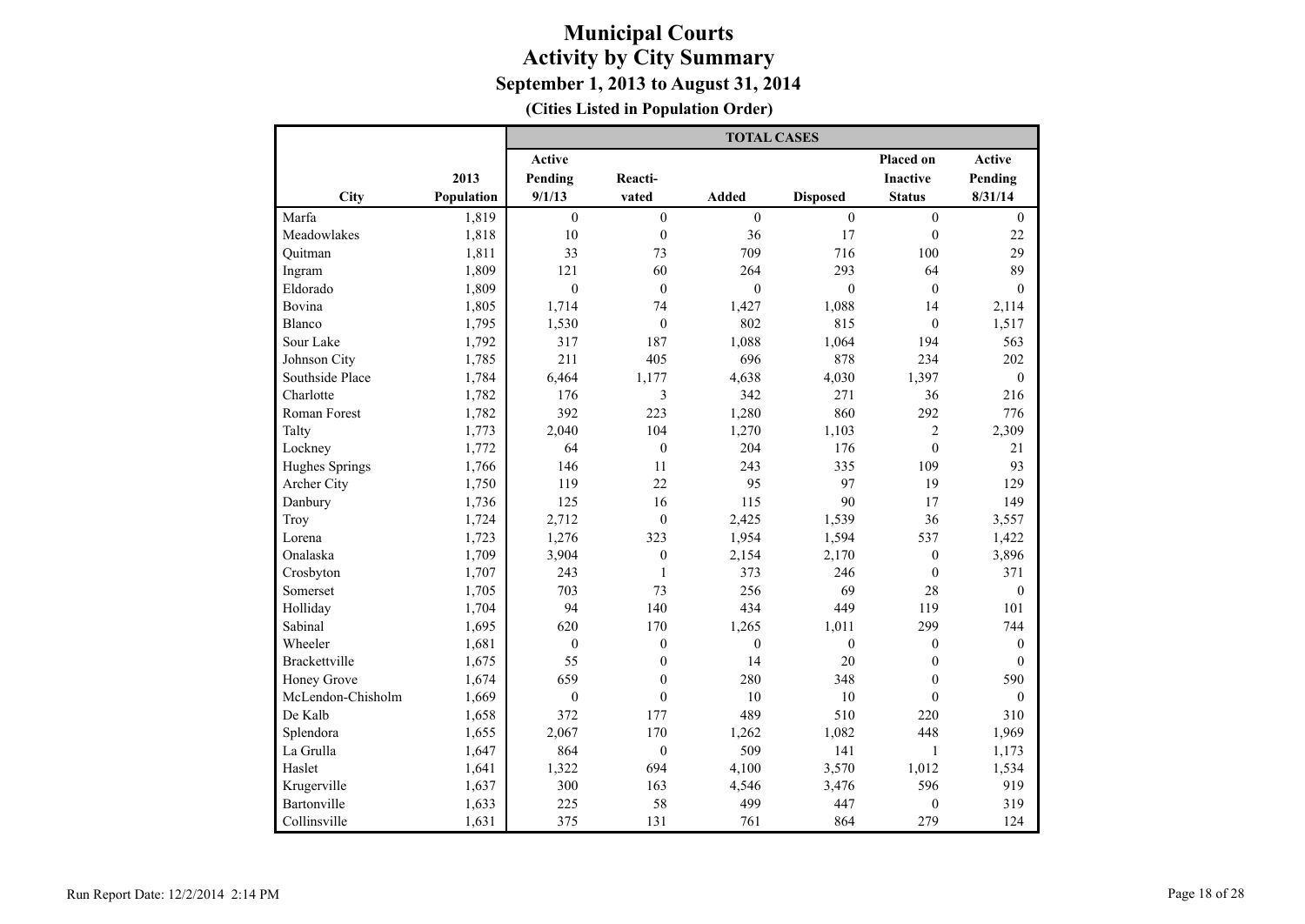|                          |                   |                |                |                | <b>CIVIL/ADMINISTRATIVE CASES</b> |                  |                  |              |                  | <b>CRIMINAL CASES</b> |                 |                  |         |
|--------------------------|-------------------|----------------|----------------|----------------|-----------------------------------|------------------|------------------|--------------|------------------|-----------------------|-----------------|------------------|---------|
|                          |                   | Active         |                |                |                                   | Placed on        | Active           | Active       |                  |                       |                 | Placed on        | Active  |
|                          | 2013              | Pending        | Reacti-        |                |                                   | <b>Inactive</b>  | Pending          | Pending      | Reacti-          |                       |                 | Inactive         | Pending |
| City                     | <b>Population</b> | 9/1/13         | vated          | <b>Added</b>   | <b>Disposed</b>                   | <b>Status</b>    | 8/31/14          | 9/1/13       | vated            | <b>Added</b>          | <b>Disposed</b> | <b>Status</b>    | 8/31/14 |
| Arcola                   | 1,629             | $\overline{0}$ | $\overline{0}$ | $\overline{0}$ | $\mathbf{0}$                      | $\mathbf{0}$     | $\mathbf{0}$     | 2,345        | 701              | 2,654                 | 3,101           | 1,044            | 1,555   |
| Itasca                   | 1,618             | $\mathbf{0}$   | $\theta$       | $\theta$       | $\mathbf{0}$                      | $\mathbf{0}$     | $\boldsymbol{0}$ | 6,720        | 673              | 9,798                 | 3,590           | 2,687            | 10,928  |
| Franklin                 | 1,618             | $\theta$       | $\theta$       | 3              | $\theta$                          | $\theta$         | $\overline{2}$   | 4,925        | $\overline{4}$   | 3,419                 | 3,830           | $\boldsymbol{0}$ | 4,518   |
| Whitewright              | 1,612             | $\Omega$       | $\Omega$       | $\Omega$       | $\mathbf{0}$                      | $\Omega$         | $\boldsymbol{0}$ | 635          | 83               | 555                   | 906             | 195              | 180     |
| West Tawakoni            | 1,598             | $\Omega$       | $\theta$       | $\Omega$       | $\theta$                          | $\Omega$         | $\overline{0}$   | 1,566        | $\overline{2}$   | 477                   | 453             | $\overline{1}$   | 1,591   |
| Patton Village           | 1,598             | $\Omega$       | $\theta$       | $\Omega$       | $\theta$                          | $\theta$         | $\overline{0}$   | 9,237        | $\boldsymbol{0}$ | 5,252                 | 3,937           | 1,189            | 9,363   |
| <b>Bangs</b>             | 1,590             | 9              | $\mathbf{0}$   | 12             | 16                                | $\mathbf{0}$     | 5                | 112          | 100              | 625                   | 536             | 162              | 139     |
| Booker                   | 1,587             | $\theta$       | $\theta$       | $\theta$       | $\mathbf{0}$                      | $\mathbf{0}$     | $\overline{0}$   | 45           | $\boldsymbol{0}$ | 68                    | 46              | $\mathbf{0}$     | 67      |
| Elmendorf                | 1,578             | 8              | $\mathbf{0}$   | 11             | $\mathbf{1}$                      | $\mathbf{0}$     | 18               | 493          | 234              | 582                   | 234             | 259              | 816     |
| Shoreacres               | 1,574             | $\mathbf{0}$   | $\mathbf{0}$   | $\mathbf{0}$   | $\mathbf{0}$                      | $\boldsymbol{0}$ | $\mathbf{0}$     | 1,566        | 418              | 471                   | 650             | 291              | 1,514   |
| Pelican Bay              | 1,573             |                |                |                |                                   |                  |                  |              |                  |                       |                 |                  |         |
| Rhome                    | 1,573             | $\mathbf{0}$   | $\mathbf{0}$   | $\mathbf{0}$   | $\mathbf{0}$                      | $\mathbf{0}$     | $\boldsymbol{0}$ | 5,061        | 471              | 2,472                 | 2,291           | 3,454            | 2,260   |
| Lone Star                | 1,569             | $\mathbf{0}$   | $\theta$       | $\mathbf{0}$   | $\mathbf{0}$                      | $\boldsymbol{0}$ | $\boldsymbol{0}$ | 401          | 146              | 696                   | 704             | 307              | 232     |
| Grandview                | 1,568             | $\Omega$       | $\theta$       | $\theta$       | $\mathbf{0}$                      | $\mathbf{0}$     | $\overline{0}$   | 1,748        | 1,175            | 4,664                 | 2,931           | 1,977            | 2,679   |
| Kerens                   | 1,562             | $\mathbf{0}$   | $\theta$       | $\theta$       | $\mathbf{0}$                      | $\mathbf{0}$     | $\overline{0}$   | 1,094        | 105              | 1,193                 | 524             | 282              | 1,587   |
| Muenster                 | 1,561             | $\mathbf{0}$   | $\theta$       | $\Omega$       | $\mathbf{0}$                      | $\theta$         | $\boldsymbol{0}$ | 303          | 108              | 161                   | 85              | 50               | 438     |
| Bayou Vista              | 1,559             | $\theta$       | $\theta$       | $\Omega$       | $\mathbf{0}$                      | $\theta$         | $\boldsymbol{0}$ | 1,326        | $\mathbf{0}$     | 213                   | 329             | $\overline{2}$   | 1,209   |
| Corrigan                 | 1,551             | $\Omega$       | $\theta$       | $\Omega$       | $\theta$                          | $\Omega$         | $\overline{0}$   | 1,236        | 1,219            | 7,939                 | 7,012           | 1,288            | 2,094   |
| <b>Brookside Village</b> | 1,547             | $\Omega$       | $\theta$       | $\Omega$       | $\theta$                          | $\Omega$         | $\overline{0}$   | 2,246        | $\mathbf{0}$     | 1,034                 | 953             | $\mathbf{0}$     | 2,333   |
| Magnolia                 | 1,547             | $\theta$       | $\theta$       | $\Omega$       | $\theta$                          | $\theta$         | $\boldsymbol{0}$ | 2,060        | 1,985            | 5,024                 | 5,187           | 2,187            | 2,621   |
| Stockdale                | 1,519             | $\Omega$       | $\Omega$       | $\Omega$       | $\theta$                          | $\theta$         | $\overline{0}$   | $\mathbf{0}$ | $\boldsymbol{0}$ | 226                   | 157             | $\mathbf{0}$     | 69      |
| <b>Briarcliff</b>        | 1,511             | $\mathbf{0}$   | $\theta$       | $\Omega$       | $\mathbf{0}$                      | $\theta$         | $\overline{0}$   | 29           | $\boldsymbol{0}$ | 44                    | 22              | $\boldsymbol{0}$ | 54      |
| Rollingwood              | 1,508             | $\mathbf{0}$   | $\theta$       | $\Omega$       | $\theta$                          | $\theta$         | $\boldsymbol{0}$ | 594          | 120              | 754                   | 737             | 125              | 606     |
| Baird                    | 1,497             | $\Omega$       | $\Omega$       | $\Omega$       | $\Omega$                          | $\Omega$         | $\overline{0}$   | 491          | $\overline{2}$   | 345                   | 252             | 47               | 552     |
| Bruceville-Eddy          | 1,490             | $\Omega$       | $\Omega$       | $\Omega$       | $\theta$                          | $\Omega$         | $\overline{0}$   | 4,190        | 221              | 4,749                 | 3,447           | 435              | 5,280   |
| Woodsboro                | 1,489             | $\Omega$       | $\Omega$       | $\Omega$       | $\theta$                          | $\Omega$         | $\boldsymbol{0}$ | 1,039        | $\overline{0}$   | 142                   | 220             | $\boldsymbol{0}$ | 1,036   |
| Gunter                   | 1,485             | $\theta$       | $\theta$       | $\Omega$       | $\theta$                          | $\theta$         | $\boldsymbol{0}$ | 848          | 167              | 1,830                 | 1,938           | 292              | 612     |
| Queen City               | 1,476             | $\Omega$       | $\Omega$       | $\Omega$       | $\theta$                          | $\theta$         | $\theta$         | 180          | $\overline{0}$   | 553                   | 515             | 115              | 324     |
| Woodcreek                | 1,476             | $\mathbf{0}$   | $\theta$       |                | $\mathbf{0}$                      | $\mathbf{0}$     | 15               | 25           | $\boldsymbol{0}$ | 2                     | 14              | $\mathbf{0}$     | 36      |
| Granger                  | 1,475             | $\mathbf{0}$   | $\theta$       | $\overline{0}$ | $\theta$                          | $\mathbf{0}$     | $\boldsymbol{0}$ | 101          | $\boldsymbol{0}$ | 103                   | 155             | $\mathbf{0}$     | 120     |
| Natalia                  | 1,470             | $\mathbf{0}$   | $\Omega$       | $\Omega$       | $\theta$                          | $\Omega$         | $\overline{0}$   | 1,776        | $\mathbf{0}$     | 372                   | 420             | $\mathbf{0}$     | 1,505   |
| Meridian                 | 1,461             | 26             | $\Omega$       | $\Omega$       | $\theta$                          | $\Omega$         | 26               | 279          | 1                | 707                   | 167             | 24               | 819     |
| Ponder                   | 1,458             | $\theta$       | $\theta$       | $\Omega$       | $\theta$                          | $\Omega$         | $\overline{0}$   | 97           | $\boldsymbol{0}$ | 123                   | 125             | $\mathbf{0}$     | $20\,$  |
| Edgewood                 | 1,439             | $\Omega$       | $\theta$       | $\Omega$       | $\Omega$                          | $\Omega$         | $\overline{0}$   | 753          | $\theta$         | 141                   | 82              |                  | 508     |
| Seadrift                 | 1,439             | $\Omega$       | $\Omega$       | $\theta$       | $\Omega$                          | $\theta$         | $\theta$         | 99           | $\Omega$         | 201                   | 193             | $\Omega$         | 107     |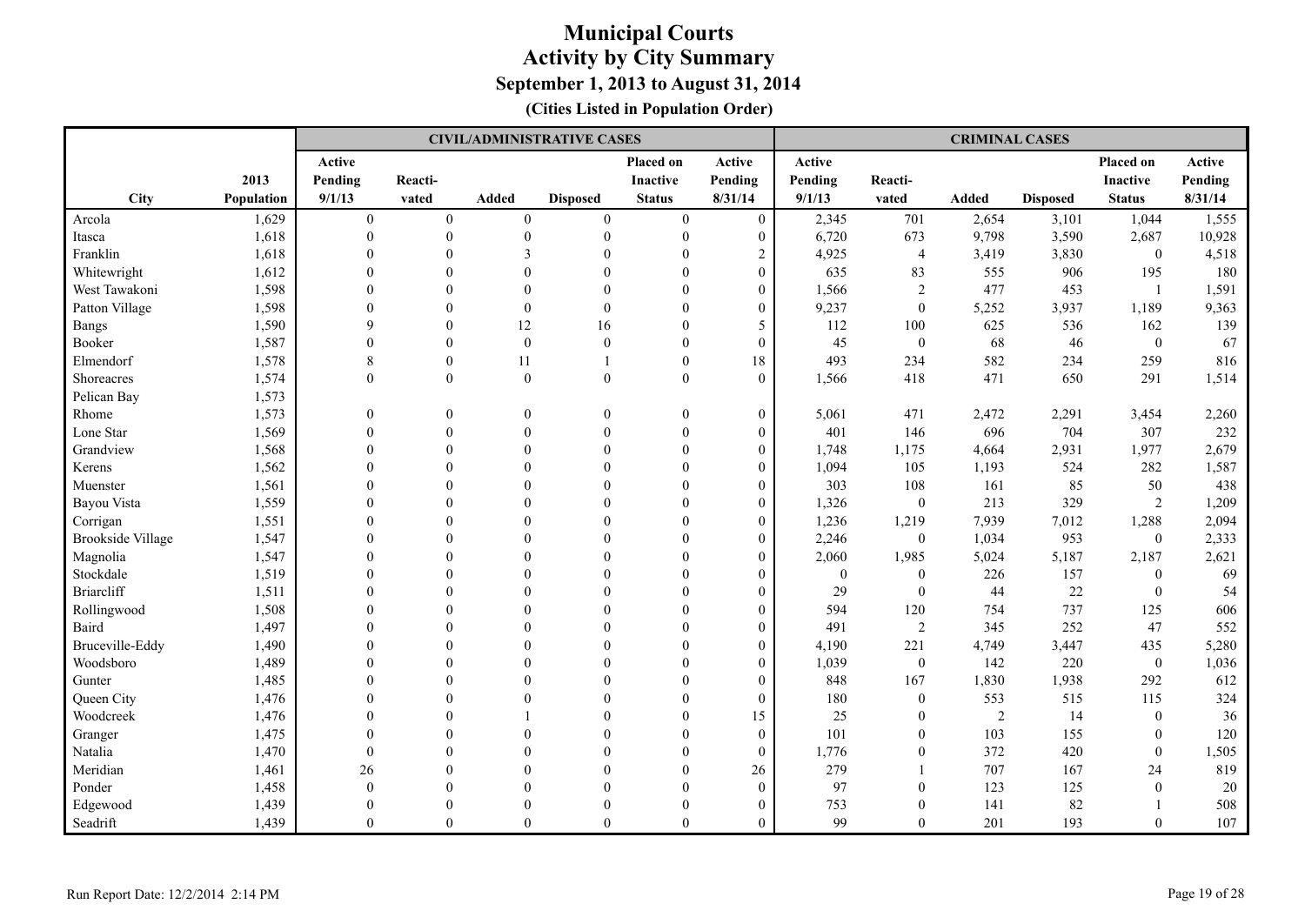|                          |            | <b>TOTAL CASES</b> |                  |              |                 |                  |              |  |  |  |
|--------------------------|------------|--------------------|------------------|--------------|-----------------|------------------|--------------|--|--|--|
|                          |            | <b>Active</b>      |                  |              |                 | Placed on        | Active       |  |  |  |
|                          | 2013       | Pending            | Reacti-          |              |                 | <b>Inactive</b>  | Pending      |  |  |  |
| City                     | Population | 9/1/13             | vated            | <b>Added</b> | <b>Disposed</b> | <b>Status</b>    | 8/31/14      |  |  |  |
| Arcola                   | 1,629      | 2,345              | 701              | 2,654        | 3,101           | 1,044            | 1,555        |  |  |  |
| Itasca                   | 1,618      | 6,720              | 673              | 9,798        | 3,590           | 2,687            | 10,928       |  |  |  |
| Franklin                 | 1,618      | 4,925              | $\overline{4}$   | 3,422        | 3,830           | $\mathbf{0}$     | 4,520        |  |  |  |
| Whitewright              | 1,612      | 635                | 83               | 555          | 906             | 195              | 180          |  |  |  |
| West Tawakoni            | 1,598      | 1,566              | $\overline{c}$   | 477          | 453             | $\mathbf{1}$     | 1,591        |  |  |  |
| Patton Village           | 1,598      | 9,237              | $\theta$         | 5,252        | 3,937           | 1,189            | 9,363        |  |  |  |
| <b>Bangs</b>             | 1,590      | 121                | 100              | 637          | 552             | 162              | 144          |  |  |  |
| <b>Booker</b>            | 1,587      | 45                 | $\boldsymbol{0}$ | 68           | 46              | $\boldsymbol{0}$ | 67           |  |  |  |
| Elmendorf                | 1,578      | 501                | 234              | 593          | 235             | 259              | 834          |  |  |  |
| Shoreacres               | 1,574      | 1,566              | 418              | 471          | 650             | 291              | 1,514        |  |  |  |
| Pelican Bay              | 1,573      | $\mathbf{0}$       | $\boldsymbol{0}$ | $\mathbf{0}$ | $\mathbf{0}$    | $\boldsymbol{0}$ | $\mathbf{0}$ |  |  |  |
| Rhome                    | 1,573      | 5,061              | 471              | 2,472        | 2,291           | 3,454            | 2,260        |  |  |  |
| Lone Star                | 1,569      | 401                | 146              | 696          | 704             | 307              | 232          |  |  |  |
| Grandview                | 1,568      | 1,748              | 1,175            | 4,664        | 2,931           | 1,977            | 2,679        |  |  |  |
| Kerens                   | 1,562      | 1,094              | 105              | 1,193        | 524             | 282              | 1,587        |  |  |  |
| Muenster                 | 1,561      | 303                | 108              | 161          | 85              | 50               | 438          |  |  |  |
| Bayou Vista              | 1,559      | 1,326              | $\mathbf{0}$     | 213          | 329             | $\overline{c}$   | 1,209        |  |  |  |
| Corrigan                 | 1,551      | 1,236              | 1,219            | 7,939        | 7,012           | 1,288            | 2,094        |  |  |  |
| <b>Brookside Village</b> | 1,547      | 2,246              | $\mathbf{0}$     | 1,034        | 953             | $\boldsymbol{0}$ | 2,333        |  |  |  |
| Magnolia                 | 1,547      | 2,060              | 1,985            | 5,024        | 5,187           | 2,187            | 2,621        |  |  |  |
| Stockdale                | 1,519      | $\mathbf{0}$       | $\mathbf{0}$     | 226          | 157             | $\mathbf{0}$     | 69           |  |  |  |
| <b>Briarcliff</b>        | 1,511      | 29                 | $\mathbf{0}$     | 44           | 22              | $\boldsymbol{0}$ | 54           |  |  |  |
| Rollingwood              | 1,508      | 594                | 120              | 754          | 737             | 125              | 606          |  |  |  |
| Baird                    | 1,497      | 491                | $\overline{c}$   | 345          | 252             | 47               | 552          |  |  |  |
| Bruceville-Eddy          | 1,490      | 4,190              | 221              | 4,749        | 3,447           | 435              | 5,280        |  |  |  |
| Woodsboro                | 1,489      | 1,039              | $\boldsymbol{0}$ | 142          | 220             | $\boldsymbol{0}$ | 1,036        |  |  |  |
| Gunter                   | 1,485      | 848                | 167              | 1,830        | 1,938           | 292              | 612          |  |  |  |
| Queen City               | 1,476      | 180                | $\mathbf{0}$     | 553          | 515             | 115              | 324          |  |  |  |
| Woodcreek                | 1,476      | 25                 | $\boldsymbol{0}$ | 3            | 14              | $\boldsymbol{0}$ | 51           |  |  |  |
| Granger                  | 1,475      | 101                | $\boldsymbol{0}$ | 103          | 155             | $\boldsymbol{0}$ | 120          |  |  |  |
| Natalia                  | 1,470      | 1,776              | $\mathbf{0}$     | 372          | 420             | $\mathbf{0}$     | 1,505        |  |  |  |
| Meridian                 | 1,461      | 305                | $\mathbf{1}$     | 707          | 167             | 24               | 845          |  |  |  |
| Ponder                   | 1,458      | 97                 | $\boldsymbol{0}$ | 123          | 125             | $\boldsymbol{0}$ | 20           |  |  |  |
| Edgewood                 | 1,439      | 753                | $\mathbf{0}$     | 141          | 82              | $\mathbf{1}$     | 508          |  |  |  |
| Seadrift                 | 1,439      | 99                 | $\theta$         | 201          | 193             | $\mathbf{0}$     | 107          |  |  |  |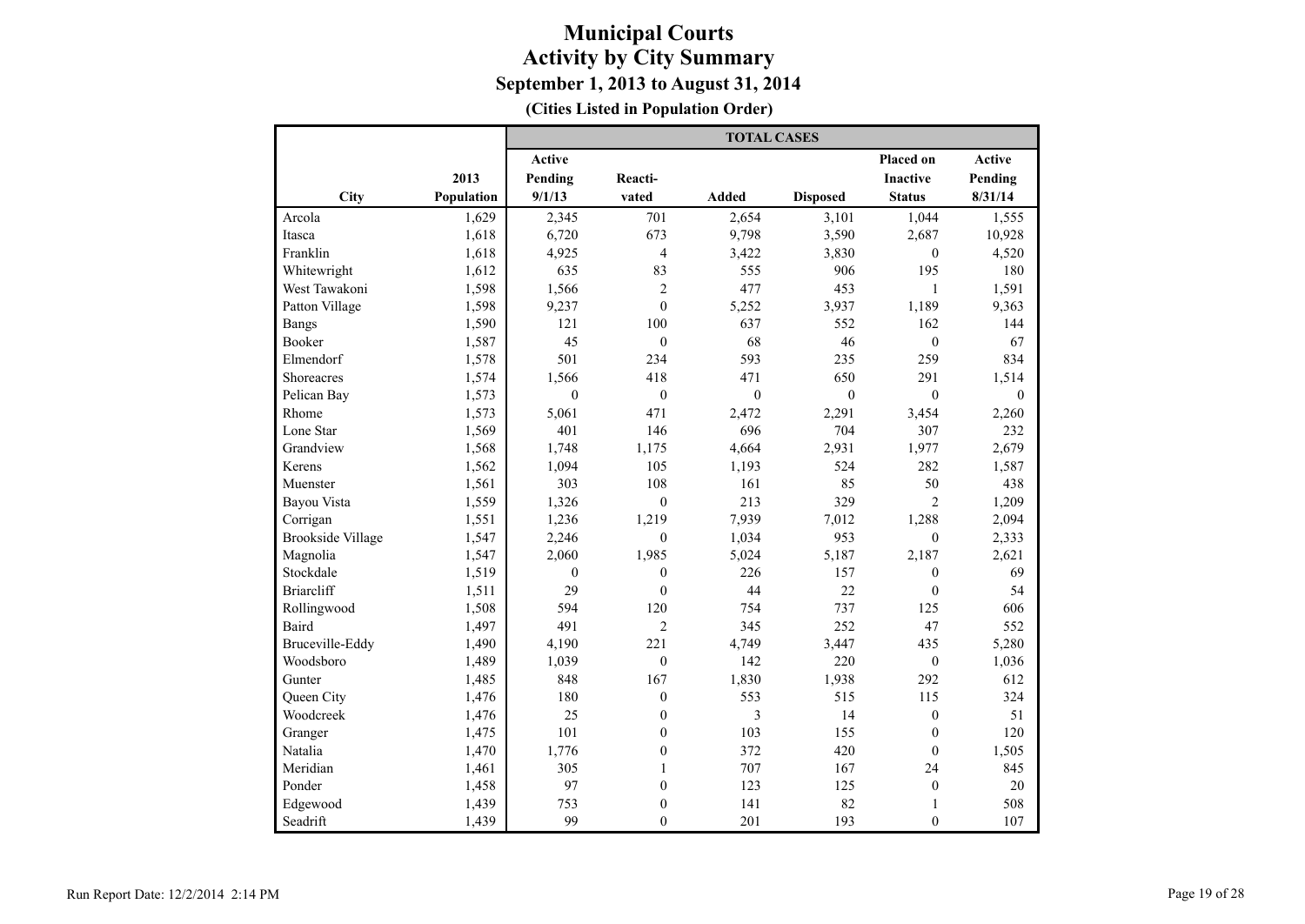|                  |            |                  |              |                  | <b>CIVIL/ADMINISTRATIVE CASES</b> |                  |                  |                  |                  | <b>CRIMINAL CASES</b> |                  |                  |                |
|------------------|------------|------------------|--------------|------------------|-----------------------------------|------------------|------------------|------------------|------------------|-----------------------|------------------|------------------|----------------|
|                  |            | Active           |              |                  |                                   | Placed on        | Active           | Active           |                  |                       |                  | Placed on        | Active         |
|                  | 2013       | Pending          | Reacti-      |                  |                                   | <b>Inactive</b>  | Pending          | Pending          | Reacti-          |                       |                  | <b>Inactive</b>  | Pending        |
| City             | Population | 9/1/13           | vated        | Added            | <b>Disposed</b>                   | <b>Status</b>    | 8/31/14          | 9/1/13           | vated            | <b>Added</b>          | <b>Disposed</b>  | <b>Status</b>    | 8/31/14        |
| Seven Points     | 1,434      | $\boldsymbol{0}$ | $\mathbf{0}$ | $\boldsymbol{0}$ | $\mathbf{0}$                      | $\boldsymbol{0}$ | $\boldsymbol{0}$ | 366              | 275              | 3,455                 | 3,015            | 561              | 555            |
| Sundown          | 1,432      | $\theta$         | $\theta$     | $\Omega$         | $\mathbf{0}$                      | $\mathbf{0}$     | $\overline{0}$   | 49               | $\overline{4}$   | 116                   | 76               | 10               | 83             |
| Grapeland        | 1,431      | $\Omega$         | $\theta$     | $\Omega$         | $\theta$                          | $\Omega$         | $\overline{0}$   | 251              | 110              | 621                   | 600              | 231              | 147            |
| Fulton           | 1,429      | $\Omega$         | $\theta$     | $\Omega$         | $\theta$                          | $\theta$         | $\theta$         | 25               | $\boldsymbol{0}$ | 109                   | 49               | $\mathbf{0}$     | 79             |
| Menard           | 1,412      | $\Omega$         | $\Omega$     | $\Omega$         | $\Omega$                          | $\Omega$         | $\theta$         | $\mathbf{0}$     | $\mathbf{0}$     | $\mathbf{0}$          | $\mathbf{0}$     | $\theta$         | $\theta$       |
| Wolfe City       | 1,401      | $\Omega$         | $\theta$     | $\Omega$         | $\theta$                          | $\Omega$         | $\Omega$         | 603              | 12               | 240                   | 113              | 111              | 558            |
| <b>Bells</b>     | 1,400      | $\theta$         | $\theta$     | $\Omega$         | $\mathbf{0}$                      | $\Omega$         | $\overline{0}$   | 379              | 377              | 1,262                 | 1,514            | 273              | 231            |
| Hubbard          | 1,399      | $\theta$         | $\theta$     | $\Omega$         | $\theta$                          | $\theta$         | $\boldsymbol{0}$ | 2,248            | 248              | 2,587                 | 1,843            | $\sqrt{2}$       | 3,238          |
| Rosebud          | 1,399      | $\Omega$         | $\Omega$     | $\Omega$         | $\Omega$                          | $\Omega$         | $\overline{0}$   | 258              | $\boldsymbol{0}$ | 3,181                 | 1,637            | 788              | 578            |
| Quinlan          | 1,396      | $\theta$         | $\theta$     | $\Omega$         | $\theta$                          | $\Omega$         | $\overline{0}$   | 287              | $\overline{2}$   | 227                   | 134              | $\boldsymbol{0}$ | 395            |
| Copperas Cove    | 1,393      | 30               | $\Omega$     |                  | $\theta$                          | $\theta$         | 31               | 2,985            | 2,264            | 6,879                 | 7,583            | 1,672            | 3,017          |
| Flatonia         | 1,391      | $\,$ 8 $\,$      | $\Omega$     | $\overline{2}$   |                                   | $\Omega$         | 9                | 234              | 275              | 487                   | 548              | 132              | 302            |
| Caddo Mills      | 1,391      | $\Omega$         | $\Omega$     | $\Omega$         | $\Omega$                          | $\Omega$         | $\theta$         | 1,742            | 224              | 2,266                 | 1,811            | 401              | 2,033          |
| Tatum            | 1,386      | $\theta$         | $\theta$     | $\theta$         | $\theta$                          | $\theta$         | $\overline{0}$   | 624              | 193              | 1,390                 | 1,251            | 333              | 623            |
| Moody            | 1,377      | $\theta$         | $\theta$     | $\theta$         | $\theta$                          | $\theta$         | $\overline{0}$   | 537              | 82               | 2,268                 | 1,444            | 110              | 1,338          |
| Naples           | 1,371      | $\Omega$         | $\Omega$     | $\Omega$         | $\Omega$                          | $\Omega$         | $\overline{0}$   | 490              | 81               | 519                   | 424              | 21               | 645            |
| Runaway Bay      | 1,369      | $\Omega$         | $\Omega$     | $\Omega$         | $\Omega$                          | $\Omega$         | $\overline{0}$   | 1,083            | 151              | 1,618                 | 1,403            | 168              | 1,284          |
| Alvord           | 1,369      | $\Omega$         | $\theta$     | $\Omega$         | $\Omega$                          | $\Omega$         | $\theta$         | 24               | $\boldsymbol{0}$ | 26                    | 13               | 15               | 22             |
| Lakeside         | 1,364      | $\Omega$         | $\theta$     | $\Omega$         | $\Omega$                          | $\theta$         | $\theta$         | 608              | 319              | 1,082                 | 771              | 398              | 840            |
| <b>Big Sandy</b> | 1,358      | $\Omega$         | $\Omega$     | $\Omega$         | $\Omega$                          | $\Omega$         | $\theta$         | 295              | 198              | 765                   | 432              | 293              | 533            |
| Bertram          | 1,358      | $\Omega$         | $\theta$     | $\Omega$         | $\theta$                          | $\theta$         | $\overline{0}$   | 841              | 192              | 534                   | 635              | 272              | 660            |
| Orange Grove     | 1,354      | $\theta$         | $\theta$     | $\Omega$         | $\theta$                          | $\theta$         | $\boldsymbol{0}$ | 2,878            | $\boldsymbol{0}$ | 848                   | 685              | -1               | 3,109          |
| Somerville       | 1,353      | $\Omega$         | $\Omega$     | $\Omega$         | $\Omega$                          | $\Omega$         | $\overline{0}$   | 1,534            | $\mathbf{0}$     | 2,030                 | 1,257            | $\boldsymbol{0}$ | 2,609          |
| Woodbranch       | 1,351      | $\Omega$         | $\Omega$     | $\Omega$         | $\Omega$                          | $\Omega$         | $\overline{0}$   | 3,719            | 552              | 1,897                 | 1,446            | 712              | 4,010          |
| Hico             | 1,347      | $\theta$         | $\Omega$     | $\Omega$         | $\theta$                          | $\Omega$         | $\boldsymbol{0}$ | 247              | $\overline{4}$   | 428                   | 350              | 6                | 323            |
| Elkhart          | 1,347      | $\Omega$         | $\theta$     | $\Omega$         | $\theta$                          | $\theta$         | $\theta$         | $\boldsymbol{0}$ | $\boldsymbol{0}$ | $\boldsymbol{0}$      | $\boldsymbol{0}$ | $\mathbf{0}$     | $\overline{0}$ |
| Farwell          | 1,321      | $\Omega$         | $\Omega$     | $\Omega$         | $\Omega$                          | $\Omega$         | $\Omega$         | 237              | 57               | 536                   | 510              | 147              | 173            |
| Hawkins          | 1,320      | $\theta$         | $\theta$     | $\Omega$         | $\theta$                          | $\Omega$         | $\overline{0}$   | 94               | 45               | 253                   | 224              | 93               | 87             |
| Oak Leaf         | 1,315      | $\theta$         | $\theta$     | $\theta$         | $\mathbf{0}$                      | $\theta$         | $\overline{0}$   | $\overline{1}$   | $\boldsymbol{0}$ | $\sqrt{2}$            | 3                | $\mathbf{0}$     | $\theta$       |
| Roscoe           | 1,312      | $\theta$         | $\theta$     | $\theta$         | $\theta$                          | $\Omega$         | $\overline{0}$   | 35               | $\mathbf{0}$     | 68                    | $20\,$           | $\theta$         | 83             |
| Palm Valley      | 1,307      | $\Omega$         | $\Omega$     | $\Omega$         | $\Omega$                          | $\Omega$         | $\overline{0}$   | $\mathbf{0}$     | 168              | 347                   | 317              | 160              | $\overline{2}$ |
| Munday           | 1,306      | $\theta$         | $\theta$     | $\Omega$         | $\theta$                          | $\Omega$         | $\overline{0}$   | 145              | 61               | 210                   | 215              | 19               | 182            |
| Thorndale        | 1,305      | $\Omega$         | $\theta$     | $\Omega$         | $\Omega$                          | $\Omega$         | $\theta$         | 156              | 44               | 613                   | 519              | 127              | 167            |
| New Fairview     | 1,282      | $\Omega$         | $\Omega$     | $\Omega$         | $\Omega$                          | $\Omega$         | $\theta$         | 236              | $\mathbf{0}$     | 460                   | 470              |                  | $\overline{0}$ |
| Wallis           | 1,270      | $\Omega$         | $\Omega$     | $\theta$         | $\Omega$                          | $\theta$         | $\Omega$         | 1,788            | $\theta$         | 1,068                 | 732              | $\overline{0}$   | $\overline{0}$ |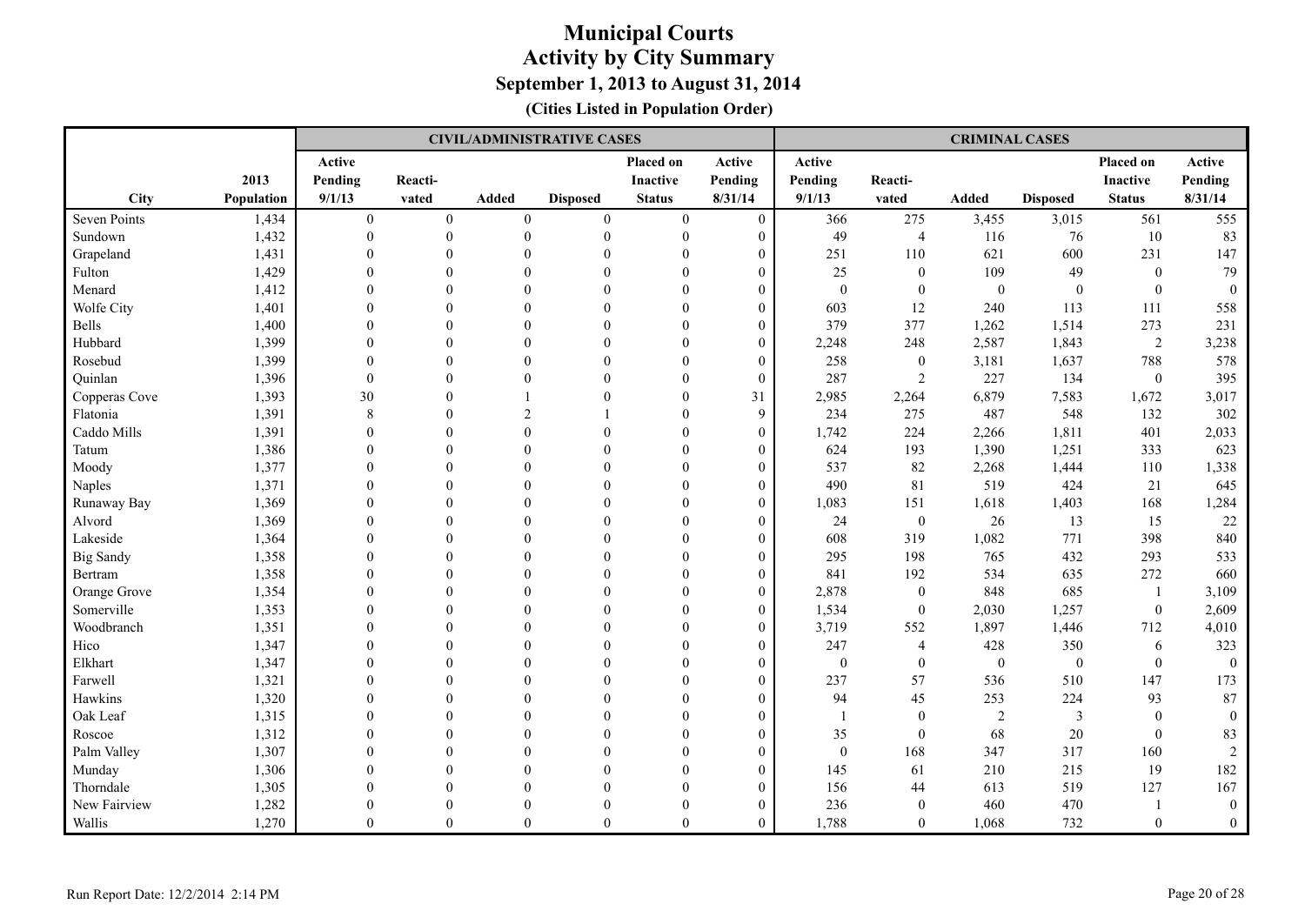|                     |            | <b>TOTAL CASES</b> |                  |                |                 |                  |                  |  |  |  |
|---------------------|------------|--------------------|------------------|----------------|-----------------|------------------|------------------|--|--|--|
|                     |            | <b>Active</b>      |                  |                |                 | Placed on        | <b>Active</b>    |  |  |  |
|                     | 2013       | Pending            | Reacti-          |                |                 | <b>Inactive</b>  | Pending          |  |  |  |
| City                | Population | 9/1/13             | vated            | <b>Added</b>   | <b>Disposed</b> | <b>Status</b>    | 8/31/14          |  |  |  |
| <b>Seven Points</b> | 1,434      | 366                | 275              | 3,455          | 3,015           | 561              | 555              |  |  |  |
| Sundown             | 1,432      | 49                 | $\overline{4}$   | 116            | 76              | 10               | 83               |  |  |  |
| Grapeland           | 1,431      | 251                | 110              | 621            | 600             | 231              | 147              |  |  |  |
| Fulton              | 1,429      | 25                 | $\mathbf{0}$     | 109            | 49              | $\mathbf{0}$     | 79               |  |  |  |
| Menard              | 1,412      | $\mathbf{0}$       | $\mathbf{0}$     | $\mathbf{0}$   | $\mathbf{0}$    | $\mathbf{0}$     | $\mathbf{0}$     |  |  |  |
| Wolfe City          | 1,401      | 603                | 12               | 240            | 113             | 111              | 558              |  |  |  |
| <b>Bells</b>        | 1,400      | 379                | 377              | 1,262          | 1,514           | 273              | 231              |  |  |  |
| Hubbard             | 1,399      | 2,248              | 248              | 2,587          | 1,843           | $\overline{c}$   | 3,238            |  |  |  |
| Rosebud             | 1,399      | 258                | $\boldsymbol{0}$ | 3,181          | 1,637           | 788              | 578              |  |  |  |
| Quinlan             | 1,396      | 287                | $\overline{2}$   | 227            | 134             | $\theta$         | 395              |  |  |  |
| Copperas Cove       | 1,393      | 3,015              | 2,264            | 6,880          | 7,583           | 1,672            | 3,048            |  |  |  |
| Flatonia            | 1,391      | 242                | 275              | 489            | 549             | 132              | 311              |  |  |  |
| Caddo Mills         | 1,391      | 1,742              | 224              | 2,266          | 1,811           | 401              | 2,033            |  |  |  |
| Tatum               | 1,386      | 624                | 193              | 1,390          | 1,251           | 333              | 623              |  |  |  |
| Moody               | 1,377      | 537                | 82               | 2,268          | 1,444           | 110              | 1,338            |  |  |  |
| <b>Naples</b>       | 1,371      | 490                | 81               | 519            | 424             | 21               | 645              |  |  |  |
| Runaway Bay         | 1,369      | 1,083              | 151              | 1,618          | 1,403           | 168              | 1,284            |  |  |  |
| Alvord              | 1,369      | 24                 | $\boldsymbol{0}$ | 26             | 13              | 15               | 22               |  |  |  |
| Lakeside            | 1,364      | 608                | 319              | 1,082          | 771             | 398              | 840              |  |  |  |
| <b>Big Sandy</b>    | 1,358      | 295                | 198              | 765            | 432             | 293              | 533              |  |  |  |
| Bertram             | 1,358      | 841                | 192              | 534            | 635             | 272              | 660              |  |  |  |
| Orange Grove        | 1,354      | 2,878              | $\mathbf{0}$     | 848            | 685             | 1                | 3,109            |  |  |  |
| Somerville          | 1,353      | 1,534              | $\boldsymbol{0}$ | 2,030          | 1,257           | $\boldsymbol{0}$ | 2,609            |  |  |  |
| Woodbranch          | 1,351      | 3,719              | 552              | 1,897          | 1,446           | 712              | 4,010            |  |  |  |
| Hico                | 1,347      | 247                | $\overline{4}$   | 428            | 350             | 6                | 323              |  |  |  |
| Elkhart             | 1,347      | $\boldsymbol{0}$   | $\mathbf{0}$     | $\mathbf{0}$   | $\mathbf{0}$    | $\mathbf{0}$     | $\mathbf{0}$     |  |  |  |
| Farwell             | 1,321      | 237                | 57               | 536            | 510             | 147              | 173              |  |  |  |
| Hawkins             | 1,320      | 94                 | 45               | 253            | 224             | 93               | 87               |  |  |  |
| Oak Leaf            | 1,315      | $\mathbf{1}$       | $\mathbf{0}$     | $\overline{c}$ | 3               | $\mathbf{0}$     | $\mathbf{0}$     |  |  |  |
| Roscoe              | 1,312      | 35                 | $\mathbf{0}$     | 68             | 20              | $\boldsymbol{0}$ | 83               |  |  |  |
| Palm Valley         | 1,307      | $\boldsymbol{0}$   | 168              | 347            | 317             | 160              | $\overline{c}$   |  |  |  |
| Munday              | 1,306      | 145                | 61               | 210            | 215             | 19               | 182              |  |  |  |
| Thorndale           | 1,305      | 156                | 44               | 613            | 519             | 127              | 167              |  |  |  |
| New Fairview        | 1,282      | 236                | $\boldsymbol{0}$ | 460            | 470             | $\mathbf{1}$     | $\boldsymbol{0}$ |  |  |  |
| Wallis              | 1,270      | 1,788              | $\theta$         | 1,068          | 732             | $\mathbf{0}$     | $\theta$         |  |  |  |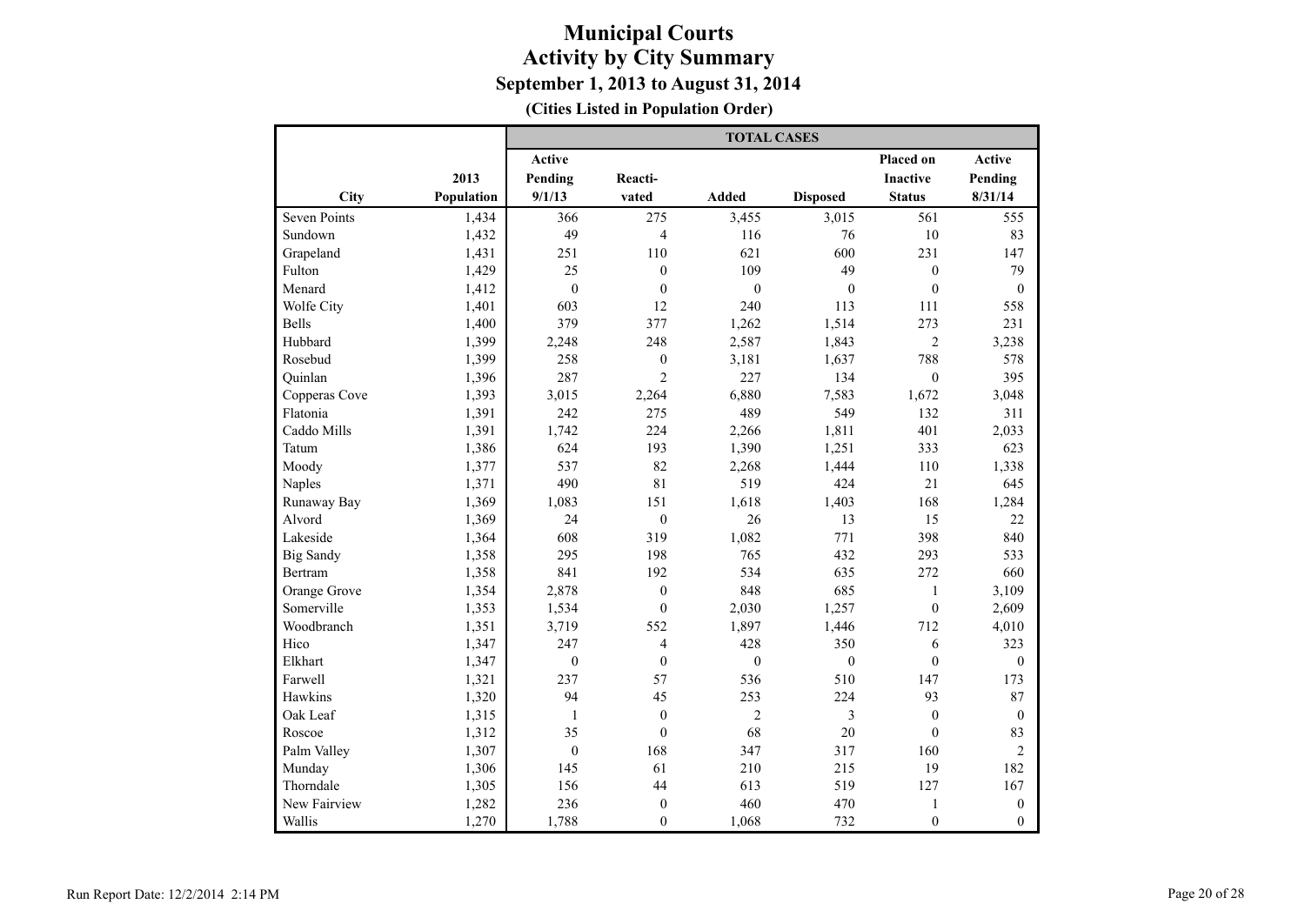|                   |            |                  |                  |                  | <b>CIVIL/ADMINISTRATIVE CASES</b> |                  |                  |                  |                  | <b>CRIMINAL CASES</b> |                  |                  |                |
|-------------------|------------|------------------|------------------|------------------|-----------------------------------|------------------|------------------|------------------|------------------|-----------------------|------------------|------------------|----------------|
|                   |            | Active           |                  |                  |                                   | Placed on        | Active           | Active           |                  |                       |                  | Placed on        | Active         |
|                   | 2013       | Pending          | Reacti-          |                  |                                   | <b>Inactive</b>  | Pending          | Pending          | Reacti-          |                       |                  | Inactive         | Pending        |
| City              | Population | 9/1/13           | vated            | Added            | <b>Disposed</b>                   | <b>Status</b>    | 8/31/14          | 9/1/13           | vated            | Added                 | <b>Disposed</b>  | <b>Status</b>    | 8/31/14        |
| Boyd              | 1,258      | $\mathbf{0}$     | $\boldsymbol{0}$ | $\mathbf{0}$     | $\boldsymbol{0}$                  | $\mathbf{0}$     | $\mathbf{0}$     | 1,324            | $\mathbf{0}$     | 1,206                 | 480              | $\mathbf{0}$     | 2,053          |
| Aurora            | 1,256      |                  |                  |                  |                                   |                  |                  |                  |                  |                       |                  |                  |                |
| Emory             | 1,250      | $\mathbf{0}$     | $\overline{0}$   | $\overline{0}$   | $\overline{0}$                    | $\boldsymbol{0}$ | $\boldsymbol{0}$ | 410              | $\overline{4}$   | 203                   | 227              | 11               | 379            |
| <b>Bevil Oaks</b> | 1,249      | $\mathbf{0}$     | $\mathbf{0}$     | $\boldsymbol{0}$ | $\boldsymbol{0}$                  | $\boldsymbol{0}$ | $\mathbf{0}$     | $\overline{1}$   | $\boldsymbol{0}$ | 14                    | 13               | $\boldsymbol{0}$ | $\overline{2}$ |
| Spur              | 1,245      | $\theta$         | $\Omega$         | $\theta$         | $\theta$                          | $\theta$         | $\overline{0}$   | 185              | 13               | 272                   | 157              | 39               | 273            |
| Old River-Winfree | 1,243      | $\theta$         | $\Omega$         | $\theta$         | $\theta$                          | $\theta$         | $\overline{0}$   | 91               | $\boldsymbol{0}$ | 5                     | 10               | $\mathbf{0}$     | 87             |
| China Grove       | 1,243      | $\overline{0}$   | $\overline{0}$   | $\theta$         | $\theta$                          | $\theta$         | $\boldsymbol{0}$ | 242              | 127              | 529                   | 151              | 277              | 486            |
| Iraan             | 1,240      | $\Omega$         | $\Omega$         | $\theta$         | $\Omega$                          | $\theta$         | $\overline{0}$   | 8                | $\boldsymbol{0}$ | 9                     | $\,$ 8 $\,$      | $\mathbf{0}$     | 9              |
| Tye               | 1,226      | $\theta$         | $\Omega$         | $\Omega$         | $\Omega$                          | $\theta$         | $\overline{0}$   | 214              | 84               | 458                   | 433              | 117              | 212            |
| Claude            | 1,225      | $\theta$         | $\theta$         | $\Omega$         | $\theta$                          | $\boldsymbol{0}$ | $\overline{0}$   | $\boldsymbol{0}$ | $\boldsymbol{0}$ | $\mathbf{0}$          | $\boldsymbol{0}$ | $\boldsymbol{0}$ | $\mathbf{0}$   |
| Rogers            | 1,223      | $\Omega$         | $\Omega$         |                  | $\theta$                          | $\theta$         |                  | 391              | 391              | 1,880                 | 915              | 728              | 1,035          |
| Alto              | 1,212      | $\theta$         | $\overline{0}$   | $\overline{0}$   | $\mathbf{0}$                      | $\boldsymbol{0}$ | $\theta$         | 3,780            | 3                | 1,316                 | 990              | 5                | 4,106          |
| Hemphill          | 1,207      | $\theta$         | $\overline{0}$   | $\boldsymbol{0}$ | $\mathbf{0}$                      | $\boldsymbol{0}$ | $\theta$         | 33               | $\tau$           | 114                   | 66               | 16               | $72\,$         |
| Iowa Colony       | 1,201      |                  |                  |                  |                                   |                  |                  |                  |                  |                       |                  |                  |                |
| Kemp              | 1,199      | $\mathbf{0}$     | $\boldsymbol{0}$ | $\boldsymbol{0}$ | $\boldsymbol{0}$                  | $\mathbf{0}$     | $\boldsymbol{0}$ | 4,418            | $\boldsymbol{0}$ | 838                   | 660              | 148              | 4,447          |
| Frankston         | 1,195      | $\boldsymbol{0}$ | $\boldsymbol{0}$ | $\boldsymbol{0}$ | $\boldsymbol{0}$                  | $\boldsymbol{0}$ | $\boldsymbol{0}$ | 925              | 325              | 1,479                 | 1,701            | 473              | 556            |
| Florence          | 1,194      | $\mathbf{0}$     | $\boldsymbol{0}$ | $\boldsymbol{0}$ | $\boldsymbol{0}$                  | $\boldsymbol{0}$ | $\overline{0}$   | 1,262            | 288              | 2,304                 | 1,325            | 581              | 1,932          |
| Petersburg        | 1,185      | $\theta$         | $\mathbf{0}$     | $\boldsymbol{0}$ | $\mathbf{0}$                      | $\boldsymbol{0}$ | $\overline{0}$   | 151              | $\boldsymbol{0}$ | 63                    | 8                | $\mathbf{0}$     | 206            |
| Gruver            | 1,182      |                  |                  |                  |                                   |                  |                  |                  |                  |                       |                  |                  |                |
| Valley Mills      | 1,173      | $\mathbf{0}$     | $\overline{0}$   | $\boldsymbol{0}$ | $\theta$                          | $\boldsymbol{0}$ | $\boldsymbol{0}$ | 454              | 15               | 435                   | 270              |                  | 791            |
| La Vernia         | 1,172      | $\mathbf{0}$     | $\overline{0}$   | $\overline{0}$   | $\theta$                          | $\mathbf{0}$     | $\overline{0}$   | 389              | 19               | 845                   | 649              | $\mathbf{0}$     | 648            |
| Tenaha            | 1,172      | $\mathbf{0}$     | $\overline{0}$   | $\mathbf{0}$     | $\theta$                          | $\mathbf{0}$     | $\boldsymbol{0}$ | 811              | 525              | 2,512                 | 1,881            | 930              | 6,174          |
| Timpson           | 1,171      | $\overline{0}$   | $\mathbf{0}$     | $\theta$         | $\theta$                          | $\boldsymbol{0}$ | $\overline{0}$   | 1,474            | 304              | 3,630                 | 2,451            | 1,305            | 1,653          |
| Jewett            | 1,165      | $\Omega$         | $\Omega$         | $\Omega$         | $\Omega$                          | $\Omega$         | $\Omega$         | 1,744            | 56               | 322                   | 370              | 120              | 1,630          |
| Lexington         | 1,164      | $\Omega$         | $\Omega$         | $\Omega$         | $\theta$                          | $\theta$         | $\overline{0}$   | 458              | 84               | 1,849                 | 1,080            | 194              | 1,117          |
| Martindale        | 1,160      | $\Omega$         | $\theta$         | $\Omega$         | $\theta$                          | $\Omega$         | $\theta$         | 753              | 255              | 877                   | 823              | 253              | 805            |
| Lorenzo           | 1,158      | $\theta$         | $\mathbf{0}$     | $\theta$         | $\theta$                          | $\theta$         | $\theta$         | 3,514            | $\boldsymbol{0}$ | 473                   | 108              | $\mathbf{0}$     | 3,879          |
| Ore City          | 1,155      | $\theta$         | $\Omega$         | $\theta$         | $\theta$                          | $\theta$         | $\Omega$         | 592              | 192              | 1,101                 | 1,084            | 339              | 468            |
| Calvert           | 1,155      | $\mathbf{0}$     | $\overline{0}$   | $\boldsymbol{0}$ | $\theta$                          | $\boldsymbol{0}$ | $\overline{0}$   | 4,979            | $\boldsymbol{0}$ | 1,553                 | 1,481            | $\mathbf{0}$     | 5,159          |
| Knox City         | 1,152      | $\overline{0}$   | $\mathbf{0}$     | $\theta$         | $\theta$                          | $\boldsymbol{0}$ | $\boldsymbol{0}$ | 152              | $\boldsymbol{0}$ | 167                   | 104              | $\boldsymbol{0}$ | 215            |
| La Coste          | 1,150      | $\theta$         | $\Omega$         | $\Omega$         | $\Omega$                          | $\theta$         | $\overline{0}$   | 234              | 52               | 270                   | 182              | 127              | 247            |
| Anton             | 1,149      | $\Omega$         | $\Omega$         | $\Omega$         | $\theta$                          | $\theta$         | $\overline{0}$   | $\overline{1}$   | $\mathbf{0}$     | $\mathbf{0}$          | $\boldsymbol{0}$ | $\mathbf{0}$     |                |
| Holiday Lakes     | 1,148      | $\Omega$         | $\theta$         | $\Omega$         | $\theta$                          | $\Omega$         | $\boldsymbol{0}$ | $\mathbf{0}$     | $\overline{0}$   | 76                    | 71               |                  | 21             |
| Paducah           | 1,142      | $\theta$         | $\Omega$         | $\theta$         | $\Omega$                          | $\theta$         | $\overline{0}$   | 41               | $\theta$         | 147                   | 85               | $\Omega$         | $\mathbf{0}$   |
| Holland           | 1,128      | $\theta$         | $\theta$         | $\theta$         | $\theta$                          | $\theta$         | $\theta$         | 100              | 6                | 620                   | 428              | 4                | 420            |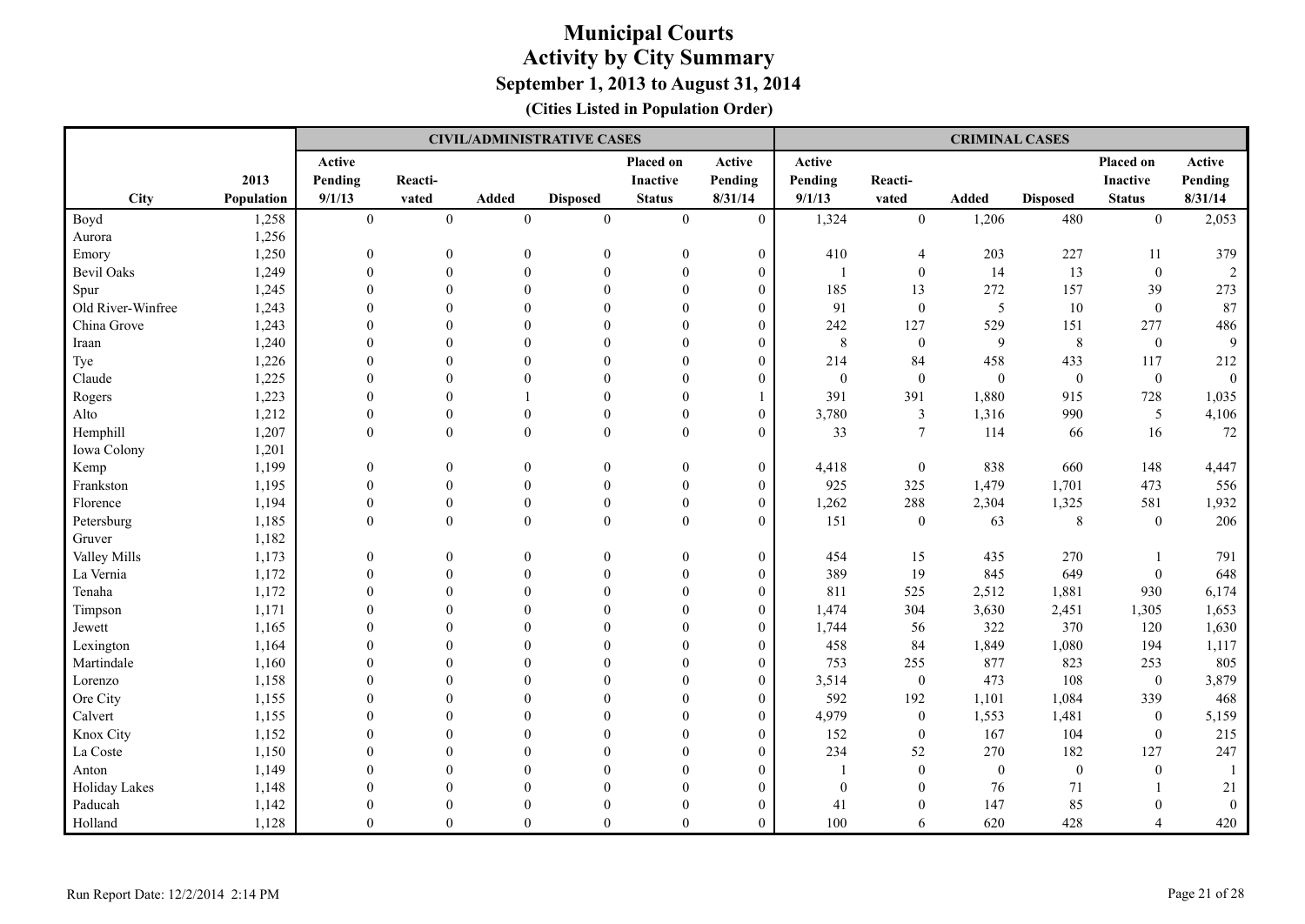|                      |            | <b>TOTAL CASES</b> |                         |                  |                  |                  |                |  |  |  |
|----------------------|------------|--------------------|-------------------------|------------------|------------------|------------------|----------------|--|--|--|
|                      |            | <b>Active</b>      |                         |                  |                  | Placed on        | <b>Active</b>  |  |  |  |
|                      | 2013       | Pending            | Reacti-                 |                  |                  | <b>Inactive</b>  | Pending        |  |  |  |
| City                 | Population | 9/1/13             | vated                   | Added            | <b>Disposed</b>  | <b>Status</b>    | 8/31/14        |  |  |  |
| Boyd                 | 1,258      | 1,324              | $\boldsymbol{0}$        | 1,206            | 480              | $\boldsymbol{0}$ | 2,053          |  |  |  |
| Aurora               | 1,256      | $\boldsymbol{0}$   | $\boldsymbol{0}$        | $\mathbf{0}$     | $\boldsymbol{0}$ | $\mathbf{0}$     | $\mathbf{0}$   |  |  |  |
| Emory                | 1,250      | 410                | $\overline{4}$          | 203              | 227              | 11               | 379            |  |  |  |
| <b>Bevil Oaks</b>    | 1,249      | $\mathbf{1}$       | $\mathbf{0}$            | 14               | 13               | $\overline{0}$   | $\overline{2}$ |  |  |  |
| Spur                 | 1,245      | 185                | 13                      | 272              | 157              | 39               | 273            |  |  |  |
| Old River-Winfree    | 1,243      | 91                 | $\mathbf{0}$            | 5                | 10               | $\overline{0}$   | 87             |  |  |  |
| China Grove          | 1,243      | 242                | 127                     | 529              | 151              | 277              | 486            |  |  |  |
| Iraan                | 1,240      | $\,8\,$            | $\boldsymbol{0}$        | 9                | 8                | $\boldsymbol{0}$ | 9              |  |  |  |
| Tye                  | 1,226      | 214                | 84                      | 458              | 433              | 117              | 212            |  |  |  |
| Claude               | 1,225      | $\boldsymbol{0}$   | $\mathbf{0}$            | $\mathbf{0}$     | $\boldsymbol{0}$ | $\overline{0}$   | $\mathbf{0}$   |  |  |  |
| Rogers               | 1,223      | 391                | 391                     | 1,881            | 915              | 728              | 1,036          |  |  |  |
| Alto                 | 1,212      | 3,780              | $\overline{\mathbf{3}}$ | 1,316            | 990              | 5                | 4,106          |  |  |  |
| Hemphill             | 1,207      | 33                 | 7                       | 114              | 66               | 16               | 72             |  |  |  |
| Iowa Colony          | 1,201      | $\theta$           | $\mathbf{0}$            | $\mathbf{0}$     | $\theta$         | $\mathbf{0}$     | $\theta$       |  |  |  |
| Kemp                 | 1,199      | 4,418              | $\mathbf{0}$            | 838              | 660              | 148              | 4,447          |  |  |  |
| Frankston            | 1,195      | 925                | 325                     | 1,479            | 1,701            | 473              | 556            |  |  |  |
| Florence             | 1,194      | 1,262              | 288                     | 2,304            | 1,325            | 581              | 1,932          |  |  |  |
| Petersburg           | 1,185      | 151                | $\mathbf{0}$            | 63               | $\,$ 8 $\,$      | $\mathbf{0}$     | 206            |  |  |  |
| Gruver               | 1,182      | $\boldsymbol{0}$   | $\boldsymbol{0}$        | $\boldsymbol{0}$ | $\mathbf{0}$     | $\boldsymbol{0}$ | $\mathbf{0}$   |  |  |  |
| Valley Mills         | 1,173      | 454                | 15                      | 435              | 270              | $\mathbf{1}$     | 791            |  |  |  |
| La Vernia            | 1,172      | 389                | 19                      | 845              | 649              | $\mathbf{0}$     | 648            |  |  |  |
| Tenaha               | 1,172      | 811                | 525                     | 2,512            | 1,881            | 930              | 6,174          |  |  |  |
| Timpson              | 1,171      | 1,474              | 304                     | 3,630            | 2,451            | 1,305            | 1,653          |  |  |  |
| Jewett               | 1,165      | 1,744              | 56                      | 322              | 370              | 120              | 1,630          |  |  |  |
| Lexington            | 1,164      | 458                | 84                      | 1,849            | 1,080            | 194              | 1,117          |  |  |  |
| Martindale           | 1,160      | 753                | 255                     | 877              | 823              | 253              | 805            |  |  |  |
| Lorenzo              | 1,158      | 3,514              | $\mathbf{0}$            | 473              | 108              | $\mathbf{0}$     | 3,879          |  |  |  |
| Ore City             | 1,155      | 592                | 192                     | 1,101            | 1,084            | 339              | 468            |  |  |  |
| Calvert              | 1,155      | 4,979              | $\mathbf{0}$            | 1,553            | 1,481            | $\overline{0}$   | 5,159          |  |  |  |
| Knox City            | 1,152      | 152                | $\boldsymbol{0}$        | 167              | 104              | $\boldsymbol{0}$ | 215            |  |  |  |
| La Coste             | 1,150      | 234                | 52                      | 270              | 182              | 127              | 247            |  |  |  |
| Anton                | 1,149      | $\mathbf{1}$       | $\boldsymbol{0}$        | $\boldsymbol{0}$ | $\boldsymbol{0}$ | $\boldsymbol{0}$ | $\mathbf{1}$   |  |  |  |
| <b>Holiday Lakes</b> | 1,148      | $\boldsymbol{0}$   | $\boldsymbol{0}$        | 76               | 71               | $\,1\,$          | 21             |  |  |  |
| Paducah              | 1,142      | 41                 | $\mathbf{0}$            | 147              | 85               | $\mathbf{0}$     | $\theta$       |  |  |  |
| Holland              | 1,128      | 100                | 6                       | 620              | 428              | $\overline{4}$   | 420            |  |  |  |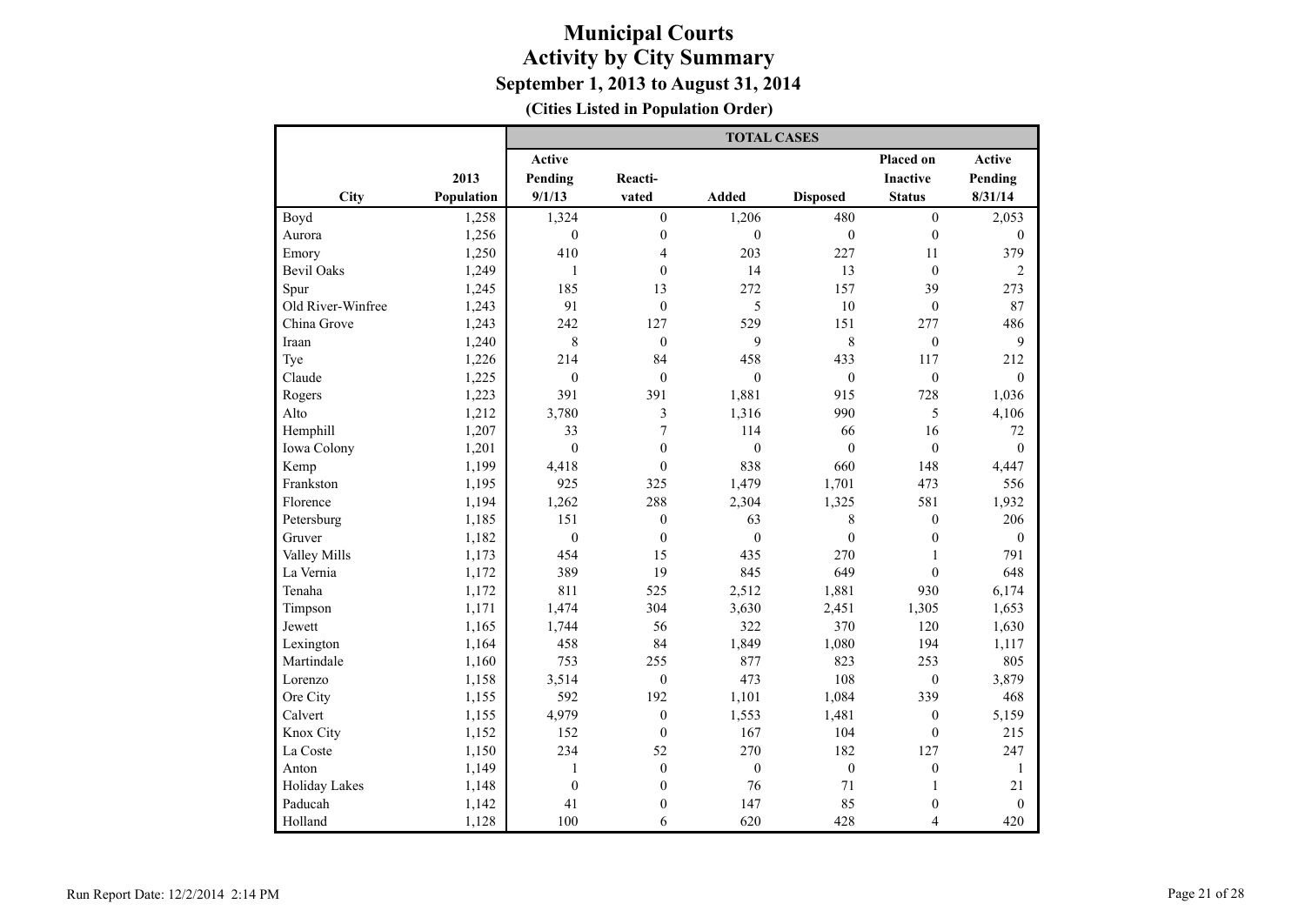|                      |            |                  |                  |                  | <b>CIVIL/ADMINISTRATIVE CASES</b> |                  |                  |                  |                  | <b>CRIMINAL CASES</b> |                 |                  |                |
|----------------------|------------|------------------|------------------|------------------|-----------------------------------|------------------|------------------|------------------|------------------|-----------------------|-----------------|------------------|----------------|
|                      |            | Active           |                  |                  |                                   | <b>Placed on</b> | Active           | Active           |                  |                       |                 | Placed on        | Active         |
|                      | 2013       | Pending          | Reacti-          |                  |                                   | <b>Inactive</b>  | Pending          | Pending          | Reacti-          |                       |                 | <b>Inactive</b>  | Pending        |
| City                 | Population | 9/1/13           | vated            | Added            | <b>Disposed</b>                   | <b>Status</b>    | 8/31/14          | 9/1/13           | vated            | Added                 | <b>Disposed</b> | <b>Status</b>    | 8/31/14        |
| China                | 1,128      |                  |                  |                  |                                   |                  |                  |                  |                  |                       |                 |                  |                |
| Cottonwood Shores    | 1,127      | $\boldsymbol{0}$ | $\mathbf{0}$     | $\overline{0}$   | $\mathbf{0}$                      | $\boldsymbol{0}$ | $\mathbf{0}$     | 57               | $\mathbf{1}$     | 122                   | 84              | $\mathbf{0}$     | 99             |
| Bogata               | 1,119      | $\theta$         | $\theta$         | $\boldsymbol{0}$ | $\mathbf{0}$                      | $\boldsymbol{0}$ | $\boldsymbol{0}$ | 267              | 66               | 167                   | 246             | 66               | 188            |
| Kempner              | 1,117      | $\theta$         | $\mathbf{0}$     | $\Omega$         | $\mathbf{0}$                      | $\mathbf{0}$     | $\boldsymbol{0}$ | 85               | 105              | 976                   | 741             | 189              | 238            |
| Von Ormy             | 1,117      | $\Omega$         | $\theta$         | $\Omega$         | $\theta$                          | $\theta$         | $\overline{0}$   | 1,360            | $\boldsymbol{0}$ | 1,437                 | 1,130           | 11               | 1,656          |
| <b>Oyster Creek</b>  | 1,117      | $\Omega$         | $\theta$         | $\Omega$         | $\mathbf{0}$                      | $\theta$         | $\overline{0}$   | 605              | 277              | 848                   | 698             | 255              | 777            |
| Ransom Canyon        | 1,112      | $\Omega$         | $\mathbf{0}$     | $\mathbf{0}$     | $\mathbf{0}$                      | $\mathbf{0}$     | $\overline{0}$   | 11               | $\boldsymbol{0}$ | 9                     | $\tau$          | $\mathbf{0}$     | 13             |
| Clear Lake Shores    | 1,109      |                  |                  |                  |                                   |                  |                  |                  |                  |                       |                 |                  |                |
| Marion               | 1,097      | $\mathbf{0}$     | $\mathbf{0}$     | $\overline{0}$   | $\overline{0}$                    | $\boldsymbol{0}$ | $\boldsymbol{0}$ | 1,470            | $\boldsymbol{0}$ | 1,191                 | 1,610           | $\boldsymbol{0}$ | 1,096          |
| Westlake             | 1,096      | $\mathbf{0}$     | $\mathbf{0}$     | $\boldsymbol{0}$ | $\boldsymbol{0}$                  | $\boldsymbol{0}$ | $\boldsymbol{0}$ | 3,903            | 1,681            | 8,356                 | 7,970           | 2,024            | 3,946          |
| Hart                 | 1,094      | $\theta$         | $\theta$         | $\theta$         | $\theta$                          | $\theta$         | $\overline{0}$   | $\mathbf{0}$     | $\theta$         | $\theta$              | $\mathbf{0}$    | $\theta$         | $\theta$       |
| Waelder              | 1,094      |                  |                  |                  |                                   |                  |                  |                  |                  |                       |                 |                  |                |
| New Summerfield      | 1,093      | $\mathbf{0}$     | $\mathbf{0}$     | $\mathbf{0}$     | $\mathbf{0}$                      | $\mathbf{0}$     | $\boldsymbol{0}$ | 797              | $\boldsymbol{0}$ | 1,367                 | 892             | $\boldsymbol{0}$ | 1,119          |
| Cut and Shoot        | 1,089      | $\mathbf{0}$     | $\Omega$         | $\mathbf{0}$     | $\mathbf{0}$                      | $\boldsymbol{0}$ | $\boldsymbol{0}$ | 380              | 107              | 397                   | 138             | 198              | 548            |
| Liberty Hill         | 1,071      | $\mathbf{0}$     | $\theta$         | $\theta$         | $\mathbf{0}$                      | $\mathbf{0}$     | $\overline{0}$   | 437              | 207              | 641                   | 742             | 273              | 269            |
| Maud                 | 1,060      | $\mathbf{0}$     | $\theta$         | $\theta$         | $\mathbf{0}$                      | $\mathbf{0}$     | $\boldsymbol{0}$ | 58               | 20               | 102                   | 124             | 29               | 30             |
| Santa Anna           | 1,057      | $\mathbf{0}$     | $\theta$         | $\Omega$         | $\theta$                          | $\theta$         | $\boldsymbol{0}$ | 758              | 412              | 1,726                 | 1,221           | 890              | 892            |
| Wortham              | 1,057      | $\Omega$         | $\Omega$         | $\Omega$         | $\theta$                          | $\Omega$         | $\overline{0}$   | 2,588            | $\boldsymbol{0}$ | 839                   | 696             | $\mathbf{0}$     | 2,929          |
| Gorman               | 1,054      | $\Omega$         | $\mathbf{0}$     | $\Omega$         | $\mathbf{0}$                      | $\theta$         | $\boldsymbol{0}$ | 320              | 26               | 366                   | 221             | 101              | 390            |
| Brownsboro           | 1,048      | $\theta$         | $\boldsymbol{0}$ | $\theta$         | $\mathbf{0}$                      | $\boldsymbol{0}$ | $\overline{0}$   | 1,819            | 373              | 2,967                 | 2,739           | 651              | 1,781          |
| Earth                | 1,048      |                  |                  |                  |                                   |                  |                  |                  |                  |                       |                 |                  |                |
| Lindsay              | 1,043      | $\mathbf{0}$     | $\theta$         | $\theta$         | $\theta$                          | $\mathbf{0}$     | $\overline{0}$   | 52               | 53               | 149                   | 206             | 8                | 13             |
| Tomball              | 1,043      | $\boldsymbol{0}$ | $\mathbf{0}$     | $\boldsymbol{0}$ | $\mathbf{0}$                      | $\boldsymbol{0}$ | $\boldsymbol{0}$ | 6,696            | 3,957            | 10,481                | 10,440          | 3,053            | 7,645          |
| Groveton             | 1,042      | $\boldsymbol{0}$ | $\theta$         | $\theta$         | $\boldsymbol{0}$                  | $\boldsymbol{0}$ | $\boldsymbol{0}$ | 240              | 51               | 177                   | 195             | 36               | 239            |
| Chico                | 1,041      | 19               | $\Omega$         | 26               | 20                                | $\Omega$         | 25               | 168              | $\boldsymbol{0}$ | 49                    | 54              | $\mathbf{0}$     | 163            |
| Jarrell              | 1,036      | $\theta$         | $\theta$         | $\theta$         | $\mathbf{0}$                      | $\Omega$         | $\mathbf{0}$     | 616              | $\overline{2}$   | 129                   | 123             | 10               | 641            |
| Newark               | 1,035      | $\theta$         | $\theta$         | $\Omega$         | $\mathbf{0}$                      | $\theta$         | $\overline{0}$   | $\boldsymbol{0}$ | $\overline{0}$   | 6                     |                 | $\mathbf{0}$     | 5              |
| Godley               | 1,027      | $\Omega$         | $\Omega$         | $\Omega$         | $\theta$                          | $\Omega$         | $\overline{0}$   | 578              | 245              | 2,587                 | 2,061           | 329              | 1,026          |
| Saint Jo             | 1,026      | $\Omega$         | $\Omega$         | $\Omega$         | $\theta$                          | $\theta$         | $\overline{0}$   | 267              | 152              | 1,572                 | 849             | 291              | 854            |
| Omaha                | 1,022      | $\mathbf{0}$     | $\theta$         | $\theta$         | $\mathbf{0}$                      | $\theta$         | $\boldsymbol{0}$ | $\overline{1}$   | $\boldsymbol{0}$ | 214                   | 229             | $\boldsymbol{0}$ | $\overline{4}$ |
| Hill Country Village | 1,020      | $\Omega$         | $\theta$         | $\Omega$         | $\theta$                          | $\theta$         | $\overline{0}$   | 53               | 564              | 478                   | 877             | 61               | 140            |
| Riesel               | 1,017      | $\Omega$         | $\Omega$         | $\Omega$         | $\theta$                          | $\Omega$         | $\overline{0}$   | 1,485            | 655              | 3,706                 | 3,321           | 947              | 1,758          |
| Jamaica Beach        | 1,013      | $\Omega$         | $\Omega$         | $\Omega$         | $\Omega$                          | $\Omega$         | $\overline{0}$   | 2,176            | $\boldsymbol{0}$ | 400                   | 197             | $\sqrt{2}$       | 2,377          |
| Robert Lee           | 1,010      | $\Omega$         | $\Omega$         | $\Omega$         | $\Omega$                          | $\Omega$         | $\overline{0}$   |                  | $\theta$         | 23                    | 20              | $\mathbf{0}$     | $\overline{4}$ |
| Wink                 | 1,006      | $\Omega$         | $\Omega$         | $\Omega$         | $\Omega$                          | $\Omega$         | $\theta$         | 98               | 16               | 128                   | 141             | 23               | 79             |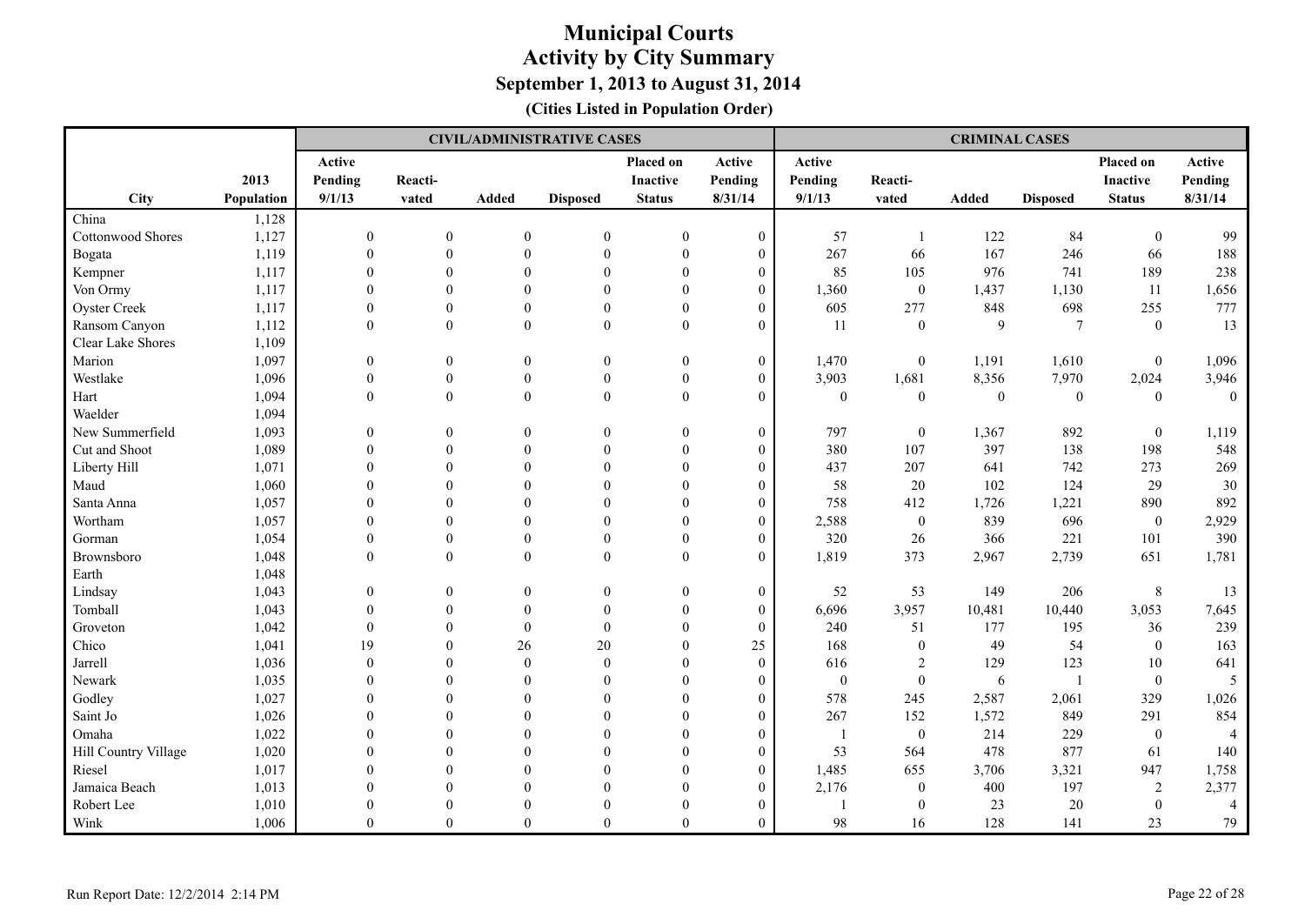|                          |            |                  |                  | <b>TOTAL CASES</b> |                  |                  |                |
|--------------------------|------------|------------------|------------------|--------------------|------------------|------------------|----------------|
|                          |            | <b>Active</b>    |                  |                    |                  | Placed on        | <b>Active</b>  |
|                          | 2013       | Pending          | Reacti-          |                    |                  | <b>Inactive</b>  | Pending        |
| City                     | Population | 9/1/13           | vated            | Added              | <b>Disposed</b>  | <b>Status</b>    | 8/31/14        |
| China                    | 1,128      | $\boldsymbol{0}$ | $\overline{0}$   | $\boldsymbol{0}$   | $\boldsymbol{0}$ | $\mathbf{0}$     | $\mathbf{0}$   |
| <b>Cottonwood Shores</b> | 1,127      | 57               | $\mathbf{1}$     | 122                | 84               | $\overline{0}$   | 99             |
| Bogata                   | 1,119      | 267              | 66               | 167                | 246              | 66               | 188            |
| Kempner                  | 1,117      | 85               | 105              | 976                | 741              | 189              | 238            |
| Von Ormy                 | 1,117      | 1,360            | $\boldsymbol{0}$ | 1,437              | 1,130            | 11               | 1,656          |
| <b>Oyster Creek</b>      | 1,117      | 605              | 277              | 848                | 698              | 255              | 777            |
| Ransom Canyon            | 1,112      | 11               | $\boldsymbol{0}$ | 9                  | $\tau$           | $\boldsymbol{0}$ | 13             |
| <b>Clear Lake Shores</b> | 1,109      | $\boldsymbol{0}$ | $\boldsymbol{0}$ | $\overline{0}$     | $\boldsymbol{0}$ | $\boldsymbol{0}$ | $\mathbf{0}$   |
| Marion                   | 1,097      | 1,470            | $\theta$         | 1,191              | 1,610            | $\theta$         | 1,096          |
| Westlake                 | 1,096      | 3,903            | 1,681            | 8,356              | 7,970            | 2,024            | 3,946          |
| Hart                     | 1,094      | $\boldsymbol{0}$ | $\mathbf{0}$     | $\boldsymbol{0}$   | $\boldsymbol{0}$ | $\boldsymbol{0}$ | $\mathbf{0}$   |
| Waelder                  | 1,094      | $\boldsymbol{0}$ | $\mathbf{0}$     | $\boldsymbol{0}$   | $\boldsymbol{0}$ | $\mathbf{0}$     | $\mathbf{0}$   |
| New Summerfield          | 1,093      | 797              | $\mathbf{0}$     | 1,367              | 892              | $\theta$         | 1,119          |
| Cut and Shoot            | 1,089      | 380              | 107              | 397                | 138              | 198              | 548            |
| Liberty Hill             | 1,071      | 437              | 207              | 641                | 742              | 273              | 269            |
| Maud                     | 1,060      | 58               | 20               | 102                | 124              | 29               | 30             |
| Santa Anna               | 1,057      | 758              | 412              | 1,726              | 1,221            | 890              | 892            |
| Wortham                  | 1,057      | 2,588            | $\overline{0}$   | 839                | 696              | $\boldsymbol{0}$ | 2,929          |
| Gorman                   | 1,054      | 320              | 26               | 366                | 221              | 101              | 390            |
| Brownsboro               | 1,048      | 1,819            | 373              | 2,967              | 2,739            | 651              | 1,781          |
| Earth                    | 1,048      | $\mathbf{0}$     | $\mathbf{0}$     | $\mathbf{0}$       | $\mathbf{0}$     | $\mathbf{0}$     | $\mathbf{0}$   |
| Lindsay                  | 1,043      | 52               | 53               | 149                | 206              | 8                | 13             |
| Tomball                  | 1.043      | 6,696            | 3,957            | 10,481             | 10,440           | 3.053            | 7,645          |
| Groveton                 | 1,042      | 240              | 51               | 177                | 195              | 36               | 239            |
| Chico                    | 1,041      | 187              | $\boldsymbol{0}$ | 75                 | 74               | $\overline{0}$   | 188            |
| Jarrell                  | 1,036      | 616              | $\overline{2}$   | 129                | 123              | 10               | 641            |
| Newark                   | 1,035      | $\mathbf{0}$     | $\mathbf{0}$     | 6                  | $\mathbf{1}$     | $\overline{0}$   | 5              |
| Godley                   | 1,027      | 578              | 245              | 2,587              | 2,061            | 329              | 1,026          |
| Saint Jo                 | 1,026      | 267              | 152              | 1,572              | 849              | 291              | 854            |
| Omaha                    | 1,022      | $\mathbf{1}$     | $\boldsymbol{0}$ | 214                | 229              | $\boldsymbol{0}$ | 4              |
| Hill Country Village     | 1,020      | 53               | 564              | 478                | 877              | 61               | 140            |
| Riesel                   | 1,017      | 1,485            | 655              | 3,706              | 3,321            | 947              | 1,758          |
| Jamaica Beach            | 1,013      | 2,176            | $\boldsymbol{0}$ | 400                | 197              | $\overline{2}$   | 2,377          |
| Robert Lee               | 1,010      | 1                | $\overline{0}$   | 23                 | 20               | $\mathbf{0}$     | $\overline{4}$ |
| Wink                     | 1,006      | 98               | 16               | 128                | 141              | 23               | 79             |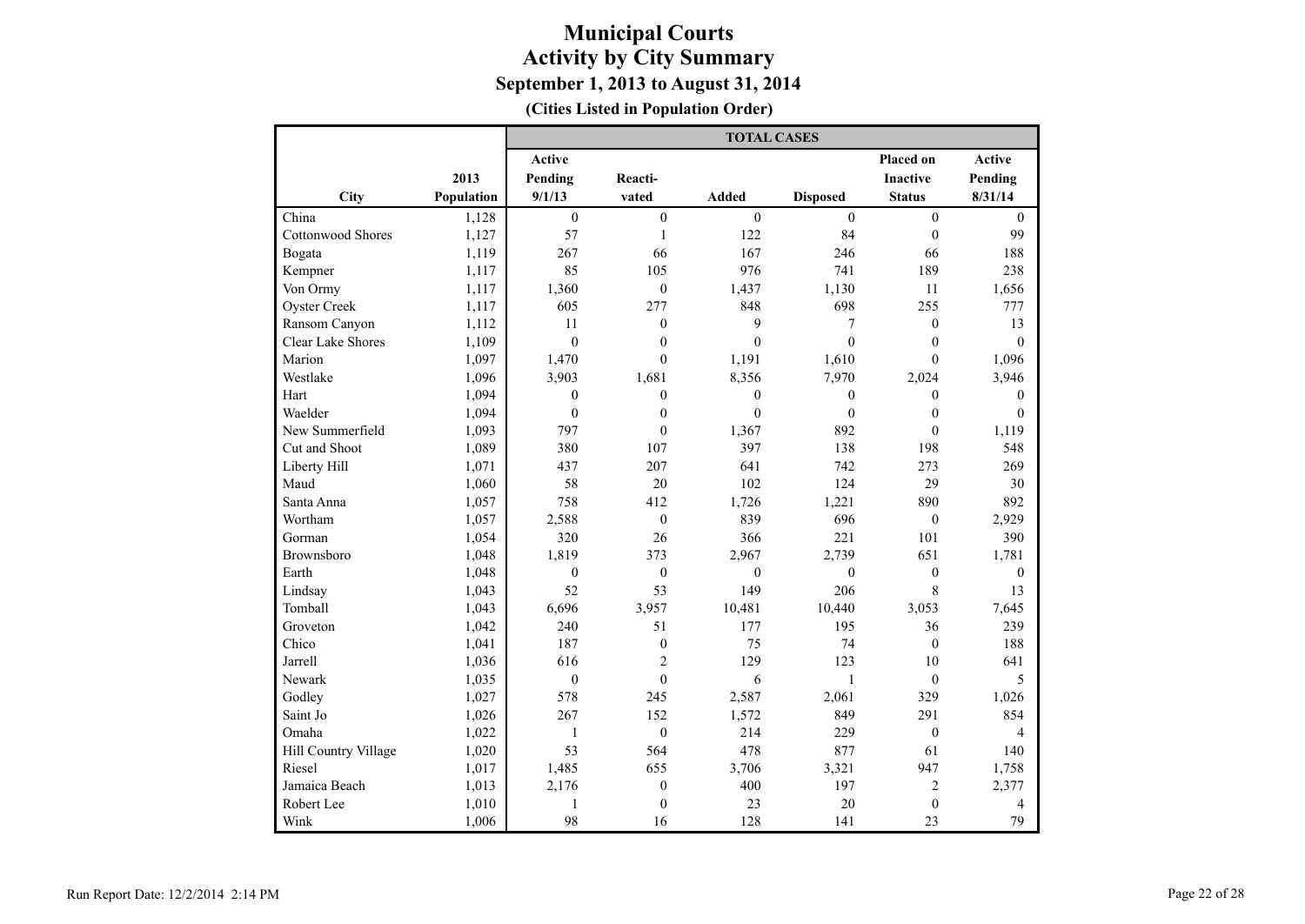|                           |            |              |              |                  | <b>CIVIL/ADMINISTRATIVE CASES</b> |                  |                  |                  |                  | <b>CRIMINAL CASES</b> |                  |                  |                |
|---------------------------|------------|--------------|--------------|------------------|-----------------------------------|------------------|------------------|------------------|------------------|-----------------------|------------------|------------------|----------------|
|                           |            | Active       |              |                  |                                   | Placed on        | Active           | Active           |                  |                       |                  | Placed on        | Active         |
|                           | 2013       | Pending      | Reacti-      |                  |                                   | <b>Inactive</b>  | Pending          | Pending          | Reacti-          |                       |                  | <b>Inactive</b>  | Pending        |
| City                      | Population | 9/1/13       | vated        | <b>Added</b>     | <b>Disposed</b>                   | <b>Status</b>    | 8/31/14          | 9/1/13           | vated            | <b>Added</b>          | <b>Disposed</b>  | <b>Status</b>    | 8/31/14        |
| Berryville                | 1,001      | $\mathbf{0}$ | $\mathbf{0}$ | $\boldsymbol{0}$ | $\mathbf{0}$                      | $\boldsymbol{0}$ | $\mathbf{0}$     | $\boldsymbol{0}$ | $\boldsymbol{0}$ | $\mathbf{0}$          | $\overline{0}$   | $\mathbf{0}$     | $\mathbf{0}$   |
| Josephine                 | 1,000      | $\mathbf{0}$ | $\mathbf{0}$ | $\theta$         | $\boldsymbol{0}$                  | $\boldsymbol{0}$ | $\boldsymbol{0}$ | 222              | 73               | 294                   | 279              | 55               | 255            |
| New London                | 994        | $\Omega$     | $\theta$     | $\Omega$         | $\theta$                          | $\Omega$         | $\overline{0}$   | 121              | 136              | 479                   | 375              | 191              | 170            |
| Tiki Island, Village of   | 993        | $\Omega$     | $\theta$     | $\Omega$         | $\theta$                          | $\Omega$         | $\overline{0}$   | 101              | 21               | 378                   | 238              | $\mathbf{0}$     | 262            |
| Southmayd                 | 989        | $\Omega$     | $\theta$     | $\Omega$         | $\theta$                          | $\theta$         | $\boldsymbol{0}$ | 244              | $\boldsymbol{0}$ | 609                   | 712              | $\mathbf{0}$     | 141            |
| Eustace                   | 988        | $\Omega$     | $\Omega$     | $\Omega$         | $\theta$                          | $\Omega$         | $\overline{0}$   | 3,020            | 159              | 3,211                 | 2,571            | 680              | 3,157          |
| Arp                       | 983        | $\Omega$     | $\theta$     | $\Omega$         | $\mathbf{0}$                      | $\theta$         | $\boldsymbol{0}$ | 5,269            | 147              | 1,484                 | 1,209            | 398              | 3,625          |
| White Deer                | 978        | $\theta$     | $\Omega$     | $\Omega$         | $\theta$                          | $\theta$         | $\overline{0}$   | 217              | $\boldsymbol{0}$ | 27                    | 29               | $\mathbf{0}$     | 221            |
| Hackberry                 | 977        | $\theta$     | $\theta$     | $\Omega$         | $\Omega$                          | $\Omega$         | $\boldsymbol{0}$ | $\boldsymbol{0}$ | $\overline{0}$   | 8                     | $\overline{7}$   | $\mathbf{0}$     |                |
| Cross Plains              | 976        | $\theta$     | $\theta$     | $\Omega$         | $\theta$                          | $\Omega$         | $\boldsymbol{0}$ | 1,044            | 35               | 1,430                 | 1,236            | $\mathbf{0}$     | 1,280          |
| <b>Bronte</b>             | 973        | $\Omega$     | $\Omega$     | $\Omega$         | $\theta$                          | $\Omega$         | $\overline{0}$   | $7\phantom{.0}$  | $\mathbf{0}$     | 6                     | 5                | $\theta$         | 9              |
| Daisetta                  | 967        | $\theta$     | $\theta$     | $\Omega$         | $\theta$                          | $\theta$         | $\overline{0}$   | 528              | 117              | 487                   | 451              | 150              | 257            |
| Lakeport                  | 965        | $\Omega$     | $\Omega$     | $\Omega$         | $\mathbf{0}$                      | $\mathbf{0}$     | $\boldsymbol{0}$ | 395              | 86               | 502                   | 214              | 273              | 489            |
| Lakeside City             | 963        | $\Omega$     | $\theta$     | $\Omega$         | $\theta$                          | $\theta$         | $\overline{0}$   | $\theta$         | $\boldsymbol{0}$ | $\mathbf{0}$          | $\boldsymbol{0}$ | $\mathbf{0}$     | $\overline{0}$ |
| Maypearl                  | 955        | $\mathbf{0}$ | $\mathbf{0}$ | $\theta$         | $\mathbf{0}$                      | $\boldsymbol{0}$ | $\boldsymbol{0}$ | 1,257            | 3                | 646                   | 637              | $\mathbf{0}$     | 1,270          |
| Coolidge                  | 950        |              | $\theta$     |                  | $\Omega$                          | $\theta$         | $\overline{c}$   | 42               | $\boldsymbol{0}$ | 21                    | 13               | $\mathbf{0}$     | 63             |
| Sudan                     | 949        |              | $\Omega$     | $\Omega$         |                                   | $\Omega$         | $\boldsymbol{0}$ | 36               | 3                | 47                    | 30               | 3                | 53             |
| Clint                     | 941        | $\Omega$     | $\theta$     | $\Omega$         | $\Omega$                          | $\Omega$         | $\boldsymbol{0}$ | 176              | $\theta$         | 212                   | 143              | $\boldsymbol{0}$ | 244            |
| Mustang Ridge             | 926        | $\Omega$     | $\Omega$     | $\Omega$         | $\Omega$                          | $\Omega$         | $\overline{0}$   | 9,917            | 372              | 2,785                 | 2,076            | 1,498            | 9,500          |
| Rice                      | 922        | $\Omega$     | $\theta$     | $\Omega$         | $\theta$                          | $\Omega$         | $\boldsymbol{0}$ | 3,205            | $\boldsymbol{0}$ | 2,674                 | 2,052            | $\overline{0}$   | 3,827          |
| Vega                      | 916        | $\Omega$     | $\Omega$     | $\Omega$         | $\Omega$                          | $\Omega$         | $\boldsymbol{0}$ | 22               | $\boldsymbol{0}$ | 36                    | 47               | $\theta$         | 11             |
| <b>Bremond</b>            | 914        | $\Omega$     | $\theta$     | $\Omega$         | $\theta$                          | $\Omega$         | $\overline{0}$   | 2,529            | 213              | 600                   | 536              | 1,152            | 1,654          |
| Rio Vista                 | 909        | $\mathbf{0}$ | $\mathbf{0}$ | $\theta$         | $\boldsymbol{0}$                  | $\overline{0}$   | $\boldsymbol{0}$ | 452              | 417              | 1,493                 | 1,312            | 408              | 642            |
| Crowell                   | 905        | $\theta$     | $\theta$     | $\Omega$         | $\Omega$                          | $\theta$         | $\overline{0}$   | 169              | $\mathbf{0}$     | 39                    | 45               | $\mathbf{0}$     | 171            |
| Garrison                  | 899        |              |              |                  |                                   |                  |                  |                  |                  |                       |                  |                  |                |
| Thrall                    | 896        | 14           | $\mathbf{0}$ | 8                | 3                                 | $\theta$         | 19               | 639              | 123              | 384                   | 261              | 168              | 717            |
| East Tawakoni             | 893        | $\Omega$     | $\theta$     | $\theta$         | $\theta$                          | $\mathbf{0}$     | $\theta$         | 206              | $78\,$           | 190                   | 258              | 65               | 151            |
| Moulton                   | 890        | $\theta$     | $\theta$     | $\Omega$         | $\theta$                          | $\mathbf{0}$     | $\boldsymbol{0}$ | 207              | $\boldsymbol{0}$ | 254                   | 280              | $\mathbf{0}$     | 181            |
| Trinidad                  | 879        | $\Omega$     | $\Omega$     | $\Omega$         | $\Omega$                          | $\theta$         | $\overline{0}$   | 1,688            | 56               | 680                   | 557              | 62               | 1,637          |
| Lometa                    | 877        | $\mathbf{0}$ | $\theta$     | $\Omega$         | $\mathbf{0}$                      | $\theta$         | $\overline{0}$   | 1,587            | 58               | 2,473                 | 2,213            | 1,116            | 789            |
| Clarksville City          | 869        | $\mathbf{0}$ | $\theta$     | $\theta$         | $\theta$                          | $\overline{0}$   | $\boldsymbol{0}$ | $\boldsymbol{0}$ | $\mathbf{0}$     | $\boldsymbol{0}$      | $\boldsymbol{0}$ | $\boldsymbol{0}$ | $\overline{0}$ |
| Cross Roads               | 865        | $\Omega$     | $\theta$     | $\Omega$         | $\theta$                          | $\Omega$         | $\overline{0}$   | $\theta$         | $\theta$         | $\theta$              | $\mathbf{0}$     | $\mathbf{0}$     | $\overline{0}$ |
| Point Venture, Village of | 861        | $\Omega$     | $\Omega$     | $\Omega$         | $\theta$                          | $\Omega$         | $\overline{0}$   | $\theta$         | $\theta$         | $\theta$              | $\mathbf{0}$     | $\theta$         | $\mathbf{0}$   |
| Bandera                   | 861        | $\mathbf{0}$ | $\theta$     | $\theta$         | $\theta$                          | $\theta$         | $\boldsymbol{0}$ | 197              | 81               | 367                   | 184              | 46               | 421            |
| Lake Tanglewood           | 842        | 3            | $\theta$     | $\theta$         | $\Omega$                          | $\theta$         | 3                | 28               | $\theta$         | 9                     | 12               | $\theta$         | 32             |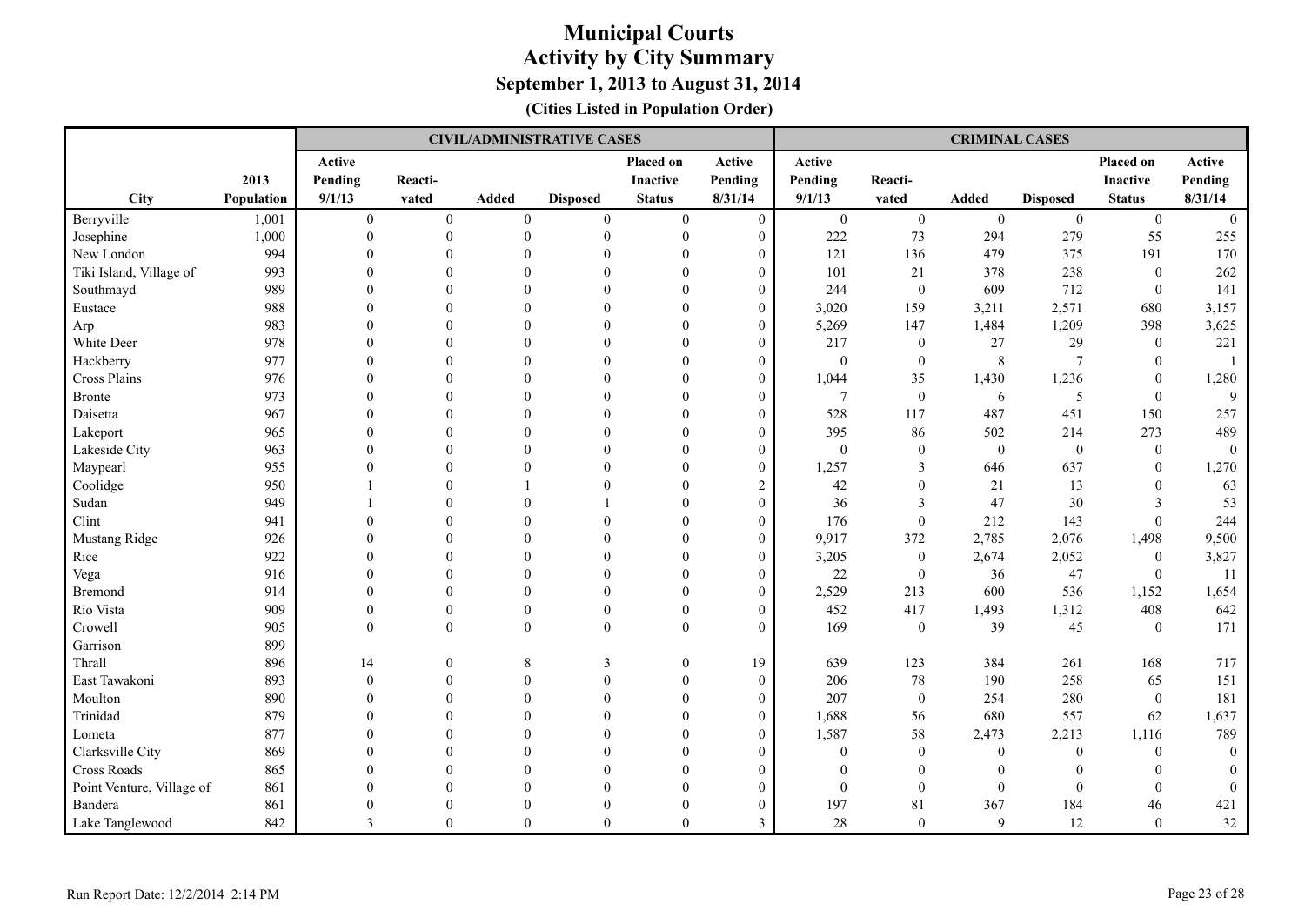|                           |            |                  |                  | <b>TOTAL CASES</b> |                  |                  |                  |
|---------------------------|------------|------------------|------------------|--------------------|------------------|------------------|------------------|
|                           |            | <b>Active</b>    |                  |                    |                  | Placed on        | <b>Active</b>    |
|                           | 2013       | Pending          | Reacti-          |                    |                  | <b>Inactive</b>  | Pending          |
| City                      | Population | 9/1/13           | vated            | Added              | <b>Disposed</b>  | <b>Status</b>    | 8/31/14          |
| Berryville                | 1,001      | $\boldsymbol{0}$ | $\overline{0}$   | $\boldsymbol{0}$   | $\mathbf{0}$     | $\boldsymbol{0}$ | $\boldsymbol{0}$ |
| Josephine                 | 1,000      | 222              | 73               | 294                | 279              | 55               | 255              |
| New London                | 994        | 121              | 136              | 479                | 375              | 191              | 170              |
| Tiki Island, Village of   | 993        | 101              | 21               | 378                | 238              | $\boldsymbol{0}$ | 262              |
| Southmayd                 | 989        | 244              | $\theta$         | 609                | 712              | $\theta$         | 141              |
| Eustace                   | 988        | 3,020            | 159              | 3,211              | 2,571            | 680              | 3,157            |
| Arp                       | 983        | 5,269            | 147              | 1,484              | 1,209            | 398              | 3,625            |
| White Deer                | 978        | 217              | $\boldsymbol{0}$ | 27                 | 29               | $\boldsymbol{0}$ | 221              |
| Hackberry                 | 977        | $\boldsymbol{0}$ | $\overline{0}$   | 8                  | 7                | $\mathbf{0}$     | $\mathbf{1}$     |
| Cross Plains              | 976        | 1.044            | 35               | 1,430              | 1,236            | $\mathbf{0}$     | 1,280            |
| <b>Bronte</b>             | 973        | 7                | $\mathbf{0}$     | 6                  | 5                | $\mathbf{0}$     | 9                |
| Daisetta                  | 967        | 528              | 117              | 487                | 451              | 150              | 257              |
| Lakeport                  | 965        | 395              | 86               | 502                | 214              | 273              | 489              |
| Lakeside City             | 963        | $\mathbf{0}$     | $\mathbf{0}$     | $\mathbf{0}$       | $\mathbf{0}$     | $\boldsymbol{0}$ | $\mathbf{0}$     |
| Maypearl                  | 955        | 1,257            | 3                | 646                | 637              | $\boldsymbol{0}$ | 1,270            |
| Coolidge                  | 950        | 43               | $\mathbf{0}$     | 22                 | 13               | $\mathbf{0}$     | 65               |
| Sudan                     | 949        | 37               | 3                | 47                 | 31               | 3                | 53               |
| Clint                     | 941        | 176              | $\mathbf{0}$     | 212                | 143              | $\theta$         | 244              |
| Mustang Ridge             | 926        | 9,917            | 372              | 2,785              | 2,076            | 1,498            | 9,500            |
| Rice                      | 922        | 3,205            | $\mathbf{0}$     | 2,674              | 2,052            | $\mathbf{0}$     | 3,827            |
| Vega                      | 916        | 22               | $\overline{0}$   | 36                 | 47               | $\theta$         | 11               |
| Bremond                   | 914        | 2,529            | 213              | 600                | 536              | 1,152            | 1,654            |
| Rio Vista                 | 909        | 452              | 417              | 1,493              | 1,312            | 408              | 642              |
| Crowell                   | 905        | 169              | $\mathbf{0}$     | 39                 | 45               | $\mathbf{0}$     | 171              |
| Garrison                  | 899        | $\boldsymbol{0}$ | $\mathbf{0}$     | $\boldsymbol{0}$   | $\mathbf{0}$     | $\overline{0}$   | $\boldsymbol{0}$ |
| Thrall                    | 896        | 653              | 123              | 392                | 264              | 168              | 736              |
| East Tawakoni             | 893        | 206              | 78               | 190                | 258              | 65               | 151              |
| Moulton                   | 890        | 207              | $\mathbf{0}$     | 254                | 280              | $\mathbf{0}$     | 181              |
| Trinidad                  | 879        | 1,688            | 56               | 680                | 557              | 62               | 1,637            |
| Lometa                    | 877        | 1,587            | 58               | 2,473              | 2,213            | 1,116            | 789              |
| Clarksville City          | 869        | $\boldsymbol{0}$ | $\boldsymbol{0}$ | $\boldsymbol{0}$   | $\boldsymbol{0}$ | $\boldsymbol{0}$ | $\mathbf{0}$     |
| Cross Roads               | 865        | $\mathbf{0}$     | $\mathbf{0}$     | $\mathbf{0}$       | $\boldsymbol{0}$ | $\mathbf{0}$     | $\mathbf{0}$     |
| Point Venture, Village of | 861        | $\mathbf{0}$     | $\boldsymbol{0}$ | $\mathbf{0}$       | $\mathbf{0}$     | $\mathbf{0}$     | $\mathbf{0}$     |
| Bandera                   | 861        | 197              | 81               | 367                | 184              | 46               | 421              |
| Lake Tanglewood           | 842        | 31               | $\mathbf{0}$     | 9                  | 12               | $\mathbf{0}$     | 35               |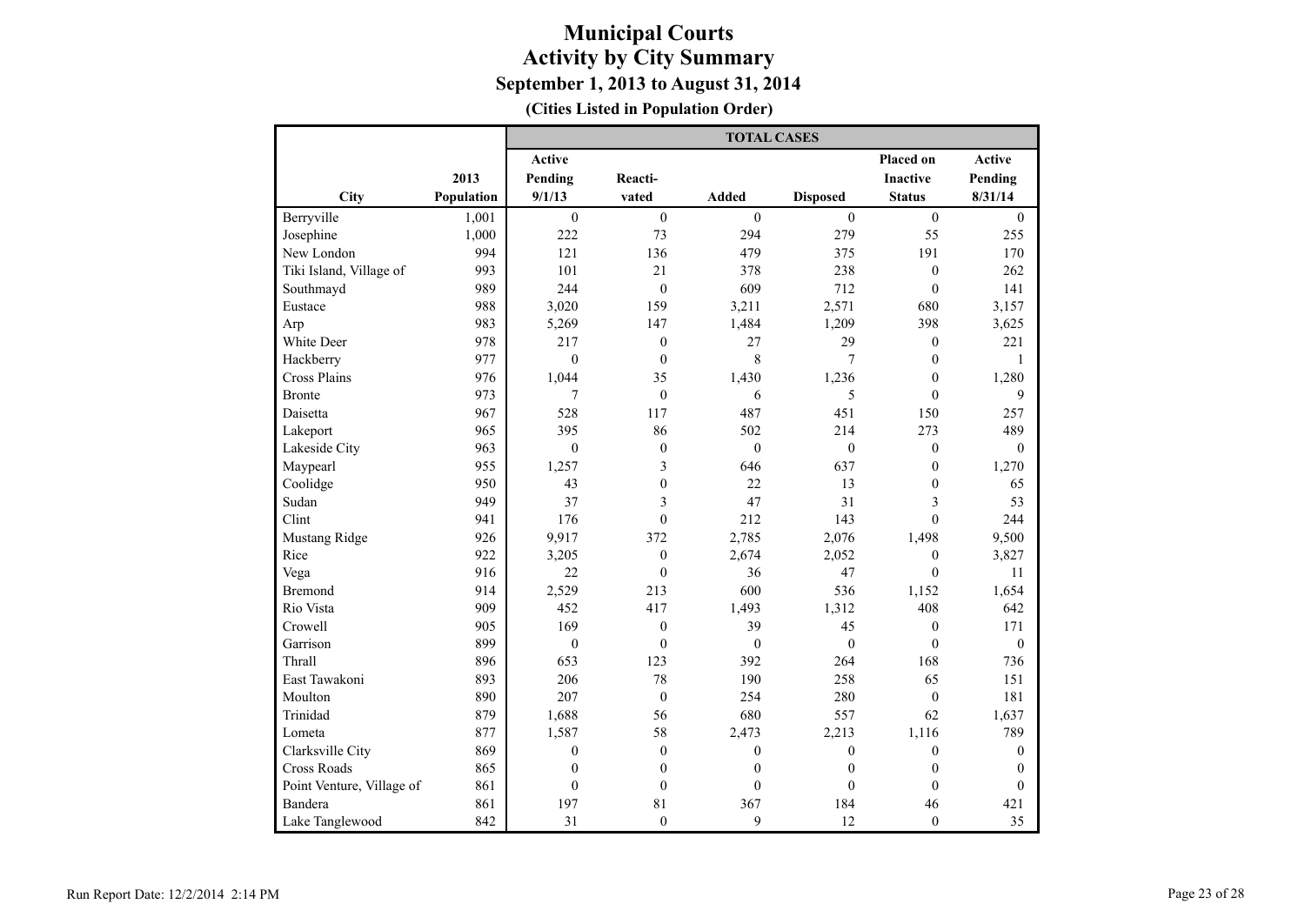|                       |            |                  |                  |                  | <b>CIVIL/ADMINISTRATIVE CASES</b> |                  |                  |                  |                  | <b>CRIMINAL CASES</b> |                  |                  |                  |
|-----------------------|------------|------------------|------------------|------------------|-----------------------------------|------------------|------------------|------------------|------------------|-----------------------|------------------|------------------|------------------|
|                       |            | Active           |                  |                  |                                   | Placed on        | Active           | Active           |                  |                       |                  | Placed on        | Active           |
|                       | 2013       | Pending          | Reacti-          |                  |                                   | <b>Inactive</b>  | Pending          | Pending          | Reacti-          |                       |                  | Inactive         | Pending          |
| City                  | Population | 9/1/13           | vated            | Added            | <b>Disposed</b>                   | <b>Status</b>    | 8/31/14          | 9/1/13           | vated            | Added                 | <b>Disposed</b>  | <b>Status</b>    | 8/31/14          |
| Hardin                | 840        | $\boldsymbol{0}$ | $\mathbf{0}$     | $\mathbf{1}$     | $\boldsymbol{0}$                  | $\boldsymbol{0}$ | $\mathbf{1}$     | $\mathbf{0}$     | $\mathbf{0}$     | $\mathbf{0}$          | $\boldsymbol{0}$ | $\mathbf{0}$     | $\mathbf{0}$     |
| Miles                 | 836        | $\boldsymbol{0}$ | $\boldsymbol{0}$ | $\boldsymbol{0}$ | $\boldsymbol{0}$                  | $\boldsymbol{0}$ | $\boldsymbol{0}$ | 30               | $60\,$           | 109                   | 143              | $20\,$           | 36               |
| Savoy                 | 836        |                  |                  |                  |                                   |                  |                  |                  |                  |                       |                  |                  |                  |
| Joaquin               | 836        |                  |                  |                  |                                   |                  |                  |                  |                  |                       |                  |                  |                  |
| <b>Blue Ridge</b>     | 830        |                  |                  |                  |                                   |                  |                  |                  |                  |                       |                  |                  |                  |
| Simonton              | 829        | $\boldsymbol{0}$ | $\boldsymbol{0}$ | $\boldsymbol{0}$ | $\mathbf{0}$                      | $\boldsymbol{0}$ | $\boldsymbol{0}$ | $\boldsymbol{0}$ | $\boldsymbol{0}$ | $\sqrt{5}$            | $\,8\,$          | $\boldsymbol{0}$ | -1               |
| Point                 | 827        | $\mathbf{0}$     | $\theta$         | $\boldsymbol{0}$ | $\theta$                          | $\boldsymbol{0}$ | $\boldsymbol{0}$ | 471              | $80\,$           | 1,191                 | 985              | 155              | 606              |
| Pineland              | 822        |                  | $\Omega$         | $\Omega$         | $\theta$                          | $\theta$         | $\boldsymbol{0}$ | 196              | $77\,$           | 877                   | 666              | 200              | 278              |
| Celeste               | 821        |                  |                  | $\Omega$         | $\theta$                          | $\Omega$         | $\boldsymbol{0}$ | 747              | $\mathbf{0}$     | 25                    | 75               | $\boldsymbol{0}$ | 697              |
| <b>Blooming Grove</b> | 818        |                  | $\Omega$         | $\Omega$         | $\Omega$                          | $\Omega$         | $\mathbf{0}$     | 124              | 94               | 291                   | 264              | 118              | 126              |
| Tioga                 | 817        |                  | $\Omega$         | $\Omega$         | $\theta$                          | $\Omega$         | $\boldsymbol{0}$ | 236              | $28\,$           | 468                   | 451              | 90               | 191              |
| O'Donnell             | 810        |                  | $\Omega$         | $\Omega$         | $\Omega$                          | $\Omega$         | $\mathbf{0}$     | 82               | $\mathbf{0}$     | 94                    | 63               | $\mathbf{0}$     | 113              |
| Garrett               | 806        | $\Omega$         | $\Omega$         | $\Omega$         | $\Omega$                          | $\Omega$         | $\mathbf{0}$     | 274              | 536              | 2,122                 | 2,002            | 388              | $\boldsymbol{0}$ |
| <b>Walnut Springs</b> | 805        |                  | $\Omega$         | $\theta$         | $\theta$                          | $\mathbf{0}$     | $\boldsymbol{0}$ | $\boldsymbol{0}$ | $\boldsymbol{0}$ | $\mathbf{0}$          | $\boldsymbol{0}$ | $\boldsymbol{0}$ | $\boldsymbol{0}$ |
| Dawson                | 801        |                  | $\theta$         | $\theta$         | $\theta$                          | $\theta$         | $\boldsymbol{0}$ | 565              | 10               | 753                   | 288              | $\overline{4}$   | 1,037            |
| East Mountain         | 800        |                  | $\Omega$         | $\Omega$         | $\theta$                          | $\Omega$         | $\mathbf{0}$     | 291              | 228              | 1,290                 | 872              | 501              | 436              |
| <b>Rising Star</b>    | 799        |                  | $\Omega$         | $\Omega$         | $\Omega$                          | $\Omega$         | $\theta$         | 332              | $\mathbf{0}$     | 201                   | 124              | $\mathbf{0}$     | 403              |
| Noonday               | 798        |                  | $\Omega$         | $\Omega$         | $\theta$                          | $\Omega$         | $\theta$         | 79               | 14               | 61                    | $72\,$           | 5                | 23               |
| New Deal              | 797        |                  | $\Omega$         | $\Omega$         | $\theta$                          | $\Omega$         | $\boldsymbol{0}$ | 206              | $\boldsymbol{0}$ | 47                    | 65               | $\overline{4}$   | 184              |
| Wells                 | 790        |                  | $\Omega$         | $\Omega$         | $\Omega$                          | $\Omega$         | $\boldsymbol{0}$ | 121              | 184              | 16                    | 179              | $\Omega$         | 65               |
| Mertzon               | 788        | $\Omega$         | $\theta$         | $\Omega$         | $\theta$                          | $\Omega$         | $\mathbf{0}$     | $\mathbf{0}$     | $\mathbf{0}$     | $\overline{0}$        | $\mathbf{0}$     | $\theta$         | $\mathbf{0}$     |
| Cumby                 | 780        |                  | $\theta$         | $\theta$         | $\theta$                          | $\theta$         | $\boldsymbol{0}$ | 4,546            | 176              | 2,651                 | 2,154            | 16               | 5,258            |
| Hilshire Village      | 772        |                  | $\theta$         | $\theta$         | $\theta$                          | $\theta$         | $\boldsymbol{0}$ | $\mathbf{0}$     | $\boldsymbol{0}$ | $\boldsymbol{0}$      | $\boldsymbol{0}$ | $\boldsymbol{0}$ | $\mathbf{0}$     |
| Payne Springs         | 764        |                  | $\Omega$         | $\Omega$         | $\Omega$                          | $\Omega$         | $\boldsymbol{0}$ | 3,406            | 427              | 1,883                 | 5,020            | 465              | 234              |
| San Felipe            | 760        |                  | $\Omega$         | $\Omega$         | $\theta$                          | $\Omega$         | $\theta$         | 843              | 12               | 482                   | 257              | $\mathbf{0}$     | 1,080            |
| Valley View           | 759        |                  | $\Omega$         | $\Omega$         | $\theta$                          | $\Omega$         | $\mathbf{0}$     | 2,051            | 97               | 946                   | 773              | 184              | 4,721            |
| Driscoll              | 757        | $\Omega$         | $\Omega$         | $\Omega$         | $\theta$                          | $\theta$         | $\boldsymbol{0}$ | 1,102            | 232              | 3,046                 | 2,123            | 1,208            | 1,049            |
| Lott                  | 743        | $\mathbf{0}$     | $\boldsymbol{0}$ | $\mathbf{0}$     | $\boldsymbol{0}$                  | $\mathbf{0}$     | $\boldsymbol{0}$ | 2,035            | $\boldsymbol{0}$ | 4,162                 | 2,769            | $\boldsymbol{0}$ | 3,425            |
| Point Comfort         | 742        | $\theta$         | $\boldsymbol{0}$ | $\theta$         | $\mathbf{0}$                      | $\boldsymbol{0}$ | $\boldsymbol{0}$ | 941              | $\overline{0}$   | 1,429                 | 1,138            | $\mathbf{0}$     | 1,232            |
| Crawford              | 735        |                  |                  |                  |                                   |                  |                  |                  |                  |                       |                  |                  |                  |
| Milford               | 730        |                  |                  |                  |                                   |                  |                  |                  |                  |                       |                  |                  |                  |
| Tolar                 | 719        | $\theta$         | $\theta$         | $\boldsymbol{0}$ | $\theta$                          | $\boldsymbol{0}$ | $\boldsymbol{0}$ | 303              | 14               | $78\,$                | 114              | $10\,$           | 271              |
| Sunrise Beach Village | 719        | $\overline{2}$   | $\Omega$         | $\Omega$         | $\overline{2}$                    | $\overline{0}$   | $\boldsymbol{0}$ | 77               | $\boldsymbol{7}$ | 95                    | 116              | 6                | 57               |
| Kress                 | 711        |                  | $\theta$         | $\Omega$         | $\theta$                          | $\theta$         | $\boldsymbol{0}$ | $\boldsymbol{0}$ | $\mathbf{0}$     | $\boldsymbol{0}$      | $\theta$         | $\mathbf{0}$     | $\boldsymbol{0}$ |
| Westover Hills        | 709        | $\Omega$         | $\theta$         | Δ                |                                   | $\Omega$         | $\mathbf{0}$     | 56               | 46               | 187                   | 94               | 47               | 148              |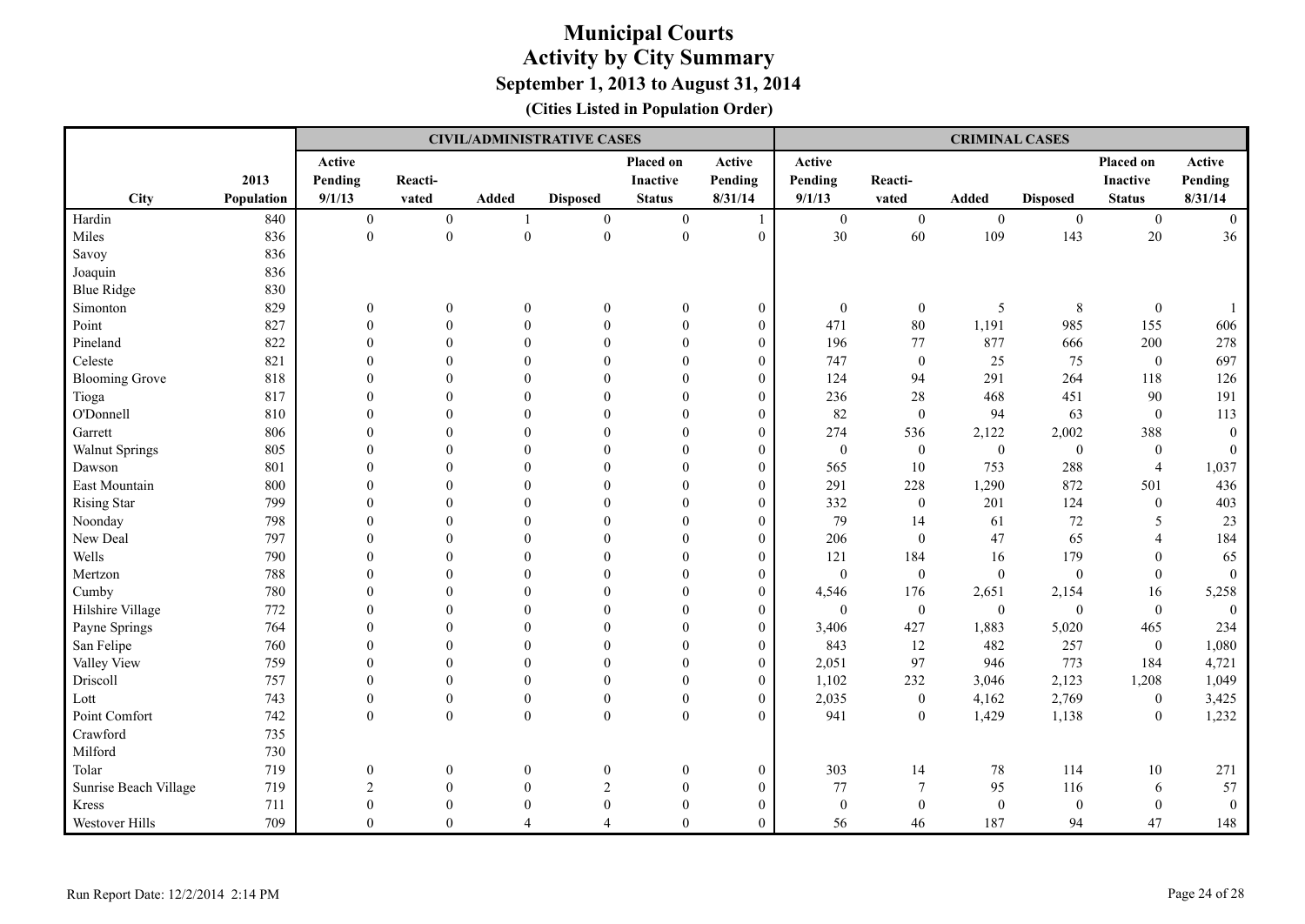|                       |            |                  |                  | <b>TOTAL CASES</b> |                  |                          |                  |
|-----------------------|------------|------------------|------------------|--------------------|------------------|--------------------------|------------------|
|                       |            | <b>Active</b>    |                  |                    |                  | Placed on                | Active           |
|                       | 2013       | Pending          | Reacti-          |                    |                  | <b>Inactive</b>          | Pending          |
| City                  | Population | 9/1/13           | vated            | Added              | <b>Disposed</b>  | <b>Status</b>            | 8/31/14          |
| Hardin                | 840        | $\mathbf{0}$     | $\theta$         | $\mathbf{1}$       | $\theta$         | $\mathbf{0}$             | $\mathbf{1}$     |
| Miles                 | 836        | 30               | 60               | 109                | 143              | 20                       | 36               |
| Savoy                 | 836        | $\boldsymbol{0}$ | $\boldsymbol{0}$ | $\mathbf{0}$       | $\mathbf{0}$     | $\boldsymbol{0}$         | $\boldsymbol{0}$ |
| Joaquin               | 836        | $\mathbf{0}$     | $\mathbf{0}$     | $\mathbf{0}$       | $\overline{0}$   | $\mathbf{0}$             | $\mathbf{0}$     |
| <b>Blue Ridge</b>     | 830        | $\mathbf{0}$     | $\mathbf{0}$     | $\mathbf{0}$       | $\mathbf{0}$     | $\mathbf{0}$             | $\mathbf{0}$     |
| Simonton              | 829        | $\mathbf{0}$     | $\mathbf{0}$     | 5                  | 8                | $\boldsymbol{0}$         | $\mathbf{1}$     |
| Point                 | 827        | 471              | 80               | 1,191              | 985              | 155                      | 606              |
| Pineland              | 822        | 196              | 77               | 877                | 666              | 200                      | 278              |
| Celeste               | 821        | 747              | $\boldsymbol{0}$ | 25                 | 75               | $\boldsymbol{0}$         | 697              |
| <b>Blooming Grove</b> | 818        | 124              | 94               | 291                | 264              | 118                      | 126              |
| Tioga                 | 817        | 236              | 28               | 468                | 451              | 90                       | 191              |
| O'Donnell             | 810        | 82               | $\mathbf{0}$     | 94                 | 63               | $\mathbf{0}$             | 113              |
| Garrett               | 806        | 274              | 536              | 2,122              | 2,002            | 388                      | $\theta$         |
| <b>Walnut Springs</b> | 805        | $\mathbf{0}$     | $\mathbf{0}$     | $\mathbf{0}$       | $\mathbf{0}$     | $\mathbf{0}$             | $\Omega$         |
| Dawson                | 801        | 565              | 10               | 753                | 288              | $\overline{4}$           | 1,037            |
| <b>East Mountain</b>  | 800        | 291              | 228              | 1,290              | 872              | 501                      | 436              |
| <b>Rising Star</b>    | 799        | 332              | $\mathbf{0}$     | 201                | 124              | $\boldsymbol{0}$         | 403              |
| Noonday               | 798        | 79               | 14               | 61                 | 72               | 5                        | 23               |
| New Deal              | 797        | 206              | $\overline{0}$   | 47                 | 65               | $\overline{\mathcal{L}}$ | 184              |
| Wells                 | 790        | 121              | 184              | 16                 | 179              | $\mathbf{0}$             | 65               |
| Mertzon               | 788        | $\theta$         | $\mathbf{0}$     | $\mathbf{0}$       | $\boldsymbol{0}$ | $\boldsymbol{0}$         | $\boldsymbol{0}$ |
| Cumby                 | 780        | 4,546            | 176              | 2,651              | 2,154            | 16                       | 5,258            |
| Hilshire Village      | 772        | $\theta$         | $\boldsymbol{0}$ | $\mathbf{0}$       | $\mathbf{0}$     | $\boldsymbol{0}$         | $\overline{0}$   |
| Payne Springs         | 764        | 3,406            | 427              | 1,883              | 5,020            | 465                      | 234              |
| San Felipe            | 760        | 843              | 12               | 482                | 257              | $\mathbf{0}$             | 1,080            |
| Valley View           | 759        | 2,051            | 97               | 946                | 773              | 184                      | 4,721            |
| Driscoll              | 757        | 1,102            | 232              | 3,046              | 2,123            | 1,208                    | 1,049            |
| Lott                  | 743        | 2,035            | $\boldsymbol{0}$ | 4,162              | 2,769            | $\boldsymbol{0}$         | 3,425            |
| Point Comfort         | 742        | 941              | $\mathbf{0}$     | 1,429              | 1,138            | $\mathbf{0}$             | 1,232            |
| Crawford              | 735        | $\boldsymbol{0}$ | $\boldsymbol{0}$ | $\boldsymbol{0}$   | $\boldsymbol{0}$ | $\boldsymbol{0}$         | $\overline{0}$   |
| Milford               | 730        | $\boldsymbol{0}$ | $\boldsymbol{0}$ | $\boldsymbol{0}$   | $\boldsymbol{0}$ | $\boldsymbol{0}$         | $\boldsymbol{0}$ |
| Tolar                 | 719        | 303              | 14               | 78                 | 114              | 10                       | 271              |
| Sunrise Beach Village | 719        | 79               | $\overline{7}$   | 95                 | 118              | 6                        | 57               |
| <b>Kress</b>          | 711        | $\boldsymbol{0}$ | $\boldsymbol{0}$ | $\boldsymbol{0}$   | $\boldsymbol{0}$ | $\boldsymbol{0}$         | $\boldsymbol{0}$ |
| <b>Westover Hills</b> | 709        | 56               | 46               | 191                | 98               | 47                       | 148              |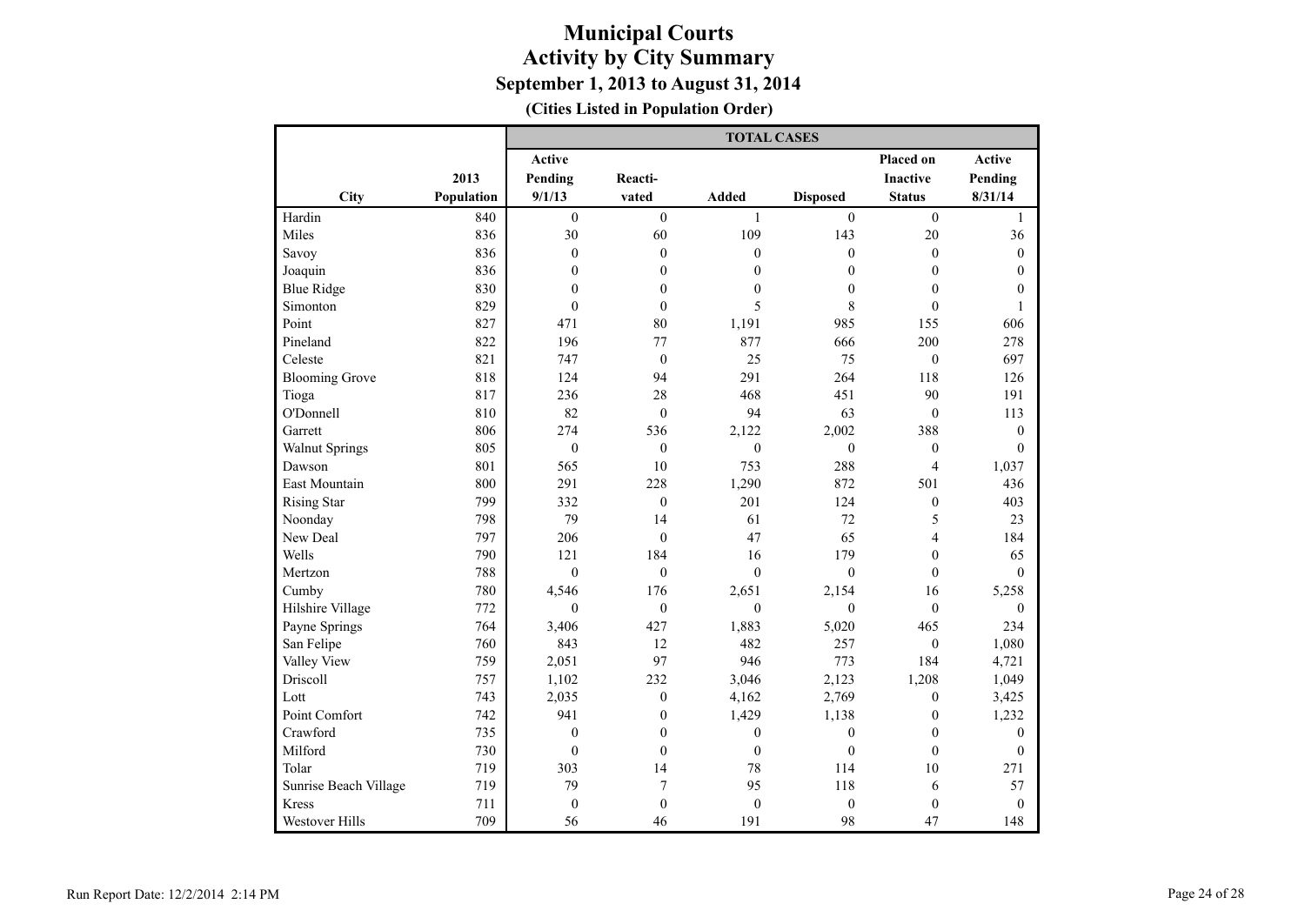|                      |            |                   | <b>CIVIL/ADMINISTRATIVE CASES</b> |                  |                  |                              |                   | <b>CRIMINAL CASES</b> |                  |                  |                  |                       |                   |
|----------------------|------------|-------------------|-----------------------------------|------------------|------------------|------------------------------|-------------------|-----------------------|------------------|------------------|------------------|-----------------------|-------------------|
|                      | 2013       | Active<br>Pending | Reacti-                           |                  |                  | Placed on<br><b>Inactive</b> | Active<br>Pending | Active<br>Pending     | Reacti-          |                  |                  | Placed on<br>Inactive | Active<br>Pending |
| City                 | Population | 9/1/13            | vated                             | Added            | <b>Disposed</b>  | <b>Status</b>                | 8/31/14           | 9/1/13                | vated            | Added            | <b>Disposed</b>  | <b>Status</b>         | 8/31/14           |
| Amherst              | 708        |                   |                                   |                  |                  |                              |                   |                       |                  |                  |                  |                       |                   |
| Camp Wood            | 707        |                   |                                   |                  |                  |                              |                   |                       |                  |                  |                  |                       |                   |
| Zavalla              | 707        | $\boldsymbol{0}$  | $\boldsymbol{0}$                  | $\boldsymbol{0}$ | $\boldsymbol{0}$ | $\boldsymbol{0}$             | $\boldsymbol{0}$  | 3,570                 | 6                | 448              | 635              | 32                    | 3,771             |
| Log Cabin            | 702        | $\boldsymbol{0}$  | $\boldsymbol{0}$                  | $\boldsymbol{0}$ | $\boldsymbol{0}$ | $\boldsymbol{0}$             | $\mathbf{0}$      | 745                   | 196              | 621              | 713              | 217                   | 571               |
| Como                 | 695        |                   |                                   |                  |                  |                              |                   |                       |                  |                  |                  |                       |                   |
| Ector                | 691        | $\mathbf{0}$      | $\mathbf{0}$                      | $\mathbf{0}$     | $\mathbf{0}$     | $\mathbf{0}$                 | $\mathbf{0}$      | 50                    | $\overline{4}$   | 244              | 187              | 18                    | 93                |
| Chillicothe          | 686        | $\theta$          | $\Omega$                          | $\mathbf{0}$     | $\theta$         | $\mathbf{0}$                 | $\mathbf{0}$      | 2,243                 | 241              | 625              | 682              | 157                   | 2,216             |
| <b>Sunset Valley</b> | 684        | $\theta$          | $\Omega$                          | $\mathbf{0}$     | $\mathbf{0}$     | $\theta$                     | $\mathbf{0}$      | 1,317                 | 379              | 1,710            | 1,580            | 398                   | 1,428             |
| Normangee            | 680        |                   | $\theta$                          | $\Omega$         | $\theta$         | $\theta$                     | $\boldsymbol{0}$  | 407                   | $\boldsymbol{0}$ | 73               | $\overline{7}$   | $\boldsymbol{0}$      | 563               |
| Montgomery           | 676        | $\theta$          | $\Omega$                          | $\Omega$         | $\theta$         | $\mathbf{0}$                 | $\mathbf{0}$      | 1,434                 | 592              | 2,498            | 2,325            | 285                   | 1,918             |
| Happy                | 671        | $\theta$          | $\mathbf{0}$                      | $\theta$         | $\mathbf{0}$     | $\theta$                     | $\mathbf{0}$      | $\boldsymbol{0}$      | $\boldsymbol{0}$ | $\boldsymbol{0}$ | $\boldsymbol{0}$ | $\mathbf{0}$          | $\overline{0}$    |
| Bardwell             | 658        | $\theta$          | $\boldsymbol{0}$                  | $\theta$         | $\boldsymbol{0}$ | $\theta$                     | $\theta$          | 1,163                 | $\boldsymbol{0}$ | 522              | 375              | $\boldsymbol{0}$      | 1,310             |
| Beasley              | 651        |                   |                                   |                  |                  |                              |                   |                       |                  |                  |                  |                       |                   |
| Falls City           | 648        |                   |                                   |                  |                  |                              |                   |                       |                  |                  |                  |                       |                   |
| Frost                | 647        | $\boldsymbol{0}$  | $\boldsymbol{0}$                  | $\boldsymbol{0}$ | $\boldsymbol{0}$ | $\boldsymbol{0}$             | $\boldsymbol{0}$  | 659                   | $\boldsymbol{0}$ | 411              | 469              | $\boldsymbol{0}$      | 594               |
| Roxton               | 644        | $\mathbf{0}$      | $\boldsymbol{0}$                  | $\boldsymbol{0}$ | $\boldsymbol{0}$ | $\boldsymbol{0}$             | $\mathbf{0}$      | $\boldsymbol{0}$      | $\boldsymbol{0}$ | $\boldsymbol{0}$ | $\boldsymbol{0}$ | $\boldsymbol{0}$      | $\mathbf{0}$      |
| Strawn               | 641        |                   |                                   |                  |                  |                              |                   |                       |                  |                  |                  |                       |                   |
| Rule                 | 636        |                   |                                   |                  |                  |                              |                   |                       |                  |                  |                  |                       |                   |
| Trenton              | 634        | $\boldsymbol{0}$  | $\boldsymbol{0}$                  | $\boldsymbol{0}$ | $\boldsymbol{0}$ | $\boldsymbol{0}$             | $\mathbf{0}$      | 43                    | 108              | 902              | 546              | 93                    | 448               |
| Indian Lake          | 633        | $\boldsymbol{0}$  | $\boldsymbol{0}$                  | $\boldsymbol{0}$ | $\boldsymbol{0}$ | $\mathbf{0}$                 | $\boldsymbol{0}$  | 76                    | $\boldsymbol{0}$ | 213              | 145              | $\boldsymbol{0}$      | 144               |
| New Hope, Town of    | 631        |                   |                                   |                  |                  |                              |                   |                       |                  |                  |                  |                       |                   |
| Pecan Hill           | 626        | $\mathbf{0}$      | $\mathbf{0}$                      | $\overline{0}$   | $\mathbf{0}$     | $\mathbf{0}$                 | $\mathbf{0}$      | 42                    | $\boldsymbol{0}$ | 13               | 15               | $\boldsymbol{0}$      | $46\,$            |
| Hawley               | 613        | $\theta$          | $\theta$                          | $\boldsymbol{0}$ | $\mathbf{0}$     | $\boldsymbol{0}$             | $\boldsymbol{0}$  | 37                    | $\mathbf{1}$     | 151              | 113              | $\mathfrak{Z}$        | $77\,$            |
| Loraine              | 607        | $\theta$          | $\boldsymbol{0}$                  | $\boldsymbol{0}$ | $\boldsymbol{0}$ | $\boldsymbol{0}$             | $\boldsymbol{0}$  | $\overline{9}$        | $\boldsymbol{0}$ | $\overline{4}$   | $\overline{4}$   | $\boldsymbol{0}$      | $\overline{9}$    |
| Matador              | 605        | $\theta$          | $\theta$                          | $\theta$         | $\theta$         | $\theta$                     | $\theta$          | 12                    | $\mathbf{0}$     | $\mathbf{0}$     | $\theta$         | $\theta$              | 12                |
| Ladonia              | 605        |                   |                                   |                  |                  |                              |                   |                       |                  |                  |                  |                       |                   |
| Lone Oak             | 598        | $\boldsymbol{0}$  | $\boldsymbol{0}$                  | $\boldsymbol{0}$ | $\boldsymbol{0}$ | $\boldsymbol{0}$             | $\boldsymbol{0}$  | 1,759                 | 107              | 2,945            | 2,747            | 570                   | 1,385             |
| Winona               | 586        | $\mathbf{0}$      | $\boldsymbol{0}$                  | $\boldsymbol{0}$ | $\boldsymbol{0}$ | $\boldsymbol{0}$             | $\theta$          | 2,112                 | 96               | 1,441            | 1,485            | 486                   | 3,760             |
| Encinal              | 579        | $\theta$          | $\mathbf{0}$                      | $\mathbf{0}$     | $\boldsymbol{0}$ | $\overline{0}$               | $\theta$          | 346                   | $\boldsymbol{0}$ | 970              | 814              | 367                   | 135               |
| Newcastle            | 575        |                   |                                   |                  |                  |                              |                   |                       |                  |                  |                  |                       |                   |
| Kenefick             | 572        | $\boldsymbol{0}$  | $\boldsymbol{0}$                  | $\boldsymbol{0}$ | $\boldsymbol{0}$ | $\boldsymbol{0}$             | $\mathbf{0}$      | $\boldsymbol{0}$      | $\boldsymbol{0}$ | 62               | 50               | $\boldsymbol{0}$      | 12                |
| Graford              | 571        |                   |                                   |                  |                  |                              |                   |                       |                  |                  |                  |                       |                   |
| Smiley               | 565        | $\mathbf{0}$      | $\mathbf{0}$                      | $\boldsymbol{0}$ | $\boldsymbol{0}$ | $\boldsymbol{0}$             | $\boldsymbol{0}$  | $\boldsymbol{0}$      | $\boldsymbol{0}$ | 13               | 13               | $\boldsymbol{0}$      | $\boldsymbol{0}$  |
| Groom                | 563        | $\Omega$          | $\theta$                          | $\mathbf{0}$     | $\mathbf{0}$     | $\mathbf{0}$                 | $\mathbf{0}$      | $\overline{0}$        | $\boldsymbol{0}$ | $\mathbf{0}$     | $\boldsymbol{0}$ | $\mathbf{0}$          | $\boldsymbol{0}$  |
| Lakewood Village     | 563        | $\Omega$          | $\mathbf{0}$                      | $\theta$         | $\mathbf{0}$     | $\theta$                     | $\mathbf{0}$      | $\theta$              | $\overline{0}$   | $\overline{0}$   | $\mathbf{0}$     | $\theta$              | $\boldsymbol{0}$  |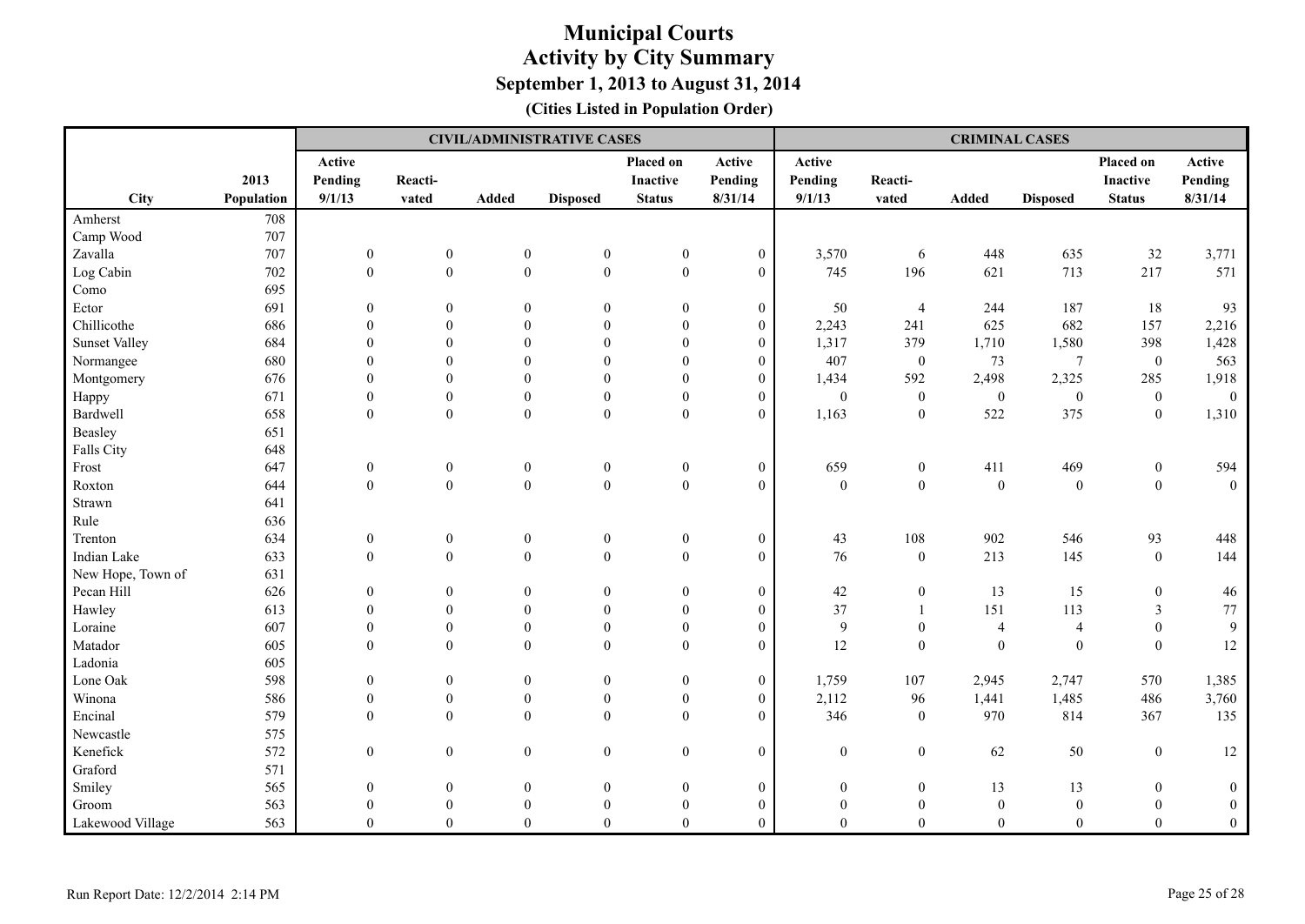|                      |            | <b>TOTAL CASES</b> |                  |                  |                  |                         |                  |  |  |  |
|----------------------|------------|--------------------|------------------|------------------|------------------|-------------------------|------------------|--|--|--|
|                      |            | Active             |                  |                  |                  | Placed on               | Active           |  |  |  |
|                      | 2013       | Pending            | Reacti-          |                  |                  | Inactive                | Pending          |  |  |  |
| City                 | Population | 9/1/13             | vated            | <b>Added</b>     | <b>Disposed</b>  | <b>Status</b>           | 8/31/14          |  |  |  |
| Amherst              | 708        | $\mathbf{0}$       | $\overline{0}$   | $\mathbf{0}$     | $\boldsymbol{0}$ | $\boldsymbol{0}$        | $\boldsymbol{0}$ |  |  |  |
| Camp Wood            | 707        | $\boldsymbol{0}$   | $\boldsymbol{0}$ | $\overline{0}$   | $\boldsymbol{0}$ | $\boldsymbol{0}$        | $\boldsymbol{0}$ |  |  |  |
| Zavalla              | 707        | 3,570              | 6                | 448              | 635              | 32                      | 3,771            |  |  |  |
| Log Cabin            | 702        | 745                | 196              | 621              | 713              | 217                     | 571              |  |  |  |
| Como                 | 695        | $\boldsymbol{0}$   | $\boldsymbol{0}$ | $\overline{0}$   | $\boldsymbol{0}$ | $\boldsymbol{0}$        | $\boldsymbol{0}$ |  |  |  |
| Ector                | 691        | 50                 | $\overline{4}$   | 244              | 187              | 18                      | 93               |  |  |  |
| Chillicothe          | 686        | 2,243              | 241              | 625              | 682              | 157                     | 2,216            |  |  |  |
| <b>Sunset Valley</b> | 684        | 1,317              | 379              | 1,710            | 1,580            | 398                     | 1,428            |  |  |  |
| Normangee            | 680        | 407                | $\boldsymbol{0}$ | 73               | 7                | $\boldsymbol{0}$        | 563              |  |  |  |
| Montgomery           | 676        | 1,434              | 592              | 2,498            | 2,325            | 285                     | 1,918            |  |  |  |
| Happy                | 671        | $\boldsymbol{0}$   | $\boldsymbol{0}$ | $\boldsymbol{0}$ | $\boldsymbol{0}$ | $\boldsymbol{0}$        | $\mathbf{0}$     |  |  |  |
| <b>Bardwell</b>      | 658        | 1,163              | $\mathbf{0}$     | 522              | 375              | $\mathbf{0}$            | 1,310            |  |  |  |
| Beasley              | 651        | $\mathbf{0}$       | $\mathbf{0}$     | $\boldsymbol{0}$ | $\boldsymbol{0}$ | $\mathbf{0}$            | $\mathbf{0}$     |  |  |  |
| Falls City           | 648        | $\mathbf{0}$       | $\mathbf{0}$     | $\boldsymbol{0}$ | $\mathbf{0}$     | $\mathbf{0}$            | $\theta$         |  |  |  |
| Frost                | 647        | 659                | $\mathbf{0}$     | 411              | 469              | $\mathbf{0}$            | 594              |  |  |  |
| Roxton               | 644        | $\boldsymbol{0}$   | $\boldsymbol{0}$ | $\mathbf{0}$     | $\boldsymbol{0}$ | $\boldsymbol{0}$        | $\boldsymbol{0}$ |  |  |  |
| Strawn               | 641        | $\boldsymbol{0}$   | $\boldsymbol{0}$ | $\boldsymbol{0}$ | $\boldsymbol{0}$ | $\boldsymbol{0}$        | $\boldsymbol{0}$ |  |  |  |
| Rule                 | 636        | $\mathbf{0}$       | $\theta$         | $\mathbf{0}$     | $\theta$         | $\mathbf{0}$            | $\theta$         |  |  |  |
| Trenton              | 634        | 43                 | 108              | 902              | 546              | 93                      | 448              |  |  |  |
| Indian Lake          | 633        | 76                 | $\boldsymbol{0}$ | 213              | 145              | $\boldsymbol{0}$        | 144              |  |  |  |
| New Hope, Town of    | 631        | $\boldsymbol{0}$   | $\mathbf{0}$     | $\mathbf{0}$     | $\mathbf{0}$     | $\mathbf{0}$            | $\mathbf{0}$     |  |  |  |
| Pecan Hill           | 626        | 42                 | $\mathbf{0}$     | 13               | 15               | $\mathbf{0}$            | 46               |  |  |  |
| Hawley               | 613        | 37                 | $\mathbf{1}$     | 151              | 113              | $\overline{\mathbf{3}}$ | 77               |  |  |  |
| Loraine              | 607        | 9                  | $\mathbf{0}$     | $\overline{4}$   | $\overline{4}$   | $\mathbf{0}$            | 9                |  |  |  |
| Matador              | 605        | 12                 | $\boldsymbol{0}$ | $\boldsymbol{0}$ | $\boldsymbol{0}$ | $\overline{0}$          | 12               |  |  |  |
| Ladonia              | 605        | $\theta$           | $\mathbf{0}$     | $\theta$         | $\theta$         | $\mathbf{0}$            | $\theta$         |  |  |  |
| Lone Oak             | 598        | 1,759              | 107              | 2,945            | 2,747            | 570                     | 1,385            |  |  |  |
| Winona               | 586        | 2,112              | 96               | 1,441            | 1,485            | 486                     | 3,760            |  |  |  |
| Encinal              | 579        | 346                | $\mathbf{0}$     | 970              | 814              | 367                     | 135              |  |  |  |
| Newcastle            | 575        | $\boldsymbol{0}$   | $\mathbf{0}$     | $\boldsymbol{0}$ | $\boldsymbol{0}$ | $\boldsymbol{0}$        | $\mathbf{0}$     |  |  |  |
| Kenefick             | 572        | $\boldsymbol{0}$   | $\boldsymbol{0}$ | 62               | 50               | $\boldsymbol{0}$        | 12               |  |  |  |
| Graford              | 571        | $\mathbf{0}$       | $\boldsymbol{0}$ | $\boldsymbol{0}$ | $\boldsymbol{0}$ | $\boldsymbol{0}$        | $\boldsymbol{0}$ |  |  |  |
| Smiley               | 565        | $\mathbf{0}$       | $\boldsymbol{0}$ | 13               | 13               | $\boldsymbol{0}$        | $\mathbf{0}$     |  |  |  |
| Groom                | 563        | $\boldsymbol{0}$   | $\boldsymbol{0}$ | $\boldsymbol{0}$ | $\boldsymbol{0}$ | $\boldsymbol{0}$        | $\mathbf{0}$     |  |  |  |
| Lakewood Village     | 563        | $\theta$           | $\theta$         | $\theta$         | $\overline{0}$   | $\mathbf{0}$            | $\theta$         |  |  |  |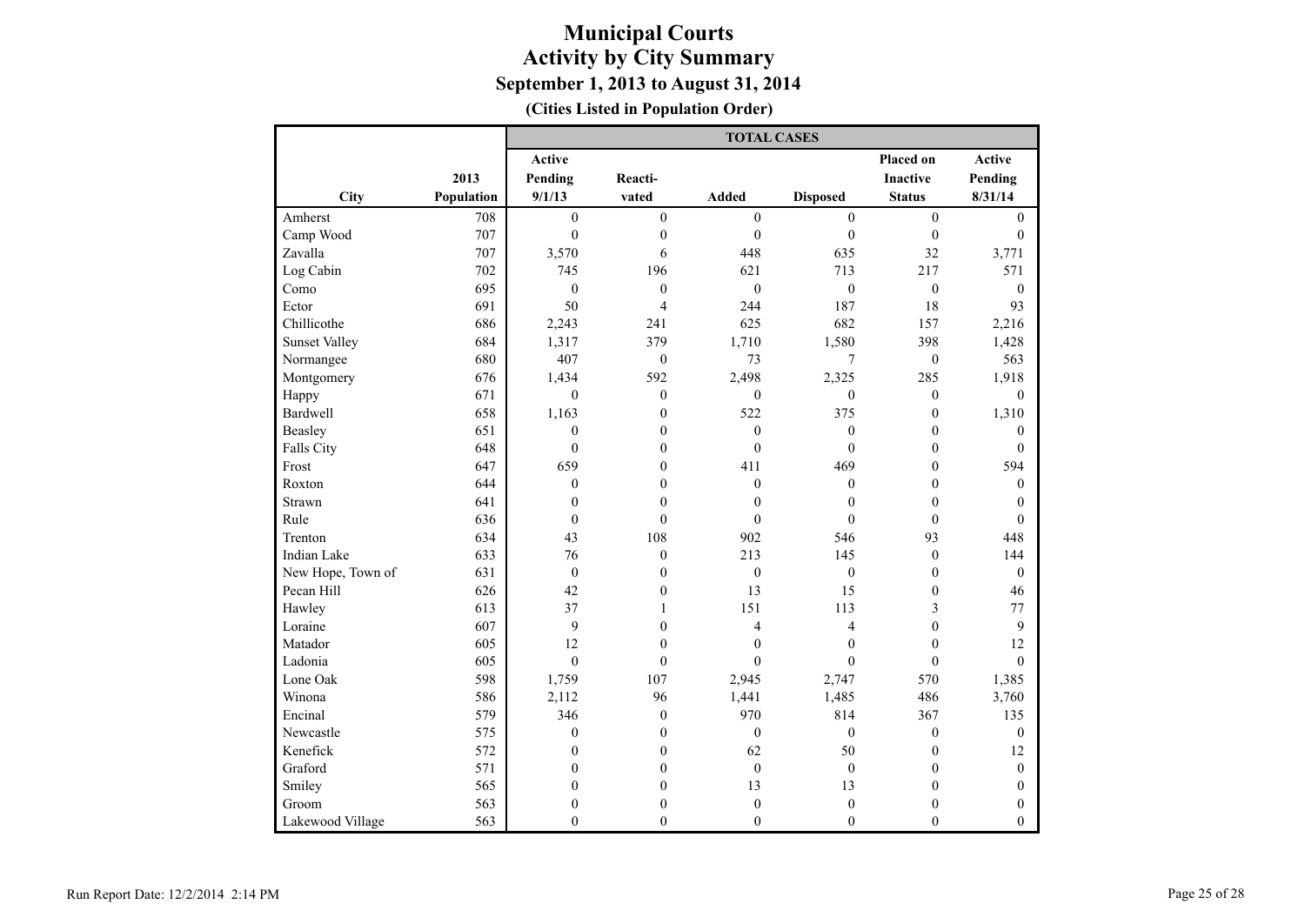|                        |            |                  | <b>CIVIL/ADMINISTRATIVE CASES</b> |                  |                  |                  |                  | <b>CRIMINAL CASES</b> |                  |                  |                  |                  |                |
|------------------------|------------|------------------|-----------------------------------|------------------|------------------|------------------|------------------|-----------------------|------------------|------------------|------------------|------------------|----------------|
|                        |            | Active           |                                   |                  |                  | Placed on        | Active           | Active                |                  |                  |                  | Placed on        | Active         |
|                        | 2013       | Pending          | Reacti-                           |                  |                  | Inactive         | Pending          | Pending               | Reacti-          |                  |                  | <b>Inactive</b>  | Pending        |
| <b>City</b>            | Population | 9/1/13           | vated                             | <b>Added</b>     | <b>Disposed</b>  | <b>Status</b>    | 8/31/14          | 9/1/13                | vated            | <b>Added</b>     | <b>Disposed</b>  | <b>Status</b>    | 8/31/14        |
| Stagecoach             | 562        | $\boldsymbol{0}$ | $\mathbf{0}$                      | $\mathbf{0}$     | $\mathbf{0}$     | $\boldsymbol{0}$ | $\boldsymbol{0}$ | 244                   | 171              | 501              | 555              | 202              | 159            |
| Volente                | 552        | $\mathbf{0}$     | $\boldsymbol{0}$                  | $\mathbf{0}$     | $\boldsymbol{0}$ | $\boldsymbol{0}$ | $\boldsymbol{0}$ | $\mathbf{0}$          | $\boldsymbol{0}$ | $\mathbf{0}$     | $\boldsymbol{0}$ | $\mathbf{0}$     | $\overline{0}$ |
| <b>Bryson</b>          | 529        | $\overline{0}$   | $\overline{0}$                    | $\mathbf{0}$     | $\mathbf{0}$     | $\mathbf{0}$     | $\boldsymbol{0}$ | $\mathbf{0}$          | $\mathbf{0}$     | $\mathbf{0}$     | $\mathbf{0}$     | $\overline{0}$   | $\overline{0}$ |
| Texline                | 527        |                  |                                   |                  |                  |                  |                  |                       |                  |                  |                  |                  |                |
| Winfield               | 527        | $\mathbf{0}$     | $\mathbf{0}$                      | $\theta$         | $\Omega$         | $\boldsymbol{0}$ | $\boldsymbol{0}$ | 1,630                 | $\boldsymbol{0}$ | 2,569            | 2,135            | $\boldsymbol{0}$ | 2,065          |
| Thornton               | 526        | $\mathbf{0}$     | $\theta$                          | $\mathbf{0}$     | $\theta$         | $\boldsymbol{0}$ | $\boldsymbol{0}$ | $\boldsymbol{0}$      | $\boldsymbol{0}$ | 236              | 209              | $\boldsymbol{0}$ | 22             |
| Oak Ridge, Town of     | 520        | $\Omega$         | $\theta$                          | $\Omega$         | $\theta$         | $\mathbf{0}$     | $\overline{0}$   | 987                   | 24               | 1,061            | 873              | 62               | 1,080          |
| Wickett                | 519        | $\mathbf{0}$     | $\mathbf{0}$                      | $\theta$         | $\mathbf{0}$     | $\boldsymbol{0}$ | $\boldsymbol{0}$ | $\boldsymbol{0}$      | $\boldsymbol{0}$ | $\boldsymbol{0}$ | $\boldsymbol{0}$ | $\boldsymbol{0}$ | $\overline{0}$ |
| Surfside Beach         | 515        | $\theta$         | $\mathbf{0}$                      | $\theta$         | $\mathbf{0}$     | $\mathbf{0}$     | $\boldsymbol{0}$ | 622                   | 113              | 1,167            | 1,015            | 277              | 610            |
| Lefors                 | 513        | $\mathbf{0}$     | $\theta$                          | $\mathbf{0}$     | $\mathbf{0}$     | $\mathbf{0}$     | $\overline{0}$   | 12                    | $\boldsymbol{0}$ | 35               | 45               | $\overline{0}$   | $\overline{1}$ |
| Lake City              | 512        |                  |                                   |                  |                  |                  |                  |                       |                  |                  |                  |                  |                |
| Oakwood                | 511        | $\mathbf{0}$     | $\mathbf{0}$                      | $\boldsymbol{0}$ | $\overline{0}$   | $\boldsymbol{0}$ | $\boldsymbol{0}$ | 130                   | 41               | 205              | 292              | 20               | $\mathbf{0}$   |
| Rose City              | 509        | $\mathbf{0}$     | $\mathbf{0}$                      | $\boldsymbol{0}$ | $\mathbf{0}$     | $\boldsymbol{0}$ | $\boldsymbol{0}$ | 312                   | $\boldsymbol{0}$ | 139              | 83               | $\overline{2}$   | 355            |
| <b>Buckholts</b>       | 506        | $\theta$         | $\overline{0}$                    | $\mathbf{0}$     | $\mathbf{0}$     | $\mathbf{0}$     | $\overline{0}$   | 2,299                 | $\boldsymbol{0}$ | 1,782            | 947              | 562              | $\mathbf{0}$   |
| Alba                   | 506        | $\mathbf{0}$     | $\mathbf{0}$                      | $\boldsymbol{0}$ | $\boldsymbol{0}$ | $\boldsymbol{0}$ | $\boldsymbol{0}$ | 485                   | $\boldsymbol{0}$ | 899              | 1,387            | $\mathbf{0}$     | 873            |
| Thorntonville          | 503        |                  |                                   |                  |                  |                  |                  |                       |                  |                  |                  |                  |                |
| Easton                 | 501        |                  |                                   |                  |                  |                  |                  |                       |                  |                  |                  |                  |                |
| <b>Grey Forest</b>     | 498        | $\boldsymbol{0}$ | $\boldsymbol{0}$                  | $\boldsymbol{0}$ | $\boldsymbol{0}$ | $\boldsymbol{0}$ | $\boldsymbol{0}$ | 211                   | 74               | 304              | 241              | $72\,$           | 279            |
| Pine Forest            | 494        |                  |                                   |                  |                  |                  |                  |                       |                  |                  |                  |                  |                |
| <b>Briaroaks</b>       | 492        | $\boldsymbol{0}$ | $\mathbf{0}$                      | $\boldsymbol{0}$ | $\boldsymbol{0}$ | $\boldsymbol{0}$ | $\boldsymbol{0}$ | $\boldsymbol{0}$      | $\boldsymbol{0}$ | $\boldsymbol{0}$ | $\boldsymbol{0}$ | $\boldsymbol{0}$ | $\overline{0}$ |
| Liverpool              | 490        | $\Omega$         | $\theta$                          | $\mathbf{0}$     | $\mathbf{0}$     | $\mathbf{0}$     | $\boldsymbol{0}$ | 415                   | 36               | 226              | 162              | 46               | 469            |
| Follett                | 488        | $\mathbf{0}$     | $\overline{0}$                    | $\boldsymbol{0}$ | $\boldsymbol{0}$ | $\mathbf{0}$     | $\boldsymbol{0}$ | $\boldsymbol{0}$      | $\boldsymbol{0}$ | $\sqrt{2}$       | $\sqrt{2}$       | $\mathbf{0}$     | $\mathbf{0}$   |
| Hawk Cove              | 480        | $\theta$         | $\theta$                          | $\theta$         | $\mathbf{0}$     | $\boldsymbol{0}$ | $\overline{0}$   | 545                   | 2                | 95               | 62               | $\overline{2}$   | 579            |
| Morgan                 | 478        |                  |                                   |                  |                  |                  |                  |                       |                  |                  |                  |                  |                |
| Gordon                 | 472        |                  |                                   |                  |                  |                  |                  |                       |                  |                  |                  |                  |                |
| Wilson                 | 469        | $\boldsymbol{0}$ | $\boldsymbol{0}$                  | $\boldsymbol{0}$ | $\boldsymbol{0}$ | $\boldsymbol{0}$ | $\boldsymbol{0}$ | $\boldsymbol{0}$      | $\boldsymbol{0}$ | $\boldsymbol{0}$ | $\mathbf{0}$     | $\boldsymbol{0}$ | $\overline{0}$ |
| Kosse                  | 464        | $\mathbf{0}$     | $\boldsymbol{0}$                  | $\boldsymbol{0}$ | $\boldsymbol{0}$ | $\boldsymbol{0}$ | $\boldsymbol{0}$ | 53                    | $\overline{4}$   | 201              | 192              | 6                | $50\,$         |
| Skellytown             | 462        | $\theta$         | $\theta$                          | $\theta$         | $\theta$         | $\boldsymbol{0}$ | $\theta$         | 10                    | 8                | 5                | 11               | $\mathbf Q$      | $\mathfrak{Z}$ |
| <b>Buffalo Springs</b> | 456        |                  |                                   |                  |                  |                  |                  |                       |                  |                  |                  |                  |                |
| Paradise               | 453        |                  |                                   |                  |                  |                  |                  |                       |                  |                  |                  |                  |                |
| Mount Enterprise       | 449        | $\boldsymbol{0}$ | $\boldsymbol{0}$                  | $\boldsymbol{0}$ | $\mathbf{0}$     | $\boldsymbol{0}$ | $\boldsymbol{0}$ | 1,324                 | 212              | 1,729            | 762              | 552              | 1,933          |
| Star Harbor            | 449        | $\boldsymbol{0}$ | $\boldsymbol{0}$                  | $\boldsymbol{0}$ | $\boldsymbol{0}$ | $\boldsymbol{0}$ | $\boldsymbol{0}$ | $\sqrt{2}$            | $\boldsymbol{0}$ | 17               | 15               | $\boldsymbol{0}$ | $\overline{4}$ |
| Avinger                | 444        | $\theta$         | $\mathbf{0}$                      | $\mathbf{0}$     | $\mathbf{0}$     | $\boldsymbol{0}$ | $\overline{0}$   | $\boldsymbol{0}$      | $\boldsymbol{0}$ | $\mathbf{0}$     | $\boldsymbol{0}$ | $\mathbf{0}$     | $\overline{0}$ |
| Lipan                  | 439        |                  |                                   |                  |                  |                  |                  |                       |                  |                  |                  |                  |                |
| Ropesville             | 439        | $\overline{0}$   | $\mathbf{0}$                      | $\boldsymbol{0}$ | $\mathbf{0}$     | $\boldsymbol{0}$ | $\boldsymbol{0}$ | 300                   | $\overline{0}$   | 867              | 1,090            | 64               | 379            |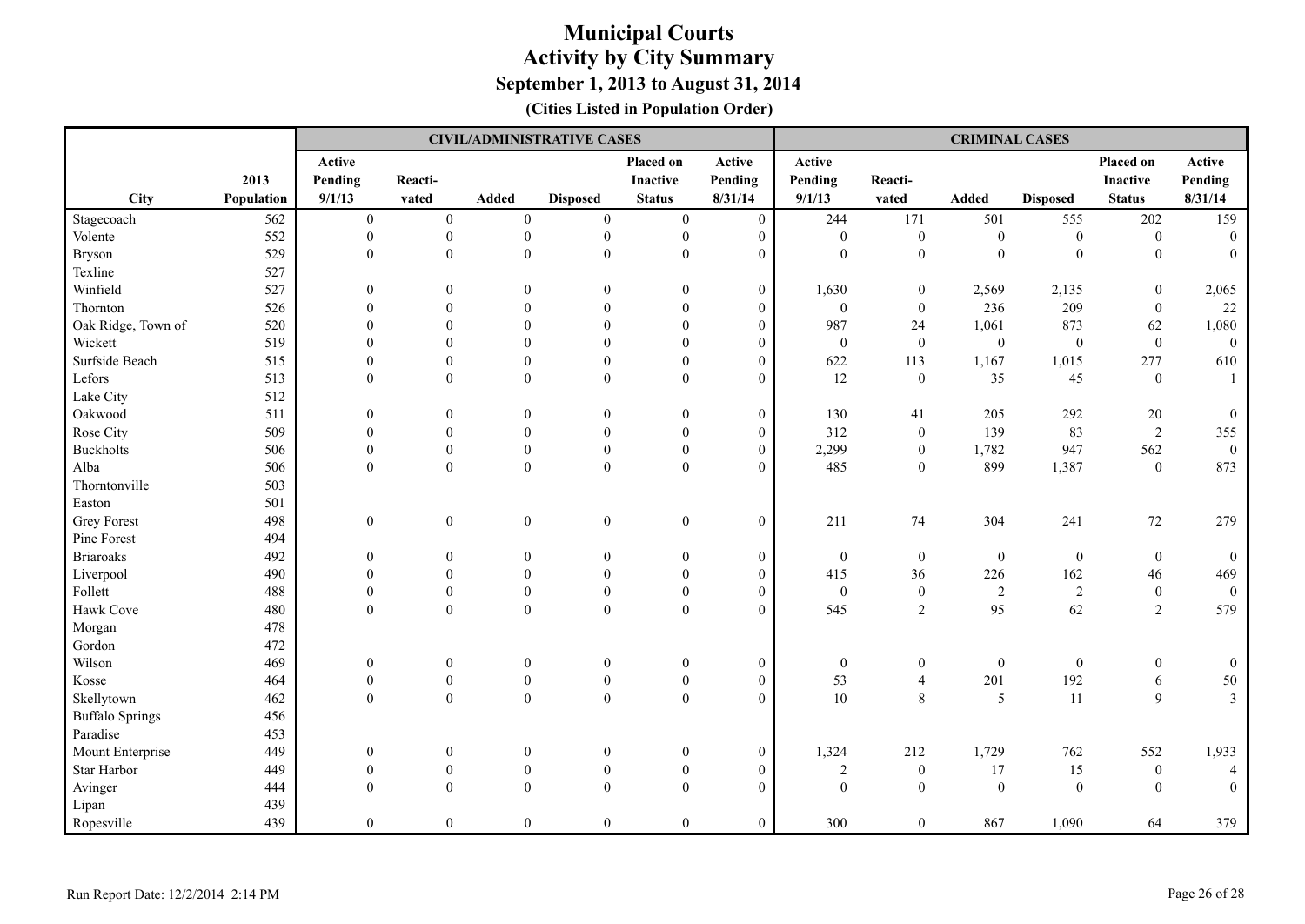|                        |            | <b>TOTAL CASES</b> |                  |                  |                  |                  |                  |  |  |  |
|------------------------|------------|--------------------|------------------|------------------|------------------|------------------|------------------|--|--|--|
|                        |            | Active             |                  |                  |                  | Placed on        | Active           |  |  |  |
|                        | 2013       | Pending            | Reacti-          |                  |                  | <b>Inactive</b>  | Pending          |  |  |  |
| City                   | Population | 9/1/13             | vated            | Added            | <b>Disposed</b>  | <b>Status</b>    | 8/31/14          |  |  |  |
| Stagecoach             | 562        | 244                | 171              | 501              | 555              | 202              | 159              |  |  |  |
| Volente                | 552        | $\mathbf{0}$       | $\boldsymbol{0}$ | $\mathbf{0}$     | $\mathbf{0}$     | $\boldsymbol{0}$ | $\boldsymbol{0}$ |  |  |  |
| <b>Bryson</b>          | 529        | $\boldsymbol{0}$   | $\boldsymbol{0}$ | $\mathbf{0}$     | $\mathbf{0}$     | $\overline{0}$   | $\mathbf{0}$     |  |  |  |
| Texline                | 527        | $\mathbf{0}$       | $\boldsymbol{0}$ | $\theta$         | $\mathbf{0}$     | $\boldsymbol{0}$ | $\mathbf{0}$     |  |  |  |
| Winfield               | 527        | 1,630              | $\mathbf{0}$     | 2,569            | 2,135            | $\overline{0}$   | 2,065            |  |  |  |
| Thornton               | 526        | $\overline{0}$     | $\mathbf{0}$     | 236              | 209              | $\mathbf{0}$     | 22               |  |  |  |
| Oak Ridge, Town of     | 520        | 987                | 24               | 1,061            | 873              | 62               | 1,080            |  |  |  |
| Wickett                | 519        | $\mathbf{0}$       | $\mathbf{0}$     | $\mathbf{0}$     | $\mathbf{0}$     | $\mathbf{0}$     | $\mathbf{0}$     |  |  |  |
| Surfside Beach         | 515        | 622                | 113              | 1,167            | 1,015            | 277              | 610              |  |  |  |
| Lefors                 | 513        | 12                 | $\mathbf{0}$     | 35               | 45               | $\boldsymbol{0}$ | 1                |  |  |  |
| Lake City              | 512        | $\overline{0}$     | $\mathbf{0}$     | $\mathbf{0}$     | $\theta$         | $\overline{0}$   | $\theta$         |  |  |  |
| Oakwood                | 511        | 130                | 41               | 205              | 292              | 20               | $\theta$         |  |  |  |
| Rose City              | 509        | 312                | $\mathbf{0}$     | 139              | 83               | $\overline{c}$   | 355              |  |  |  |
| <b>Buckholts</b>       | 506        | 2,299              | $\boldsymbol{0}$ | 1,782            | 947              | 562              | $\mathbf{0}$     |  |  |  |
| Alba                   | 506        | 485                | $\boldsymbol{0}$ | 899              | 1,387            | $\boldsymbol{0}$ | 873              |  |  |  |
| Thorntonville          | 503        | $\boldsymbol{0}$   | $\boldsymbol{0}$ | $\boldsymbol{0}$ | $\boldsymbol{0}$ | $\boldsymbol{0}$ | $\boldsymbol{0}$ |  |  |  |
| Easton                 | 501        | $\boldsymbol{0}$   | $\mathbf{0}$     | $\mathbf{0}$     | $\boldsymbol{0}$ | $\boldsymbol{0}$ | $\mathbf{0}$     |  |  |  |
| <b>Grey Forest</b>     | 498        | 211                | 74               | 304              | 241              | 72               | 279              |  |  |  |
| Pine Forest            | 494        | $\mathbf{0}$       | $\boldsymbol{0}$ | $\mathbf{0}$     | $\boldsymbol{0}$ | $\boldsymbol{0}$ | $\mathbf{0}$     |  |  |  |
| <b>Briaroaks</b>       | 492        | $\overline{0}$     | $\mathbf{0}$     | $\mathbf{0}$     | $\mathbf{0}$     | $\mathbf{0}$     | $\mathbf{0}$     |  |  |  |
| Liverpool              | 490        | 415                | 36               | 226              | 162              | 46               | 469              |  |  |  |
| Follett                | 488        | $\mathbf{0}$       | $\boldsymbol{0}$ | $\overline{2}$   | $\overline{2}$   | $\boldsymbol{0}$ | $\mathbf{0}$     |  |  |  |
| Hawk Cove              | 480        | 545                | $\overline{c}$   | 95               | 62               | $\overline{c}$   | 579              |  |  |  |
| Morgan                 | 478        | $\overline{0}$     | $\mathbf{0}$     | $\mathbf{0}$     | $\mathbf{0}$     | $\overline{0}$   | $\mathbf{0}$     |  |  |  |
| Gordon                 | 472        | $\theta$           | $\mathbf{0}$     | $\mathbf{0}$     | $\mathbf{0}$     | $\overline{0}$   | $\theta$         |  |  |  |
| Wilson                 | 469        | $\overline{0}$     | $\boldsymbol{0}$ | $\theta$         | $\mathbf{0}$     | $\overline{0}$   | $\mathbf{0}$     |  |  |  |
| Kosse                  | 464        | 53                 | $\overline{4}$   | 201              | 192              | 6                | 50               |  |  |  |
| Skellytown             | 462        | 10                 | 8                | 5                | 11               | 9                | 3                |  |  |  |
| <b>Buffalo Springs</b> | 456        | $\overline{0}$     | $\mathbf{0}$     | $\mathbf{0}$     | $\mathbf{0}$     | $\overline{0}$   | $\theta$         |  |  |  |
| Paradise               | 453        | $\mathbf{0}$       | $\boldsymbol{0}$ | $\mathbf{0}$     | $\boldsymbol{0}$ | $\boldsymbol{0}$ | $\mathbf{0}$     |  |  |  |
| Mount Enterprise       | 449        | 1,324              | 212              | 1,729            | 762              | 552              | 1,933            |  |  |  |
| Star Harbor            | 449        | $\overline{2}$     | $\boldsymbol{0}$ | 17               | 15               | $\boldsymbol{0}$ | $\overline{4}$   |  |  |  |
| Avinger                | 444        | $\overline{0}$     | $\boldsymbol{0}$ | $\boldsymbol{0}$ | $\boldsymbol{0}$ | $\boldsymbol{0}$ | $\mathbf{0}$     |  |  |  |
| Lipan                  | 439        | $\overline{0}$     | $\mathbf{0}$     | $\theta$         | $\theta$         | $\theta$         | $\theta$         |  |  |  |
| Ropesville             | 439        | 300                | $\theta$         | 867              | 1,090            | 64               | 379              |  |  |  |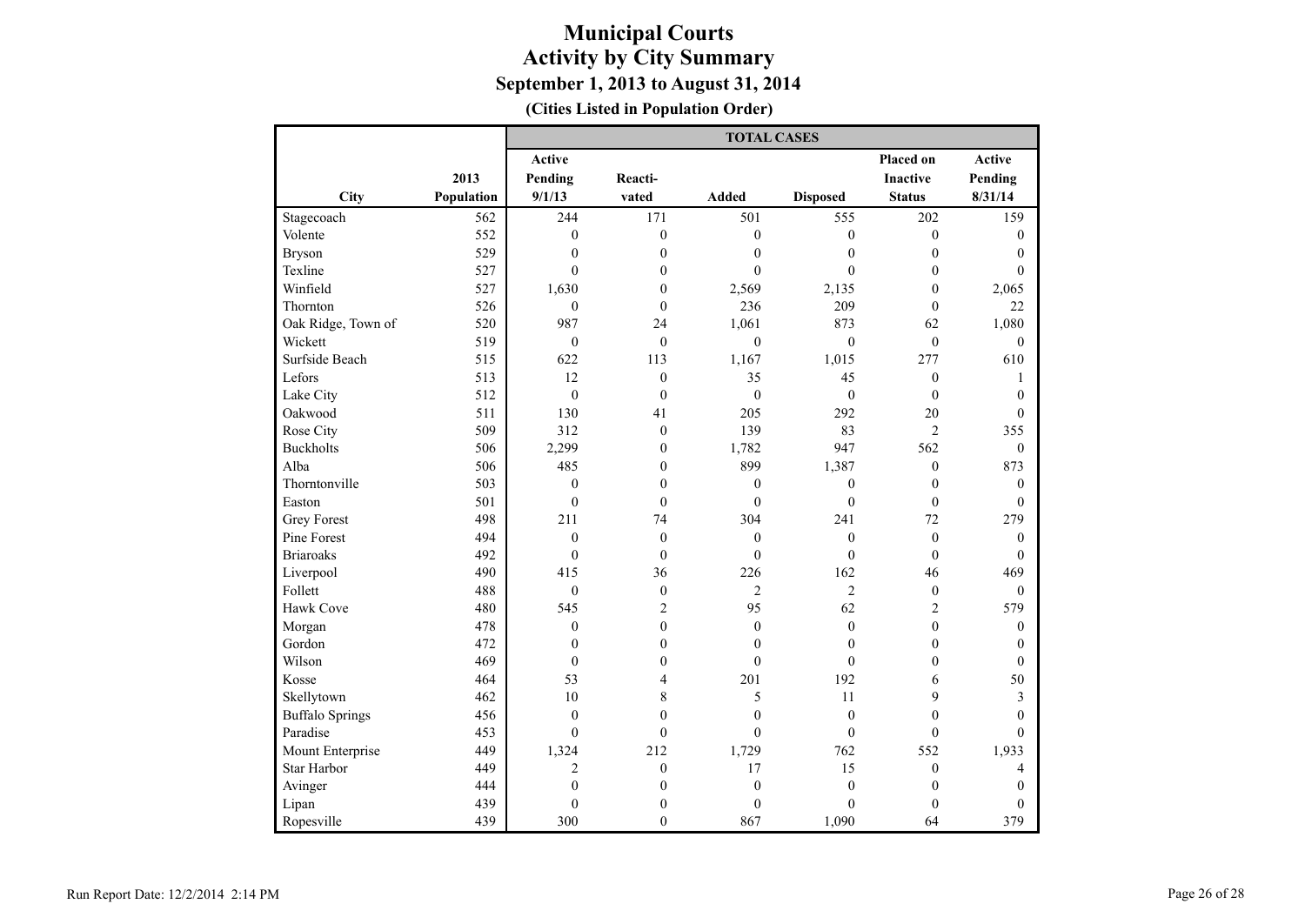|                       |            |                  | <b>CIVIL/ADMINISTRATIVE CASES</b> |                  |                  |                  |                  | <b>CRIMINAL CASES</b> |                  |                  |                  |                  |                  |
|-----------------------|------------|------------------|-----------------------------------|------------------|------------------|------------------|------------------|-----------------------|------------------|------------------|------------------|------------------|------------------|
|                       |            | Active           |                                   |                  |                  | Placed on        | Active           | Active                |                  |                  |                  | Placed on        | Active           |
|                       | 2013       | Pending          | Reacti-                           |                  |                  | <b>Inactive</b>  | Pending          | Pending               | Reacti-          |                  |                  | <b>Inactive</b>  | Pending          |
| <b>City</b>           | Population | 9/1/13           | vated                             | Added            | <b>Disposed</b>  | <b>Status</b>    | 8/31/14          | 9/1/13                | vated            | Added            | <b>Disposed</b>  | <b>Status</b>    | 8/31/14          |
| Highland Haven        | 437        | $\mathbf{0}$     | $\boldsymbol{0}$                  | $\mathbf{0}$     | $\boldsymbol{0}$ | $\mathbf{0}$     | $\boldsymbol{0}$ | 1                     | $\boldsymbol{0}$ | $\overline{1}$   | $\mathbf{1}$     | $\boldsymbol{0}$ | $\overline{1}$   |
| Timbercreek Canyon    | 435        | $\theta$         | $\boldsymbol{0}$                  | $\mathbf{0}$     | $\boldsymbol{0}$ | $\mathbf{0}$     | $\mathbf{0}$     | $\boldsymbol{0}$      | $\boldsymbol{0}$ | $\boldsymbol{0}$ | $\mathbf{0}$     | $\boldsymbol{0}$ | $\mathbf{0}$     |
| Whiteface             | 430        | $\theta$         | $\boldsymbol{0}$                  | $\theta$         | $\mathbf{0}$     | $\mathbf{0}$     | $\mathbf{0}$     | $\overline{0}$        | $\mathbf{0}$     | $\mathbf{0}$     | $\mathbf{0}$     | $\mathbf{0}$     | $\mathbf{0}$     |
| Milano                | 420        | $\theta$         | $\boldsymbol{0}$                  | $\mathbf{0}$     | $\boldsymbol{0}$ | $\mathbf{0}$     | $\boldsymbol{0}$ | 116                   | $\boldsymbol{0}$ | 328              | 260              | $\mathbf{0}$     | 185              |
| Evant                 | 419        | $\theta$         | $\boldsymbol{0}$                  | $\boldsymbol{0}$ | $\boldsymbol{0}$ | $\boldsymbol{0}$ | $\boldsymbol{0}$ | $\boldsymbol{0}$      | $\boldsymbol{0}$ | $\boldsymbol{0}$ | $\boldsymbol{0}$ | $\theta$         | $\mathbf{0}$     |
| Bloomburg             | 402        |                  |                                   |                  |                  |                  |                  |                       |                  |                  |                  |                  |                  |
| Windthorst            | 390        |                  |                                   |                  |                  |                  |                  |                       |                  |                  |                  |                  |                  |
| Kendleton             | 383        |                  |                                   |                  |                  |                  |                  |                       |                  |                  |                  |                  |                  |
| Howardwick            | 382        |                  |                                   |                  |                  |                  |                  |                       |                  |                  |                  |                  |                  |
| Orchard               | 371        | $\boldsymbol{0}$ | $\boldsymbol{0}$                  | $\mathbf{0}$     | $\boldsymbol{0}$ | $\boldsymbol{0}$ | $\overline{0}$   | $\boldsymbol{0}$      | $\boldsymbol{0}$ | $\boldsymbol{0}$ | $\boldsymbol{0}$ | $\mathbf{0}$     | $\overline{0}$   |
| Dodd City             | 368        |                  |                                   |                  |                  |                  |                  |                       |                  |                  |                  |                  |                  |
| Channing              | 357        | $\mathbf{0}$     | $\mathbf{0}$                      | $\boldsymbol{0}$ | $\overline{0}$   | $\mathbf{0}$     | $\boldsymbol{0}$ | $\boldsymbol{0}$      | $\boldsymbol{0}$ | $\boldsymbol{0}$ | $\boldsymbol{0}$ | $\mathbf{0}$     | $\mathbf{0}$     |
| Lake Bridgeport       | 351        | $\mathbf{0}$     | $\mathbf{0}$                      | 12               | 6                | $\mathbf{0}$     | 10               | $\boldsymbol{0}$      | $\boldsymbol{0}$ | 20               | 14               | $\mathbf{0}$     | $10\,$           |
| Texhoma               | 349        | $\theta$         | $\overline{0}$                    | $\mathbf{0}$     | $\overline{0}$   | $\mathbf{0}$     | $\overline{0}$   | 68                    | $\mathbf{0}$     | 24               | 55               | $\mathbf{0}$     | 55               |
| Del Rio               | 349        | $\mathbf{0}$     | $\boldsymbol{0}$                  | $\mathbf{0}$     | $\mathbf{0}$     | $\mathbf{0}$     | $\overline{0}$   | 22,107                | 2,139            | 7,897            | 7,023            | 999              | 24,140           |
| Morgan's Point        | 349        | $\theta$         | $\boldsymbol{0}$                  | $\mathbf{0}$     | $\boldsymbol{0}$ | $\mathbf{0}$     | $\overline{0}$   | 137                   | 109              | 747              | 520              | 169              | 304              |
| <b>Enchanted Oaks</b> | 332        |                  |                                   |                  |                  |                  |                  |                       |                  |                  |                  |                  |                  |
| Palisades, Village of | 330        | $\mathbf{0}$     | $\overline{0}$                    | $\overline{0}$   | $\mathbf{0}$     | $\mathbf{0}$     | $\boldsymbol{0}$ | $\boldsymbol{0}$      | $\boldsymbol{0}$ | $\mathbf{0}$     | $\mathbf{0}$     | $\mathbf{0}$     | $\overline{0}$   |
| Bayside               | 328        | $\theta$         | $\Omega$                          | $\theta$         | $\theta$         | $\theta$         | $\mathbf{0}$     | 457                   | $\mathbf{0}$     | 245              | 200              | $\mathbf{0}$     | 499              |
| Nazareth              | 309        | $\theta$         | $\theta$                          | $\theta$         | $\overline{0}$   | $\theta$         | $\mathbf{0}$     | 120                   | $\mathbf{0}$     | 158              | 49               | $\mathbf{0}$     | 229              |
| Dish, City of         | 304        | $\mathbf{0}$     | $\overline{0}$                    | $\mathbf{0}$     | $\overline{0}$   | $\mathbf{0}$     | $\boldsymbol{0}$ | $\boldsymbol{0}$      | $\mathbf{0}$     | $\mathbf{0}$     | $\boldsymbol{0}$ | $\boldsymbol{0}$ | $\boldsymbol{0}$ |
| <b>Burton</b>         | 302        | $\theta$         | $\Omega$                          | $\Omega$         | $\theta$         | $\theta$         | $\overline{0}$   | 438                   | 142              | 479              | 490              | 368              | 201              |
| Thompsons             | 284        | $\mathbf{0}$     | $\Omega$                          | $\overline{0}$   | $\mathbf{0}$     | $\mathbf{0}$     | $\boldsymbol{0}$ | $\boldsymbol{0}$      | $\mathbf{0}$     | $\mathbf{0}$     | $\mathbf{0}$     | $\mathbf{0}$     | $\overline{0}$   |
| Coffee City           | 278        | $\theta$         | $\Omega$                          | $\theta$         | $\theta$         | $\theta$         | $\mathbf{0}$     | 403                   | 104              | 1,000            | 743              | 208              | 556              |
| Cross Timber          | 271        | $\mathbf{0}$     | $\mathbf{0}$                      | $\theta$         | $\overline{0}$   | $\mathbf{0}$     | $\boldsymbol{0}$ | $\boldsymbol{0}$      | $\boldsymbol{0}$ | $\mathbf{0}$     | $\boldsymbol{0}$ | $\mathbf{0}$     | $\mathbf{0}$     |
| Malone                | 269        | $\Omega$         | $\theta$                          | $\Omega$         | $\theta$         | $\theta$         | $\mathbf{0}$     | 71                    | $\theta$         | $\theta$         | 15               | $\theta$         | 56               |
| Goodrich              | 266        | $\theta$         | $\Omega$                          | $\theta$         | $\mathbf{0}$     | $\theta$         | $\mathbf{0}$     | $\overline{0}$        | $\mathbf{0}$     | $\mathbf{0}$     | $\mathbf{0}$     | $\theta$         | $\mathbf{0}$     |
| Covington             | 266        | $\mathbf{0}$     | $\boldsymbol{0}$                  | $\mathbf{0}$     | $\boldsymbol{0}$ | $\mathbf{0}$     | $\overline{0}$   | 112                   | $\boldsymbol{0}$ | 18               | 69               | $\boldsymbol{0}$ | 82               |
| Marquez               | 262        | $\boldsymbol{0}$ | $\boldsymbol{0}$                  | $\mathbf{0}$     | $\boldsymbol{0}$ | $\mathbf{0}$     | $\overline{0}$   | $\boldsymbol{0}$      | $\boldsymbol{0}$ | $\boldsymbol{0}$ | $\boldsymbol{0}$ | $\boldsymbol{0}$ | $\mathbf{0}$     |
| La Ward               | 222        |                  |                                   |                  |                  |                  |                  |                       |                  |                  |                  |                  |                  |
| Caney City            | 214        |                  |                                   |                  |                  |                  |                  |                       |                  |                  |                  |                  |                  |
| Pecan Gap             | 202        |                  |                                   |                  |                  |                  |                  |                       |                  |                  |                  |                  |                  |
| Cottonwood            | 195        |                  |                                   |                  |                  |                  |                  |                       |                  |                  |                  |                  |                  |
| Megargel              | 194        | $\boldsymbol{0}$ | $\overline{0}$                    | $\boldsymbol{0}$ | $\boldsymbol{0}$ | $\boldsymbol{0}$ | $\boldsymbol{0}$ | $\boldsymbol{0}$      | $\boldsymbol{0}$ | $\boldsymbol{0}$ | $\theta$         | $\boldsymbol{0}$ | $\overline{0}$   |
| Estelline             | 141        | $\theta$         | $\mathbf{0}$                      | $\overline{0}$   | $\overline{0}$   | $\overline{0}$   | $\overline{0}$   | 3,335                 | $\mathbf{0}$     | 849              | 1,283            | $\theta$         | 2,564            |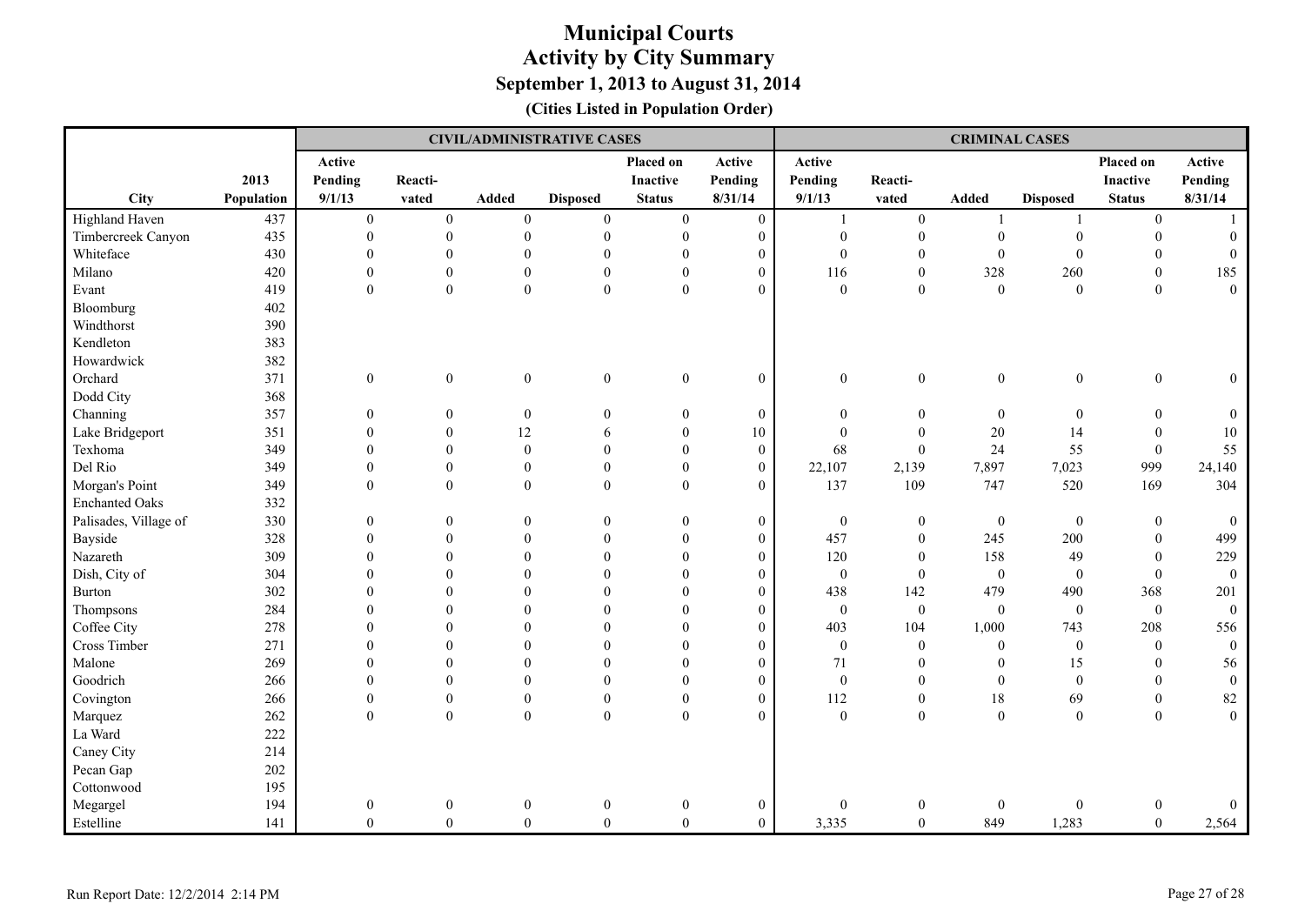|                       |            | <b>TOTAL CASES</b> |                  |                  |                  |                  |                  |  |  |  |
|-----------------------|------------|--------------------|------------------|------------------|------------------|------------------|------------------|--|--|--|
|                       |            | Active             |                  |                  |                  | <b>Placed on</b> | Active           |  |  |  |
|                       | 2013       | Pending            | Reacti-          |                  |                  | <b>Inactive</b>  | Pending          |  |  |  |
| City                  | Population | 9/1/13             | vated            | <b>Added</b>     | <b>Disposed</b>  | <b>Status</b>    | 8/31/14          |  |  |  |
| Highland Haven        | 437        | $\mathbf{1}$       | $\overline{0}$   | 1                | $\mathbf{1}$     | $\boldsymbol{0}$ | $\mathbf{1}$     |  |  |  |
| Timbercreek Canyon    | 435        | $\overline{0}$     | $\boldsymbol{0}$ | $\boldsymbol{0}$ | $\boldsymbol{0}$ | $\boldsymbol{0}$ | $\mathbf{0}$     |  |  |  |
| Whiteface             | 430        | $\theta$           | $\overline{0}$   | $\theta$         | $\theta$         | $\mathbf{0}$     | $\theta$         |  |  |  |
| Milano                | 420        | 116                | $\overline{0}$   | 328              | 260              | $\mathbf{0}$     | 185              |  |  |  |
| Evant                 | 419        | $\mathbf{0}$       | $\overline{0}$   | $\mathbf{0}$     | $\mathbf{0}$     | $\mathbf{0}$     | $\mathbf{0}$     |  |  |  |
| Bloomburg             | 402        | $\theta$           | $\theta$         | $\theta$         | $\mathbf{0}$     | $\theta$         | $\theta$         |  |  |  |
| Windthorst            | 390        | $\mathbf{0}$       | $\overline{0}$   | $\mathbf{0}$     | $\mathbf{0}$     | $\mathbf{0}$     | $\boldsymbol{0}$ |  |  |  |
| Kendleton             | 383        | $\mathbf{0}$       | $\boldsymbol{0}$ | $\mathbf{0}$     | $\boldsymbol{0}$ | $\mathbf{0}$     | $\mathbf{0}$     |  |  |  |
| Howardwick            | 382        | $\mathbf{0}$       | $\overline{0}$   | $\mathbf{0}$     | $\mathbf{0}$     | $\overline{0}$   | $\mathbf{0}$     |  |  |  |
| Orchard               | 371        | $\theta$           | $\overline{0}$   | $\theta$         | $\mathbf{0}$     | $\theta$         | $\mathbf{0}$     |  |  |  |
| Dodd City             | 368        | $\mathbf{0}$       | $\overline{0}$   | $\mathbf{0}$     | $\boldsymbol{0}$ | $\overline{0}$   | $\mathbf{0}$     |  |  |  |
| Channing              | 357        | $\theta$           | $\theta$         | $\theta$         | $\mathbf{0}$     | $\theta$         | $\theta$         |  |  |  |
| Lake Bridgeport       | 351        | $\mathbf{0}$       | $\theta$         | 32               | 20               | $\mathbf{0}$     | 20               |  |  |  |
| Texhoma               | 349        | 68                 | $\theta$         | 24               | 55               | $\mathbf{0}$     | 55               |  |  |  |
| Del Rio               | 349        | 22,107             | 2,139            | 7,897            | 7,023            | 999              | 24,140           |  |  |  |
| Morgan's Point        | 349        | 137                | 109              | 747              | 520              | 169              | 304              |  |  |  |
| <b>Enchanted Oaks</b> | 332        | $\boldsymbol{0}$   | $\boldsymbol{0}$ | $\boldsymbol{0}$ | $\boldsymbol{0}$ | $\boldsymbol{0}$ | $\boldsymbol{0}$ |  |  |  |
| Palisades, Village of | 330        | $\mathbf{0}$       | $\overline{0}$   | $\overline{0}$   | $\overline{0}$   | $\mathbf{0}$     | $\mathbf{0}$     |  |  |  |
| Bayside               | 328        | 457                | $\boldsymbol{0}$ | 245              | 200              | $\mathbf{0}$     | 499              |  |  |  |
| Nazareth              | 309        | 120                | $\theta$         | 158              | 49               | $\theta$         | 229              |  |  |  |
| Dish, City of         | 304        | $\mathbf{0}$       | $\theta$         | $\mathbf{0}$     | $\mathbf{0}$     | $\theta$         | $\mathbf{0}$     |  |  |  |
| Burton                | 302        | 438                | 142              | 479              | 490              | 368              | 201              |  |  |  |
| Thompsons             | 284        | $\mathbf{0}$       | $\theta$         | $\theta$         | $\mathbf{0}$     | $\theta$         | $\mathbf{0}$     |  |  |  |
| Coffee City           | 278        | 403                | 104              | 1,000            | 743              | 208              | 556              |  |  |  |
| Cross Timber          | 271        | $\mathbf{0}$       | $\overline{0}$   | $\mathbf{0}$     | $\boldsymbol{0}$ | $\boldsymbol{0}$ | $\mathbf{0}$     |  |  |  |
| Malone                | 269        | 71                 | $\overline{0}$   | $\mathbf{0}$     | 15               | $\mathbf{0}$     | 56               |  |  |  |
| Goodrich              | 266        | $\mathbf{0}$       | $\overline{0}$   | $\theta$         | $\boldsymbol{0}$ | $\mathbf{0}$     | $\mathbf{0}$     |  |  |  |
| Covington             | 266        | 112                | $\overline{0}$   | 18               | 69               | $\mathbf{0}$     | 82               |  |  |  |
| Marquez               | 262        | $\theta$           | $\theta$         | $\theta$         | $\mathbf{0}$     | $\theta$         | $\theta$         |  |  |  |
| La Ward               | 222        | $\mathbf{0}$       | $\boldsymbol{0}$ | $\theta$         | $\boldsymbol{0}$ | $\theta$         | $\mathbf{0}$     |  |  |  |
| Caney City            | 214        | $\boldsymbol{0}$   | $\boldsymbol{0}$ | $\mathbf{0}$     | $\boldsymbol{0}$ | $\boldsymbol{0}$ | $\boldsymbol{0}$ |  |  |  |
| Pecan Gap             | 202        | $\mathbf{0}$       | $\overline{0}$   | $\mathbf{0}$     | $\mathbf{0}$     | $\overline{0}$   | $\mathbf{0}$     |  |  |  |
| Cottonwood            | 195        | $\boldsymbol{0}$   | $\overline{0}$   | $\mathbf{0}$     | $\boldsymbol{0}$ | $\mathbf{0}$     | $\theta$         |  |  |  |
| Megargel              | 194        | $\overline{0}$     | $\boldsymbol{0}$ | $\mathbf{0}$     | $\mathbf{0}$     | $\overline{0}$   | $\theta$         |  |  |  |
| Estelline             | 141        | 3,335              | $\theta$         | 849              | 1,283            | $\theta$         | 2,564            |  |  |  |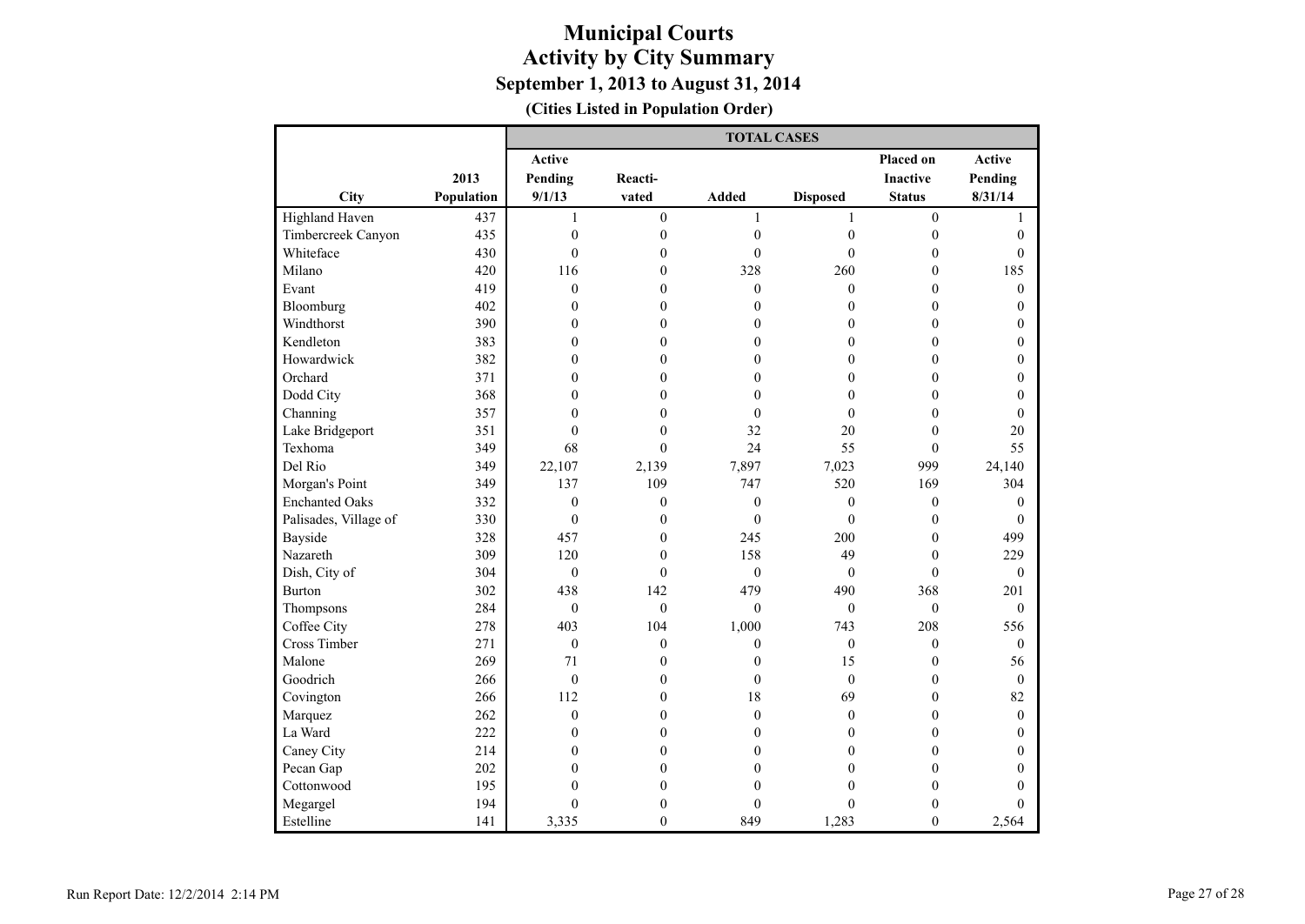|                |              |                  |              |                  | <b>CIVIL/ADMINISTRATIVE CASES</b> |                  |                  |                |              |                |                 |                 |              |
|----------------|--------------|------------------|--------------|------------------|-----------------------------------|------------------|------------------|----------------|--------------|----------------|-----------------|-----------------|--------------|
|                |              | Active           |              |                  |                                   | Placed on        | Active           | Active         |              |                |                 | Placed on       | Active       |
|                | 2013         | Pending          | Reacti-      |                  |                                   | Inactive         | Pending          | Pending        | Reacti-      |                |                 | <b>Inactive</b> | Pending      |
| City           | Population   | 9/1/13           | vated        | Added            | <b>Disposed</b>                   | <b>Status</b>    | 8/31/14          | 9/1/13         | vated        | <b>Added</b>   | <b>Disposed</b> | <b>Status</b>   | 8/31/14      |
| Cuney          | 140          | $\boldsymbol{0}$ | $\bf{0}$     | $\theta$         | $\boldsymbol{0}$                  | $\theta$         | $\boldsymbol{0}$ | 1,025          | $\bf{0}$     | 630            | 409             | $\theta$        | 1,246        |
| Seven Oaks     | 111          |                  |              |                  |                                   |                  |                  |                |              |                |                 |                 |              |
| Dayton Lakes   | 94           | $\theta$         | $\mathbf{0}$ | $\boldsymbol{0}$ | $\mathbf{0}$                      | $\boldsymbol{0}$ | $\mathbf{0}$     | $\overline{0}$ | $\mathbf{0}$ | $\overline{0}$ | $\mathbf{0}$    | $\mathbf{0}$    | $\mathbf{0}$ |
| Toyah          | 92           |                  |              |                  |                                   |                  |                  |                |              |                |                 |                 |              |
| Domino         | 78           |                  |              |                  |                                   |                  |                  |                |              |                |                 |                 |              |
| Corral City    | 28           |                  |              |                  |                                   |                  |                  |                |              |                |                 |                 |              |
| Chateau Woods  | $\mathbf{0}$ |                  |              |                  |                                   |                  |                  |                |              |                |                 |                 |              |
| Marshall Creek | $\theta$     |                  |              |                  |                                   |                  |                  |                |              |                |                 |                 |              |
| Westminster    | $\theta$     |                  |              |                  |                                   |                  |                  |                |              |                |                 |                 |              |
| Northcrest     | $\mathbf{0}$ |                  |              |                  |                                   |                  |                  |                |              |                |                 |                 |              |
| Sunset         |              |                  |              |                  |                                   |                  |                  |                |              |                |                 |                 |              |
| <b>TOTALS</b>  | 20,240,048   | 714,008          | 8,309        | 742,583          | 625,434                           | 37,761           | 805,448          | 6,781,160      | 2,081,294    | 5,718,043      | 5,557,879       | 2,366,617       | 6,356,989    |